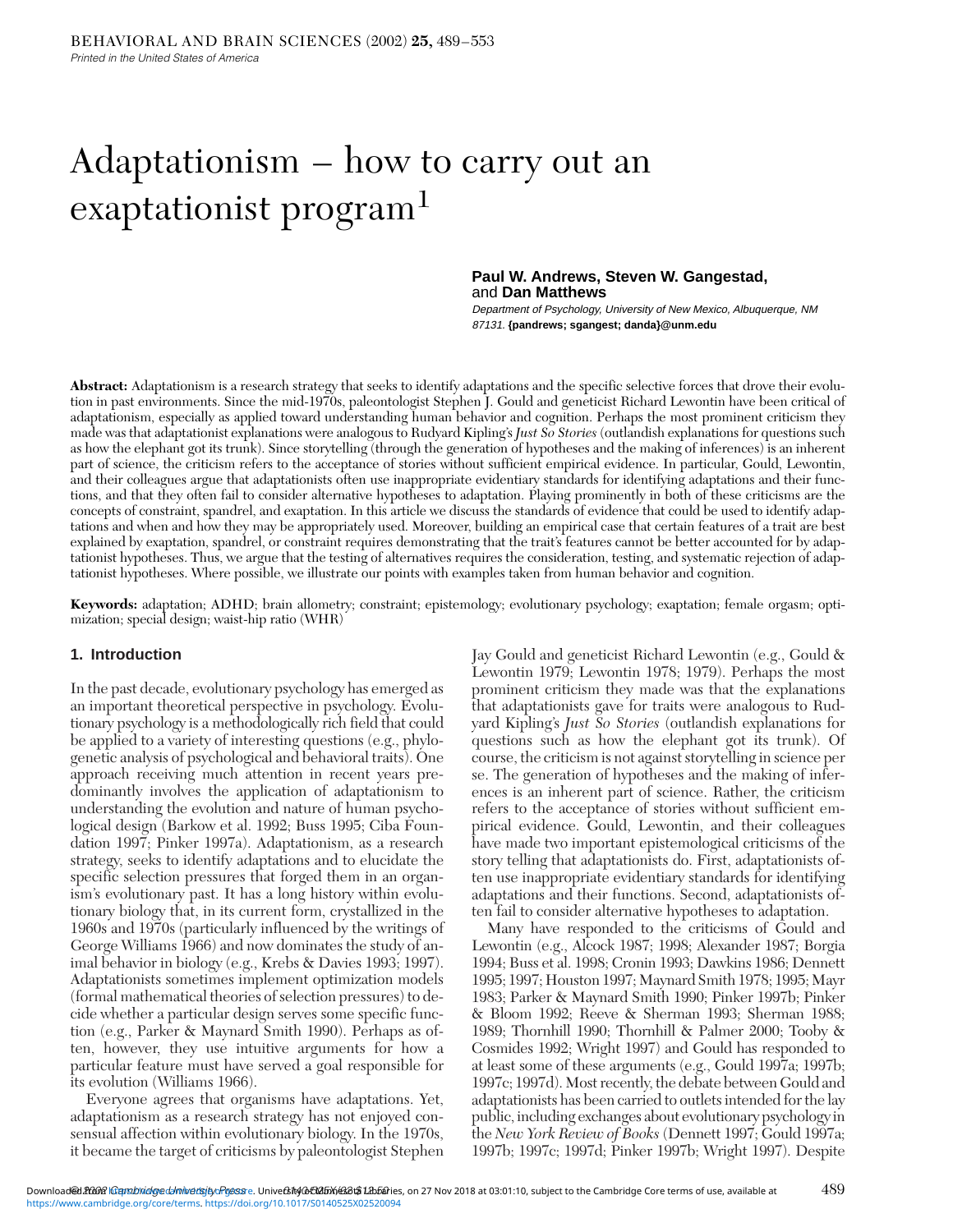emerging nearly a quarter-century ago, these debates persist with no consensual resolution (though each side appears to think matters have resolved in their favor). Few debates are more central to evolutionary biology and, in particular, evolutionary psychology – the arena in which skirmishes have most recently been staged. Our purpose is not to review the entire literature on this debate. Rather, some confusion about the nature of the debate persists, and we attempt to clarify the major issues. In particular, the major criticisms of adaptationism advanced by Gould and Lewontin have been largely epistemological in nature, rather than ontological; a point not always appreciated.

By way of background, we first discuss traits and how they evolve (sect. 2). Next, we discuss the primary goal of adaptationism – to determine whether traits are adaptations; and, if so, to determine the specific selection pressures that shaped them (sect. 3). In this section we also discuss problems with different standards that adaptationists could use (and sometimes have used) to classify traits as adaptations and make inferences about the specific selective forces that shaped them, especially in light of the criticisms made by Gould and Lewontin. Playing prominently in these criticisms, are the concepts of constraint and exaptation. A constraint opposes the modifying influence of selection on the phenotype, whereas an exaptation is a preexisting trait that acquires a new beneficial effect without modification to the phenotype by selection. To Gould and his colleagues, constraint and exaptation are so prevalent in

PAUL W. ANDREWS is currently a post-doctoral fellow in the Department of Psychology at the University of New Mexico. He received a B.S. (Aerospace Engineering) at the University of Arizona in 1990, a J.D. (Law) at the University of Illinois at Urbana-Champaign in 1995, and a Ph.D. (Biology – behavioral ecology and evolutionary psychology) at the University of New Mexico in 2002. His work focuses on the cognitive and social functions of depression and parasuicidal behavior, the relationship between mood regulation and intelligence, and theory of mind processes.

Steven W. Gangestad is Professor in the Department of Psychology at the University of New Mexico. After receiving his A.B. at Stanford University in 1979, he went on to complete a Ph.D. in Psychology at the University of Minnesota in 1986 and a post-doctoral traineeship in the Institute of Child Development at Minnesota. Many of his  $75+$  publications have focused on understanding sexual and romantic relationships within an evolutionary psychological framework. Other work has examined individual differences from an evolutionary genetic standpoint and meta-theory within evolutionary psychology. He was awarded the honorary title of Regents' Lecturer at UNM in 1999.

DAN MATTHEWS is Director of the University of New Mexico Department of Psychology Clinic, the training clinic for the doctoral students in his department. He is primarily a working clinician (psychotherapy and assessment), supervisor and clinical educator. He has served as President of the New Mexico Psychological Association, a practitioner-oriented organization and he works actively on health care reform legislation and regulation at the state level.

selection that it is difficult to infer selective history with the use of traditional adaptionist tools. Thus, we also discuss the ways in which even the best adaptationist evidentiary standards can fail to identify adaptation (sect. 4). In the last major section (sect. 5), we note that problems with storytelling are not unique to adaptationism. Gould and Lewontin insist that adaptationists consider alternative hypotheses, but they have not provided any evidentiary criteria for accepting the alternatives that they ask adaptationists to consider. In the absence of rigorous evidentiary standards, exaptationist story telling is "Just So" storytelling. We argue that an adaptationist approach is crucial to providing empirical support for the alternative hypotheses about trait design that Gould, Lewontin, and their colleagues insist should be considered. Where possible, we illustrate our points with examples about human behavior and cognition.

## **2. The effects of traits and how they influence trait evolution**

Biologists use the term "trait" to refer to aspects of organisms' phenotypes. The question of what qualifies as a trait is not so straightforwardly answered as it might seem, a point emphasized by Gould and Lewontin (1979). Because all aspects of the organism's phenotype are integrated with one another, organisms are "not collections of discrete objects" (Gould & Lewontin 1979). Genes often have pleio-tropic effects (i.e., a single gene may influence many aspects of the organism's phenotype) and they often epistatically interact with each other (i.e., an allele at one locus may influence the phenotypic expression of an allele at another locus).

Nevertheless, biologists interested in how an organism's phenotype evolved are forced to discriminate between aspects of the phenotype. A liberal definition would allow a trait to be any aspect of the phenotype that can be discriminated on the basis of any criterion – its causes, its effects, its appearance, and so on – and would include dispositional traits (e.g., the disposition to develop callouses with friction). The subset of such traits that could *potentially* qualify as adaptations, are those that have *effects* (a conceptualization that follows from Williams 1966; see also Gould & Vrba 1982). An effect refers to the way (or ways) in which an aspect of the phenotype interacts with the environment. This approach does not imply that traits are completely genetically distinct from each other, as two traits with very different effects may have common genetic underpinnings. This is not a problem, however, because adaptationism is concerned with how traits come into being on account of the effects that they have.

## **2.1. Should behavioral and psychological phenomena be considered traits?**

Behaviors and psychological phenomena are often responses of the organism to aspects of the environment. They are not traits in and of themselves because they are not constructed from genes or their products. Rather, they are effects of components of the nervous system interacting with each other (e.g., emotional experience), or effects of the nervous system interacting with the muscular-skeletal system (e.g., behaviors). However, behaviors and psychological processes are like traits in that they produce effects of their own (e.g., the movement of a hand that shapes the environment to create a tool), and these effects are of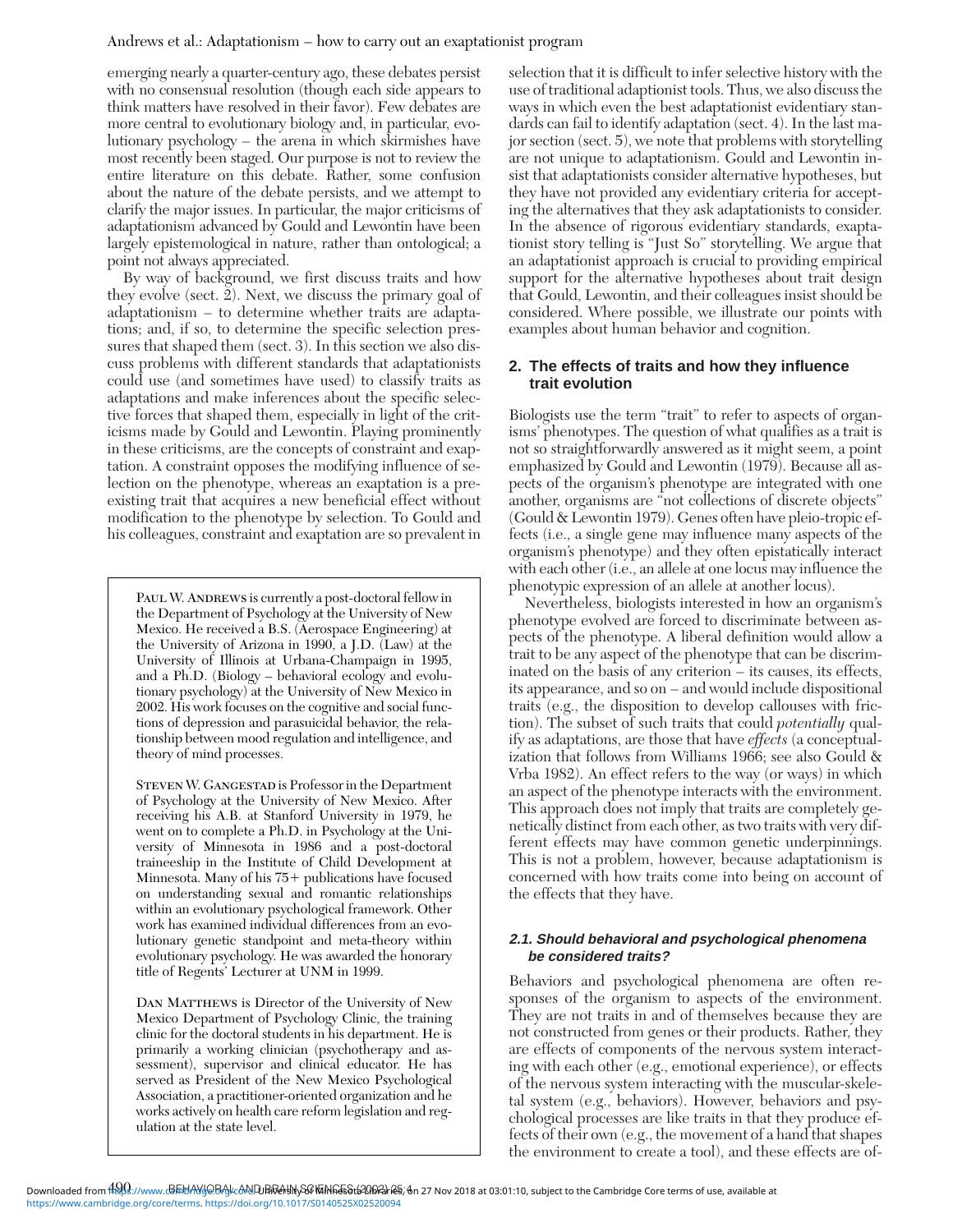ten functional. Throughout the article we will speak of behaviors and cognitive processes as if they were traits. But when we do so, we are implicitly referring to the underlying decision-rules and information processing algorithms encoded into the structure of the nervous system either through genetics, learning, or some other process.

## **2.2. How the effects of traits influence their evolution**

Traits evolve as the genes from which they develop evolve. Genes evolve from any one of four evolutionary forces – mutation (the original source of all genetic variation), migration, drift or chance, and selection (often partitioned into natural selection and sexual selection). An effect influences the evolution of a trait if it either enhances or inhibits the replicative success of the genes from which it develops. Thus, selection results in modifications to the phenotype by virtue of the differential effects on replicative success that are generated by allelic variation.

**2.2.1. Some beneficial effects drive a trait's evolution, whereas others do not.** The word *adaptation* has two meanings in evolutionary biology (Gould & Vrba 1982). It refers to the process by which natural selection modifies the phenotype and generates traits whose effects facilitate the propagation of genes. It also refers to the endproducts of that process – that is, the traits that have been constructed by a process of phenotypic modification by natural selection for a particular gene-propagating effect. The effect that causes the trait to evolve is called the *function* of the trait.

Gould and Vrba (1982) were the first to define and discuss the concept of exaptation. An *exaptation* is a pre-existing trait (i.e., one that has already evolved) that acquires a new beneficial effect without being modified by selection for this effect (i.e., it takes on a new role, but was not designed for it by selection). Because the beneficial effect did not contribute to the trait's evolution, the effect the trait is exapted to is not a function but just an *effect:* "Adaptations have functions; exaptations have effects" (Gould & Vrba 1982, p. 6).

Modification of the phenotype is essential to the concept of adaptation. Natural selection cannot bring about adaptation (the process or the end product) without the changes that new genes make to the phenotype. However, for a trait to become exapted to a new beneficial effect, it must have acquired it without being phenotypically modified by selection for the effect. This point is not always appreciated. For instance, in an article explaining the differences between adaptations, exaptations, and spandrels, Buss et al. (1998) stated, "Selection is necessary . . . to explain the process of exaptation itself. Selection is required to explain the structural changes in an existing mechanism that enable it to perform the new exapted function" (p. 542). If a trait undergoes a process of structural modification to facilitate a new beneficial effect, it has undergone a process of adaptation and the resultant structural changes are referred to as adaptations. Gould and Vrba (1982) are clear on this point. They refer to an initially exapted trait as a *primary exaptation* and any subsequent adaptive structural modifications as *secondary adaptations.*

Some traits are complex, meaning that subcomponents can be discriminated and interact in ways to produce effects. The hand is a complex trait, one that has particular ef-

fects (e.g., grasping) by virtue of the organization of subtraits (e.g., fingers, bone structure, musculature that permit grasping). Technically, complex features are probably mixtures of exaptations and secondary adaptations. With regard to the skeletal structure and musculature of land-living vertebrates, "The order and arrangement of tetrapod limb bones is an exaptation for walking on land; many modifications of shape and musculature are secondary adaptations for terrestrial life" (Gould & Vrba 1982, p. 12). Naturally, one expects that the finer details of a complex feature that are most subject to secondary modification are those that do not serve the new exapted effect well: "Any coopted effect (an exaptation) will probably not arise perfected for its new effect. It will therefore develop secondary adaptation for the new role. The primary exaptations and secondary adaptations can, in principle, be distinguished" (Gould & Vrba 1982, p. 13).

**2.2.2. The genesis of exaptation.** There are two scenarios under which a trait may become an exaptation. In the first, the trait initially evolves as an adaptation for a particular effect, and then subsequently becomes exapted to another effect (Gould & Vrba 1982). For example, feathers may have evolved initially for their insulation properties rather than for flight (Gould & Vrba 1982). Nevertheless, many of the feathers on a bird (such as wing and tail feathers) have been modified specifically for flight and so represent at least secondary adaptation for flight. Other feathers on a bird do not exhibit obvious modification for flight. Contour feathers are surface feathers covering all parts of the body except for the wings and the tail (Gill 1990). At the proximal end of the feather, close to the skin, they have soft, plumaceous, fluffy barbs that suggest special design for trapping air that has been heated by the body, and keeping it close to the skin. Toward the distal end of the feather that is exposed to the air, the barbs form a relatively cohesive flat surface. This feature may contribute both to heat insulation (by protecting the underlying thermal layer from being disturbed by wind) and flight facilitation (by reducing drag while flying). If contour feathers have not been modified by selection specifically for facilitating flight, they may be pure exaptations to flight as well as adaptations for insulation.

Under the second scenario by which exaptation can occur, the trait is a by-product of selection for another trait. The by-product evolved, not because it was selectively advantageous, but because it was inextricably linked (either through pleiotropy or linkage disequilibrium) to another trait that was reproductively advantageous. Such traits, called *spandrels* (Gould & Lewontin 1979), can subsequently become exapted to new beneficial uses. For example, some species of snails have a space in their shell that they use to brood eggs (Gould 1997e). The space exists even for snails that do not use the space, and is presumably a necessary consequence of a plan for shell development that was the product of selection. Those snails that use the space for egg brooding apparently evolved after ones not using it. The space then appears to qualify as a spandrel that was later exapted to brooding eggs.

Systematic processes rather than mere coincidence may lead to exaptation. As argued by Lewontin (1983), organisms not only adaptively respond to adaptive problems posed by autonomous environments; they also construct them (see also Laland et al. 2000). One of the ways by which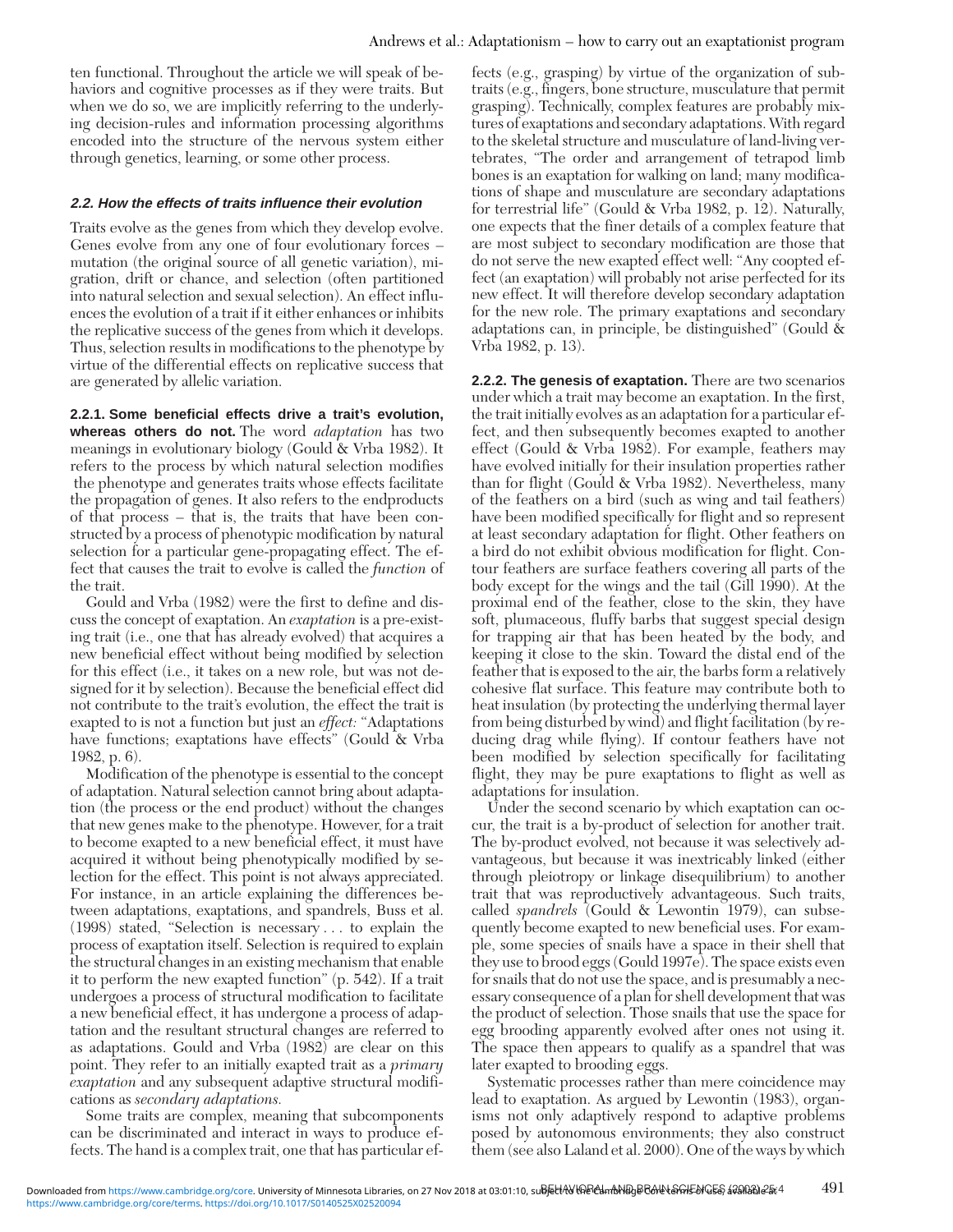organisms can adaptively create and successfully move into new niches is by exapting existing structures – putting old features to new uses. In this view, birds were able to move into a world of flight precisely because they possessed structures that could be exapted (and only subsequently, adapted) for flying. Similarly, modern humans may live in a world very different in many ways from the ancestral ones that shaped us, but it is far from coincidence that we fit this new world in interesting ways. Thus, although we did not evolve in a world in which transportation involved driving vehicles at high speeds, we would not now live in such a world did we not possess features that could be exapted for driving. As recognized by Mayr (1963), shifts into new adaptive zones are often behaviorally led, with secondary adaptation of exapted morphological and other structures following behind. From this perspective, exaptations may not be rare fortuitous "accidents," but rather regular occurrences. (Parenthetically, however, we emphasize that organisms may also possess specific features highly maladapted to the new environments they construct [e.g., Daly & Wilson 1999]. Thus, modern humans would perhaps survive longer were they to exhibit less of a preference for fatty foods.)

## **2.3. Constraints limit the phenotypic outcomes of selection**

A *constraint* opposes the modifying influence of a selective force on the phenotype. In the absence of constraints, directional selection will continuously modify the phenotype over evolutionary time and there will be no stable phenotypic outcome of the selective process. To oppose the effects of selection on phenotypic modification, a constraint either must limit the phenotypic outcomes that alleles could produce, or it must be an opposing evolutionary force.

Physical laws are examples of constraints that limit the possible outcomes that alleles could produce. No allele could ever arise that will allow an organism to have zero mass or violate the laws of conservation of mass or conservation of energy. Also, the epistatic effects of genes may limit the suite of possible phenotypic outcomes. For example, since a new allele arises in the context of a pre-existing genome, the range of possible phenotypic modifications that a new allele could produce may be limited by the prior evolutionary history of the organism.

A selective force on a trait may constrain other selective forces on the same trait if they have opposing effects. For example, selection favors large clutch size in birds because a larger clutch size will increase fitness in the absence of an opposing selective force. But because parents find it difficult to raise all offspring from a large clutch to weaning, there is an opposing selective force favoring smaller clutch sizes. Actual clutch sizes should then be influenced by the tradeoffs between these two selective forces (see, e.g., Seger & Stubblefield 1996).

A selective force on one trait may also indirectly constrain a selective force on another trait if the traits are inextricably tied to each other. For instance, when a new mutation arises, it arises in a genome that has been subject to a long history of selection. As such, much of the genome will be highly conserved because it results in advantageous phenotypic effects. It is possible that the only new mutation that could result in a given beneficial trait also interacts with the existing genome to produce costly effects that outweigh the beneficial effects. Selection will then disfavor the evolution of the new trait and

the design of the organism will be constrained. This is referred to as a *genetic constraint* because there is no possible mutation that favors the new trait within the context of the existing genome. A genetic constraint should be understood as a selective tradeoff between the new mutation and the existing genome. Because the advantages afforded by the preexisting genome outweigh the beneficial effects of the new mutant, the new mutant cannot evolve, and the trait is constrained from reaching optimal design for its function.

A particular form of a genetic constraint is a *developmental constraint.* The construction of an organism through the developmental process depends on the coordinated action of many different genes. It is possible that a new mutation could only code for a beneficial new trait by interfering with the developmental process, thereby disrupting the development of the rest of the organism. If the costs of developmental disruption outweigh the advantages provided by the new mutant, the new mutant will be disfavored and the trait's design will be constrained.

## **2.4. The concept of evolvability**

A concept related to genetic constraint is *evolvability.* Evolution by natural selection can occur when new mutations can possibly lead to fitter phenotypes. "Evolvability" is the genome's ability to produce adaptive variants, which depends on the mapping of genotypes to phenotypes. While genetic constraints entail mappings of genotypes (both actual and potential, through mutation) to phenotypes that prevent evolution toward certain phenotypic configurations, evolvable genetic systems are those that allow incremental, stepwise improvement. A key feature is that further improvements in one part of the system must not compromise past achievements. Modularity of genotype-phenotype mapping functions – a relative absence of pleiotropic effects of gene action – therefore facilitates evolvability (Wagner & Altenberg 1996).

Kirschner and Gerhart (1998; Gerhart & Kirschner 1997) argue that developmental systems that display versatility also have high evolvability. Versatility is the ability of the development plan to be open to new adaptive possibilities. Kirschner and Gerhart argue that certain simple developmental processes (e.g., those giving rise to a common body plan, or Bauplan, within a taxonomic grouping) are conserved because they allow for versatility while also giving rise to robust developmental outcomes. Perhaps ironically, these processes themselves constrain evolutionary outcomes. Kirschner and Gerhart argue that constraint is inevitable, and that these simple constraining processes are conserved "because they deconstrain phenotypic variation in other processes, and hence facilitate evolutionary change" (p. 8426). (See also West-Eberhard 1998.)

Evolvability may not be selected for at the individual level, for its benefits are in a currency of *future* evolutionary adaptation, and selection cannot anticipate what traits are likely to be beneficial in the future. Within a species, individual selection should favor increasing specialization of traits because specialized traits will usually outperform more generalized ones (Symons 1992). Possibly, evolvability (e.g., in the form of a conserved developmental plan) is selected as a by-product of the other, adaptive evolutionary changes it allows. In this view, conserved developmental plans are not adaptations for evolvability, but their versatility makes it more likely that they will be exapted to new uses, and at the same time makes it easier for selection to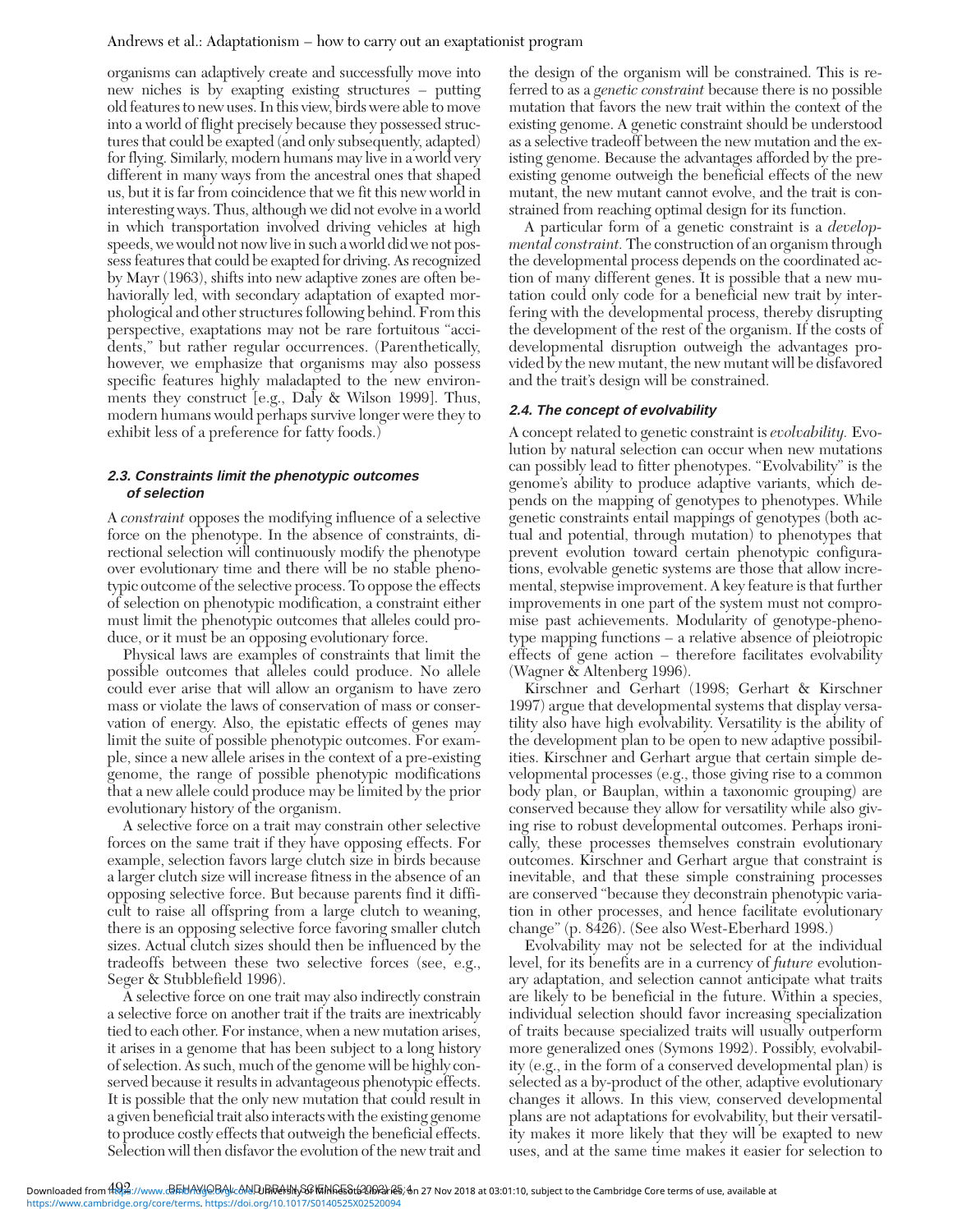build adaptations for these new uses. (In their seminal article on exaptation Gould and Vrba [1982] make a similar claim about repetitive copies of DNA, whose existence allows for [and is exapted for] a flexible future [evolvability], but whose existence cannot be due to its role as such.) Alternatively, evolvability may be subject to clade selection (Williams 1992). That is, even though there should be an increasing tendency towards specialization for species within existing niches, those taxa that happen to maintain more versatile, more evolvable developmental plans may be more effective at entering and exploiting new niches precisely because they are most open to new adaptive possibilities.

## **3. The possible evidentiary standards for identifying adaptation and function**

The goal of adaptationism is to determine whether traits are adaptations (Mayr 1983). To classify a trait as an adaptation is to identify its function (Thornhill 1997; Williams 1966). To identify a trait's function is to determine the specific selection pressures (if any) that were at least partially responsible for the evolution of the trait.

Over the years, Gould, Lewontin, and their colleagues have argued that adaptationism is not only a flawed methodology for understanding the outcomes of evolution in general, but even for understanding the specific outcomes of its core concern, selection (e.g., Gould 1984; 1987; 1989a; 1989b; 1991a; Gould & Lewontin 1979; Gould & Vrba 1982; Lewontin 1979; 1983). Their arguments all involve a similar complaint. *Adaptationism is built on a view of evolution that overemphasizes the power of selection and under-appreciates the constraints on selection and other evolutionary processes.* They do not deny that selection is responsible for workable design. Gould (1997d) acknowledges that "natural selection is the only known cause of eminently workable design" and that "adaptive design must be the product of natural selection" (p. 57). Nor does Gould deny that natural selection is the primary force responsible for evolutionary change (Gould 1984). Rather, the point is that factors other than selection can lead an adaptationist to misunderstand the selective processes that gave rise to the trait. Thus, the explicit object of Gould's criticisms of adaptationism is its attempt to make inferences about the specific selective forces that shaped a trait over evolutionary time (Gould 1991a; Gould & Lewontin 1979; Gould & Vrba 1982).

There are two inferential errors that adaptationists can make when attempting to identify adaptations and their functions. First, they can infer that a trait is an adaptation for a proposed function when it is not. Second, they can infer that a trait is not an adaptation for a proposed function when in fact it is. Both sides in the debate agree that the worse error is to classify a trait as an adaptation when in fact it is not (Gould & Lewontin 1979; Gould & Vrba 1982; Thornhill 1990; 1997; Williams 1966). The point of disagreement centers around the probative value of the evidentiary standards that adaptationists use to classify a trait as an adaptation.

In particular, Gould and Lewontin (1979) have argued that adaptationists use *mere consistency* with adaptationist hypotheses as evidence for function. As such, adaptationists often fail because mere consistency does not test the relative likelihood of alternatives.

We would not object so strenuously to the adaptationist programme if its invocation, in any particular case, could lead in principle to its rejection for want of evidence. We might still view it as restrictive and object to its status as an argument of first choice. But if it could be dismissed after failing some explicit test, then alternatives would get their chance. Unfortunately, a common procedure among evolutionists does not allow such definable rejection . . . The criteria for acceptance of a story are so loose that many pass without proper confirmation. Often, evolutionists use consistency with natural selection as the sole criterion and consider their work done when they concoct a plausible story. But plausible stories can always be told. (Gould & Lewontin 1979, pp. 587–88)

Actually, no adaptationist has ever suggested that mere consistency should be the standard of evidence used to identify function. Rather, the criticism seems to be that the evidentiary standards used by adaptationists are, in reality, no better than mere consistency. Below, we discuss various possible standards and argue that the last of them, special design, is clearly better than mere consistency.

#### **3.1. Six possible evidentiary standards for identifying adaptation**

**3.1.1. Standard 1: The comparative approach.** Phylogenetic comparisons seek to demonstrate a correlation between trait variation and the environment among a large number of related species in a way predicted by a selective argument (Leroi et al. 1994; Martins 2000). Some biologists have argued that phylogenetic comparisons are necessary to any argument for adaptation (Larson & Losos 1996). In its simplest version, the comparative approach suffers from the problem of inferring causation from correlation. Various methods have been suggested to address the causation issue, but phylogenetic analyses, by themselves, only provide weak evidence of adaptation at best (Martins 2000). Still, there appears to be a growing consensus that they are useful when used in conjunction with other approaches, a point to which we will return (see sect. 3.3).

More important for our purposes, the use of phylogenetic comparisons is problematic when making inferences about adaptation within a single species (see also Thornhill 1997). The existence of a correlation between trait variation and environmental circumstances for a large number of species cannot be used to conclude that the trait variant for a *particular* species in the data set has been influenced by a particular selective force. Moreover, the comparative approach, by itself, cannot be used to classify traits that are unique to a single species because it requires data on a large number of species to make statistical tests. Thus, it cannot classify any uniquely human trait (morphological, psychological, or behavioral) as an adaptation. The next five standards attempt to identify adaptations within a single species.

**3.1.2. Standard 2: Fitness maximization.** One standard that has been advocated by some adaptationists is that an adaptation is a trait that, among a suite of variants, maximizes fitness in a particular environment (Reeve & Sherman 1993). However, there are several problems with this standard (for reviews, see Symons 1992; Thornhill 1997). First, it requires the scientists to actually measure the fitness of organisms over time. This is a problem because selection is a statistical process. Fitness can vary temporally in such a way that a measurement of fitness over a particular period of time may not reflect statistical trends over evolutionary time.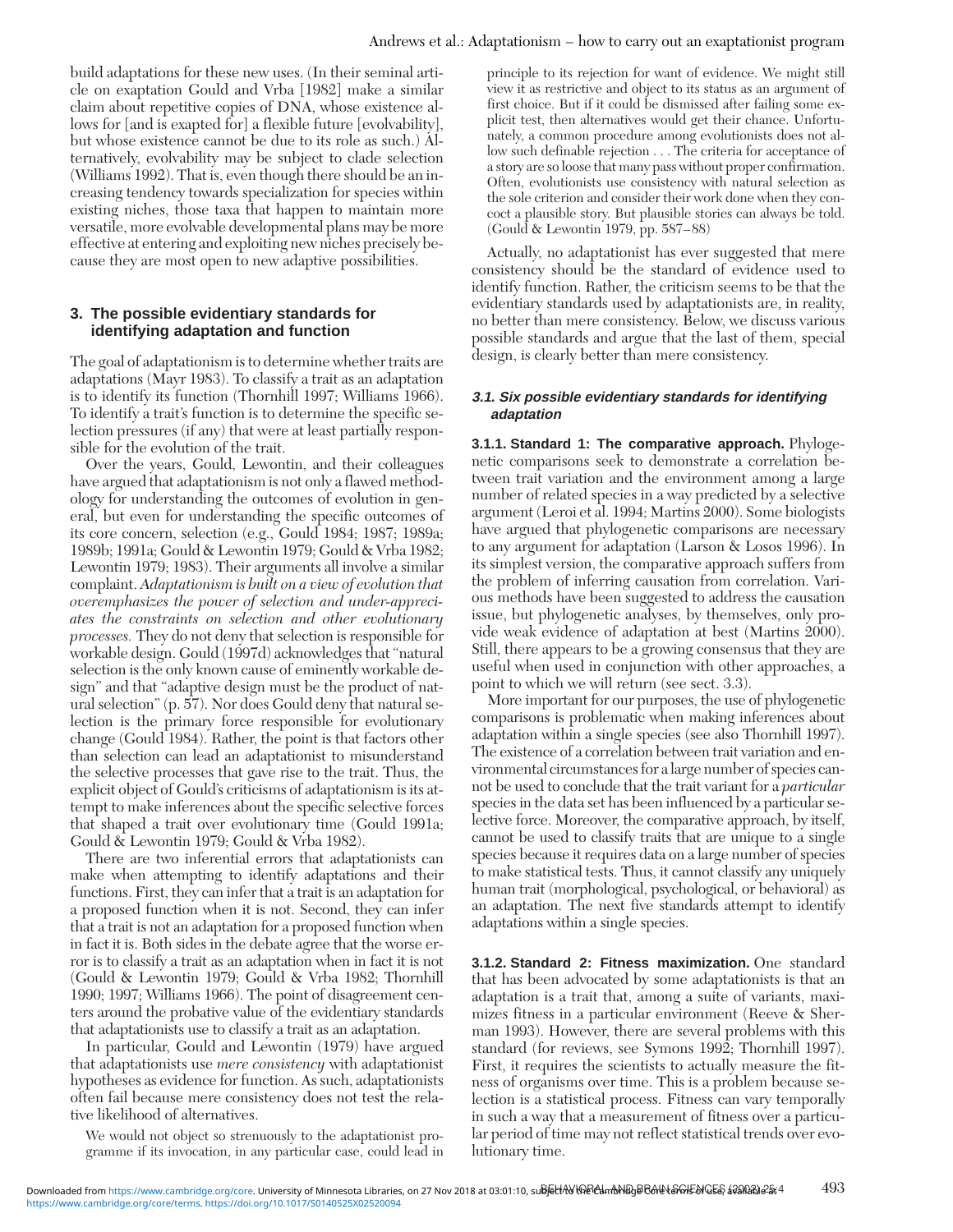Second, the standard fails because it does not incorporate the notion that adaptations maximize fitness only in the environments in which they evolved. The environment in which an adaptation evolved and the modern environment that it is currently in, may be very different from each other, although this is not always the case. If the two environments are meaningfully different from one another, then this standard would leave scientists without any means for determining whether or not a trait is an adaptation, because it is impossible to directly measure fitness in ancestral environments.

Even if these other problems could be solved, the fitness maximization standard does not allow one to determine the function of a trait. The standard could allow one to determine which variant that selection is currently favoring, but by itself it gives little insight into what the trait does so that selection favors it. Many adaptationists have long known that they need some standard that allows them to make an inference about the specific effects that drove the trait's evolution by selection in ancestral environments (e.g., Symons 1992; Thornhill 1990; 1997; Williams 1966).

**3.1.3. Standard 3: Beneficial effects.** One possible standard for making an inference about function is whether the trait has any effect that would have been beneficial in ancestral environments. However, this standard fails because it is also possible that traits that had beneficial effects in ancestral environments were exapted to those effects. For instance, Singh (1993a; 1993b; 1994a; 1994b; Singh & Luis 1995) has reported that men find women who exhibit a waist-hip ratio (WHR) of 0.7 or less to be more attractive than women who exhibit a waist-hip ratio of 0.8 or higher. Whether WHR is a real component of men's mating preferences (Tassinary & Hansen 1998), or possibly a contingent preference varying with ecology (Marlowe & Wetsman  $2001$ ; Wetsman & Marlowe 1999; Yu & Shepard 1998), has recently been called into question. For instructional purposes only, we assume throughout the article that it is a real preference. If so, the preference could have evolved for any number of reasons: women who have lower WHRs tend to have fewer health problems, are young and have greater reproductive value, are more fertile, are less likely to be pregnant, and may be less likely to have an infectious disease. It is quite possible that the preference could have evolved as an adaptation for one of these effects and was exapted to the remaining effects. Using the beneficial effect standard would lead one to the conclusion that the trait was an adaptation for each of these effects.

The next three standards attempt to infer a trait's function by examining its features in relation to its effects. The idea is that selection often leaves its mark on traits when it designs them to perform functions. Thus, it should often be possible to reconstruct the selective history of a trait by examining the features of the trait in relation to what it does. Arguments from design have been described as projects of "reverse engineering" (e.g., Dawkins 1982/1983; Dennett 1995). In building a piece of machinery to solve a particular problem, an engineer thinks about what kind of design would solve the problem efficiently and economically. The evolutionary biologist is faced with the reverse task. He or she is looking at a trait that is the product of evolutionary forces. If the trait was produced by selection, it has already been "designed" for a special purpose. The goal of reverse engineering is to figure out what nature designed the trait for.

**3.1.4. Standard 4: Optimal design.** Adaptationists often use optimization models to analyze traits. An optimization model quantitatively models the selection pressures on a particular trait or suite of traits (Seger & Stubblefield 1996; Winterhalder & Smith 2000). The model has one or more *actors* (e.g., a gene, a plant, two or more individuals engaging in social interaction, etc.) expressing the phenotypes that the theoretician is trying to understand. The payoffs of the model are expressed in a *currency,*such as actual fitness units or some correlate of fitness (e.g., units of energy). The *goal* of the optimization model is to maximize the actor's net benefit as measured by the currency. The *decision set* is the suite of phenotypic or behavioral options available for pursuing the goal, and the *selective constraints* delineate how these options are translated into costs and benefits. The optimal phenotypic or behavioral option is the one that satisfies the goal. Complexities can be taken into account, such that optimal strategies may be contingent on the relative frequencies of each strategy in the population (frequencydependent optima) or the condition or phenotype of the individual (conditional or phenotype-limited optima). (See Parker & Maynard Smith 1990 for more discussion.)

Optimization models may allow either a single trait to evolve (*atomistic* models), or allow multiple traits to evolve simultaneously (*coevolutionary* models). Atomistic models do not necessarily neglect other traits of the organism. Rather, they may make assumptions about other traits and treat them as inputs in the model, as in models of sex ratio evolution in which the genetic system itself is a trait that exerts a selective force on sex ratio (e.g., Charnov 1982). A coevolutionary model looks at a larger chunk of the organism than an atomistic model. However, even in coevolutionary models, only a small number of traits are ever really allowed to coevolve. In coevolutionary models, traits may drive the evolution of each other, as in some models of signaler-receiver interactions (e.g., Grafen 1990). Often, traits will exert opposing influences on each other and force selection to make tradeoffs between them, as in some life history models (e.g., Stearns 1992).

3.1.4.1. Design arguments based on atomistic optimization models. In a sense, atomistic models presuppose that selection builds traits in the same way that an engineer would design a piece of machinery to perform a task. They can then be used to make predictions about how traits should be designed if they were to perform their functions optimally. A reasonable fit with these expectations is taken as evidence that selection designed the trait to solve the problem.

However, Gould and Lewontin (1979) have argued that the underlying premise that selection works like an engineer is flawed. Evolution does not result in solutions to problems similar to what an engineer would achieve. Rather, adaptations are jerry-rigged solutions. Whereas an engineer would be sure to specify the steps of construction of an optimal piece of machinery to achieve a particular end, natural selection adds features in unplanned steps. The analogy between human engineering and organic selection is therefore flawed. In the words of Jacob (1977), "Selection does not work like an engineer. It works like a tinkerer" (p. 1163).<sup>2</sup>

By considering traits in isolation from each other, adaptationists merely consider how a trait would optimally perform a particular function. The tinkering process of pheno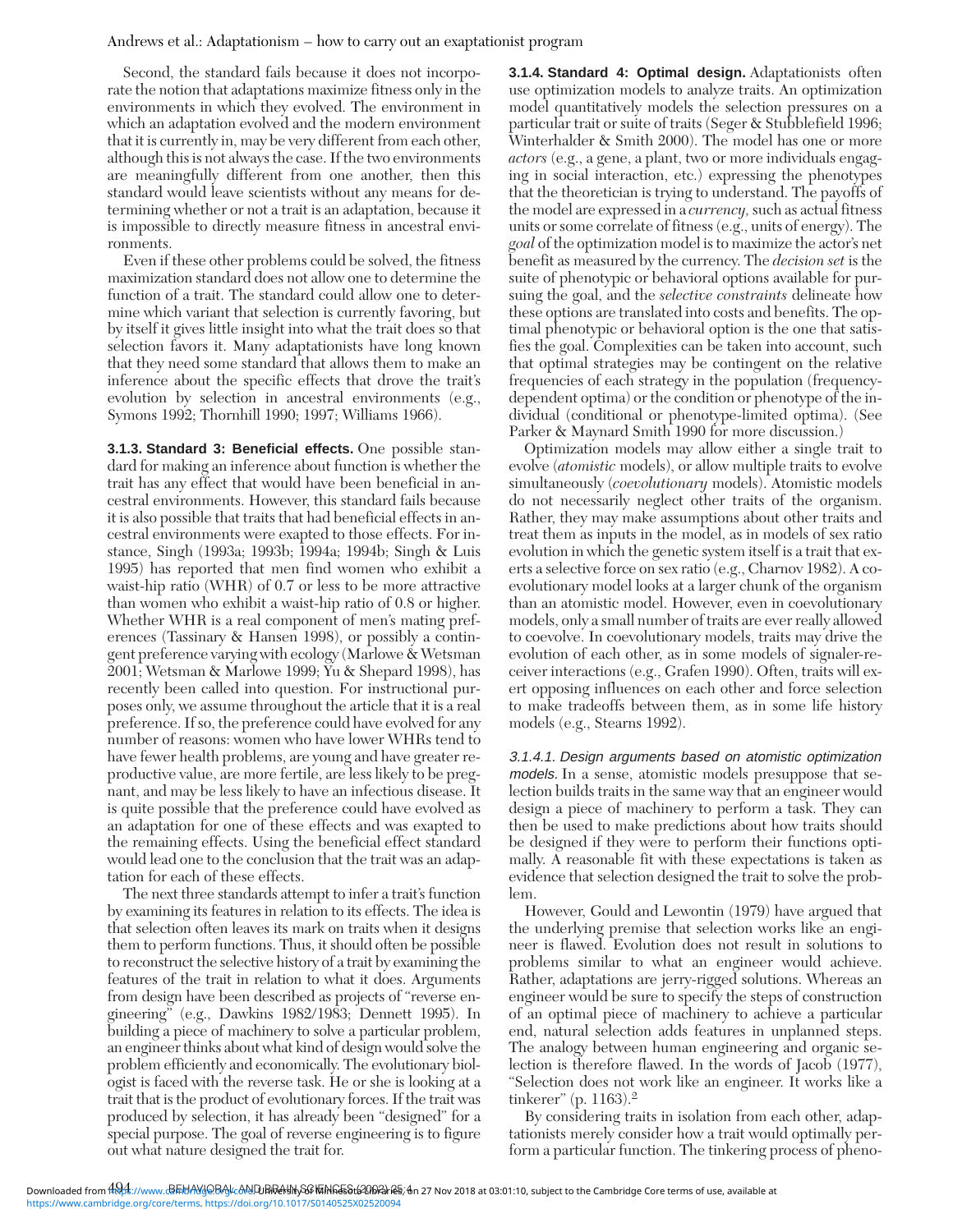typic modification could still yield traits that are optimally designed to perform their functions in the absence of genetic constraints. But the organism is not a blank slate on which new traits can be constructed. New alleles arise in the context of an existing genome. If the new alleles that could give rise to an optimally designed trait would interact with the existing genome to produce costly effects, then the tinkering process may actually favor alleles that produce less costly effects but would build a less than optimally designed trait. An atomistic approach causes adaptationists to neglect how genetic constraints force selection to make design tradeoffs between traits (Gould & Lewontin 1979).

If selection should be thought of not as an engineer but rather as a tinkerer, the evolutionary biologist confronted with understanding the outcomes of selection faces a task not of reverse engineering, but rather, of "reverse tinkering." The existing genome may impose genetic constraints on the body plan such that trait design may be far from the predicted optimum and optimization models will be impotent to explain phenotypic outcomes (Gould & Lewontin 1979).

For example, Gould (1989a) has argued that the shell shapes in the West Indian land snail *Cerion* are constrained by an allometric relationship between whorl number and whorl size; the larger the whorls, the fewer there are. This constraint has implications for relationships between whorl size and shell shape; shells with larger whorls tend to be squatter. An adaptationist account of why shells with larger whorls should be designed to be squatter, would fail to account for them, for this association apparently has no adaptive value. Perhaps more important, the constrained relationship between whorl width and shape may prevent optimal designs (whatever they may be) from evolving. Human brains may be subject to similar allometric constraint (Finlay & Darlington 1995). Brain features may be forced to evolve together in developmentally constrained ways, with their structure nonoptimal as a result.

Predictions about optimal trait design will often fail to identify adaptations because optimality is too conservative a standard. Due to genetic constraints, there is probably no adaptation that (when examined closely enough) exhibits optimal design for its function. For instance, the vertebrate eye is a marvel of machinery for processing light information. Yet, even the eye exhibits a flaw – the optic nerve attaches to the front side of the retina in such a way that there is a blind spot in the vertebrate eye (Dawkins 1986). This is because the wiring from each photocell leaves the cell from the side that is nearest the light such that the wiring interferes with the path of light. The blind spot exists at the place where all the wires aggregate into a bundle to leave the retina. The evolutionary reason for this peculiar design appears to be a historical accident in which the earliest photocells randomly oriented in this "backwards" fashion. Now, the vertebrate eye is constrained from reaching a better design because it would entail the evolution of intermediate forms that would leave the organism worse off than it currently is.

3.1.4.2. Design arguments based on coevolutionary optimization models. If the scientist is familiar with all of the precise developmental and genetic constraints imposed on the possible solutions, he or she may be able to see that the solution is optimal *relative to all other possible solutions given the constraints.* In principle, coevolutionary models have the potential to remedy the concerns of Gould and

Lewontin by incorporating genetic and developmental constraints. Unlike atomistic models, coevolutionary models allow theoreticians to make predictions about how selection would optimally make tradeoffs between traits if the actor were subject only to the selection tradeoffs included in the model. Traits, as outcomes of coevolutionary models, are not necessarily designed to optimally perform their functions. Rather, the optimization parameter is how the actor maximizes fitness by trading off the design features of one trait against those of another trait.

However, in practice, there are two problems that limit the incorporation of such constraints into such models. First, the mathematics becomes increasingly difficult to solve as the number of constraints increases. Second, the scientist often has little or no *a priori* understanding of how organismal design is integrated to generate constraints on the evolution of traits. These constraints arose due to the historically contingent events of the tinkering process (e.g., what mutations happened to arise, what features evolved first, what evolved traits were later exapted for other purposes) that the scientist has no clear view of. Thus, coevolutionary optimization models will usually fail to fully explain trait design because, even if adaptationists are able to include some genetic constraints in their models, they will be unable to include all the organism's traits and all the genetic constraints acting on them.3

**3.1.5. Standard 5: Tight fit.** In part, selection chooses among variants of a trait on the basis of how well they facilitate a particular gene-propagating effect. Often, this process generates a tight fit between the features of a trait and its function. Thus, it is often said that a tight relationship between a trait's features and some problem or opportunity in the environment, is demonstrative of function (e.g., Cosmides & Tooby 1995). For instance, there is a tight fit between the features of the eye and its function of sight (Williams 1966).

There are two reasons why tight fit may not be sufficient to establish adaptation. First, as noted earlier, many organisms have been under selection to modify their environments in ways that allow them to use their pre-existing traits in novel ways (Dawkins 1982/1983; Laland et al. 2000; Lewontin 1983). For instance, the hand fits very well inside a glove, yet this mere fact cannot be taken as evidence that hands evolved to fit inside the glove. This is precisely the sort of erroneous conclusion that the tight fit standard could lead us to make. Selection is responsible for the fit between trait and effect, but selection has not modified the hand to fit inside the glove. Rather, selection on some other aspect of the phenotype has given human beings the ability to modify the environment in a way that protects or insulates the hand.

Second, fit between behavioral performance and an adaptive problem can arise because of learning. Learning is a process in which feedback from the environment modifies the neurological structures that give rise to behavior and cognition. Learning mechanisms are themselves adaptations that allow the organism to adaptively modulate behavior with changing environments. As adaptations they have functions (e.g., to learn a language, to fear a predator, to get along with others, etc.). However, by their very nature, learning mechanisms are somewhat flexible with respect to outcome. It is possible that a learning mechanism can be so flexible that it can develop behavioral and cognitive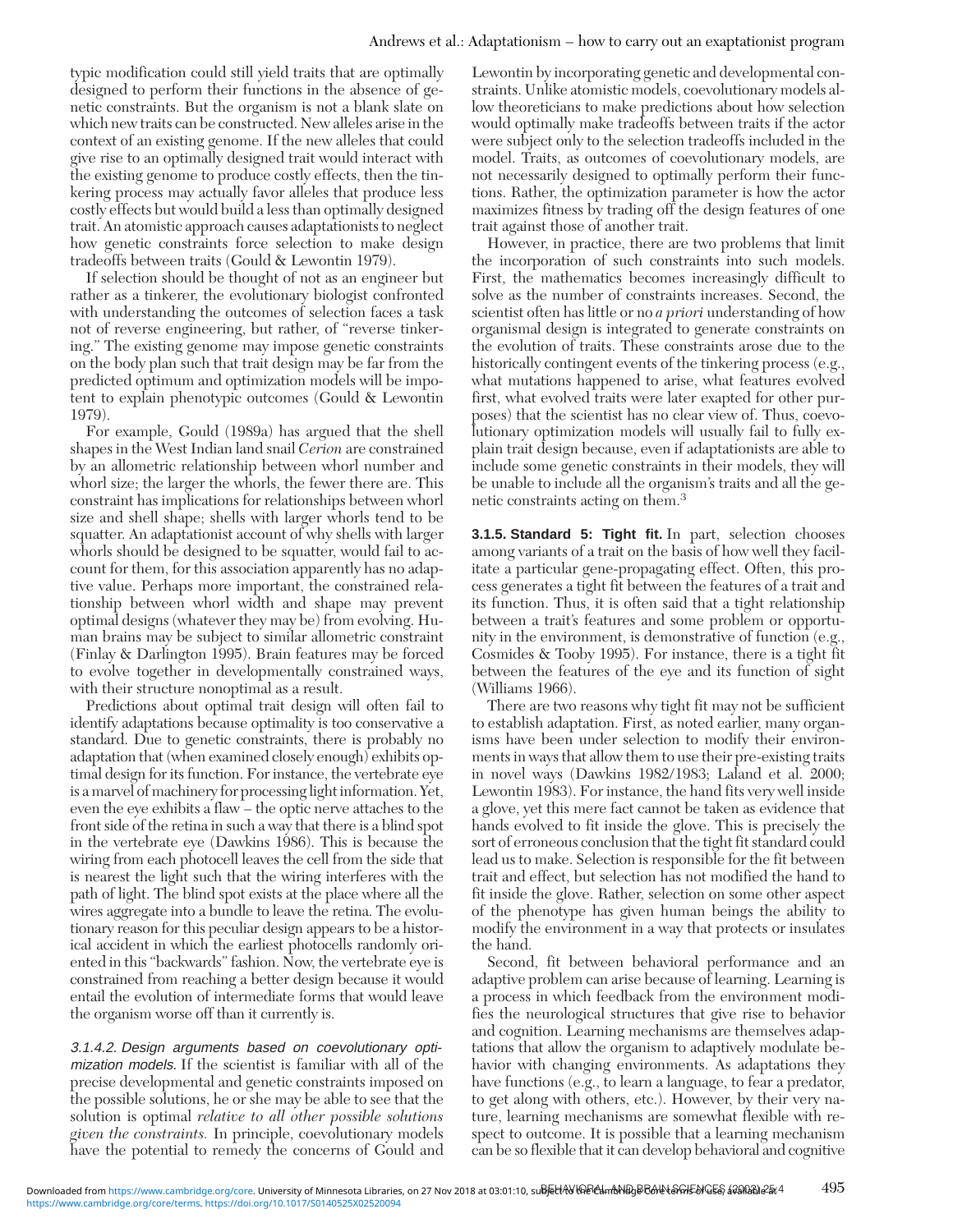traits that perform tasks that are not the function of the mechanism. For instance, being able to drive a car or play the stock market must in some sense represent the output of learning mechanisms that evolved for other purposes. Moreover, neural network models suggest that a single learning mechanism may be able to generate different cognitive mechanisms, each of which exhibits good design for performing a different task (e.g., Kruschke 1992). For these situations, the learning mechanism has been exapted to a new problem and so we refer to the trait as the output of an *exapted learning mechanism*(ELM).4Thus, the tight fit standard is consistent with adaptation, but it is also consistent with the possibility that the fit between trait and effect was the result of environmental modification or generated by an ELM (see Gould & Lewontin 1979, for a similar point).

**3.1.6. Standard 6: Special design.** The leading evidentiary standard for inferring function from the analysis of a trait's features in relation to its effects is special design (Symons 1992; Thornhill 1990; 1997; Tooby & Cosmides 1992; Williams 1966). Sometimes the special design standard appears to be a pre-specified list of criteria that must be satisfied (e.g., specificity, proficiency, precision, efficiency, economy, reliability of development, complexity of design, etc.). Satisfaction of these criteria is surely sufficient to demonstrate that a trait has been designed *by something* to perform a task. But if we are to take the lessons of neural network modeling to heart, these criteria are also consistent with behavioral and cognitive traits that develop from an ELM that evolved for another purpose. With sufficient feedback from the environment, traits that develop from ELMs can come to exhibit specificity, proficiency, and even complexity of design for performing a task.

Moreover, a research strategy that attempts to demonstrate adaptation and function by the satisfaction of a prespecified list of criteria misunderstands the burden of proof. Williams (1966) wrote the leading account of how to demonstrate adaptation and function from the features of traits and their effects. Rather than proposing a pre-specified list of criteria, Williams (1966) advocated an approach in which the scientist makes an inference of adaptation and function only after demonstrating that all alternative hypotheses to adaptation for a particular effect are highly unlikely as complete explanations for the trait. Demonstrating adaptation, Williams argued, carries an onerous burden of proof. Moreover, "This biological principle [adaptation] should be used only as a last resort. It should not be used when less onerous principles . . . are sufficient for a complete explanation" (p. 11). Williams did suggest qualities of trait design that could help build a case for adaptation (e.g., precision, efficiency, economy) and claimed that formulation of "sets of objective criteria [of special design]" is a matter of "great importance" (p. 9). Yet, he himself applied only an informal probability standard: "whether a presumed function is served with sufficient precision, economy, efficiency, etc., to rule out pure chance [i.e., any possibility other than adaptation for a particular effect] as an adequate explanation" (p. 10, brackets added).

There may be no uniform list of criteria that must be satisfied to demonstrate that a trait has been specifically designed by selection for a function. Different traits may require satisfaction of different criteria. Nevertheless, it would be useful to have some guidelines about the sorts of criteria that can help build a case for adaptation. For in-

stance, it is difficult to see how the function of a trait could be elucidated if it did not perform its function with specificity and proficiency and, hence, these criteria appear to be necessary components of a special design argument. If a trait's features produce multiple effects with equal proficiency, then it will be difficult (if not impossible) to determine which effect (if any) drove the trait's evolution. Within evolutionary psychology, specificity and proficiency interact in the concept of *domain specificity.* A cognitive mechanism exhibits domain specificity if it is good at processing information relevant to certain problems, but not other problems to which the mechanism might be applied. Domain specificity is often demonstrated by showing that certain stimuli facilitate the performance of a cognitive mechanism and other stimuli do not (see, e.g., Cosmides  $\&$  Tooby 1992).

As argued above, however, specificity and proficiency merely demonstrate a good (or tight) fit between the trait's features and an effect of the trait. By themselves, they do not test whether the fit could have been caused by modification of the environment to fit the trait, or whether the trait is the developmental output of an ELM. The scientist may then want additional evidence demonstrating that the trait's features have been phenotypically modified by selection for the proposed function.

For morphological (i.e., non-neurological) traits, it is often sufficient to demonstrate that the trait also exhibits complex design for the proposed function. These traits cannot have developed from an ELM. For behavioral and cognitive traits, however, the lesson of neural network modeling is that ELMs may be able to generate behavioral and cognitive traits that perform tasks with specificity and proficiency, and these traits may even exhibit complex design for those tasks (e.g., Kruschke 1992). Fortunately, there are several forms of evidence that could, along with specificity and proficiency, bolster an argument that the trait's features have been constructed by selection for the proposed function.

3.1.6.1. The role of developmental specificity and biased learning in testing adaptationist hypotheses. For behavioral and cognitive traits, adaptationists sometimes build arguments for adaptation by showing that the trait is the biased outcome of a developmental or learning mechanism (Cummins & Cummins 1999). Biased outcomes indicate that the mechanism is biologically *prepared* (*sensu* Cummins & Cummins 1999; Seligman 1971) to produce the trait relative to other traits it could produce. When a trait exhibits developmental specificity (or learning specificity), it suggests that the function of the mechanism is the biased outcome. It can be demonstrated by showing that the trait develops (or is learned) more easily, more reliably, or serves its function with greater proficiency than other traits that could arise from the same mechanism.

Examples of psychological traits for which adaptationists have invoked the criterion of developmental specificity are language facility and intuitive ontologies. Pinker (1994) has argued that the ease with which children learn new words and the ways by which they generate syntactic structure indicate a biological preparedness and, hence, adaptation for language learning. Others have argued that the specific evidence that Pinker cites does not firmly establish the nature of the developmental specificity for all aspects of language and suggest that more general learning capacities play important roles, but appear to accept the general criterion of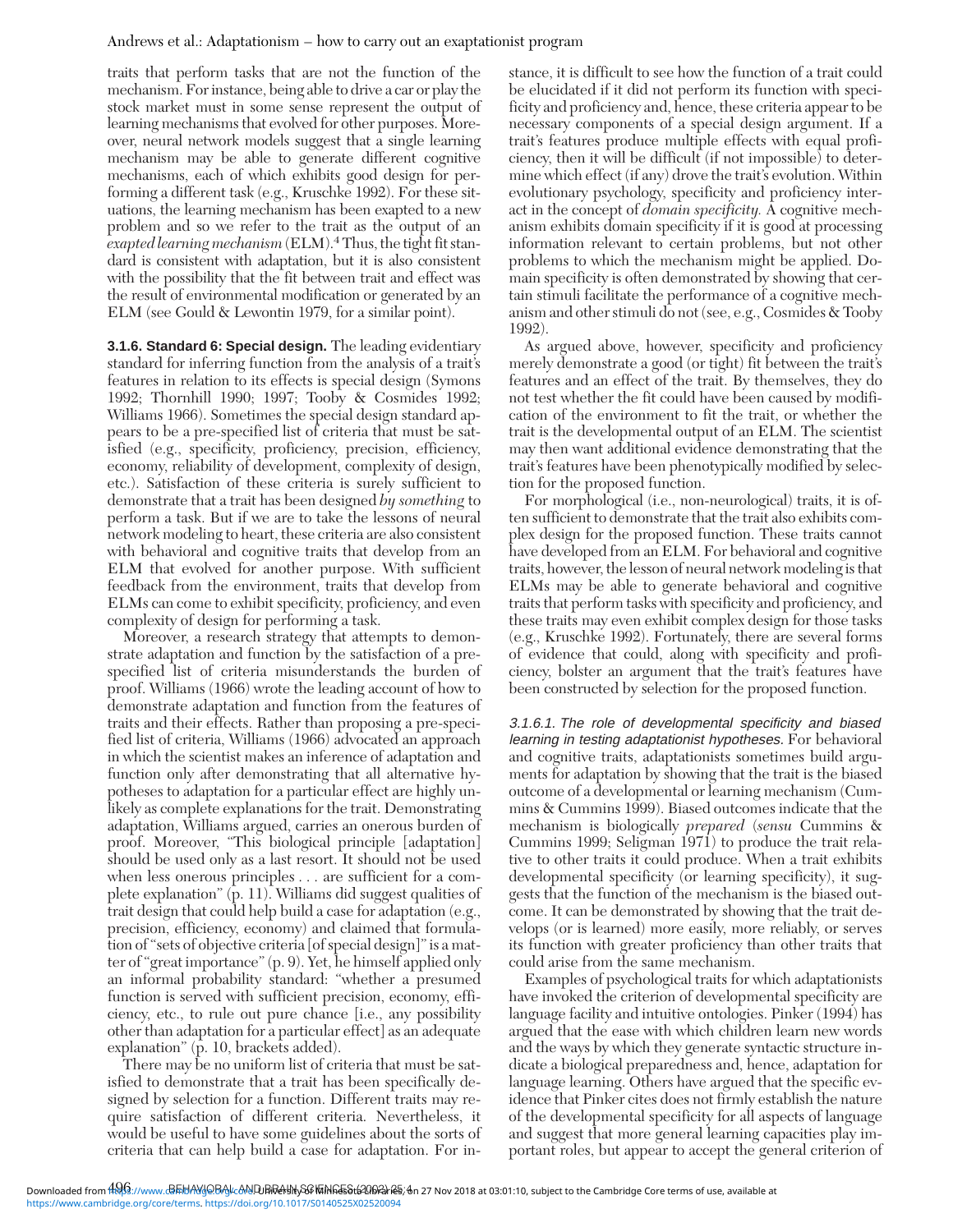developmental specificity (e.g., Gomez & Gerken 2000). The work of developmental psychologists (e.g., Baillargeon 1987; Spelke 1990) suggests that humans have an "intuitive physics," a set of expectations about the physical world that reliably develop, on the basis of work suggesting that learning from specific instances cannot account for infants' perceptual expectations. Keil (1994) has argued for an intuitive biology on the basis of similar reasoning, though he cautions that the evidence for developmental specificity is not yet fully compelling (see also Atran 1998).

While intuitive ontologies often involve learning, they also consider the timing of development of learning capacities. Most learning bias experiments do not take into account the development of learning capacities. For this reason, some learning biases could be the result of prior learning history (e.g., learning algebra first may make it easier to learn calculus). Still, it is possible to devise experiments that are difficult for ELM hypotheses to explain. In one important experiment, rats were able to associate a sound with an electric shock but were unable to associate it with nausea. Similarly, rats were able to associate a taste with nausea but not with an electric shock (Garcia et al. 1974). This demonstrated that the learning mechanism involved in the perception of taste is biased towards providing information about the quality of food, and the learning mechanism involved in audition is biased toward providing information about external threats. Because the experimenters used novel stimulus-punishment associations, it is not immediately clear how any prior learning history could have caused the biased learning patterns that the rats demonstrated.

3.1.6.2. The trait's features exhibit a good fit with a proposed ancestral environment, but exhibit more of a mismatch in the modern environment in which the trait develops. It is often impossible for scientists to perform the experiments needed to test developmental specificity. In that event, it is sometimes possible to make inferences about developmental specificity from how the features of the trait interact with the environment. For example, if a particular behavioral or cognitive trait is the output of an ELM, it will have developed in response to modern environmental input. If such a trait exhibits specificity and proficiency for a task, it will do so in modern environments.

However, if the trait is an adaptation it will exhibit specificity and proficiency when in its evolutionary environment. Sometimes the pertinent aspects of the modern environment are very similar, if not identical, to the environment in which a trait evolved. If so, one would expect that the trait's features match the modern environment very well if it is an adaptation. If the modern environment is different in some pertinent way from the proposed evolutionary environment, the prediction is that the trait will fit better with the evolutionary environment than the modern environment if it is an adaptation.

For instance, people often experience a craving for foods that are high in sugar and fat, and these preferences are particularly robust in small children (for a review, see Drewnowski 1997). The sweet tooth exhibits specificity and proficiency for motivating people to seek out such foods or to choose these foods when given a choice. This evidence by itself, however, is not enough to demonstrate that the sweet tooth's evolved function was to motivate people (perhaps particularly children) to eat foods that are rich with sugar and

fat. Food preferences are modifiable by learning (Drewnowski 1997), and it is possible that the near universal prevalence of the sweet tooth is an artifact of modern environments in which everyone develops a preference for sweet foods from an ELM that evolved for some other purpose.

One of the interesting characteristics of the sweet tooth is that it motivates us to eat sweets even when we become obese and our health is endangered. Ironically, this maladaptive characteristic actually suggests developmental specificity. If preferences for sweet and fatty foods reflect adaptation, they evolved in response to calorically limited ancestral environments in which sugar and fat were sporadically encountered, and there was little selection for limiting consumption. If, however, the preferences are the output of an ELM, presumably they are reinforced by specific experiences in the modern world. Although adults often avoid sweet, fatty food because they have been extensively educated about the health risks of high consumption, they do so despite their taste preferences for these foods. Similarly, in recent years small children have been increasingly exposed to adult models who encourage them to eat the "right" foods, yet still have strong preferences for sweet foods (Drewnowski 1997). The fact that the features of the sweet tooth cannot readily be accounted for by adaptive learning in a modern environment, but exhibit evolutionary adaptation within a calorically limited ancestral environment, suggests that the sweet tooth is the biased output of a developmental mechanism and not the output of an ELM.

3.1.6.3. Arguments for behavioral or cognitive adaptation are bolstered by empirical evidence that would be difficult to account for by an ELM. More generally, the case for adaptation may be strong when it is difficult to see how an ELM could account for the empirical evidence. Direct evidence for developmental specificity is one example. In other instances, the evidence against an ELM account need not directly imply developmental specificity. For instance, women's preferences for the scents of men shift over the course of the menstrual cycle so that they prefer the scents of more symmetrical men at mid-cycle (Gangestad & Thornhill 1998; Rikowski & Grammer 1999; Thornhill & Gangestad 1999; Thornhill et al. 2001). It is not clear how the preference could be learned, or why it would shift over the cycle were it the output of an ELM.

Another instance in which one could make a case against the trait being the output of an ELM, is when there are several other traits that converge on the same function as the trait in question. The burden may then shift to ELM advocates to show how an ELM could plausibly account for the entire pattern. Gangestad and Thornhill (1998; Thornhill & Gangestad 1999) suggest that the shift in female olfactory preferences toward the scent of symmetrical men when fertile may be an adaptation for seeking genetic benefits for offspring in the context of extra-pair sex, wherein women may pay a cost (e.g., loss of an in-pair mate's investment in offspring) and can only reap the genetic benefit when fertile. Other evidence indicates that: (1) Men with more symmetrical faces are perceived to be healthier (Rhodes et al. 2001); (2) More symmetrical men sexualize other women more and they invest less time and emotional support in their primary partner (Gangestad & Thornhill 1997a); (3) More symmetrical men are more likely to have extra-pair sex partners and are more likely to be chosen as extra-pair sex partners (Gangestad & Thornhill 1997b); (4) Women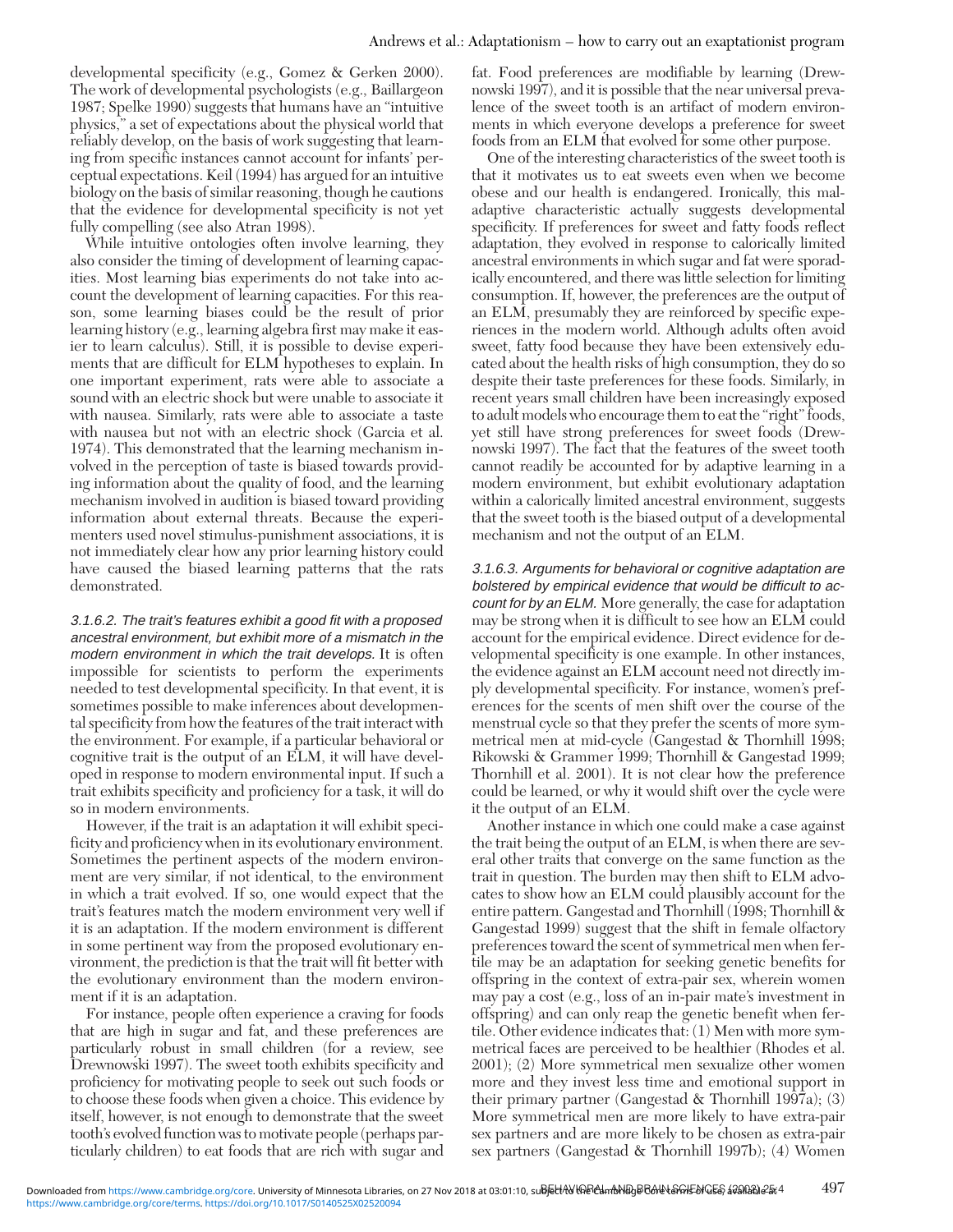are more likely to have extra-pair sex mid-cycle, a pattern not observed for sex with a primary partner (Bellis & Baker 1990); and (5) Women report greater feelings of sexual attraction to and fantasy about men other than a current primary partner when fertile, a pattern not observed for feelings about in-pair partners (Gangestad et al. 2001). These effects are all consistent with the proposed function of the shift in olfactory preference.

Moreover, women also prefer the scent of men with heterozygous major histocompatibility (MHC) alleles, a trait that may be particularly valued in a primary mate, as it should increase the diversity of MHC alleles within a set of offspring and reduce spread of an infection within a family (Thornhill et al. 2001). As this preference is purported to have a function different from the preference for symmetrical men, it should not increase during the fertile phase. In fact, it appears to increase during the non-fertile phase, when, according to this reasoning, selection for long-term mates should dominate. It is difficult to see how an ELM could plausibly account for the complex and multiple patterns of evidence (although even more work may be required to satisfy the onerous standard of special design and convincingly demonstrate the precise functions of the preference shifts; Thornhill & Gangestad, in press).

## **3.2. The role of optimization analyses in the adaptationist program**

Complete consistency with optimization models is too strict a standard for identifying adaptation and function, because optimization models are generally not capable of including all the constraints that influence the trait's design. Nevertheless, optimization models are, in practice, one of the most useful instruments in the adaptationist toolbox. The primary goal of such models is not to determine whether a trait is optimally designed, but to determine whether ancestral selective pressures have acted on the trait in ways predicted by the model. The approach admits that genetic and developmental constraints may influence trait design, but gambles that they will not obscure the patterns that selection would have on trait design in the absence of those constraints. Thus, the optimization analysis may yield predictions about the modulation of phenotypes or behavioral decisions with the environment that could not be made in the absence of a formal mathematical analysis. If these predictions are particularly novel or non-intuitive, and are empirically borne out, they may provide powerful special design evidence that the selection tradeoffs included in the model have, in fact, been operating on the trait.5

For example, optimization models predict parent-offspring conflict over parental resources (e.g., Parker & Mc-Nair 1978; Trivers 1974). Haig (1993) used this theory to explain why specific features of the fetus and mother exhibit special design for extracting and avoiding the extraction of resources by the fetus, respectively. In the absence of a cost-benefit analysis showing that selection pressures should result in a conflict over parental resources, no argument from design would have been possible.

## **3.3. The role of the comparative approach in the adaptationist program**

While the comparative approach cannot demonstrate adaptation by itself, it is another important instrument in the adaptationist's toolbox. Examining how a trait functions in one species can be useful in generating testable hypotheses about how it functions in another species. The comparative approach can also help determine whether adaptation has taken place when used in conjunction with other methods (Leroi et al. 1994; Martins 2000). One important approach is to use comparative data with optimization models to demonstrate a broad pattern of selection across species (Charnov 1993; West et al. 1997).

When used in conjunction with design evidence, the comparative approach can also demonstrate that a trait within a single species is an adaptation. As we describe in more detail below (sect. 4), the special design standard is very conservative and so will sometimes fail to correctly classify a trait as an adaptation. The comparative approach can be used to supplement design evidence when the trait cannot be classified as an adaptation for a particular function based solely on its design features. For instance, compared to invertebrates, vertebrates have evolved a metabolism that places greater reliance on the quick mobilization of energy through anaerobic respiration. However, vertebrate skeletons also dissolve slightly from the lactic acid that is generated from this process (Ruben & Bennett 1987). The dissolution process is very detrimental to the organism because it interferes with the supportive and protective functions of the skeletal system. If one were to examine the skeletal dissolution process in a single vertebrate species, one would probably be unable to conclude that the skeletal system has undergone adaptation for dealing with the problem. Yet, when one examines those invertebrates that have skeletal systems, one finds that they are almost always composed of calcium carbonate, whereas those of vertebrates are composed of calcium phosphate. Calcium phosphate appears to be much less soluble than calcium carbonate in salt solutions and more complex biological media. Since vertebrates generate greater amounts of lactic acid than invertebrates, their skeletons may be composed of calcium phosphate because it resists the dissolving effects of lactic acid better than calcium carbonate (Ruben & Bennett 1987). The comparative analysis is useful in this instance because it suggests an alternative substance that vertebrates could have used to construct their skeletal systems. Comparing the design features of both substances strongly suggests that vertebrate skeletal systems exhibit adaptation for resisting the dissolving effects of lactic acid.

## **3.4. Special design criteria: Summary**

Gould and Lewontin have helped highlight many ways in which the evidentiary standards that adaptationists have used can lead them to erroneously classify a trait as an adaptation for a proposed function. First, the genes underlying the trait could have evolved by chance or mutation. Second, the trait could also be the developmental outcome of novel environmental input. Third, the genetic constraints operating on the trait may be so strong that selection is incapable of phenotypically modifying it for the proposed function. Fourth, the trait could be a spandrel that lacks the proposed effect. Fifth, the trait could be an adaptation that has a different function. Finally, the trait could be a spandrel or an adaptation for another function that has been exapted to the proposed function. Because of the ways by which errors could occur, it is important that the evidentiary standards used to infer adaptation exceed mere consistency with an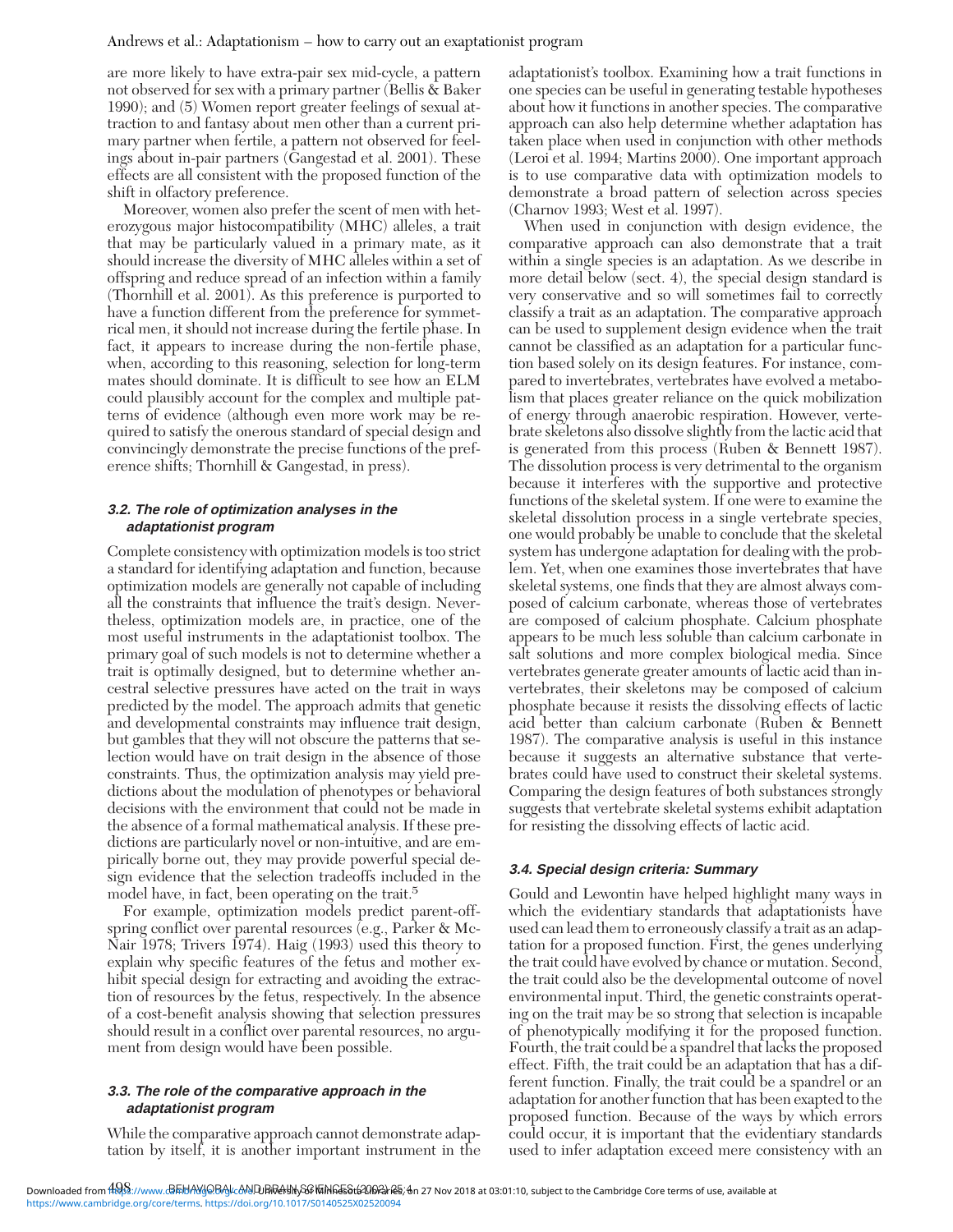adaptationist account. In many cases, Gould and Lewontin (1979) argued, they don't. Although this complaint may apply to certain standards that could and have been used, it clearly does not apply to the one advocated by Williams, the special design standard. Indeed, Williams argued that explanation through adaptation be used as a "last resort" only after "less onerous" accounts were found to be highly unlikely.

## **4. Ways in which the special design approach can fail**

As noted above, erroneous inferences about adaptation can be of two sorts: Traits may be misclassified as adaptations, and traits that are adaptations may not be so classified. Any trait that satisfies the rigorous evidentiary standards of the special design approach is highly likely to be an adaptation for the proposed function. Because the special design approach is very conservative, however, some adaptations may fail to exhibit special design for their functions. Gould and Lewontin's arguments also have implications for the ways in which even the best evidentiary standards of adaptationism can fail to correctly identify a trait as an adaptation for a proposed function.

One way in which adaptation could fail to exhibit special design is when the trait could have been phenotypically modified by selection for the proposed function, but been so constrained that it fails to perform its function with sufficient specificity and proficiency. (See Note 5.) The calcium phosphate composition of vertebrate bones may be just such an example. Vertebrate bones by themselves do not appear to exhibit special design for resisting the dissolving effects of anaerobic metabolism, precisely because they do dissolve under lactic acid. It is possible that vertebrates are constrained from designing bones from materials that are even better able to resist dissolution under lactic acid.

Another way is when it has been exapted to other beneficial effects in such a way that it lacks specificity for its function. Earlier, we discussed waist-hip ratio as a possible factor influencing men's mating preferences. If so, it could have evolved for any of the reasons that were discussed (indicator of general health, reproductive value, fertility, or a lack of pregnancy or infection). But, it could also have evolved for one of these reasons and subsequently been exapted to the other effects. If the characteristics of the preference fail to exhibit specificity for any of these effects, then it will be impossible to determine which effect is the function of the preference and which (if any) it has been exapted to.

Finally, a trait may undergo adaptation for one effect, be exapted to a second effect, and then undergo further adaptation for the second effect. Such a feature may not look well designed for either the original or the latter function. In other words, the trait could also have multiple functions that exert opposing influences on its design so that it lacks special design for either function. If a mixed design trait doesn't show some specificity and proficiency in performing its functions, it will be impossible to reverse engineer. In other instances, a mixed design trait may exhibit enough specificity and proficiency that it will be possible to identify its functions even if the trait is not optimally designed for those functions. The identification of the trait as a mixed

design trait will then depend on being able to identify opposing influences on trait design such that it is suboptimally designed for its multiple functions.

Consider the human female orgasm as a possible example of a mixed design trait. (See Note 6 on Gould's [1987] own writings on the female orgasm.) One adaptationist hypothesis for female orgasm is that it functions as a selective sperm retention mechanism (Baker & Bellis 1993; 1995). The "upsuck" hypothesis originated with the work of Fox and his colleagues showing that the normally higher pressure in the uterus relative to that in the vagina reverses direction immediately following orgasm (Fox et al. 1970). On the basis of sexual selection theory, Baker and Bellis (1993) proposed that female orgasm selectively biases the retention of sperm of one male over another when a female has multiple mates. The selectivity aspect of the hypothesis predicts that female orgasm should not always occur during intercourse and will be associated with the characteristics of male partners. Provisional data suggest that female orgasm can, in fact, lead to sperm retention (Baker & Bellis 1993). If so, data also suggest that female patterns of orgasm would favor the sperm of men who are extra-pair partners (Baker & Bellis 1993) and who possess high developmental stability – a characteristic that may be associated with increased genetic fitness of offspring in ancestral environments (Thornhill et al. 1995). If this and other predictions that follow from this hypothesis are shown to be robust, female orgasm may exhibit special design for choosing sires who produce viable offspring.

However, other aspects of female orgasm may exhibit special design for pair-bonding with good social partners. During female orgasm the neurohormone oxytocin is released (Blaicher et al. 1999). As this hormone plays a role in pair-bond formation in non-human mammals (Young et al. 1998), it may play a pair-bonding role in women as well (Turner et al. 1999). However, the characteristics that make for a good pair-bonding partner (e.g., a highly investing male) may make for a suboptimal sire, and vice versa (Gangestad & Thornhill 1997a). Female orgasm may exhibit mixed design because it may sometimes cause women to be pair-bonded to men who make good sires but low-investment social partners. Similarly, it may also sometimes cause women to retain the sperm of men who make good social partners but poor sires. We stress that much empirical work would need to be done to demonstrate these points. Moreover, it may be the case that selection has reduced the incidence of mistakes by neurophysiologically decoupling the two possible functions of orgasm (e.g., Thornhill & Furlow 1998).

#### **5. The exaptationist program**

Gould and Lewontin have also argued that the focus on adaptationist hypotheses (even if rigorously put to the test so that erroneous inferences of adaptation are minimized) is not harmless. It leads scientists to ignore more prevalent, more important, and more interesting hypotheses for trait design. For instance, of the alternative explanations for trait design listed in the prior section, Gould and Lewontin have been particularly insistent that adaptationists consider hypotheses of constraint, spandrel, and exaptation (Gould 1991a; Gould & Lewontin 1979; Gould & Vrba 1982; Lewontin 1979; 1983).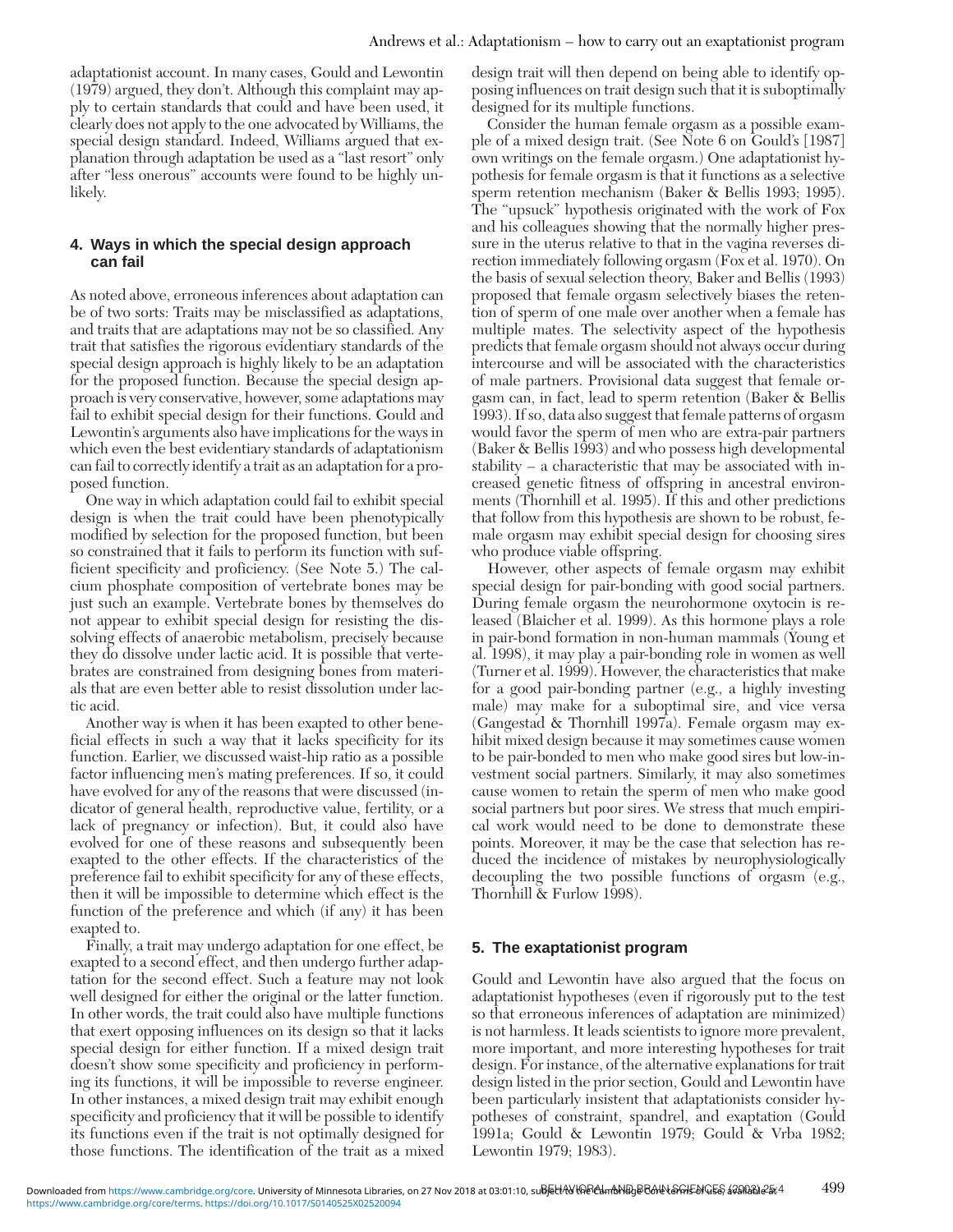[The constraint argument] holds . . . that the basic body plans of organisms are so integrated and so replete with constraints upon adaptation . . . that conventional styles of selective arguments can explain little of interest about them. It does not deny that change, when it occurs, may be mediated by natural selection, but it holds that constraints restrict possible paths and modes of change so strongly that the constraints themselves become much the most interesting aspect of evolution. (Gould & Lewontin 1979, p. 594)

Similarly, Gould has also argued that exaptations are both more numerous and more important than adaptations (Gould 1991a; Gould & Vrba 1982). Moreover, he argues that this is particularly true with respect to the evolutionary study of human behavior and psychology where the list of exaptive uses to which the human brain is put "is a mountain to the adaptive molehill" (Gould 1991a, p. 59).

The problem with the pluralistic approach is that Gould and Lewontin have not provided any evidentiary standards for testing these alternatives (Buss et al. 1998; Daly 1991). Indeed, Lewontin has acknowledged this problem (Lewontin 1978, p. 228): "In a sense . . . biologists are forced to the extreme adaptationist program because the alternatives, although they are undoubtedly operative in many cases, are untestable in particular cases." The lack of evidentiary criteria for testing alternatives has sometimes led participants in the debate to accept non-adaptationist explanations for traits very uncritically, and subsequent research has often vindicated adaptationist explanations for them (Alcock 1998). In the absence of rigorous evidentiary criteria for accepting alternatives, even exaptationist story telling is "Just So" story telling. Recently, Buss et al. (1998) have attempted to provide evidentiary criteria for testing alternatives to adaptionist hypotheses. The criteria we discuss next are complementary to many of their criteria.

## **5.1. Testing adaptationist hypotheses is a necessary part of the pluralistic program advocated by Gould and Lewontin**

Several authors have suggested that testing adaptationist hypotheses might be a way to show that a trait has been constrained in its design (Dennett 1995; Mayr 1983; Sober & Wilson 1998). As noted above, adaptationists sometimes make predictions about trait design based on optimization models or special design arguments that generally assume no developmental or genetic constraints. If these predictions fail, one reason may be because trait design is influenced by genetic constraints that are difficult to identify and include in optimization models. If efforts to build in new assumptions about selection fail to produce a model that yields correct predictions, genetic constraints that limit the potential genotype-phenotype mappings and thereby force selection to make design tradeoffs between traits become a more likely reason for lack of model fit. Sober and Wilson (1998) make this point very well:

Adaptationism is sometimes understood as a claim about nature – that organisms are well adapted (or even perfectly adapted) to their environments. At other times, however, adaptationism is understood as a method for investigating nature. This is the idea that a useful procedure for studying an organism is to ask, "What would the organism be like if it were well adapted to its environment?" Posing this question does not commit one to the position that the organism actually *is* well adapted. Perhaps the population inhabits a novel environment and has not had time to adapt. Perhaps the most adaptive behaviors never arose by mutation. Perhaps maladaptive behaviors spread by the process of random genetic drift . . . Even so, this kind of failure can be highly instructive because it allows deviations from the optimal phenotype to be discovered and interpreted. (pp. 11–12, citations omitted, emphasis in original)

Dennett (1995) uses an analogy of chess-playing to make this point. Sometimes, to even up a game with a weaker player, a strong player takes on a handicap, such as "no King's bishop." Suppose the handicap was to constrain movement of the pieces in some way (e.g., by not moving a piece twice in a row, by not moving a queen as a bishop, by not castling). The player writes down the limitation at the beginning of the game on a piece of paper, but does not tell the opponent. How should the opponent discover the limitation? By playing the game as if there were no limitation, with an eye toward seeing some limitation. Until the player makes some non-optimal move, there is no evidence of any specific limitation. So it is with figuring out the ways of Mother Nature. The adaptationist assumes no specific limitation, until seeing clear evidence of limitation because that is a good way of detecting limitations. Another way of knowing the limitation, of course, would simply be to peek at the piece of paper. But here the analogy clearly breaks down. Mother Nature, Dennett notes, doesn't write down her limitations. We cannot discover her limitations except by observing her ways.

This is, in fact, a general principle for testing alternative hypotheses to adaptation. Adaptationism is not only useful for discovering constraints on trait design, but empirical demonstration of constraint, exaptation, and spandrel *requires* an adaptationist approach. Commitment to the scientific enterprise requires that we not accept claims about constraint, exaptation, or spandrel in the absence of evidence. It is certainly possible that genetic constraints are so prevalent that optimization theory will be impotent to explain evolutionary outcomes and that exaptation is so common that traits will rarely exhibit special design for any particular effect. However, in the absence of evidence one way or another, we should be agnostic as to whether a given trait is optimally designed or constrained; exapted to a particular effect or specially designed for it. Building an empirical case that certain features of a trait are best explained by exaptation, spandrel, or constraint requires a demonstration that the trait's features cannot be better accounted for by adaptationist hypotheses. Confidence in alternative hypotheses for trait design only increases after consideration of all plausible adaptationist hypotheses and their failure to live up to special design scrutiny. We discuss several examples to make this point.

## **5.2. Example of spandrel**

Spandrels differ from adaptations in that they were not reproductively beneficial in ancestral environments. Rather, spandrels must have been reproductively neutral or even costly over the period of their evolution. Spandrels evolved because they were genetically linked to other traits that were favored by selection. Many psychological phenomena currently thought of as pathologies, are good candidates as maladaptive spandrels (e.g., schizophrenia). Pathological spandrels of the psyche presumably are the byproducts of developmental mechanisms that evolved to produce particular psychological outcomes, but produce pathologies when subjected to stressful environmental or genetic per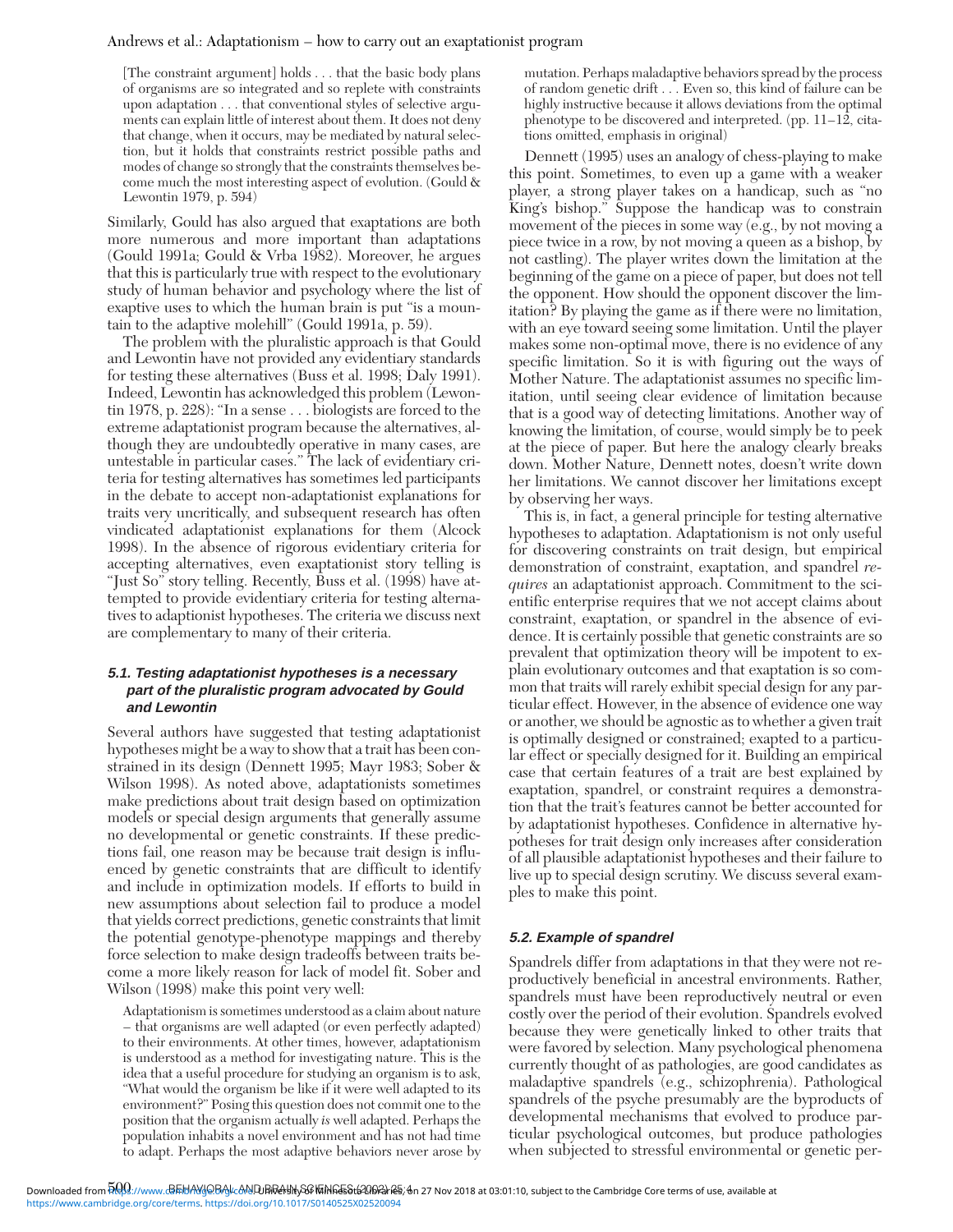turbations. Of course, adaptations can be costly (and they often are), but they evolved because they also had compensating beneficial effects in the ancestral environment that drove their evolution. Building an empirical case that a costly trait is a maladaptive spandrel thus requires some demonstration: (1) that the trait is not an adaptation; and (2) that the trait is linked (by pleiotropy or linkage disequilibrium) to another trait that presumably was favored by selection (Buss et al. 1998). The first requirement must involve rigorous testing of adaptationist hypotheses and a systematic failure to find special design evidence for any of the hypothesized functions.

Published arguments over whether attention deficit/ hyperactivity disorder (ADHD) is an adaptation or a maladaptive spandrel illustrate our point. According to the Diagnositic and Statistical Manual of Mental Disorders, Fourth Edition (DSM-IV, American Psychiatric Association 1994), ADHD is diagnosed by showing that an individual displays "a persistent pattern of inattention and/or hyperactivity-impulsivity that is more frequent and severe than is typically observed in individuals at a comparable level of development," (DSM-IV 1994, p. 78). In addition to symptoms of inattention, hyperactivity and impulsivity, diagnosis requires that there be "clear evidence of clinically significant impairment in social, academic or occupational functioning."

Shelley-Tremblay and Rosen (1996) and Jensen et al. (1997) ask how this suite of costly traits could be present in five percent of the population. They argue that distractible, risk-taking individuals might have had a competitive advantage in two ancestral settings – intraspecific fighting and gathering as coastal waders. In these dangerous settings, survival would depend on being "response-ready." Response-ready individuals would be hypervigilant, rapidscanning the visual and auditory environment, quick to pounce or flee, and motorically hyperactive. Conversely, "the excessively contemplative, more phlegmatic individual would have been 'environmentally challenged'" (Jensen et al. 1997, p. 1674) in these settings.

Special design evidence in favor of this hypothesis would indicate that individuals with ADHD respond better to cues of danger (perhaps particularly those encountered in ancestral environments; e.g., large animal movement or aggressive human movement). Do ADHD individuals respond more quickly and effectively to these cues? At present, the evidence suggests not. In a critical review, Goldstein and Barkley  $(1998)$  argue that, in fact, individuals diagnosed with ADHD appear to be deficient in response readiness (though, it should be noted that crucial tests of response readiness to ancestral cues of danger have not been performed). Because ADHD appears to lack special design for response readiness, the evidence seems to be more consistent with the hypothesis that ADHD is a maladaptive spandrel that persists despite selection, not because of it (e.g., Gangestad & Yeo 1997). Of course, a slower response to ancestral cues of danger, and demonstrating the precise adaptation to which it was linked, would enhance the empirical case that ADHD was a maladaptive spandrel.

Goldstein and Barkley (1998) dismiss Shelley-Tremblay and Rosen's (1996) adaptationist hypothesis as a "Just So story" (*sensu* Gould & Lewontin 1979). The fault with Shelley-Tremblay and Rosen's argument, however, lies not in the fact that they adopted an adaptationist approach, but

rather that their approach was *insufficiently* adaptationist. Shelley-Tremblay and Rosen did not lay out evidence for special design of ADHD or even critical tests of special design. Ironically, it was the authors who doubted this adaptationist hypothesis, Goldstein and Barkley (1998), who rolled out the evidence pertinent to special design – illustrating that an adaptationist approach is critical to tests of hypotheses about adaptations, as well as hypotheses about alternative evolutionary scenarios.

## **5.3. Example of genetic or developmental constraint**

Gould and Lewontin (1979) argue that there are some constraints acting on organismal design that cannot be included in optimization models because they are unpredictable and unquantifiable. Genetic constraints are often due to historical events that cannot be predicted beforehand from a general theory, and so the genetic constraint hypothesis does not readily lend itself to making positive predictions about trait design. The genetic constraint hypothesis does predict, however, that even after adaptationists have included all the constraints that they can, their models will still fail to accurately explain trait design. The hypothesis that genetic constraints have forced the organism to make design tradeoffs between traits is mutually exclusive with the hypothesis that the trait is optimally designed for its function. Before one can conclude that a trait is suboptimally designed for a function because of a genetic constraint, one must show a systematic failure of optimization models to explain trait design.

Gould has argued that allometric relationships sometimes exist because of constraints (Gould & Lewontin 1979). Adaptation that produces changes in the size of one trait may cause changes in the size of other traits (in a nonoptimal fashion), simply because a developmental plan deeply ingrained in the genome does not allow unlinked growth of the traits. Of course, the existence of an allometric relationship by itself is not evidence of suboptimal trait design due to genetic constraint. The only way to demonstrate that the growth patterns of body parts could be genetically constrained is to show that the pattern of covariations between parts is inconsistent with *a priori* notions of what would be optimal growth patterns.

Consider the finding that the sizes of mammalian brain components are predictable with a high degree of accuracy from absolute brain size by a non-linear function (Finlay & Darlington 1995; Finlay et al. 2001). The authors suggest that these linked regularities are attributable to constraints on brain development. In testing their constraint hypothesis, the authors took an adaptationist approach by making an argument based on optimality. Because each species will be under selection for different cognitive abilities, Finlay and Darlington argued that the optimal response is for different species to invest in different brain components, which should result in a non-allometric relationship with overall brain size. This is a valid adaptationist hypothesis and its subsequent rejection with the finding of an allometric relationship increases confidence in the constraint hypothesis. By using an adaptationist approach, Finlay and her colleagues have made a *prima facie* case for constraint on mammalian brain development. (But see Barton 1999; 2001 on departures from perfect allometric relationships in primate brain size and for a critique of the analyses of Finlay et al. 2001.)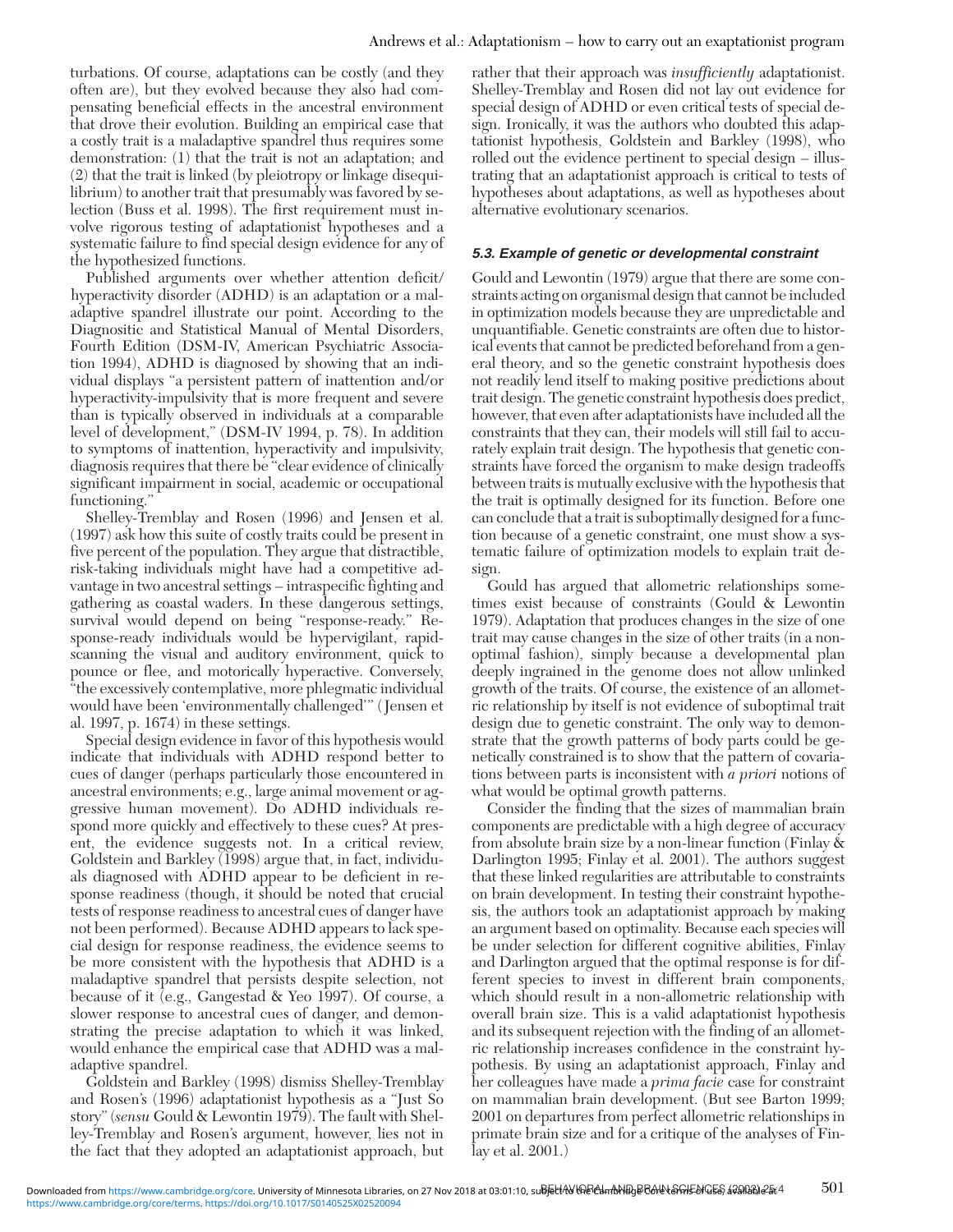## **5.4. Example of exaptation**

Exaptation is not necessarily mutually exclusive to adaptation. A trait can first be exapted to a new beneficial effect and then subsequently be modified by selection for that effect. As we have noted, Gould and Vrba (1982) refer to the initial trait as a *primary exaptation* and the subsequent modifications as *secondary adaptations.* If some aspects of the initially exapted trait exhibit special design for the new effect, some reconstruction of the selective history of the trait is possible. For example, while feathers may have initially served a thermoregulatory function and later exapted to flight, flight feathers (found on the bird's wings and tail) are longer (Gill 1990) and stiffer (Corning & Biewener 1998) than necessary to serve a thermoregulatory function. Moreover, unlike body feathers, the vanes of wing feathers are asymmetrical, with the thinner vane being oriented toward the wind during flight (Gill 1990). Flight feathers clearly exhibit at least secondary modification for flight. We may then infer that flight exerted a selective force on the construction of flight feathers.

It is only when adaptationists fail to find any evidence of phenotypic modification for a particular effect that they will be unable to make inferences about the selective history of a trait. As such, all plausible adaptationist hypotheses must be considered, subjected to special design scrutiny, and rejected before a conclusion of exaptation without secondary adaptation (i.e., pure exaptation) may be drawn.

Consider again men's preference for a small WHR in women. A claim that the preference for small WHR is an exaptation for any specific effect requires demonstrating that the preference fails to exhibit special design for that effect. This requires considering what the trait would be like if it did exhibit special design for that effect. For instance, if the preference evolved because a small WHR ancestrally promised greater reproductive value, one might expect that men would specifically prefer it when choosing a long-term mate in whose offspring the man invests. A failure to support this prediction would strengthen a claim that the preference evolved for some other reason and was exapted to choosing a mate of greater reproductive value. Similarly, if the preference evolved because a small WHR suggested lack of pregnancy, one might expect that men would prefer women of low WHR as both long-term and short-term mates. If it has historically been a cue of infectious disease, one might expect men to actively avoid sex with women of high WHR. Moreover, one might expect that its importance would vary with the prevalence of disease (Gangestad & Buss 1993). Other predictions could be made about the special design implications of these adaptationist hypotheses. A systematic failure to support these predictions would strengthen claims that the preference is not the product of phenotypic modification by selection for these effects, but was instead exapted to these effects. Moreover, such a failure would make it impossible to make inferences about the selective forces that shaped men's preference for small WHR.

Parenthetically, if men's preference for small WHR does not exhibit special design for any of these possible functions, then it should be more evolvable than if it is specially designed for one of them. Traits that lack specialized design for a particular function are more likely to be versatile and therefore more evolvable (West-Eberhard 1998). In other words, once the preference becomes specially designed for a particular function, it may be more difficult to modify the preference for one of the other functions. Thus, inferences about the future evolvability of a trait could possibly be made by testing adaptationist hypotheses and subjecting them to special design scrutiny.

## **5.5. Testing alternative hypotheses for traits that have undergone adaptation**

The problem with the approach we have advocated is that it assumes that one may make inferences about exaptation, spandrel, or constraint only after special design analyses or optimization arguments fail to explain the features of a trait. However, the relation between the trait's features and its effects may have been influenced by a combination of selection, genetic or developmental constraint, and exaptation: How, then, is the scientist to make inferences about the explanatory power of other hypotheses when special design or optimization analyses succeed in demonstrating adaptation for a particular function? First, the special design approach implies that a trait performs its function reasonably well, but it does not imply that the trait must perform it optimally. Even after demonstrating adaptation by special design, one may still build a case for constraint by showing that the trait is not optimally designed to perform its function, as in the case of the vertebrate eye.

However, we can only offer suggestions for demonstrating that a trait was initially exapted to an effect when it also exhibits special design for it. In some instances, it may be possible to make an inference of exaptation by examining the phylogenetic history of the trait, as in the case of birds' feathers evolving from reptiles' scales for a thermal insulation effect and subsequently becoming exapted to flight. If the trait is complex, the scientist may be able to do separate design analyses of its components in the hope that selection has only modified some of its components, but not others. If components fail to exhibit special design for the effect, they may have been exapted to it instead.

For instance, after further demonstrating allometric relationships between brain volumes across mammalian species (see above), Finlay et al. (2001) argued that mammalian brains develop from a fairly simple developmental plan with few parametric variations, a plan that is conserved because it promotes evolvability but necessarily also entails constraint. According to this plan, larger brains necessarily develop larger neo-cortical areas. One implication is that the large expansion of the human brain need not have been due to selection for existing neo-cortical functions, despite the fact that the neo-cortex accounts for most of the expansion. Rather, selection could have favored some larger subcortical feature, resulting in a large neo-cortex as a byproduct. Possibly, then, the large neo-cortex was exapted to its distinctly human functions (e.g., language, advanced toolmaking, certain theory of mind tasks, etc.). Testing this proposal requires adaptationist methodology. For one, it implies that increased size of a noncortical structure was favored, which means that some noncortical feature should be larger than expected on the basis of allometric relationships.

Second, it implies lack of special design of cortical structures for these distinctly human functions – unless secondary adaptation has also occurred. Demonstrating that the enlarged human neo-cortex has been exapted for its many beneficial effects and adapted for none, is admittedly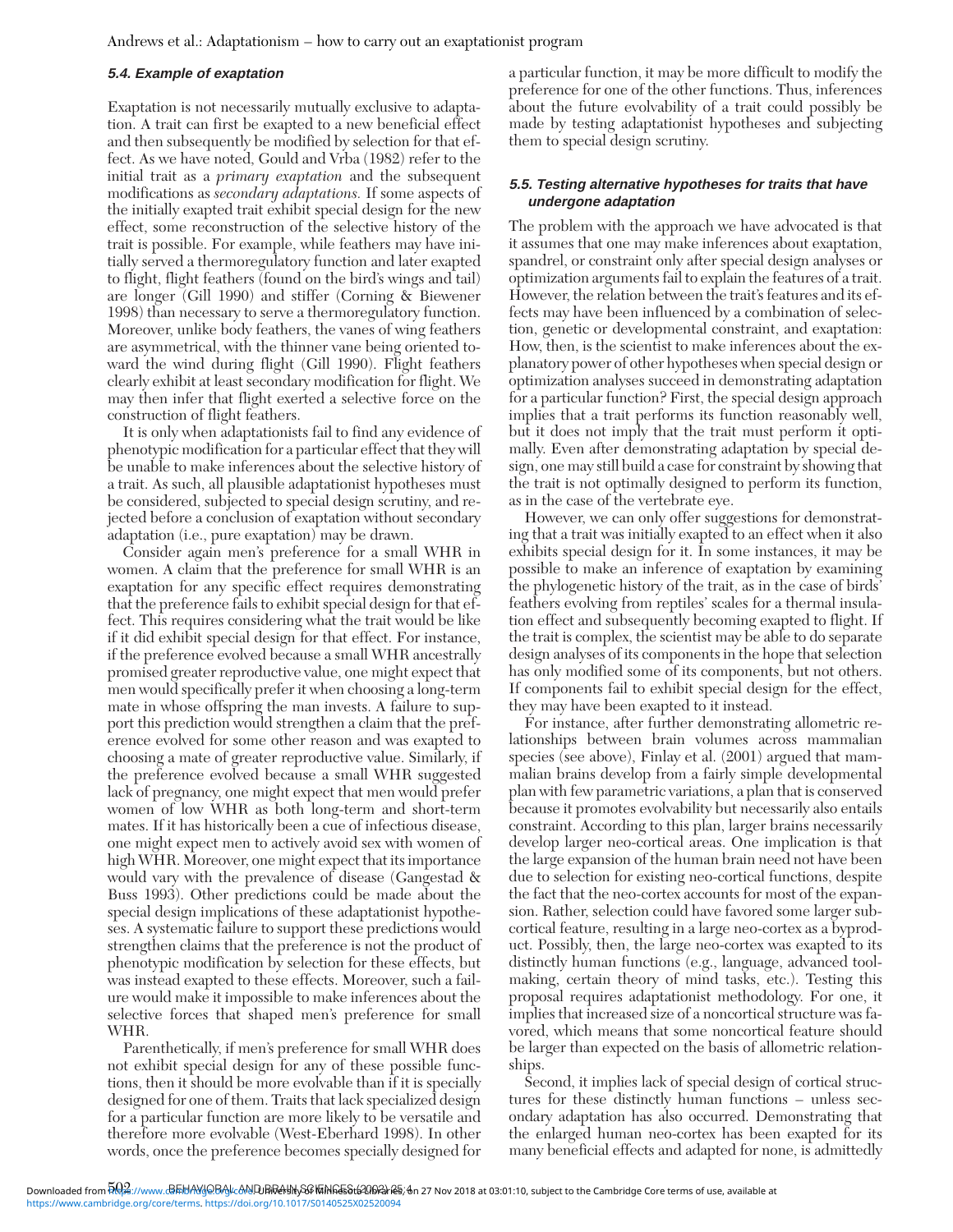a burdensome task that requires considering, testing, and systematically rejecting many adaptationist hypotheses for neo-cortical design. But then again, the claim is quite broad. For instance, it is possible that the neo-cortex has been constrained in its size relative to the rest of the brain and that selection has been free to play with how it is structured, a point raised by Finlay and Darlington (1995) in their initial paper. Components of the human neo-cortex seem to exhibit structural design for different tasks, such as language, planning, attention, and theory of mind tasks (Adolphs 2001; Damasio 1994; Pinker 1994). Many of these components could be adaptations that evolved sometime prior to the evolution of human beings, such that the increase in neo-cortex size over evolutionary time enhanced its performance at its pre-existing functions rather than leading to exaptation to new tasks. Testing this possibility will require identifying the functions for which selection initially designed the neocortex. This could be done by using comparative studies in conjunction with design analyses.

On the other hand, such tasks could be unique human functions: (1) for which selection designed the neo-cortex; (2) to which the neo-cortex was exapted; or (3) that arose by some combination of exaptation and secondary adaptation. Under the second scenario, the components of the neocortex presumably came to exhibit complex structural design for different tasks from developmental processes that evolved for other purposes (i.e., ELMs). We have suggested several lines of evidence that could be useful in building a case against ELM hypotheses (sects. 3.1.6.1–3.1.6.3). For instance, demonstrating that the neo-cortex exhibits developmental specificity for certain theory of mind tasks would strongly suggest that exaptation is not a complete explanation for neo-cortical design. Neonates and children do seem to exhibit a cognitive predisposition toward developing many theory of mind tasks (Flavell 1999), and presumably this reflects a structural predisposition in the neo-cortex (Adolphs 2001). The evidence of developmental specificity for some aspects of language learning is even stronger (Pinker 1994), even if it has not been demonstrated for all aspects (Gomez & Gerken 2000); and language is, of course, strongly rooted in the neo-cortex (Pinker 1994). However, other components of the neo-cortex may lack special design for their effects. Finding that other neocortical components having uniquely human effects generally lacked special design for those effects, might actually bolster the hypothesis that the neo-cortex was primarily exapted to theory of mind and language capacities and only adapted to them secondarily.

In the end, it seems likely that the design of the neo-cortex will probably be understood as a mixture of adaptation, exaptation, and constraint precisely because it is a complex trait. Determining which components are adaptations or exaptations for what effects, will undoubtedly take a great deal of work – work that must involve the testing of adaptationist hypotheses.

## **6. Conclusion**

There is a great need for a consensus regarding the evidentiary criteria required to demonstrate that a trait is an adaptation for a particular function. While people may differ with respect to their expectations about whether a particular trait is an adaptation, exaptation, or spandrel, many

arguments can be resolved with good data that bear on a commonly agreed upon standard of evidence. We have tried to incorporate the best ideas from both sides in the debate in the attempt to help forge a consensus.

Williams (1966) gave adaptationists three guidelines for how to build a case that a trait is an adaptation. First, the burden on the adaptationist is onerous. One must show that plausible alternative explanations for the trait are unlikely to generate the evidence about the trait. Second, one can acquire information about the relative likelihood of alternatives by examining the features of the trait in relation to what it does. Third, there is no fixed list of evidentiary criteria that must be met before the scientist can make an inference of adaptation. Williams did provide suggestions about the kinds of features of traits that could give insight into the relative likelihood of alternatives, and adaptationists have since expanded on those (specificity, proficiency, precision, efficiency, economy, complexity of design, reliable production, costliness, etc.). However, the scientist must not lose sight of the ultimate burden of proof. Different traits may require satisfaction of different evidentiary criteria (e.g., cognitive and behavioral traits may require satisfaction of more rigorous criteria than morphological traits). For instance, while we have argued that it will be difficult to identify a trait's function unless it exhibits some specificity and proficiency for an effect, it is possible that some cognitive and behavioral traits can come to exhibit specificity and proficiency for performing a task without having been designed by selection for that task (e.g., traits that develop from ELMs). Demonstrating that a behavioral or cognitive trait is unlikely to have developed from an ELM may require additional evidence (e.g., developmental specificity, etc.).

At the same time, advocates of an exaptationist program must live up to their own burden of proof. It is not enough to assert that a trait has been exapted, or that it is a spandrel, without meeting some rigorous standard of evidence. Good inference in any scientific field requires a serious consideration of alternative hypotheses. Because hypotheses about constraint, exaptation, and spandrel, and hypotheses about adaptation are often mutually exclusive to each other, we have argued that confidence in these alternatives increases only when plausible adaptationist hypotheses have been considered, subjected to special design scrutiny, and systematically rejected. Consequently, adaptationism is not an ontological commitment to the idea that traits or organisms are perfectly adapted to their environment (Sober & Wilson 1998). Rather, it is an epistemological approach for discovering whether *or not* they actually are adapted to their environment, and for making testable inferences about the causes of trait design.

#### ACKNOWLEDGMENTS

We gratefully acknowledge the many people at the University of New Mexico who have read and commented on our manuscript: Eric Charnov, Astrid Kodric-Brown, Jon Rosenfield, Cyndi Tech, Randy Thornhill, Paul Watson, and other members of the Kodric-Brown and the Thornhill-Watson lab groups. We are also very grateful to John Dupré, Barbara Finlay, Henry Plotkin, Steven Rose, Eörs Szathmáry, and an anonymous reviewer for comments that greatly improved the manuscript.

#### NOTES

**1.** The authors contributed equally to this paper. Order of authorship was determined alphabetically. Correspondence may be addressed to any of the authors.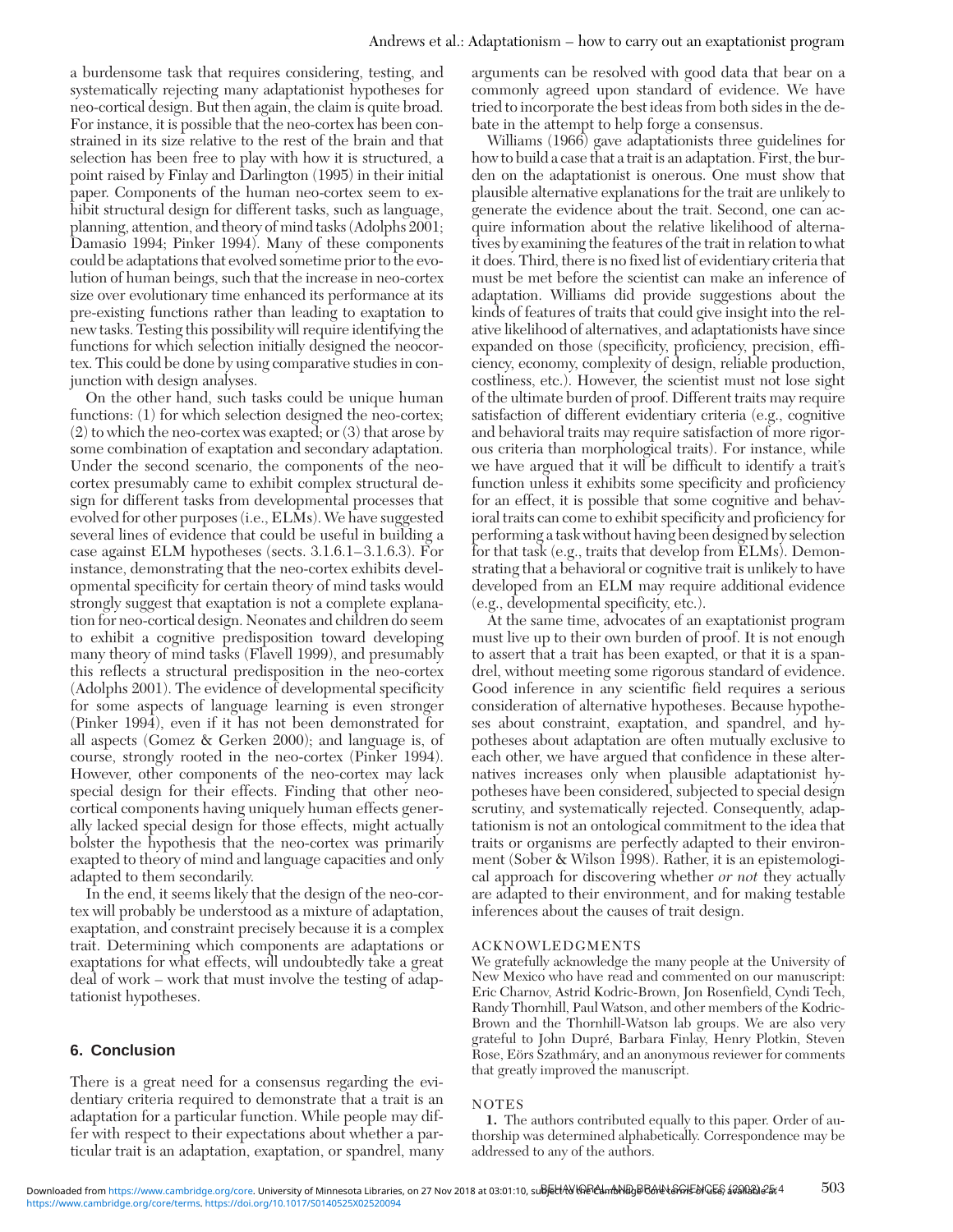**2.** One may also object to the notion that engineers work in the way attributed to them by evolutionary biologists. Historically, engineers have been tinkerers that improve upon pre-existing design.

**3.** Indeed, we note that many of Gould's arguments generally do not imply that he is ontologically committed to the notion that organisms are suboptimally designed. It is possible to interpret Gould as saying that organisms may be optimally designed in fact, but that it is impossible to ever know this due to the inherent difficulty of including all of the constraints acting on the organism in optimization models.

**4.** We avoid the term "general learning mechanism" precisely because learning mechanisms are adaptations that have functions. When learning is proposed as an alternative to adaptation, what is implicitly claimed is that the behavioral or cognitive trait in question is merely the output of a learning mechanism that evolved for some other function.

We realize that, in some instances, whether an effect expresses the function of an adaptation or is a new beneficial, exapted effect is open to question. Is the use of optic flow to infer one's own bodily movement exapted for driving, or is it the case that people can drive partly because they have an adaptation for inferring bodily movement from optic flow? The answer partly depends on how one carves up the activities of the person (see also Cosmides & Tooby 1992). The specific task of driving is evolutionarily novel and so is the use of optic flow information exapted to it, but the more general task of inferring movement from optic flow (when driving or doing anything else) reflects adaptation. The same point can be made with many learning tasks. Learning to read is not a task to which humans are adapted and adaptations may be said to be exapted to it. The components of learning to read, however, may specifically function when an individual reads in much the same way as they were evolved to function (e.g., Spelke 2000). For convenience, however, we will use the term *exapted learning mechanism* to refer to the shaping of a good fit between behaviors or cognitive processes, and an evolutionarily novel problem that takes place through learning.

The main point we make here is that, given the learning capabilities of organisms, a good fit between behavior or a cognitive process, and a task, often does not constitute sufficient evidence for the function of the behavior or cognitive process, a point that stands whether or not we say that the trait has been exapted to a new task.

Some might argue that part of a tight fit assessment is to characterize the evolved domain of the psychological processes that underlie task performance at the correct level of description (Cosmides & Tooby 1992). This may lead the researcher to conclude that the underlying psychological processes are not evolved for the purpose of solving the task in such a way that the researcher avoids the mistake of saying that there is a tight fit. The problem is that one can confuse the lax standard (in which tight fit is demonstrated by a fit between task performance and an adaptive problem) for the more rigorous standard (in which tight fit also requires an examination of the psychological processes underlying the task performance), a problem that some evolutionary psychologists have fallen prey to (Cummins & Cummins 1999; Lloyd 1999). For this reason, we think it constructive to distinguish the tight fit criterion from other criteria that properly rule out the possibility that task performance is due to an ELM.

**5.** Earlier, we noted that Gould and Lewontin (1979) argued that separate traits are difficult to identify because all aspects of the organism's phenotype are integrated with each other. Adaptationists tend to identify traits on the basis of their effects. Due to genetic constraints, it nevertheless may be difficult for selection to independently change two traits that have different effects. The optimization modeler specifies certain constraints in the genotype-phenotype mappings of traits (usually in the form of costbenefit trade-offs), and gambles that genotype-phenotype mappings do not seriously constrain evolution in ways not specified by the model. Although Gould and Lewontin are correct in pointing out that this assumption could be in error, it should be emphasized that the assumption is part of a theory that is subjected to rigorous empirical test under the special design standard. It is therefore unclear how an error in the assumption could lead one to misclassify a trait as an adaptation using this standard.

**6.** In one of his Natural History essays, Gould (1987) proclaimed that the female orgasm is *not* an adaption but a byproduct, and that this should have been clear simply on the basis of the fact (pointed out years previously by Kinsey) that the major site of stimulation, the clitoris, is homologous to the male penis. But as has been forcefully pointed out elsewhere (Alcock 1987; 1998; Sherman 1988; 1989), the mere fact that penis and clitoris are structurally homologous is insufficient justification for the conclusion that the clitoral orgasm in humans is nonadaptive. The clitoris obviously comes from somewhere. The genes whose expression in women specifically account for it must overlap considerably with those specifically accounting for the development of the penis. That fact itself does not answer the question of whether the expression of these genes to create the clitoris in women is under adaptive control and hence been selected for. Gould's conclusion may be correct but his argument does not warrant it. As we point out later, demonstrating that the female clitoris and orgasm are byproducts requires the failure to find evidence for its special design and, hence, an adaptionist testing strategy.

## Open Peer Commentary

*Commentary submitted by the qualified professional readership of this journal will be considered for publication in a later issue as Continuing Commentary on this article. Integrative overviews and syntheses are especially encouraged.*

## **Modest adaptationism: Muddling through cognition and language**

#### Scott Atran

CNRS – Institut Jean Nicod, 75007 Paris, France; ISR – University of Michigan, Ann Arbor, MI 48106-1248. **satran@umich.edu**

**Abstract:** Strong adaptationists would explain complex organic designs as specific adaptations to particular ancestral environments. Weak adaptationists don't assume that complex organic functioning represents evolutionary design in the sense of niche-specific adaptation. For some domainspecific competencies (folkbiology) strong adaptationism is useful, not necessary. With group-level belief systems (religion), strong adaptationism can become spurious pseudo-adaptationism. In other cases (language), weak adaptationism proves productive.

Recent cognitive experiments indicate that humans have specialized core mental faculties with privileged access to distinct but overlapping domains of nature, including: folkmechanics (object boundaries and movements), folkbiology (biological species' configurations and relationships), and folkpsychology (interactive agents and goal-directed behavior). These plausibly innate (but maturing), domain-specific cognitive faculties are candidates for naturally-selected adaptations to relevant and recurrent aspects of ancestral environments. Under analytic idealization they are "universal" and "autonomous" from other cognitive faculties, the way the visual system is universal and autonomous from other cognitive and biological systems (with significant individual genetic variation, and viability only in functional interaction with others faculties).

**Folkbiology.** A strong adaptationist stance helps to counter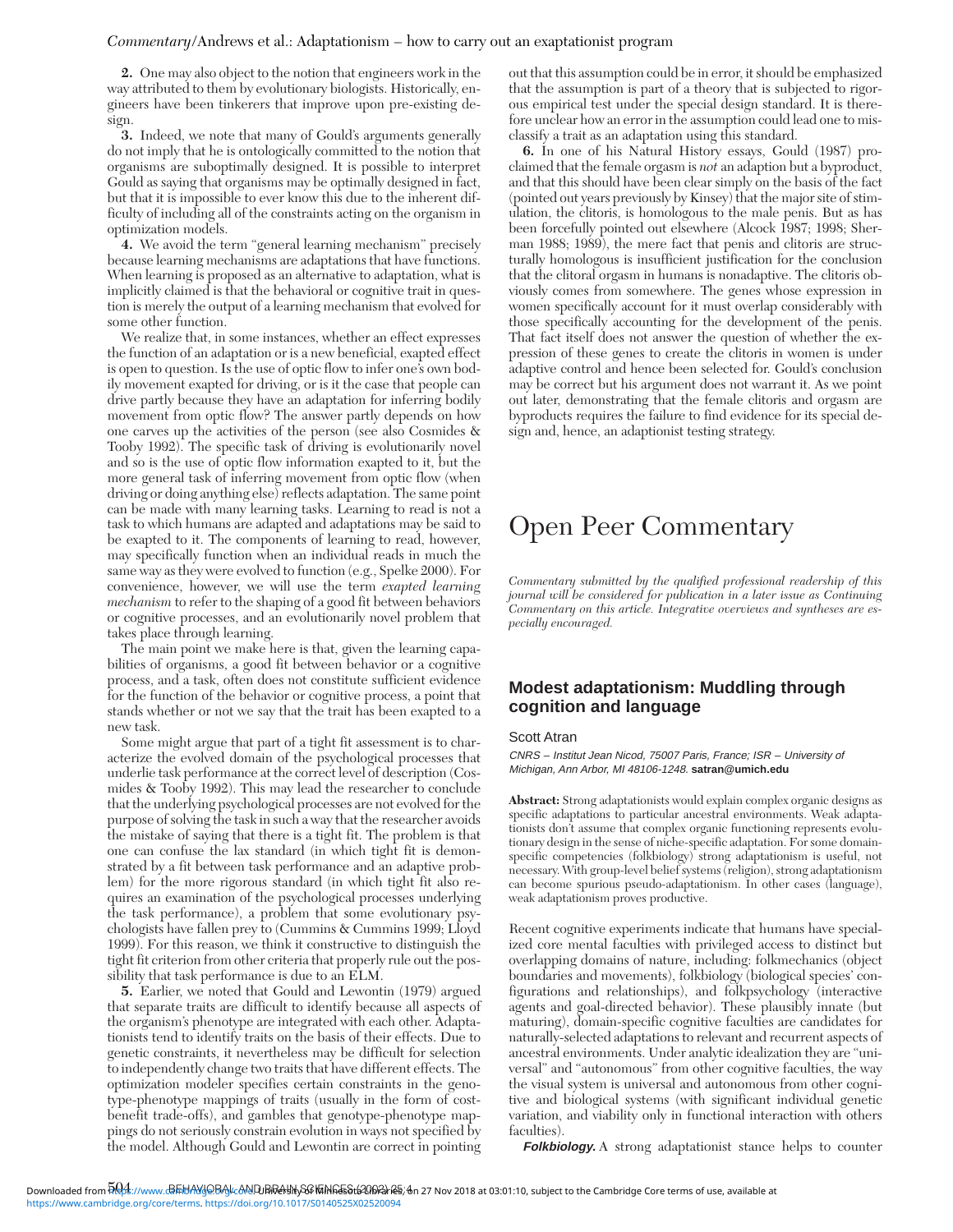claims that folkbiology develops ontogenetically as an "exapted learning mechanism" (Andrews et al.'s term) from folkpsychology (Carey 1985). As Andrews et al. note, evidence for developmental specificity was lacking. Recent developmental and cross-cultural studies show that the apparent effects of folkpsychology on folkbiological development (e.g., anthropocentric construals of animals and plants) fade or disappear in "nonstandard" populations, that is, human groups other than those (students or children) linked to major research universities (Atran et al. 2001; Ross et al., in press). One interpretation is that nonstandard societies more closely approximate ancestral conditions of intimate interaction with nature. By contrast, standard populations (the near-exclusive focus of most developmental and cognitive psychology) need compensatory learning strategies for lack of sufficient exposure to triggering conditions that enable folkbiological knowledge, including strategies derived from folkpsychology and even folkmechanics (Au & Romo 1999).

Study of standard populations sometimes reveals more about effects of devolutionary cultural processes on innate knowledge than innate knowledge as such – much as study of language acquisition in feral children tells more about how the language faculty degenerates, than how it evolved to develop (Medin & Atran, in press). Evidence against exaptation in all populations stems from developmental and cross-cultural research; this may be compatible with strong prior or post hoc adaptationism but doesn't require it.

**Religion.** To illustrate strong adaptationism's epistemological stance, Andrews et al. cite Sober and Wilson's (1998) work on social traits as (group-selected) adaptations. Sober and Wilson reduce complex distributions of human behaviors to artificially coherent bundles of norms, termed "religion" or "culture." They then assume that social norms are actual behavioral traits that undergo Darwinian selection. Who holds these norms? An omniscient informant? Some expert(s)? Most people in society? In fact, purported norms are usually summary digests of lone analysts and anthropologists struggling to reduce the flux of observed social experiences into manageable proportions for report. Many social functional accounts (e.g., the Human Relations Area Files used by Sober & Wilson) purposely exclude information on individual variation, but without such information it is impossible to verify or falsify claims about the existence of norms, much less about their evolution.

These pseudo-adaptationist accounts are often historically tendentious, sometimes pernicious: for example, D. S. Wilson's (2002) notion of Judaism as a eugenics program designed to produce intelligent cabals that dominate other groups through intergroup competition (cf. MacDonald 1998). It's not that religious and cultural cognitions and behaviors lack interesting generalities that can't be productively investigated through evolutionary approaches (see Atran 2002); only, that religions and cultures as selectable objects simply don't exist (except in a loose, commonsense way), any more than do whole species (over and above constituent individuals) (Sperber 1996).

**Language.** Demonstration of biological preparedness *doesn't* directly imply "hence, adaptation for language learning," as Andrews et al. suggest. At best, strong adaptationist claims for syntax involve retrodictions of structures previously discovered (mainly through generative grammar). No novel predictions ensue. Reasonable people can argue over whether strong adaptationism has novel predictions or discoveries for *any* higher-order cognitive process (this excludes – perhaps artificially – "lower-order" cognitions, that is, those related to sex, kinship, and violence; and though I don't believe there's evidence for a "cheater-detection module" [Atran 2001], I'm less sure about adaptationist reworking of Kahneman and Tversky's [1979] "biases and heuristics" in human reasoning).

The one seriously strong adaptationist argument for language – natural selection of syntax for serial communication of propositions (Pinker & Bloom 1990) – may be circular, or at least, it lacks independent empirical support. No example I'm aware of indicates propositional subject-predicate structures in any creature save language-competent humans. Even that stellar bonobo, Kanzi, consistently fails to apprehend such structures; his novel "sentences" are maximally two concatenated arguments with no subjects, such as "chase bite," which humans shun (Atran & Lois 2001). So, Pinker and Bloom's proposal may reduce to this: Language was naturally selected to communicate what only language can formulate (propositions).

Strong and weak adaptationists accept natural selection as the only known (noncultural) explanation for functionally complex design. One possibility consistent with this is that much complex design has no presently known explanation (this includes most human cognitive architecture; Fodor 2001), and there may be some functional complexity that results largely from more general physical, chemical, or biological processes governing complex systems. One alternative, weak adaptationist approach assumes no direct natural selection (no task-specific adaptation to distinctive features of ancestral environments) for language's "creative core"; that is, the faculty of syntactic recursion that allows potentially infinite production of words and well-formed word-combinations with relatively few and finite means (Chomsky 2000). Putting aside the inference to adaptation from complexity of design as too vague or nearly circular, this "minimalist program" operates on the huge but bold assumption that language's creative core is a recently evolved accommodation to more general physical or biological processes – in ways analogous to the apparent optimization of information flow in a material medium through minimization of "wire length," as in microchip design, nematodes, and human brains (Cherniak 1995).

Perhaps recursion in language is a *physically optimal* sort of interface (internal accommodation) between two physically suboptimal (but perhaps genetically optimal and adapted) systems of more ancient evolutionary origins: the sensorimotor system (including phonation) and the conceptual-intentional system (including categorization, reference, and reasoning). The idea of physical optimality has a distinguished tradition in science generally (Galileo, Newton, Einstein), and in studies of biological form and development particularly (Maynard Smith et al. 1985). For evolutionary biology in particular, the primary objective is to discover and predict, through strictly physical and chemical means, the set of organic forms (molecular, morphological, neuronal) that are likely to emerge from a given starting point. Only then is it worthwhile to inquire into which of those forms might be selected and how. For example, extensive sharing of genomic structure among all vertebrates, and even vertebrates and invertebrates, suggests that many of the same "master genes" program body plan and the control mechanisms of development (Gehring 1998). Even eyes, which were thought to have evolved analogously and independently in different phyla, may be in each case a homologous derivation from the same DNA (*Pax-6*). Physical law and mechanical processes appear to be responsible for much of what follows: Development of each component of the eye is narrowly constrained by the laws of optics and mechanical contingencies involved in sharply projecting images of three-dimensional objects onto a planar surface of receptors.

In line with Turing's (1952) vision of biological explanation, much the same organic architecture and behavior may evolve in very different historical environments, just as basically similar cognitive architectures and behaviors may be developed in very different physical media (cf. Leiber 2002). If so, then it is plausible to attempt to explain significant aspects of the structure and emergence of these architectures and behaviors without considering how they have been accommodated to (selected for) particular historical environments and physical media. Indeed, further understanding of particular historical and physical accommodations (e.g., the "Cambrian explosion" of multicellular organisms, the "real-time" processing of information) may depend crucially on such nonteleological insights.

Worthiness of this approach depends on success in providing significant and surprising predictions and discoveries. In the min-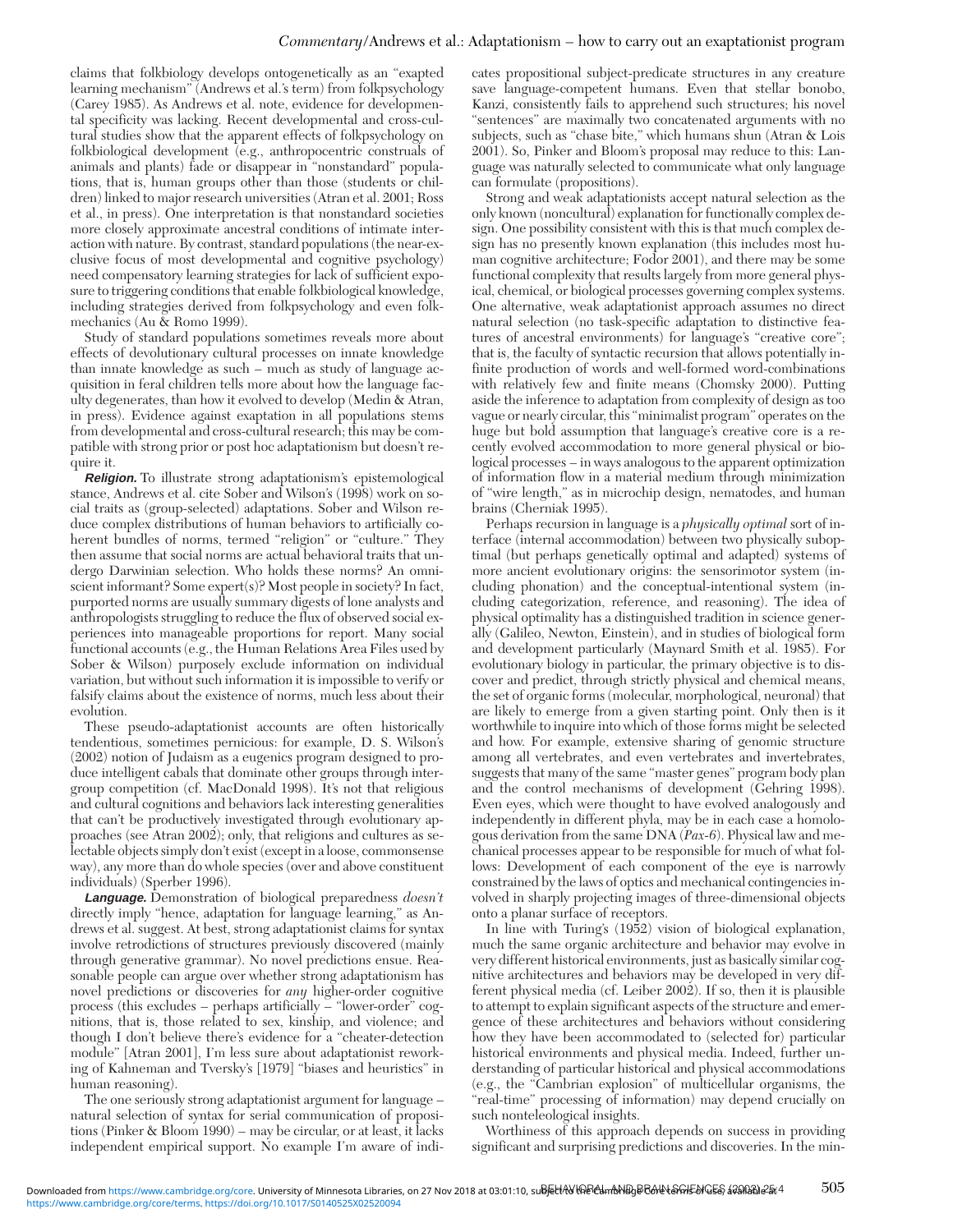imalist program, these arguably (if controversially) far exceed what its originators previously thought possible. At best, strong adaptationist arguments retrodict old discoveries. This isn't meant to deny that adaptationist arguments may ultimately prove insightful into language structure: Recent studies identifying multiple genetic loci for language disorders and delays seem to belie any monomutational account for language, and at least one of these genes (*FOXP2*) seems to have been a target for selection (although this gene concerns speech and processing of morphology, not syntactic recursion; Enard et al. 2002). Nevertheless, novel biological and evolutionary understanding of language (and other cognitive structures) may occur beforehand.

Weak adaptationist (though not necessarily minimalist) investigation of language crucially uses aspects of the strong adaptationist program, especially the comparative approach (Hauser et al. 2002). Therefore, arguments for natural selection of phonation have involved claims about the uniqueness of categorical auditory discrimination and descent of the larynx in humans. Comparative studies prove otherwise: Chinchillas and other mammalian species categorically discriminate human phones; deer and several bird species drop the larynx (possibly to exaggerate size; Fitch & Reby 2001). Perhaps human phonation is itself the by-product of a jury-rigged combination of other by-products and adaptations: The (originally prevertebrate) alimentary system and the respiratory system of terrestrial vertebrates interface at the larynx (which drops in humans), hence by chance enabling the production of phones later "exapted" to human language.

Other comparative studies show contrary evidence for prehominid antiquity in parts of the conceptual-intentional system. Intriguing experiments showing subordinate chimps taking the perspective of dominant chimps (Hare et al. 2001) have yet to be replicated in different laboratories (Povinelli 2001). Apparently, chimps can't repeatedly embed states of mind: for example,

[Danny thinks that [Marc believes that [Brian knows that . . . ]]] and so on.

Short-term memory typically limits iterated embedding of mental states to 5 or 6 levels (Barrett et al. 2002); however, as with "center-embedding" of linguistic clauses, computational machinery allows for indefinitely many embeddings (to any apparent limit; simply add: "You really think that . . . "). By giving a person more time and external memory, more embedding is interpretable in a unique and uniform way (not predicted by associationist models, connectionist or other). Other parts of the conceptual-intentional system may be more ancient in primates, including perceptually based reference (Gallistel 1990), categorization (Brown & Boysen 2000), and reasoning (Povinelli 2000).

In sum, combining strong and weak adaptationist strategies might profitably generate evolutionary insights into human cognition. Viewing progress in understanding the emergence of human cognition only (or principally) through a lens of either strong adaptationism or weak adaptationism could lead science into blind alleys. "Muddling through" with modest adaptationism may prove most effective.

#### ACKNOWLEDGMENTS

Thanks to Noam Chomsky, Dan Sperber, Douglas Medin, and David Hull for suggestions, and to Marc Hauser, Steven Pinker, and Justin Leiber for information.

## **Are all bases covered?**

Louise Barrett<sup>a</sup> and S. Peter Henzi<sup>b</sup>

aSchool of Biological Sciences, Biosciences Centre, University of Liverpool, Liverpool, L69 7ZB England; bPsychology Department, Bolton Institute, Bolton, BL3 5AB England. **louiseb@liv.ac.uk ph5@bolton.ac.uk**

**Abstract:** In addition to ensuring that appropriate standards of evidence are employed when attempting to identify adaptations, researchers should investigate all nonevolutionary factors that could potentially explain their results. Evolutionary analyses may be undermined by alternative, nonevolutionary explanations either because not all relevant information is included in an evolutionary analysis, or because inappropriate methods incapable of detecting an adaptation are employed.

As Kelemen (1999a) recently pointed out, one of the most fundamental aspects of thought among Western-educated adults is the tendency to assume that objects have been designed for a purpose – that they exist "for" something. This teleological thinking is also seen from an early age in children but, unlike adults, who restrict their teleological thinking about the natural world to living things, children show a "promiscuous" teleology and believe that even non-living aspects of the world exist for a function, so that mountains are "for climbing" and clouds are "for raining" (Kelemen 1999b). While much research today focuses on why children are less restrictive than adults in attributing functions to objects, it is clear that, historically, such broad teleological thinking was also characteristic of adults prior to the European Enlightenment, with the nonliving world seen as carefully designed by God to furnish the needs of living things (Corey 1993).

Whether this teleological/functional tendency is a human cognitive adaptation or an exapted learning mechanism is open to debate, but that it even exists suggests our scientific endeavours are at risk of being biased, so that we do not see the wood for the welldesigned trees. The apparent propensity to identify adaptations on the basis of insufficient evidence, which has so exercised Gould and Lewontin, may be partly a consequence of a basic human tendency to assume that objects are designed for a function. If so, then we need to be taught how to overcome this bias and pursue the adaptationist programme with proper scientific rigour. Andrews et al.'s article thus provides an extremely valuable guide to help us overcome our human frailty on such matters.

However, while the target article shows us how to distinguish true adaptation from exaptations, spandrels, and the like, it nevertheless assumes that the explanation will, in some sense, be evolutionary. Here, we suggest that we also need to be open to the possibility that some of our results may sometimes be explained by non-evolutionary factors, something that we miss, not merely because of a lack of appropriate evidence, but because our propensity to see design means that we fail to realize when inappropriate methodology is being used or fail to consider all the relevant evidence regarding the trait in question. We have two examples with which to illustrate our point, one drawn from study of current adaptiveness and one from a series of studies investigating adaptation.

In an elegant study of human reproductive decision-making, Blurton-Jones (1986; 1987; Blurton-Jones & Sibley 1978) demonstrated, with the use of both optimality models and empirical data, that the extremely long interbirth intervals (around four years) shown by !Kung San women could be explained by local ecological constraints and could be considered as evolutionarily adaptive. However, the fundamental assumption that !Kung women were displaying abnormally low fertility compared to other subsistence groups was questioned by Pennington (1992) and Harpending (1994). They showed that the !Kung populations in Blurton-Jones' studies came from an area of Botswana where overall fertility among *all* subsistence groups was low as a result of the prevalence of sexually transmitted diseases (STDs). For example, the young age at last birth shown by the !Kung women in the sample is a widely recognised signature of pathological sterility. Pennington (1992) and Harpending (1994) suggested that low fertility and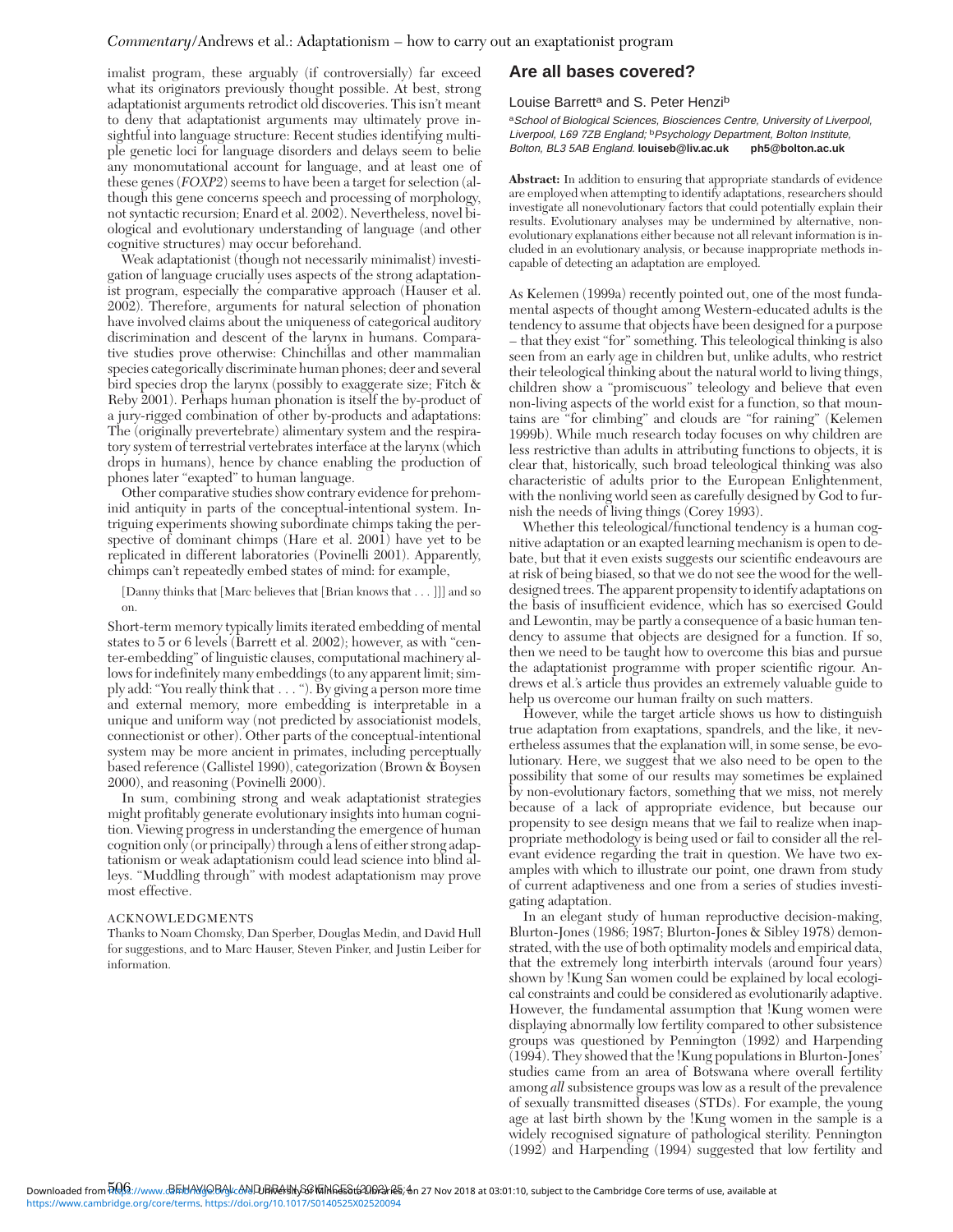long interbirth intervals (IBIs) could just as easily be a consequence of high levels of infectious secondary sterility rather than an adaptive response to local ecological conditions. Placing the !Kung into a wider geographical context thus allowed Pennington and Harpending to identify STD infection as another relevant variable in the analysis of !Kung birth spacing, and to proffer this as an equally valid, nonevolutionary explanation for the patterns shown.

Our second example concerns the issue of appropriate methodology. In a series of celebrated papers, Cosmides (1989; Cosmides & Tooby 1992; Fiddick et al. 2000) has used the Wason selection task as a means of testing whether humans possess a psychological adaptation for "cheat detection." The central result of these studies is that subjects generally solve a conditional reasoning problem easily when it is presented as a social contract infringement, but they consistently fail to do so when it is presented as an abstract logical problem. According to Cosmides, these results point to the operation of a content-specific mental algorithm devoted to social contract problems.

However, Sperber and colleagues (Sperber et al. 1995; Sperber & Girotto 2002; in press) have argued that Cosmides' results demonstrate nothing of the sort – not because her notion of a cheat detection algorithm is wrong; indeed, they suggest that it is highly plausible – but because the Wason selection task, and the variants that Cosmides has used, are simply not capable of testing whether such a thing exists. Although lack of space prevents a full discussion, the core of their argument is as follows. First, they consider the value of the selection task as a means of studying human inference to have been grossly overestimated. This is because, as Sperber et al. (1995) have demonstrated, the original Wason selection task is solved by what they call "relevance-guided comprehension processes" that preempt the use of other inferential capacities. In other words, the selection task does not tap into human inference processes in the way that Cosmides has assumed. Secondly, they argue that some of the variants of the Wason task that Cosmides has employed are not actually Wason tasks at all, and are even more inappropriate for the purpose of discovering a competence for social exchange – that is, they do not ask subjects about the truth/falseness or respect/violation of a conditional rule, but merely ask subjects to select cards that define a category (such as "cheater"), and so are trivially easy for subjects to pass. Sometimes this category selection task is mixed with the Wason task, giving rise to a task that is, in Sperber and Girotto's (2002) opinion, methodologically unsound. Backing this argument with convincing experimental results, they conclude that, to date, Cosmides' hypothesis has not been properly tested experimentally, least of all by Cosmides herself, and that "further investments of effort" in uses of the task should be discouraged (Sperber & Girotto 2002 p. 289).

Thus, while the adaptationist programme is indeed the best research strategy we have for detecting adaptations and testing for alternative explanations, we need to ensure that, as well as appropriate standards of evidence, we also adopt appropriate methods to provide this evidence and that all of the evidence appropriate to the issue is included in our analyses.

## **Use of phylogenetic analysis to distinguish adaptation from exaptation**

Daniel G. Blackburn

Department of Biology, Life Sciences Center, Trinity College, Hartford, CT 06106. **daniel.blackburn@trincoll.edu http://shakti.trincoll.edu/~blackbur/**

**Abstract:** One important difference between adaptive and nonadaptive explanations can be found in the evolutionary sequence of structural and functional modifications. Phylogenetic analysis (cladistics) provides a powerful methodology for distinguishing exaptation from adaptation, by indicating whether character traits have predated, accompanied, or followed evolution of particular functions. Such analysis yields falsifiable hypotheses that can help to distinguish causal relationships from mere correlation.

Critiques of adaptationism (e.g., Gould & Lewontin 1979; Lewontin 1978; Williams 1966) have focused on the scarcity of good criteria for recognizing adaptations, and on untested assumptions that natural selection optimizes structural features. Other work has developed alternative explanations for structural-functional correlations – notably exaptation and formation of architectural by-products (spandrels) (Gould 1991a; 1997e; 2002; Gould & Lewontin 1979; Gould & Vrba 1982). Although adaptationism gained a pejorative connotation in some circles (see Rose & Lauder 1996b, p. 2), adaptation remains a central concept in evolutionary biology (Gans 1988; Mayr 1982; 1988).

Andrews et al. have contributed usefully to ongoing dialogues by reviewing and refining criteria for the recognition of adaptations. Their analysis emphasizes the importance of rigorously testing adaptationist hypotheses, and of rejecting them in favor of alternatives when adaptationist explanations fail to conform to predictions. However, if exaptation and spandrel formation are to be treated seriously as evolutionary explanations, they too must be defined in falsifiable terms, and ideally, tested against adaptationist hypotheses. Otherwise, exaptation itself may become an untested assumption or a default explanation, despite other nonadaptive explanations for structural-functional relationships.

The principles and methods of cladistics (phylogenetic analysis) offer a powerful way to distinguish adaptation from exaptation. Cladistic methodology originally was developed to analyze phylogenetic relationships (Hennig 1950). In cladistics, lineages are recognized by presence of shared, derived (advanced) characteristics (Brooks & McLennan 1991; Eldredge & Cracraft 1980). Thus, derived neural and skeletomuscular features define bats (Baker et al. 1991), whereas hair defines the more inclusive mammalian group to which these chiropterans belong. The cladistic approach contrasts markedly with older approaches, in which organisms are grouped by overall similarity and taxa are defined by subjective criteria. Cladistics has revolutionized systematics, overturning some traditional taxonomic categories and firmly establishing others.

Phylogenetic analysis has also proven valuable as a means of reconstructing evolutionary history. By superimposing phenotypic features over accepted phylogenies, one can adopt parsimonious interpretations of evolutionary change. For example, application of cladistic principles has facilitated analyses of reproductive evolution in vertebrates (Blackburn 1992; 1999; Mess et al. 2003), as well as reconstruction of fetal membrane evolution in mammals (Freyer & Zeller 2001; Luckett 1977; Mess 2003) and reptiles (Blackburn 1998; Stewart 1997; Stewart & Thompson 1996; 2003). Cladistics requires us to document carefully the evolutionary sequences through which features evolve, with reference to particular phylogenies. Resultant evolutionary explanations therefore are testable, parsimonious, and relatively free from preconceptions about the nature and direction of evolutionary transformations.

One crucial difference between adaptation and exaptation lies in the chronological sequence of structural and functional modification. In adaptation, the modification of a phenotypic feature (e.g., a structure or behavioral trait) accompanies or parallels its evolutionary acquisition of a function. However, in exaptation, the feature originates first (either as a selected or nonselected attribute) and only later is coopted for the function in question. For example, the presence of elongate, vaned feathers in terrestrial saurischians (Qiang et al. 1998; 2001) implies that they are adaptations for endothermy or display, that only later became exaptations for avian flight. Likewise, mammary secretions may originally have functioned in immunological protection of offspring, and were exapted and secondarily adapted for nutrient provision (Blackburn 1993).

Phylogenetic analysis provides powerful methods for distin-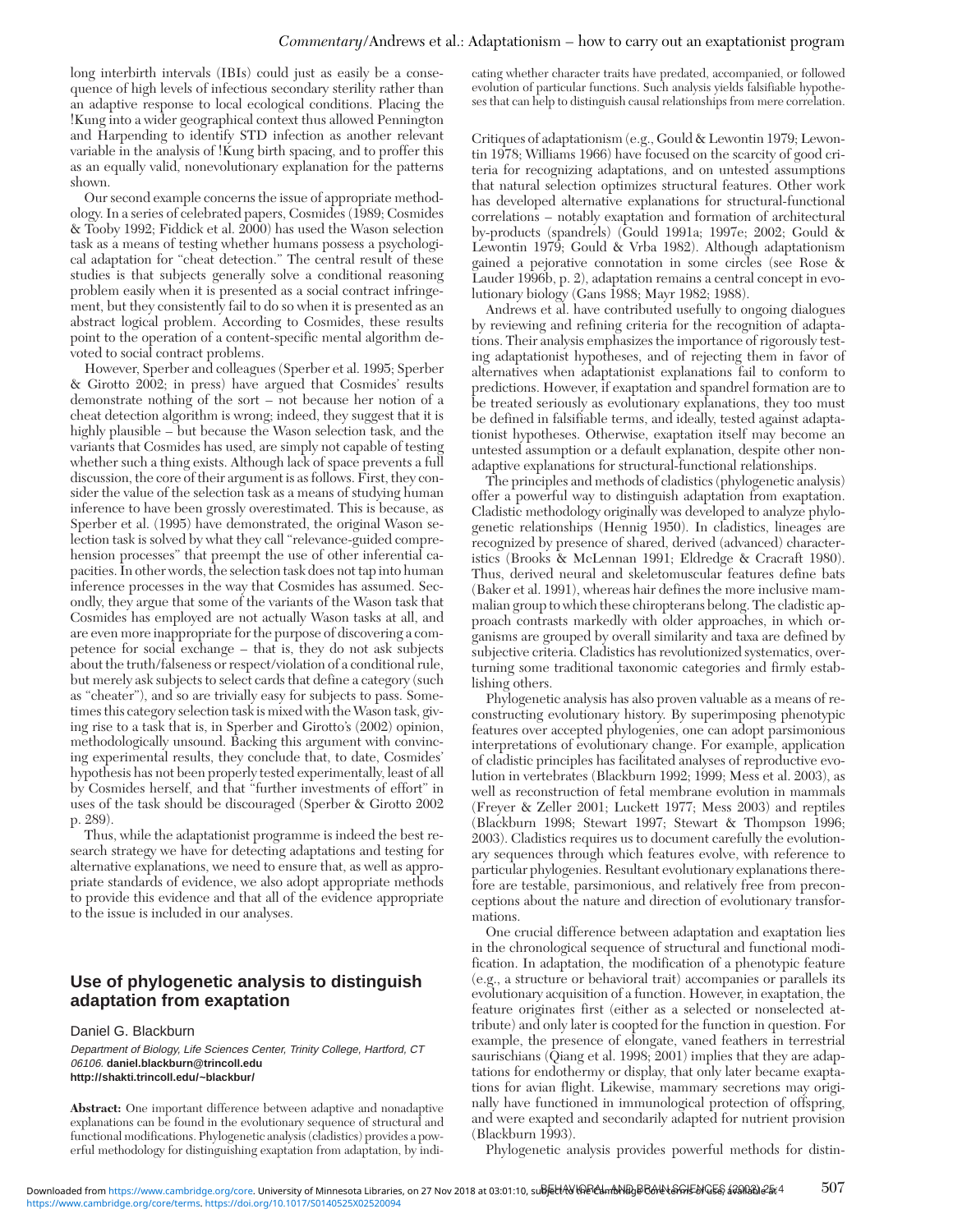

Figure 1 (Blackburn). Cladograms of four taxa, showing the timing of evolution of a given structure ("S") and function  $\tilde{C}$ "F"), as inferred from characteristics of the taxa. In A, the structure evolutionarily predates a function that it serves, indicating exaptation. In B and C, the function respectively predates or accompanies evolution of the structure; such sequences are necessary (but not entirely sufficient) indicators of adaptation. In D, a spandrel (X) has accompanied evolution of an adapted structure  $(S)$  as an architectural byproduct; here, the structure subsequently is exapted for a new function (F2).

guishing exaptation from adaptation by determining whether character traits have predated, accompanied, or followed evolution of their functional attributes (e.g., see Blackburn 2000; Larsen & Losos 1996). The enclosed figures illustrate acladograms of hypothetical taxa, with various possible phylogenetic distributions of a particular structure (or other phenotypic characteristic) and a function superimposed. The timing of evolution of a feature is inferred from its taxonomic distribution (Brooks & McLennan 1991). Thus, in Figure 1A, the presence of a derived structure ("S") in three of the taxa indicates that it probably characterized their common ancestor. When the structure originates first and only later takes on the function in question (as in the mammary example above), exaptation is indicated (Fig. 1A). When a function either predates (Fig. 1B) or accompanies (Fig. 1C) evolution of a structural feature, it may represent a case of adaptation. Phylogenetic analysis also may facilitate recognition of spandrels. An architectural byproduct should originate as an unselected correlate of a particular structure, regardless of whether the structure itself is selected (Fig. 1D).

In phylogenetic analysis, adaptation and exaptation have the status of mutually exclusive, competing hypotheses, each of which can be falsified or supported according to the sequence of evolutionary modification. That a structure antedated the function it performs, offers a sufficient criterion for recognition of exaptation. However, a function predating or accompanying evolution of a given structure is a necessary but insufficient criterion for recognition of adaptation; therefore, other criteria (such as those discussed by Andrews et al.) must also be brought to bear. In effect, phylogenetic analysis allows us to address, in an evolutionary context, difficult issues whose recognition dates to the writings of David Hume – notably the difficulty of distinguishing causation from correlation.

As a practical matter, phylogenetic analysis is useful chiefly where a robust cladogram can be constructed from taxa that vary in structural and functional features of interest. It therefore offers no panacea to evolutionary psychology, where inferences of genetically based behavioral attributes are problematic, particularly as applied to extinct hominids. However, in principle, phylogenetic approaches offer ways to analyze evolutionary sequences and transformations in historical contexts, and where sufficient data are available, they can provide clear evidentiary standards for distinguishing exaptation from adaptation.

#### ACKNOWLEDGMENT

I thank Kent Dunlap for reviewing a draft of this commentary.

## **There is no evidentiary silver bullet for the frequency adaptation hypothesis**

#### Gary L. Brase

Division of Psychology, Sunderland Business School, University of Sunderland, Sunderland, SR6 0DD United Kingdom. **gary.brase@sunderland.ac.uk http://www.sunderland.ac.uk/~bs0gba**

**Abstract:** Special design criteria are largely unable to discriminate between claims that specific competencies in judgements under uncertainty are a result of an adaptation for representing naturally sampled frequencies, or due only to inherent properties of such a format. Because divisions between these perspectives are thin, evidence via additional criteria are persuasive only in combination, using inference to the best available explanation.

Andrews et al. point out, quite correctly, that different traits may require satisfaction of different evidentiary criteria in reaching some consensus on whether it is an adaptation. This may actually not be a strong enough statement of the case: In many situations, one or more of the usual evidentiary criteria may be used to argue against the case for adaptation. A case in point is the recent debates on the nature of statistical judgements under uncertainty.

The claim has been made that information in the form of frequencies, and in particular frequencies in a natural sampling framework, is privileged representational format (i.e., that it is the proper domain for a cognitive adaptation for making statistical judgements; Cosmides & Tooby 1996; Gigerenzer & Hoffrage 1995). Those in opposition to this claim have pointed out that naturally sampled frequencies create computationally less complicated situations simply by virtue of their inherent properties and they reject the claim of a specific adaptation (e.g., Evans et al. 2000; Girotto & Gonzalez 2001; Johnson-Laird et al. 1999). In particular, the counter-hypothesis to an adaptationist explanation is that, because the frequencies within a natural sampling system inherently preserve base-rate information, the set/subset relationships between classes of events become much more easily perceived (see Fig. 1). Instead of an adaptation for understanding and using frequencies, this explanation rests on claims for a basic appreciation of set relations (which happen to be expressible almost exclusively in frequentist terms).

In the context of this debate, criteria such as proficiency, efficiency, economy, and reliable production are unable to discriminate between these two explanations; and in fact, the presence of these features – attributed to the nature of the inputs (natural frequencies per se) – have been used to argue against an adaptationist interpretation. One can argue that the proficiency, efficiency, and economy of the behavior when using natural frequencies is purely the result of the properties of the numbers themselves (natural frequencies are simply easier), or one can argue that these characteristics are a result of a cognitive mechanism that is preferentially tuned to using these numerical formats in the first place (natural frequencies are particularly easy because the mind is designed to work with them).

Discriminating between these two theoretical perspectives is difficult because the divisions between them have become thin,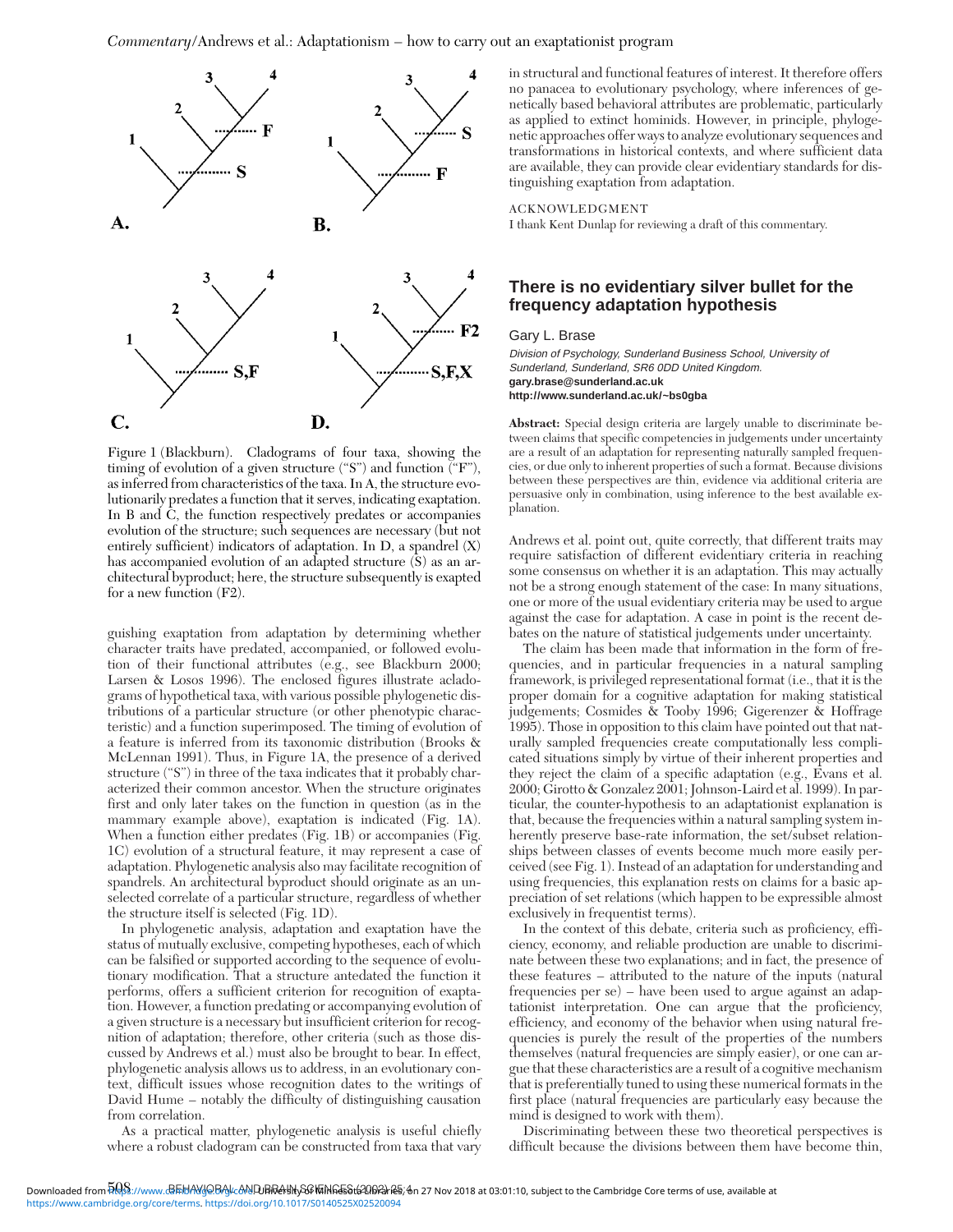

Figure 1 (Brase). Natural sampling versus standard probability. Differences in computational complexity in calculating the posterior probability (Bayesian inference), attributable to the information representation (natural sampling of frequencies versus singleevent probabilities). (Figure adapted from Gigerenzer & Hoffrage 1995.)

and there is significant overlap in their predictions. Given this state, particularly, clear thinking about multiple, alternative evidentiary criteria is increasingly important. What evidentiary criteria can be used, then, in evaluating the adaptationist hypothesis that natural frequencies not only are computationally simpler (a point all parties agree on), but also constitute a privileged representational format?

Using the criteria of biased learning outcomes of developmental learning mechanisms would appear to clearly support the adaptationist view of frequencies. Children learn whole numbers (frequencies) relatively quickly and easily, but they often develop any of a number of characteristic difficulties when learning mathematical concepts that deviate from a frequentist perspective (Geary 1995; Geary & Lin 1998). For example, children often develop misconceptions about the nature of fractions and decimals, and a large number of these misconceptions are recognizable as misapplications of a frequentist interpretation of numbers (Brase 2002a). Because numbers and mathematics are an academic topic, however, the possible confounding influences of teaching techniques can be raised as a concern (e.g., Glassman 1996). It is unclear whether an early proficiency with frequencies is a result of the evolved structure of the mind or of the exposure to frequency information and subsequent learning to use such information.

The criteria of specificity may need to be revised to become even more precise, such that it again discriminates between predictions made based on different hypotheses. For example, based on the notion that an adaptation for tracking natural frequencies of objects, events, and locations in the real world must have some set of parsing rules for dividing the world into countable entities, Brase et al. (1998) proposed that such an adaptation should operate better on whole objects, events, and locations than on arbitrary aspects or features of such entities (i.e., the individuation hypothesis). Their subsequent experiments documented that, indeed, people's statistical judgements were hampered in tasks that required calculations about aspects of objects and the objects themselves, even if the information was presented in natural frequencies. Statistical judgements about individuated objects were consistently more successful.

Criteria such as fit with the ancestral environment, rather than the modern world, are difficult to assess because statistically in-

## *Commentary*/Andrews et al.: Adaptationism – how to carry

formed judgements in ancestral circumstances would be translated directly into behavior without necessarily any explicit and conscious mathematical calculations. Although we know that bumblebees perform complex calculations of posterior probabilities, we know little about the performance of human hunter-gatherers in this respect. Related research, however, appears to support the idea of statistical judgement abilities adapted to an ancestral world. Isomorphic numerical information, presented in different formats, is evaluated and perceived in very different ways, and these phenomena can help in understanding the ways that such information is cognitively represented (Brase 2002b; Wang 1996). Specifically, some irrational and inconsistent responses in the face of statistical judgements become apparent only when using numbers on a scale that would never have been encountered at any time in evolutionary history (e.g., dealing with millions of people).

Ultimately, the adjudication about a trait being an adaptation must be made as an inference to the best available explanation, given all the evidence (preferably using multiple, independent, and converging lines of evidence). As troublesome as it may be, this means that weaker explanations can continue to survive in some quarters by selective attention to various lines of evidence (for example, by ignoring most of the information from outside one's own discipline). In this respect, one of the key obstacles to adaptationist descriptions of cognitive and behavioral traits is the narrowing of individual interests and knowledge within traditional academic divisions.

#### ACKNOWLEDGMENTS

The author thanks David Over and Sandra Brase for helpful comments and advice in the development of this comment.

## **Development: The missing link between exaptationist and adaptationist accounts of organismal design**

William Michael Brown

Department of Psychology, Dalhousie University, Halifax, Nova Scotia, B3H 4J1, Canada. **wmbrown@dal.ca http://www.dal.ca/~esg/WilliamMBrown.htm**

**Abstract:** To understand adaptation (and exaptation), a more comprehensive view of development is required: one beyond a constraining force. Developmental plasticity may be an adaptation by natural selection simultaneously favored (or sometimes in conflict) at multiple levels of biological organization (e.g., cells, individuals, groups, etc.). To understand the interrelationships between developmental plasticity and adaptive evolution I borrow heavily from West-Eberhard (2003) and Frank (1995; 1997). Developmental plasticity facilitates evolution, results in particular patterns of evolutionary change, and may produce exaptations by design rather than by chance.

Development is often viewed as a source of exaptation in nature. However, a comprehensive theory of adaptive evolution must feature development beyond a constraining force. Another way of elucidating apparent exaptations is the concept of "phenotypic accommodation" (West-Eberhard 2003). Phenotypic accommodation is the nongenetic adjustment among interacting and variable-evolved components attributable to phenotypic plasticity (West-Eberhard 2003). West-Eberhard's view of development and evolution incorporates the latest findings in the evolutionary study of behaviour, genetics, endocrinology, and molecular mechanisms. Indeed, terms like *exaptation* (used in isolation from the adaptationist programme) and *developmental constraints* may have impeded synthesis between evolutionary and developmental biology.

Developmental plasticity causes phenotypic variation, which in turn is screened by selection. Mutations must first influence development to influence evolutionary change. Andrews et al. have discussed development mainly in terms of constraints (although,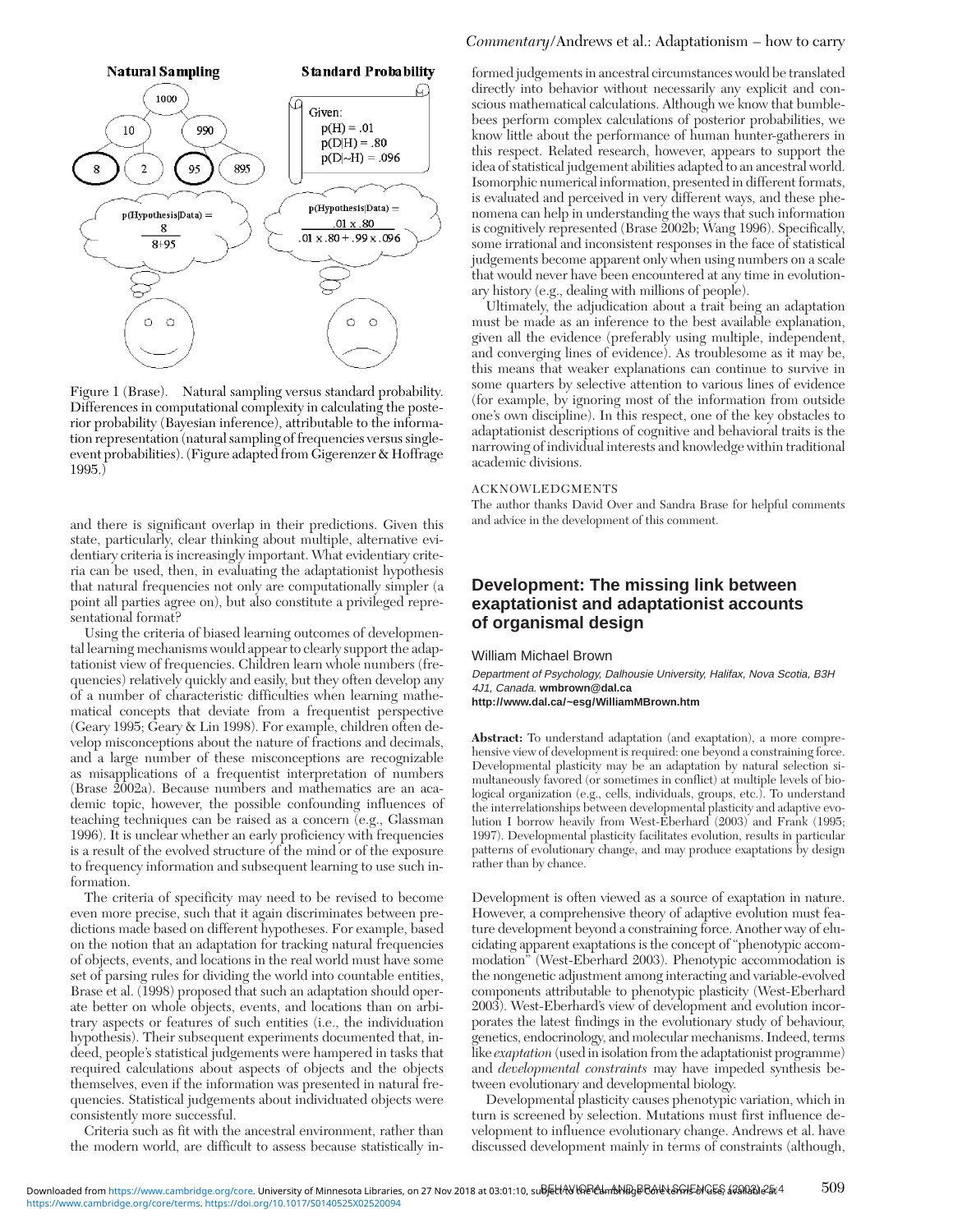see section 2.4, para. 2). A developmental constraint is simply a type of evolutionary constraint. So what is development, and how do we avoid slipshod metaphorical crutches (e.g., genetic programming, canalized epigenetic landscapes, recipes, and blueprints)? West-Eberhard suggests that we focus on developmental mechanisms (e.g., the inherited bridging phenotype – see next section) and natural selection.

**Inherited bridging phenotype (IBP).** Cross-generational continuity of the phenotype is a more productive starting point in elucidating development, than the outdated notion that continuity of the germ plasm is all that is required for understanding design. Development begins with an inherited bridging phenotype (IBP). An IBP is an organized but flexible cell provided by a parent in the form of an egg, a recently divided cell, or a collection of cells that is transmitted from the previous generation. IBPs are adapted for survival and "social" interaction within a gametic and embryonic environment. The IBP is transmitted maternally in several species, but paternal cross-generational transfers occur as well (Queller 1984; Westoby & Rice 1982).

A standard view in the behavioural sciences defines the life cycle of an individual as beginning with fertilization and ending upon death. Alternatively, an individual can be envisioned as only one cycle in a continuous string of ontogenies interconnected by phenotypic bridges across generations. According to West-Eberhard (2003), genetic and/or environmental resources are interchangeable, so organisms can adjust the frequency of trait expression under selection. Genes that respond to natural selection are the ones that influence the responsiveness of regulatory mechanisms (e.g., sensory systems) during development. Indeed, Andrews et al. rightly discuss the existence of general mechanisms mediating plasticity in some taxa, which may allow the exploitation of new niches because these are the organisms "most open to new adaptive possibilities" (sect. 2.4, last para.).

**Plasticity and natural selection.** How is plasticity itself an adaptive strategy, and how does selection simultaneously operate at a variety of levels to favour its spread? It is unfortunate that Andrews et al. imply that only *some* taxa maintain versatile and inherently evolvable development. This could suggest to some readers that plasticity is not pervasive in nature, which is clearly untrue (see West-Eberhard 2003). Flexible development is *not* an alternative to selection but rather, mediates selectable variation. The idea that evolved learning mechanisms in humans are sensitive to cultural influences (and are therefore flexible) must be explained rather than assumed. For example, Haig (1999) has argued that incest taboos cannot be assumed to have evolved using standard inclusive fitness considerations (where the coefficients of relatedness are averaged). Alternatively, asymmetries in paternal and maternal coefficients of relatedness may lead to conflicts within individuals over incest (Burt & Trivers 1998; Haig 1999). Specifically, paternal genes may have a lower threshold (compared with maternal genes) for influencing individuals to partake in incestuous relations (Haig 1999; Isles et al. 2001). Imprinting effects over fetal growth (Haig 2002), and cognitive decision rules for behaviour (Brown 2001a; 2001b), cannot be assumed to be optimally designed for the individual organism. A decision rule could be adaptive from a maternal or paternal gene's (or meme's) "point of view." Hence, the "noise" at the individual level of selection could reflect underlying intragenomic conflicts rather than exaptation per se. A potentially fruitful approach to the developmental complexity of living systems is multilevel selection theory (Frank 1995; 1997; Price 1972). Multilevel selection theory (MLS) is mathematically equivalent to inclusive fitness theory (Hamilton 1975; Queller 1992; Wade 1980). Partitioning selection into more than one component (e.g., inter-group and intra-group variation) could help elucidate developmental mechanisms and apparent exaptations.

Andrews et al. write: "if the trait is an adaptation it will exhibit specificity and proficiency when in its evolutionary environment" (sect. 3.1.6.2, para. 2). This thought is incomplete for a number of reasons. Adaptations could be designed to be vulnerable to unexpected perturbances. Indeed, this is one characteristic of development (which may be an adaptation). Flexibility is designed and not attributable to random chance. Over the course of evolutionary time, natural selection could favour flexible responses to crossgenerationally inconsistent adaptive pressures (Wilson & Yoshimura 1994). In general, recurring adaptive problems select for specific solutions because specialists may be more efficient at the task. The tradeoff (as with all evolved attributes) is that a specialist is vulnerable to shifting environmental demands affecting problem structure. Perhaps the best way to view the problem of domain-specificity is to imagine a sliding continuum between specialized and generalized responses. The degree to which either is favored by natural selection depends on a number of factors: (a) the frequency of individuals adopting a specialized versus a generalized response, (b) environmental stability, and (c) the costs and benefits of each strategy.

Andrews et al. have ingeniously started a dialogue regarding the sources of exaptation in nature. Tension between adaptationist and exaptationist accounts of organismal design may be resolvable three ways: (a) partitioning short- and long-term evolution using multilevel selection theory (Frank 1995; 1997); (b) moving away from hypothetical constraints and studying how the mechanisms mediating flexibility evolved (West-Eberhard 2003); and (c) recognizing that there is a phenotypic continuity between generations.

#### ACKNOWLEDGMENTS

Nicole Sutherland provided editorial assistance. NSERC (Canada) and the Killam Trust provided financial support.

## **Troubles with exaptationism**

#### Derek Browne

Philosophy Department, University of Canterbury, Christchurch, New Zealand. **derek.browne@canterbury.ac.nz www.phil.canterbury.ac.nz/derek\_browne/**

**Abstract:** There are two kinds of useful traits: adaptations, and all the others. Exaptations are just all the others. Exaptations are not for anything. Because there is such diversity in all the others, exaptation is not an explanatory concept. Its only real use is to block adaptationist excesses.

A cheetah's tail has a white tip. A mother cheetah on walkabout holds her tail aloft so that the white tip is clearly visible to her cubs. The cubs use the white tip as a visual marker in their mother-following behaviour. This is a beneficial set-up, especially when the family is in long grass or dense undergrowth.

Suppose, for the sake of argument, that the presence of white tips on cheetah tails for this particular beneficial use is not explained by selection. Suppose that there was selection for some of the characteristic pigmentation patterns on cheetah coats, but that this specific pattern, the white tip, is purely a side-effect of the chemistry. In that case, the tail would be white, regardless of whether it had ever been useful to have a white tail (though perhaps not if it had been harmful). The white tip is not an adaptation for cub signalling, even though it is put to that use by cheetahs. Is it then an exaptation for cub signalling?

There is a genuine adaptation hereabouts. A mother cheetah uses her tail as a signalling device by holding it aloft in a fashion that makes it plainly visible to her cubs. The cubs use the tail as a visual marker by looking out for and following it. Mother's behaviour is an adaptation, as is the behaviour of the cubs. The white tip has been co-opted (recruited) for use in these behaviour patterns.

Selection explains the presence of a trait in a population. Selection also explains function. The function of the trait is what it is for, and it is *for* the effect for which it was selected (Millikan 1984; 2002). Selection explains how it is that traits come to be *for* something, as distinct from merely producing effects, some of which happen to be beneficial. The behaviours of mother and of cubs are adaptations for keeping the cubs close to mother. What of the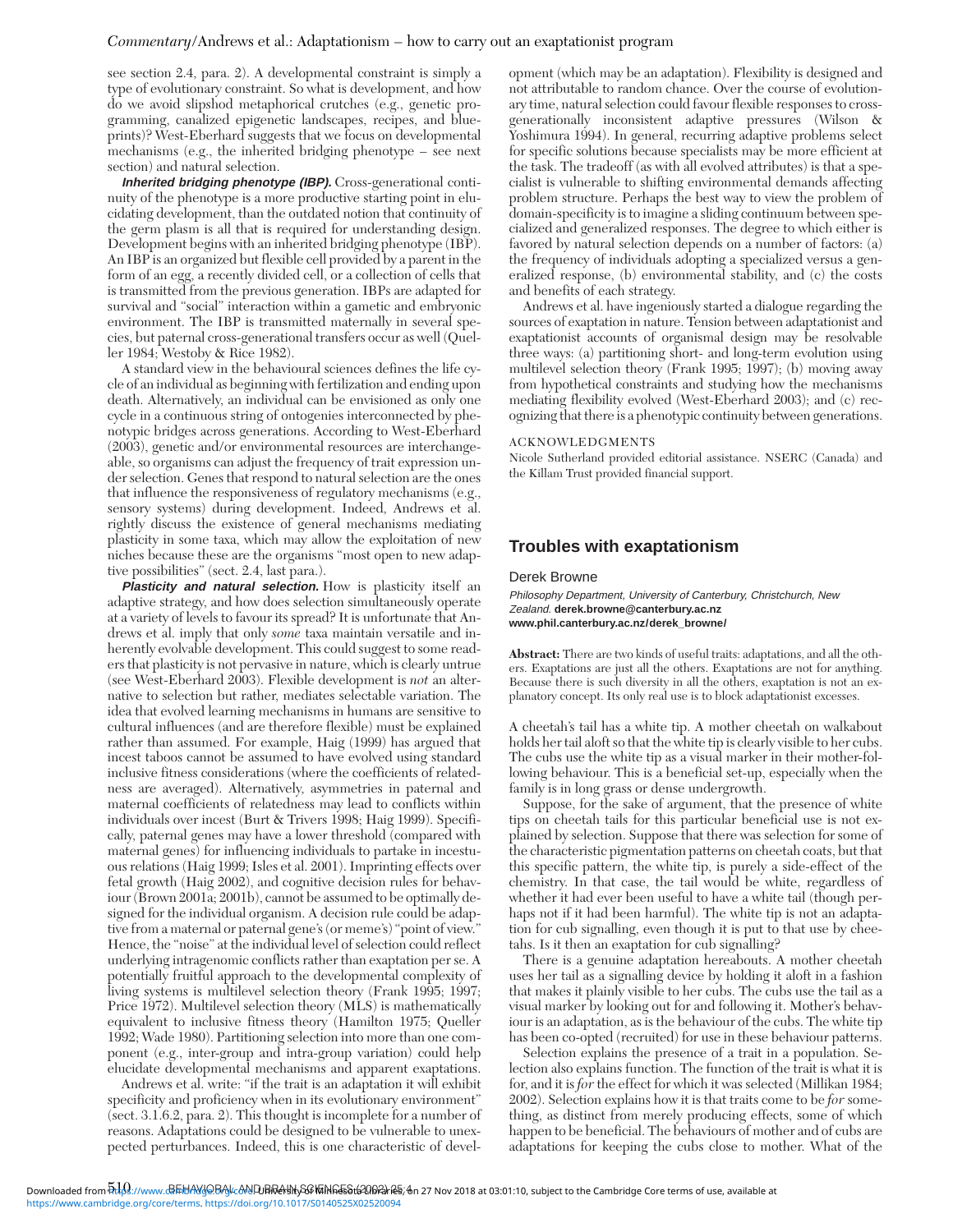white tip? It is not an adaptation for this role in behaviour, because it has not been designed (selected) for that role. So it must be an exaptation, a trait that has been recruited for its current function. It is explained as an exaptation.

Andrews et al. write of the functions of exaptations (i.e., what an exaptation is for) and of the explanation of a trait as an exaptation. Adaptation and exaptation appear as different processes, both of which explain traits and their functions. This is wrong. Exaptations do not have functions. Exaptation is not an explanatory concept. Adaptation is an explanatory concept because of the connection to natural selection.

Perhaps exaptation could be viewed as an explanatory concept by virtue of its connection to recruitment. However, is recruitment the process that bestows function – that makes it the case that a trait is *for* some beneficial effect? Cheetahs have put their white tipped tails to good use. Is that what recruitment is, putting to good use a trait that is not an adaptation for that use? All behaviour involves uses of parts of the body. Some behaviours use parts of the body that have evolved for that specific use. For instance, carnassial teeth evolved in the carnivores as tools for slicing meat. Using the carnassials to slice meat is a behavioural adaptation, and the carnassial teeth themselves are adaptations for use in that behaviour. But all kinds of behaviour use some parts of the body in ways for which they have not been specifically designed. Hands are often used as chin rests but are not adaptations for that use. Still, chin resting is something useful for hands to do, so hands must be exaptations for chin resting. Hands are also useful for brushing flies off the face when in Australia, so they are also exapted for that task. And so on, indefinitely. So does exaptation give rise to new functions? If every exaptation is *for* something, then functions proliferate beyond all reason. Yet, it might be possible to assign functions to some exaptations but not to all the others, by adopting Ruth Millikan's concept of a derived proper function (Millikan 1984). The white tip on the cheetah's tail is a trait that has been recruited for use in a pattern of behaviour that is itself an adaptation. The white tip derives its function from the function of the behavioural adaptation in which it is put to work. The white tip is not an exaptation but a derived proper function. Perhaps Millikan's concept is sufficiently well-disciplined not to proliferate extravagantly in the manner of Gouldian exaptations, but some work would be needed to show this.

Gould rightly objects to panadaptationism. Many useful traits are not adapted for those uses. They are exaptations, not adaptations. So far, so good. But the living world is full of traits that are used in ways for which they are not specifically adapted. Instances of exaptations are far too many and much too diverse for exaptation to be a useful explanatory concept. A trait is an exaptation if it looks like an adaptation but isn't one. It looks like an adaptation because it has some use; but it wasn't designed for that specific use, so isn't an adaptation. Hence, the concept of exaptation is useful in a way, but only as a blocker of panadaptationist reasoning.

Adaptation is a good concept because all adaptations are explained through natural selection. Are exaptations similarly explained by a single kind of process, the process of recruitment? The presence of the white tipped tail in cheetah populations (we assumed) is explained as a side-effect of chemical processes. It is not explained by recruitment, any more than it is explained by selection. What recruitment refers to is just the fact that the trait has come to be used in some undesigned way. Unlike selection, recruitment never explains the presence of a trait. Nor does recruitment explain how the trait came to have a novel use: it merely reports the new use. There is no one kind of process through which old traits get new uses. The term *recruitment* subsumes a multitude of different ways in which traits come to be used in behaviour.

How does this bear on empirical issues? Find a trait that is useful. It is either an adaptation or it is not. In animals with extensive repertoires of learned behaviour, there are many more nonadapted uses than adapted uses. Statistically, the fact that a trait has a use, does not make it more probable than not that the trait

is an adaptation. More work has to be done on the adaptationist hypothesis before it gets to the testing stage. Is ADHD an adaptation "for gathering as coastal waders"? (Cf. target article, sect. 5.2.) The hypothesis is, well, imaginative; and it yields testable predictions. But falsifiability is only a minimum necessary condition for a hypothesis to be deserving of scientific consideration. The hypothesis that a pest species can be controlled using a homeopathic concoction that includes trace elements from the groundup remains of dead individuals of that same species is testable, but it is not deserving of scientific consideration. Its prior probability of being true is just too low. The ADHD adaptationist hypothesis is in the same boat. The fact that ADHD has useful effects in some context is not of itself sufficient reason to propose an adaptationist hypothesis for scientific consideration. We already have the makings of a sufficient genetic explanation for the presence of the disorder in a small proportion of the population. The fact that we can dream up a use for the associated behaviour is not sufficient to put a hypothesis on the table of science.

## **Musings on the concept of exaptation and "creationism"**

#### Charles Crawford

Department of Psychology, Simon Fraser University, Burnaby, British Columbia, V5A 1S6 Canada. **crawford@sfu.ca**

**Abstract:** I claim that our desire to be special motivates us to suppose that if we were not God created, we must be self-created. I also claim that Stephen J Gould's claims about punctuated equilibrium, the absence of directional selection, and exaptations, when taken together, lead to kind of secular creationism. I introduce the notion of "adaptive effects" and argue that a focus on the actual physiological and psychological mechanisms that produce adaptations provides a way out of the exaptation dilemma.

We human beings are a very special species. We have, moreover, a very strong desire to be special. In my view, this desire sometimes hinders our attempts to understand our nature and makes various types of creationism attractive to us. I see much of the debate about exaptations in this context. Some years ago I attended a public lecture by Stephen Jay Gould. When the audience was asked to submit written questions for him to answer, mine was: "Professor Gould, given that not all creationists are fools and naïves, why do you think so many of them cite your work in support of their cause?" I asked this question because of my belief that several aspects of Gould's work lead to a kind of creationism.

It is not the creationism of the Bible-thumping preacher, but a subtler set of intellectual propositions, which can lead to the belief in one's scientific respectability, on the one hand, and the view, on the other, that we are so special that, even if we were not divinely created, we must at least be self-created. The first of this set of propositions is the notion of punctuated equilibrium – bursts of evolutionary creativity in small subpopulations of ancestral species that produce new species relatively quickly (Eldredge & Gould 1972). The second is Gould's arguments in *Wonderful Life: The Burgess Shale and Nature of History* (Gould 1989b) that directional selection is of limited importance in evolution and that, if the tape of evolutionary history were replayed, a species like humans would be very unlikely to evolve. The third is the notion of exaptation: a preexisting trait that acquires a new beneficial effect without modification to the phenotype by selection (Gould 1991a). By themselves, each of these notions has some scientific merit. Taken together, however, they promote a romantic view of evolution by natural selection that panders to our desire to be special. The logic is further obfuscated by the use of architectural and (simplistic) anatomical metaphors for complex physiological and psychological adaptations, as well as by the lack of probabilistic thinking. The result is a kind of creationism that is attractive to scientific creationists, and also to those who are attracted by the idea of human self-creation.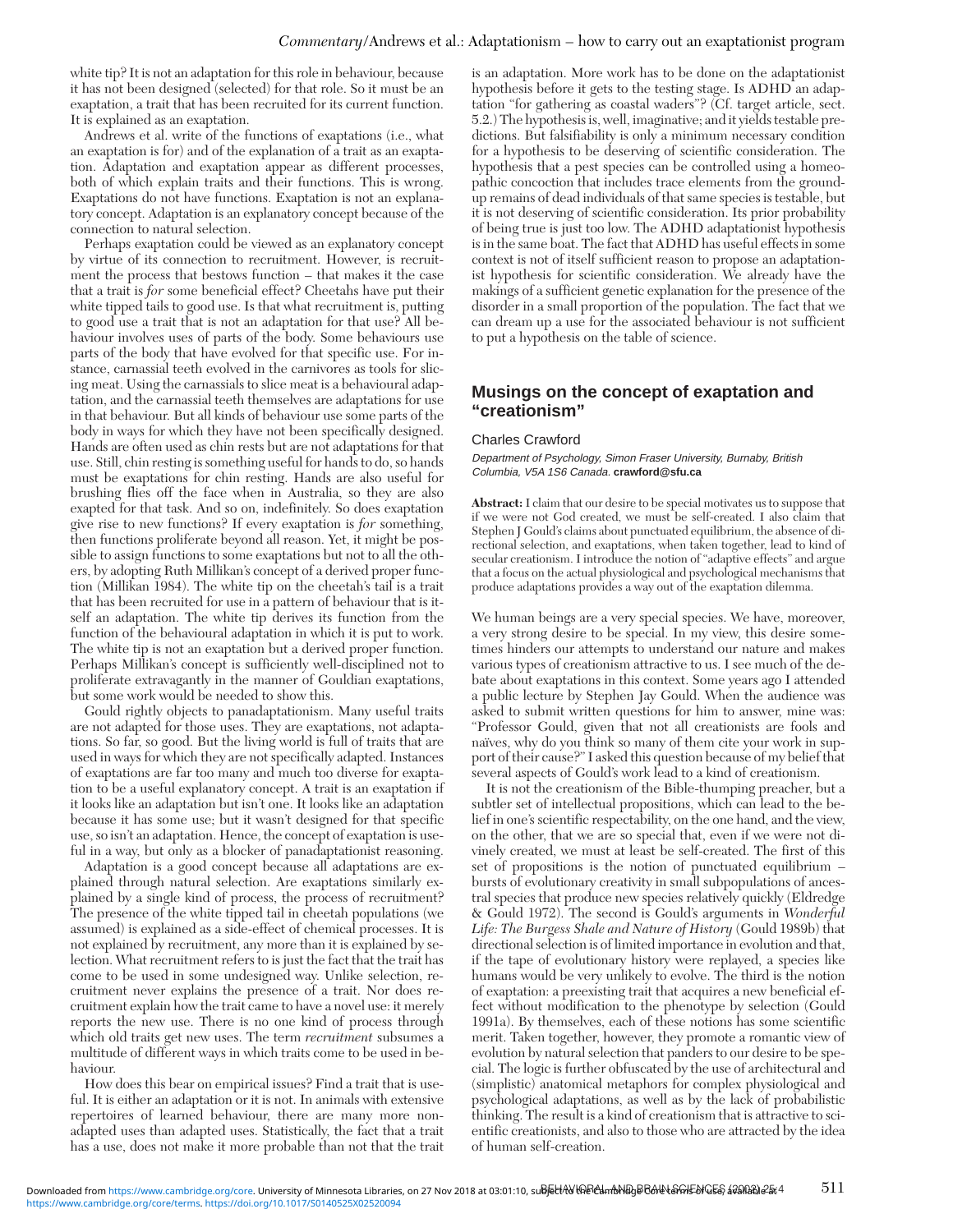Clarifying and expanding some of the standard terminology (Dobzhansky 1951; Williams 1966) used in the study of adaptation may be helpful for dealing with the concept of exaptation. A *beneficial effect* is an aspect of an adaptation that increases the probability that its carrier's alleles will have copies in succeeding generations. A *detrimental effect* (Crawford 1998b) is an aspect of an adaptation that reduces this probability. Natural selection may be occurring in a population if an adaptation's expected beneficial effects are not equal to its expected detrimental effects. A *function* is a beneficial effect that existed in an ancestral population for an extended period of evolutionary time, and hence is a cause of the evolution of the adaptation. The "thumb-finger" grip that enables us to manipulate the mice on our computers (a beneficial effect), and the same grip which also enables us to inject dangerous drugs (a detrimental effect), affects our current reproductive fitness. Chipping stone tools may have been one of its beneficial effects in ancestral environments, and hence, one of its functions. Normally, natural selection fine-tunes adaptations to operate in expected ancestral environments. Therefore, it is unlikely that a trait can acquire a new beneficial effect without at least some modification by natural selection! Moreover, if it appears that a trait has acquired a new beneficial effect, the most likely explanation is that we do not fully understand its original operation and how that operation contributed to ancestral fitness. Should we call our ability to manipulate the mouse on our computers an exaptation because it contributes to current fitness and because the thumb-finger grip did not evolve to manipulate computer mice? Should we interpret the ability to learn American Sign Language as an exaptation because it contributes to fitness of deaf people but did not exist in ancestral environments? And what about the ability to learn languages, such as Esperanto, that are not natural? Should we interpret our ability to digest Coca Cola as an exaptation because our digestive system did not evolve to digest it? If we do not ask hard questions about how the original adaptation worked, base our logic on architectural and simple anatomical metaphors, and do not think probabilistically, we may conclude that they are exaptations.

However, the thumb-finger grip is not an adaptation to grasp stone tools. It is a set of muscular and nervous integrations enabling us to manipulate a variety of small objects. The language adaptation is not an adaptation to make particular movements of the tongue, mouth, and larynx. It is a set of mental adaptations that enables us to understand, create, and process symbolic information. At the level of adaptation, the digestive system is not a system for digesting particular foods, but a set of biochemical processes for transforming ingested substances into nutrients for an organism. Manipulating computer mice, learning American Sign Language, and digesting Coca Cola are direct products of ancestral adaptations. At the risk of muddying the conceptual waters, I would like to suggest that the term exaptation be replaced by two other terms: adaptive effect and fortuitous effect (Crawford 1998a). An *adaptive effect* of a trait is an effect that contributes to current fitness because its efficacy depends directly on physiological or psychological processes that evolved in the environment of evoluntary adaptedness to carry out similar, though not identical, tasks. A *fortuitous effect* of an adaptation is an effect that contributes to current fitness, but does not call on the physiological or psychological processes that, on the surface, appear to mediate it. Digesting Coca Cola is an adaptive effect of the digestive system. However, Coca Cola is not really a food, and its apparent digestive processing is not a function or adaptive effect of digestion adaptations; it is a fortuitous effect of them.

Finally, although an effect may be a fortuitous effect of one adaptation, it may be a function or an adaptive effect of a different adaptation. Thus, while the benefits of drinking Coca Cola or Diet Coke may not be an adaptive effect of the digestion adaptation, they may be an adaptive effect of, say, the courtship adaptation. Human polyandry, although it may not be a function or adaptive effect of mating adaptations, may be an adaptive effect of adaptations for resource acquisition and control. The concept of adaptive effect focuses attention on how the history of natural selection affected a current trait. In my opinion, that is what is important.

In conclusion, I believe that we have spent too much time bickering about concepts that obscure the study of adaptation, and I hope that the arguments of the target article, which seem sensible to me, put an end to the squabbles. Finally, I hope that those involved in the wrangling will spend some time introspecting on their deep motivations for the incessant attempts to undermine the application of evolutionary theory to the study of human behavior. We live in a troubled world and we need all the help we can get for understanding who we are and why we do some of the things that we do.

## **Lack of evidentiary criteria for exaptations?**

#### James L. Dannemiller

Department of Psychology, University of Wisconsin–Madison, Madison, WI 53705. **dannemiller@waisman.wisc.edu http://www.waisman.wisc.edu/vislab/**

**Abstract:** Andrews et al. criticize Gould and colleagues for (1) failing to provide evidentiary criteria for accepting exaptationist alternatives to adaptationist explanations, and (2) seeing exaptations and spandrels as being far more frequent than adaptations in the evolutionary history of modern humans. I argue that the first of these criticisms is wrong, and the second reflects a bias for the classical version of Darwinian evolutionary theory, which Gould was trying to expand by proposing concepts like exaptation and spandrels.

Andrews et al. state that "Gould and Lewontin insist that adaptationists consider alternative hypotheses, but they have not provided any evidentiary criteria for accepting the alternatives that they ask adaptationists to consider" (target article, sect. 1, para. 4). In Gould (2002 p. 1235) we read:

The relative timings for the origin of a form and for the inception of its current function – as inferred either from the branching points of a cladistic analysis, or from direct knowledge of historical sequences – provide the main criteria for distinction of exaptation from adaptation.

Additionally, in arguing that this distinction can be made in a majority of cases, we read in Gould (2002 p. 1,255) that:

If direct knowledge of historical sequences from paleontological data established the only path to resolution, then imperfections of the fossil record would preclude resolution at sufficient frequency. But evolutionary biologists can also reach firm conclusions about historical sequences from cladistic reconstructions of phyletic topography based on the distributions of traits among living organisms.

In both of these quotations, contrary to what Andrews et al. say, it is evident that Gould was offering criteria for distinguishing adaptations from exaptations. The two criteria involve (1) comparisons among lineages of current organisms to determine which ones share certain derived characteristics, and which don't (cladistics); and, (2) the historical record as reflected in paleontological data. Now obviously, the paleontological record is going to offer less evidence for evolutionary psychologists interested in understanding the origins of a given behavioral trait than it is for an evolutionary biologist interested in understanding the origins of a physical characteristic. One can wish that this weren't so, and that evolutionary psychologists had access to such data to resolve their arguments, but wishing doesn't make it so. One simply has to acknowledge that making adaptationist arguments in evolutionary psychology is that much more difficult, because the fossil record does not provide the kinds of data necessary for adjudicating arguments over the origins of behavioral traits in the same way that provides data relevant to the origins of physical structures.

This leaves cladistic analysis as one of the tools that could prove useful in making the distinction between adaptations and exapta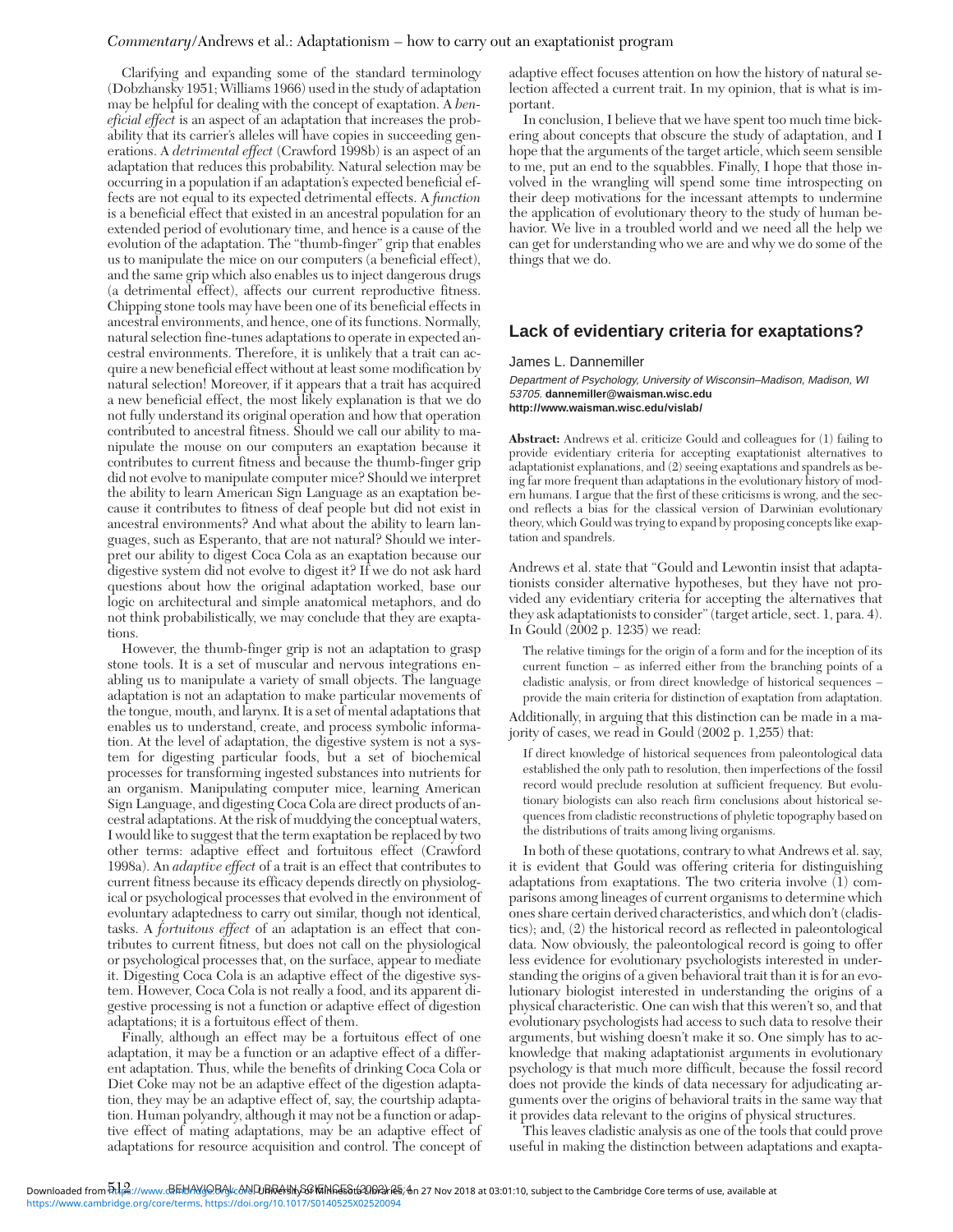tions. Comparative psychology, therefore, assumes a more prominent role in evolutionary storytelling. Even here, however, it may be extremely difficult to perform such an analysis when the character that is chosen is a behavior (e.g., a preference among human males for low waist-to-hip ratios in human females) rather than a structure (e.g., the cross-sectional area of a particular bone). Such analyses can, in principle, establish the historical order of emergence of various characters.

As an example, consider the large and systematic difference in size between male and female spiders in some species (sexual size dimorphism, SSD). It is possible to make an adaptationist argument about why it would be beneficial for male dwarfism to have been selected, but in fact, cladistic analyses shows that in many lines of spiders it was actually female gigantism that has apparently evolved, and that the size advantage of females (dimorphism) in some lines has apparently reversed to monomorphism numerous times in the course of evolutionary history (Hormiga et al. 2000). This shows that the failure to consider these historical pathways can leave one with an overly simplistic and probably erroneous account of the origin of a particular trait. Indeed, Hormiga et al. (2000) argued that the multiplicity of phylogenetic patterns (origins and reversals) for SSD means that "Each pattern must be understood historically before its origin and maintenance can be explained in ecological and evolutionary terms" (p. 435). Adaptationist accounts of human psychological evolution would be strengthened to the extent that they could be more informed by such comparative phylogenetic analyses, which Gould argued were necessary for distinguishing adaptations from exaptations.

Andrews et al. also criticize Gould for seeing exaptations and spandrels as being far more frequent in human evolutionary history than adaptationists may be willing to admit. It is undoubtedly true that Gould was not as quick to jump to an adaptationist argument for the origins or maintenance of human characteristics, as are some evolutionary psychologists. I think that Gould's willingness to see many more human characteristics as exaptations and spandrels was a reflection of his program of expanding classical Darwinian theory to admit these extra-selectionist mechanisms into a strictly mutation-proposes/selection-disposes account of evolution. If one doubts that evolutionary psychologists have not wholeheartedly embraced exaptationist accounts of human charactereristics, one need only read in Buss et al. (1998) that "we could not find a single example of an empirical discovery made about humans as a result of using the concepts of exaptations or spandrels." (p. 545).

If the types of evidence necessary for distinguishing among "aptations" (Gould 2002) are difficult to come by in the case of the evolution of human traits, then one may be left with an adaptationist bias for constructing one's evolutionary stories. This is precisely the nearly exclusive selectionist bias that Gould was arguing against in proposing the concepts of exaptation and spandrel. Evolutionary storytelling, whether it is focused on adaptations, or exaptations, or spandrels, will always make use of principles like fitness maximization, optimal design, and special design. It is analyses based on historical and cladistic criteria that, Gould argued, would ultimately be necessary to separate adaptations from exaptations, and which appear to be difficult to find in current evolutionary arguments about human behavior.

#### ACKNOWLEDGMENT

This commentary was supported by grant NICHD32927 to JLD.

## **Does past selective efficacy matter to psychology?**

#### Paul Sheldon Davies

Department of Philosophy, College of William and Mary, Williamsburg, VA 23187-8795. **psdavi@wm.edu**

**Abstract:** Andrews et al. subscribe to the view that distinguishing selectionist from nonselectionist hypotheses – or, distinguishing adaptations from mere spandrels or exaptations – is important to the study of psychology. I offer three reasons for thinking that this view is false; that considerations of past selective efficacy have little to contribute to inquiry in psychology.

Suppose you claim of some trait that it is an adaptation (that it was modified by past selective pressures to serve some ancestral function), and I claim that it is not an adaptation but merely a spandrel (that it was not modified by past selection for any ancestral function). What sorts of evidence differentiate our claims? Andrews et al. are concerned with answering this question. The concern is to describe standards of evidence that distinguish selectionist from nonselectionist hypotheses. This, according to evolutionary psychologists, is important to the study of psychology.

I want to challenge this last claim. I am skeptical that the study of psychology requires, or even benefits much from, standards of evidence that enable us to distinguish adaptations from nonadaptations. I grant that evolutionary theory can contribute in various ways to psychology and I cite one example below, but I deny that claims concerning past selective success or failure can contribute much. Three considerations are relevant.

1. Everyone agrees that adaptations are functional relative to some past selective regime and that spandrels are functionless relative to some past selective regime. Both *adaptation* and *spandrel* refer to categories of traits classified on the basis of past selective efficacy or inefficacy. If the current environment differs from the past regime, or if the psychological economy of descendent organisms differs from that of ancestral organisms, the functional status of these traits may differ as well. Everyone agrees, therefore, that present functional standing cannot be inferred from past selective success or failure.

Why, then, the concern to distinguish selectionist from nonselectionist hypotheses? If the aim of psychology is to uncover the current architecture and functioning of our mental capacities, why worry about the precise causal mechanisms that drove evolution among distant ancestors? If we know, for example, that female preference for male scents changes throughout the menstrual cycle, and if we can trace the implications these changes have on our psychology, why should we *qua psychologists* care whether this preference was adaptive or merely a spandrel? We already know that this trait has a function in our current psychology; its past functional standing seems superfluous.

Of course, historical knowledge is sometimes of value to psychology. Recent neurological studies of emotional systems are illustrative. Panksepp (1998) claims that several subcortical structures in humans are homologous with morphologically similar structures in other mammals. The value of this claim consists in the broadening of relevant data: We can experiment on rats and cats to support hypotheses about homologous structures in humans. There is, however, no requirement that we distinguish selectionist from nonselectionist hypotheses. One trait is homologous to another just in case both descended from a common ancestor; discovering the precise mechanisms that drove the evolution of these traits is irrelevant.

2. The response, I suppose, is that although conjectures about past selection cannot support any direct inferences about our current cognitive architecture, they nevertheless may suggest a range of plausible hypotheses. But even this is doubtful. First, everyone will agree that *general* claims about our evolutionary past can be suggestive, even if unexciting: *Homo sapiens* evolved and hence we probably have cognitive capacities for finding food, warmth,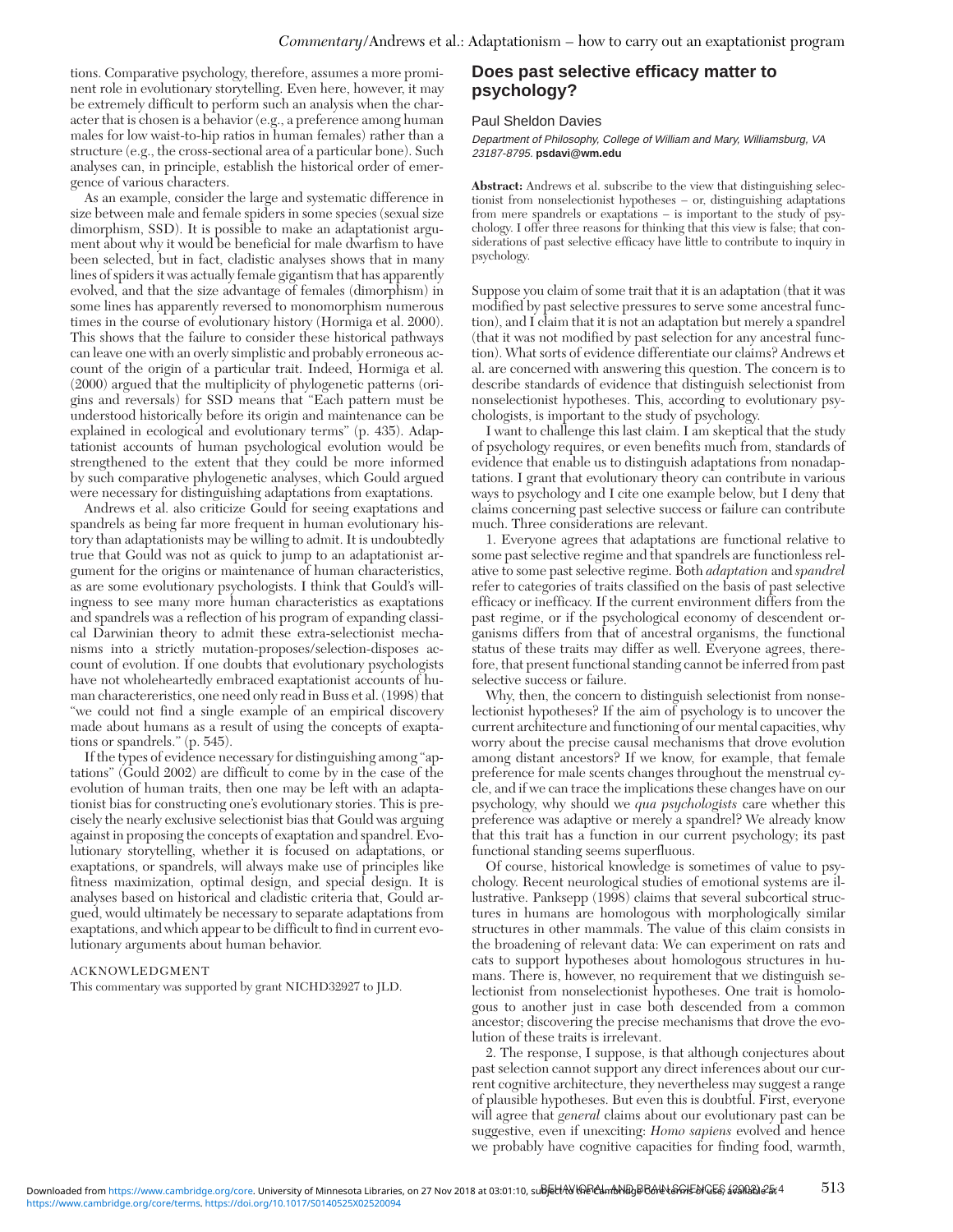and mates; *homo sapiens* is related by descent to other primate species and hence we, like other primates, probably have capacities for participating in social dominance hierarchies; and so on. Once again, however, there is no need to distinguish selectionist from nonselectionist hypotheses. The mere fact that we are closely related by descent to certain other species is enough to generate the conjectures.

Second, as Andrews et al. emphasize, the evidence required to substantiate claims about past selective success is usually difficult to ascertain, especially for psychological traits. Only a convergence of evidence based on special design, optimality, and comparative studies will do the job. Since we are unlikely to achieve such convergence for a wide range of psychological traits, the search for adaptations is hard to justify. Moreover, insofar as a convergence is unlikely, we should wonder why hypotheses in evolutionary psychology ever strike us as plausible. Is it because the evidence really converges on an adaptationist hypothesis? Or is it, instead, that certain general claims about our evolutionary history, without considerations of past selection, are plausible on their face?

Third, and most pressing, all of the traits discussed by the authors illustrate the following fact: To inquire into the past selective success of any trait – to discover special design, generate optimality models, construct comparative hypotheses – we must already know a good deal about the trait's architecture and function. With respect to psychological traits, we must have already accomplished, to a significant extent, the central task of psychology to commence with the question concerning past selective efficacy. In the case concerning scent preferences and the menstrual cycle, we would have no idea what to look for in the historical record if we had not first discovered the function of this trait within our psychology. Speculations concerning past selective success, therefore, do not generate important psychological hypotheses; to the contrary, we must already have well-confirmed psychological hypotheses before we can seek a convergence of historical evidence. (See Davies 1996; 1999.)

3. A further problem is that the methods employed in evolutionary psychology flout two important lessons from the history of modern science. The first (i) is that progress in understanding natural systems is accomplished by analyzing inward, tracing higherlevel systemic capacities to the structured or integrated effects of lower-level mechanisms (Bechtel & Richardson 1993; Davies 2001). The second (ii) is that as inquiry proceeds – as we uncover lower-level mechanisms – the categories in terms of which we initially understand the higher-level capacities of the system will likely be revised or replaced.

Evolutionary psychology, like cognitive psychology generally, aims to discover the information-processing algorithms that underwrite our psychological capacities. Studies of the brain are accorded secondary importance at best, given the assumption that such algorithms can be implemented in diverse hardware. The obvious problem, however, is that distinct sets of algorithms can produce the same higher-level capacity; we all learned, for example, more than one procedure for solving division problems. To show that one algorithmic description is in fact correct, we must analyze further and confirm that the requisite lower-level mechanisms exist in the system. Hence the importance of point (i).

Evolutionary psychologists further claim that the best way to discover the relevant algorithms is to first develop a functional taxonomy – a list of tasks that our psychological capacities regularly fulfill – based on considerations of past selective efficacy. The strategy is to trace the selected functions of our psychological capacities, that we may generate hypotheses concerning the algorithms that currently implement those capacities. This, however, conflicts with point (ii). The lesson of (ii) is that we should positively *expect* that progress in psychology will force us to revise or replace our current categories, at least for those capacities the neurology of which we do not yet understand. To the extent, therefore, that evolutionary psychologists work with categories unconfirmed at the level of neuro-chemistry, they may well be trying to trace the selective history of things that, as presently conceived, do not exist at all.

## **Phylogenetics and the aptationist program**

#### Pierre Deleporte

UMR6552 Ethology–Evolution–Ecology, CNRS, Université Rennes 1, Station Biologique, 35380 Paimpont, France. **pierre.deleporte@univ-rennes1.fr**

**Abstract:** The aptationist program includes attempts at sorting adaptations from exaptations, and therefore requires knowledge of historical changes in biological character states (traits) and their effects or functions, particularly for nonoptimal aptations. Phylogenetic inference is a key approach for historical aspects of evolutionary hypotheses, particularly testing evolutionary scenarios, and such "tree-thinking" investigation is directly relevant to the aptationist program.

Andrews et al. do not use the term *aptation,* although Gould and Vrba (1982) judiciously explain that

- The general, static phenomenon of being fit should be called aptation, not adaptation. (The set of aptations existing at any one time consists of . . . the subset of adaptations and the subset of exaptations. This also ap-
- plies to the more inclusive set of aptations existing through time . . .). (p. 6)

Following this terminology, I use the term *aptationist program* to name the tentative identification of different kinds of aptations, including sorting adaptation from exaptation. The term *aptationism* avoids the connotation of a priori preferences implied by adaptationism and exaptationism.

While emphasizing "special design" evidence for adaptation, Andrews et al. also acknowledge the "growing consensus" that phylogenetic analyses are useful to the aptationist program, but they appear to limit the scope of phylogenetics to what they call *the* comparative approach. According to the authors' "standard 1," phylogenetic comparisons aim only at demonstrating correlation between trait variation and environment in numerous related species, and show some limitations (weak evidence for adaptation, irrelevance for unique traits or species, and so forth). They suggest completing this approach by comparing effects of traits in distant lineages (target article, sect. 3.3), and underline the lack of clear view of some historically contingent constraints (sequence of events in a tinkering evolution; sect. 3.1.4.2). The authors apparently overlook the more obvious, direct and central, possible contribution of phylogenetics to the program: testing historical aspects of evolutionary hypotheses.

In fact, equally well fit ("designed") adaptations and exaptations differ, by definition, only by the evolutionary history of the concerned biological traits and effects. Unchanging traits with new effects make exaptations, while function-selected trait changes constitute true adaptations. Aptation resulting from both processes may be equally fit; thus, the history of changes makes all the difference in the general case. The problem boils down to reconstructing a temporal sequence of events: that is, an evolutionary scenario. The phylogenetic tree is by excellence the "time machine" used by contemporaneous comparative biologists for such scenario inference (Carpenter 1989; Coddington 1988; Deleporte 1993; Grandcolas 1997). Among Grandcolas et al.'s (1994) four arguments for phylogeny use (assessing homology versus homoplasy, polarity of change, time lag between changes in different features, and differential cladogenesis), the three former correspond to this approach, documenting temporal succession of relevant changes. This is straightforward for optimally designed traits, which could sometimes be misleadingly optimal exaptations, but is even more relevant for nonoptimal adaptations for which the "optimal design" criterion emphasized by Andrews et al. fails.

I agree with the authors that phylogenetics in itself cannot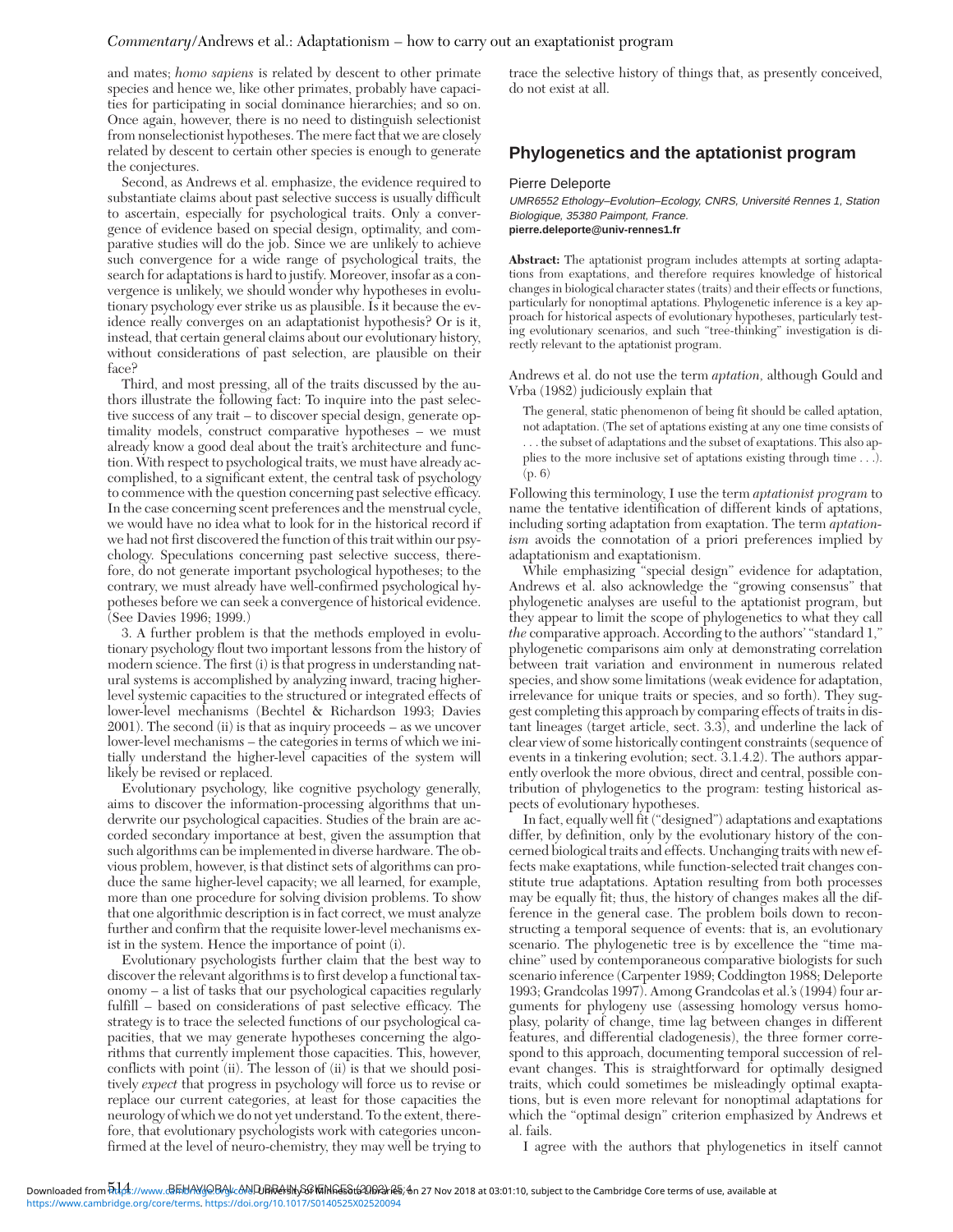demonstrate adaptation. Particularly, demonstrating fitness is a population biology program, not a phylogenetic one (Grandcolas & D'Haese 2003). But phylogenetics allows us to test the historical dimension of adaptation, which must be a beneficial *innovation;* therefore, although phylogenetic scenario testing will not document trait-associated fitness, it can refute adaptational hypotheses for reasons of historical incompatibility (Coddington 1990). Simply, an adaptation should logically not appear in time *before* the trait it is supposed to improve on, and exaptation must occur *after* the appearance of the trait without the relevant effect. Phylogenetic evolutionary scenario optimization can test for these required polarity and time lag between appearance of trait and delayed effect (Grandcolas et al. 1994). Adaptation and exaptation are evolutionary novelties (apomorphies), which cannot logically be ancestral to their own supposed origins (corresponding plesiomorphies).

Phylogenetic historical inference may also be crucial for demonstrating evolutionary homology (similarity by descent) between occurrences of a supposedly same trait. Problems with the "vertebrate bones" example in Andrews et al. (after Ruben & Bennett 1987) illustrate this point. The authors argue that the calcium phosphate skeleton (CPS) of vertebrates could be adaptive to high metabolism despite its nonoptimal sensitivity to lactic acid compared with the calcium carbonate skeleton (CCS) of many nonvertebrate organisms. Andrews et al. do not document any historical continuity between CCS and CPS; and in fact, close relatives of vertebrates like Hemichordates or Urochordates have no obvious skeleton, and much less high metabolism. The frequency argument ("almost always" in invertebrates) is plainly irrelevant: only phylogenetic topology allows historical inference. Therefore, there seems to be room for complete historical disconnection between CCS and CPS. Under this scenario (which is phylogenetically testable), not only would the hypothesis of metabolic adaptation from CCS to CPS be refuted by historical evidence, but CPS could even be an exaptation, possibly constrained from a plesiomorphic CP metabolism already present before the appearance of vertebrates skeleton and high metabolism. Protection against erecting "just so" evolutionary scenarios through ad hoc choice of convenient taxa in scattered lineages is a major contribution of the phylogenetic program to evolutionary biology (Brooks & McLennan 1991; Coddington 1990).

Andrews et al. note that some highly specific traits may escape detailed comparative investigations. Admittedly, this may be particularly frustrating for some human autapomorphies, possibly doomed to remain unsorted aptations. Alternatives to phylogenetic historical inference (paleontology, archaeology, historical documents; Tattersall 2002) are not always available and often only indirectly adapted to behavioral and cognitive investigations. For such problems, the phylogenetic program suggests the "character states definition and delineation" issue, for example, improving analysis of physiological structures underlying behavior and cognitive processes, and hence possibly turning a unique integrative "trait" into components, some of which, we can hope, show wider taxonomic distribution.

Symptomatically, Andrews et al. (and their ambiguous "skeleton" source paper) present no real or theoretical phylogenies to support their comments. By contrast, papers advocating phylogenetics are stuffed with trees, both in the so-called cladistic approach (Brooks & McLennan 1991; 2002; Grandcolas 1997) and the comparative method approach (Clutton-Brock & Harvey 1984; Harvey & Pagel 1991; Martins 1996). The former makes positive use of phylogenetic historical evidence, with direct relevance to the aptationist program; the latter aims at neutralizing phylogenetic signal ("phylogenetic inertia") to test evolutionary models through "clean" ecological correlation. Although both have limitations, and improved synthesis is desirable, "tree-thinking" methods stand firmly at the core of comparative (hence evolutionary) biology because special design qualifies aptation, whereas only history can efficiently sort exaptation from adaptation.

ACKNOWLEDGMENTS

I thank Bertrand Deputte and Armand de Ricqlès for helpful discussions.

## **Is empirical imagination a constraint on adaptationist theory construction?**

#### Thomas E. Dickins<sup>a</sup> and David W. Dickins<sup>b</sup>

aBrain and Cognition Research Group, Division of Psychology, Nottingham Trent University, Nottingham NG1 4BU, United Kingdom; bDepartment of Psychology, University of Liverpool, Liverpool L69 7ZU, United Kingdom. **thomas.dickins@ntu.ac.uk dickins@liverpool.ac.uk http://ess.ntu.ac.uk/Dickins**

**http://www.liv.ac.uk/Psychology/DeptInfo/StaffProfile/DDickins.html**

**Abstract:** Andrews et al. present a form of instrumental adaptationism that is designed to test the hypothesis that a given trait is an adaptation. This epistemological commitment aims to make clear statements about behavioural natural kinds. The instrumental logic is sound, but it is the limits of our empirical imagination that can cause problems for theory construction.

Andrews et al. have proffered a form of instrumentalism that renders adaptationism the experimental hypothesis, and exaptation, constraint, and spandrels the null hypotheses, in a universe of only four sources of design. They provide evidentiary criteria that can be used to determine possible adaptations. We offer an example to demonstrate their useful metric:

Stimulus equivalence (SE) involves the formation of derived relations between a set of stimuli that resembles a mathematical equivalence set. Such sets exhibit the properties of identity, symmetry, and transitivity (Sidman et al. 1982). In the behavioural sciences, the interest is in the spontaneous emergence of these relational properties – in the absence of formal reinforcement or informational feedback – after a minimum number of trained links between the stimuli have been established, typically by employing an arbitrary matching-to-sample procedure. For example, two three-member classes of A1-B1-C1 and A2-B2-C2 might be formed as follows. First A1-B1 and A2-B2 relations would be trained, by means of informational feedback. The first stimulus mentioned in a pair – such as A1 – denotes the sample stimulus, and the second – B1 – constitutes the correct comparison stimulus, following A1, to choose from the array of comparison stimuli (here just B1 and B2). In a series of individual trials, participants learn to select B1 from this array when A1 has been presented, and B2 when A2 is the sample. Then B1-C1 and B2-C2 are similarly trained, the Bs now serving as samples and the Cs as comparisons. Any kind of stimuli can be used in this paradigm, and the relations between them are usually purely arbitrary, to be learned within the experiment, and independent of prior experience.

Formation of an SE class requires satisfying conjointly, in unreinforced tests, the three criteria listed above. *Identity,* – such as selecting A1 when A1 and A2 are presented as comparisons after A1 has served as sample – is normally assumed in humans. Presenting B1 as a sample, with A1 and A2 as comparisons, constitutes a test of *symmetry* as the subject has to pick A1 from an array, inverting the trained relation. Other tests of symmetry would be B2-A2, C1-B1, and C2-B2. Presenting A1 as a sample with C1 and C2 as comparison tests *transitivity,* to achieve which the subject has to choose C1, and similarly for A2-C2. Finally presenting C1 as sample, with A1 and A2 as comparisons, and the subject expected to choose A1, constitutes a combined test of symmetry and transitivity.

Although most laboratory animals can acquire the basic trained relations of arbitrary matching-to-sample, the general consensus within the field is that the ability to form SE classes is peculiar to humans. Consequently some theorise that SE emerges as a byproduct of learning to name (Horne & Lowe 1996), others that SE is a necessary precursor to language (Dickins & Dickins 2001). Both camps see a fundamental relationship between symbolic be-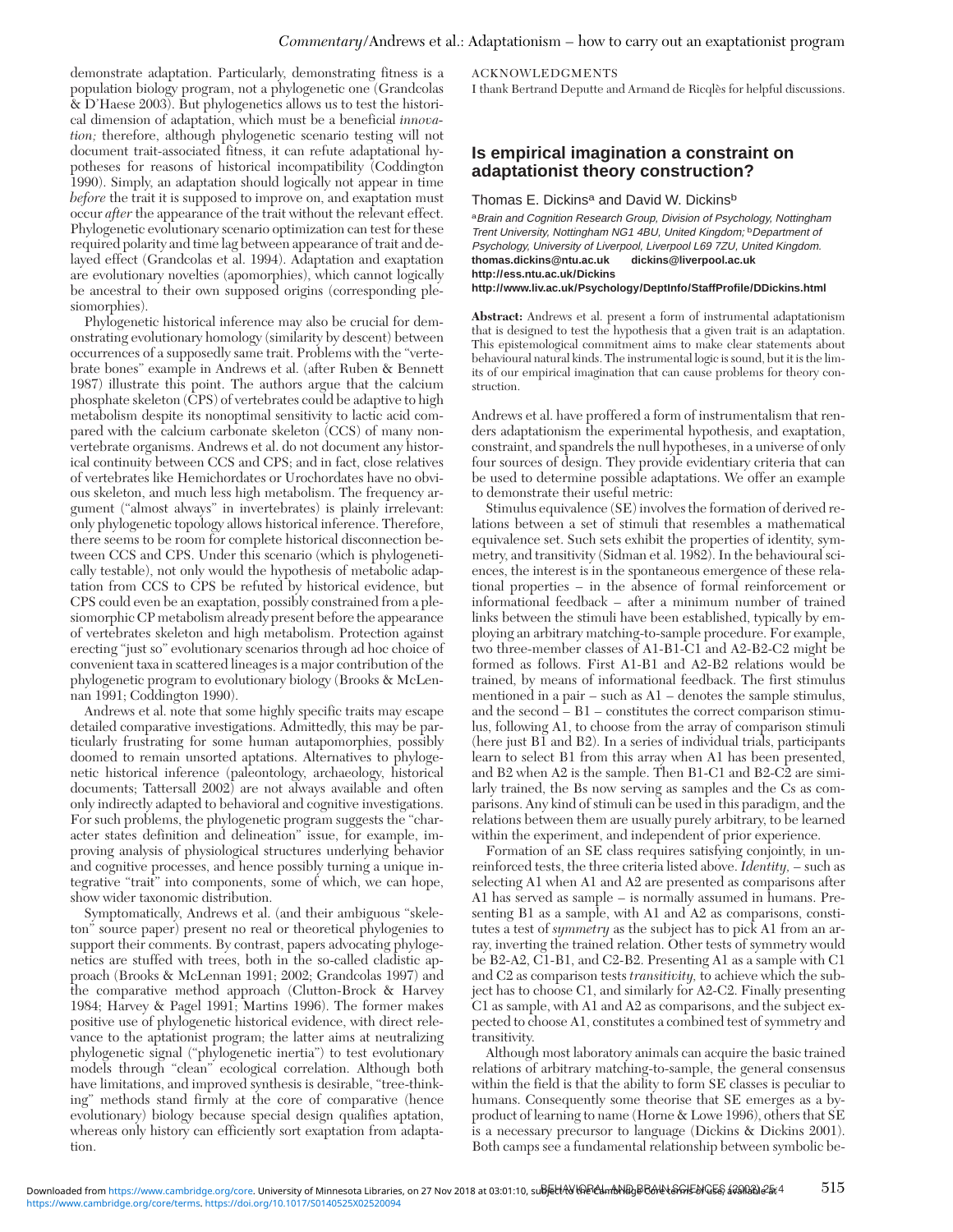haviour and SE because symbols are arbitrary representations tied to classes of objects, events, and states of affairs. In this way, a symbol and its relata constitute an SE class. In this commentary we will regard any putative SE *mechanism* as a rudimentary symbol machine. Symbols have uses not only in language, but also in arithmetical processing, mathematical reasoning, and so forth. It is not inconceivable that SE had some cognitive benefit for our species. How might we apply Andrews et al.'s metric to further this conception?

Although SE appears to be human-specific, Tonneau (2001) argues that SE might be a form of functional equivalence (a term used to refer to a group of stimuli which share the same behavioural function, either because they share a common training history, or because of some other kind of transfer of function between them), which is seen in other species. If this is true, it could push our interest further back in phylogenetic time. Alternatively, SE might represent an exaptation of an original functional equivalence mechanism. Comparative data must be used in conjunction with other criteria, such as *special design,* which is the most cogent criterion according to Andrews et al. But special design does not remove the possibility that the trait resulted from an exapted learning mechanism. However, Andrews et al. argue that the property of domain-specificity, if demonstrated, might lend some weight to an adaptationist hypothesis. Developmental specificity indicates a biased outcome for the mechanism involved, and therefore a specific selective story. This is not straightforward for SE because it is empirically difficult to test prelinguistic infants on a matching-to-sample or related paradigm, and there are few ontogenetic studies of this ability. Horne and Lowe (1996) claim that early word learning instils SE, but the absence of prelinguistic data renders this no more than a speculation. But, even if we could overturn this empirical limitation, would we still be able to invoke domain-specificity as a useful criterion?

If an SE *mechanism* is a rudimentary symbol machine, SE might have been coopted to linguistic, mathematical and other symbolic behaviours. The use of the term *coopted* is deliberate – if SE is the bedrock of such behaviours, those elements that differentiate, say, linguistic symbols from general abstract SE classes could be the product of later evolutionary innovations, that is, language-specific mechanisms. *As such, any apparent exaptation of function might not lie within the original mechanism at all, but within the subsequent processing of its output by new mechanisms evolved for highly specific functions.*

In other words, a linguistic symbol, at its most basic, is part of an SE class, and the same is true for a mathematical symbol, and so on. The SE mechanism is still just producing SE classes as "before," but this time in a different domain. And this is critical, for the notion of domain-specificity used here is of a reasonably coarse grain; SE classes can be formed between any kind of stimuli but possibly only under certain conditions. Words are more than rudimentary symbols, having grammatical properties endowed by language-specific mechanisms. However, when we see linguistic behaviour we are also seeing SE behaviour, and it is this that presents us with a problem. The predominance of high-order symbol-crunching mechanisms might make the telling of the developmental story about SE empirically intractable, just as linguistic and mathematical effects might mask SE effects in the lab. This might be only because of the reliance on informational feedback in current empirical scenarios.

We are making a point about exapted learning mechanisms. Andrews et al. argue that a learning mechanism will initially be selected within a particular problem-space. This mechanism can then be exapted to output different functions leading to the mechanism producing either the old and the new function, or only the new. However, looking at the problems facing the SE investigation, we have what is potentially an original learning mechanism, for a relatively broad problem domain, with an output that has subsequently become the input for novel cognitive mechanisms. The function of this SE mechanism has not changed, but its outputs might have been parasitised. Nonetheless, it might well be that the possession of an SE mechanism sets the initial conditions for language evolution and so on. The question of the adaptive status of a putative SE mechanism still remains – a problem that perhaps represents the limitations of our empirical imagination.

#### ACKNOWLEDGMENT

The authors are grateful to Keith Laws for his useful comments.

## **Ontology is the problem**

#### John Dupré

ESRC Centre for Genomics in Society, Amory Building, University of Exeter, Exeter, EX4 4RJ, United Kingdom. **j.a.dupre@exeter.ac.uk http://www.ex.ac.uk/egenis/staff/dupre**

**Abstract:** Andrews et al. claim that Gould and Lewontin's critique of adaptationism is largely epistemological rather than ontological. In this commentary I argue that, on the contrary, the deepest part of their critique is ontological, raising concerns about the existence of the traits that are the subjects of adaptationist theorising. Andrews et al.'s failure to address this problem undermines their defence of adaptationism.

Andrews et al. understand Gould and Lewontin's (1979) classic critique of adaptationism as largely epistemological rather than ontological. This raises issues of how we can know that a trait is an adaptation or, more specifically, has a given function. In the absence of proper decision criteria for evaluating relevant evidence, a theorist may incorrectly attribute a function to a trait or incorrectly fail to attribute a function to a trait. Andrews et al. make impressive and creditable efforts to specify these criteria.

The trouble, I think, is that the most profound part of Gould and Lewontin's critique really *is* ontological. The deepest difficulty with adaptationism lies in the nature of the traits that are its subject matter. Andrews et al. acknowledge that the definition of a trait is not straightforward, but they make no serious effort to grapple with the difficulty. A trait is generally considered to be an adaptation if it has some effect that is responsible, through natural selection, for its presence in the organism. The effect in question is typically referred to as its *function.* These definitions evidently reflect an idealisation. Any feature will surely have numerous effects, and many or all of these will have some effect on the fitness of the organism and hence on the prevalence of the trait. We should therefore be content to identify those features that have some effect that is of predominant importance in explaining their prevalence. Let us call any feature whatsoever of an organism a trait, and traits that satisfy this last condition, adaptations. Then the real force of Gould and Lewontin's critique is not the epistemological claim that it is difficult to tell whether a trait is an adaptation (though it is), but rather the ontological thesis that most traits are not adaptations.

Of course, as stated, the point is completely uncontroversial. There are infinitely many features of organisms and most of them would not strike even the most rabid Panglossian as likely to be adaptations. Think, for example, of having exactly 250,000 hairs, being smaller than a planet, having a scar above the left eye, or a name beginning with D. Amongst these traits, how do we distinguish the ones that have a good chance of being adaptations and the adaptive significance of which is therefore worth investigating? Andrews et al. note that an adaptation must have effects, but that doesn't obviously eliminate the examples just cited, and it certainly won't do the work needed here. The answer, I suppose, is going to come to intuition, perhaps tutored by proper biological experience. The thrust of Gould and Lewontin's argument, then, is that what may seem a plausible trait to qualify as an adaptation, will very often fail to be one – even to properly tutored intuition. And the reasons for this are widespread and systematic.

One kind of trait that is not an adaptation is illustrated by the example of a spandrel. A spandrel (at least as the example was conceived by Gould and Lewontin) is an epiphenomenon or byprod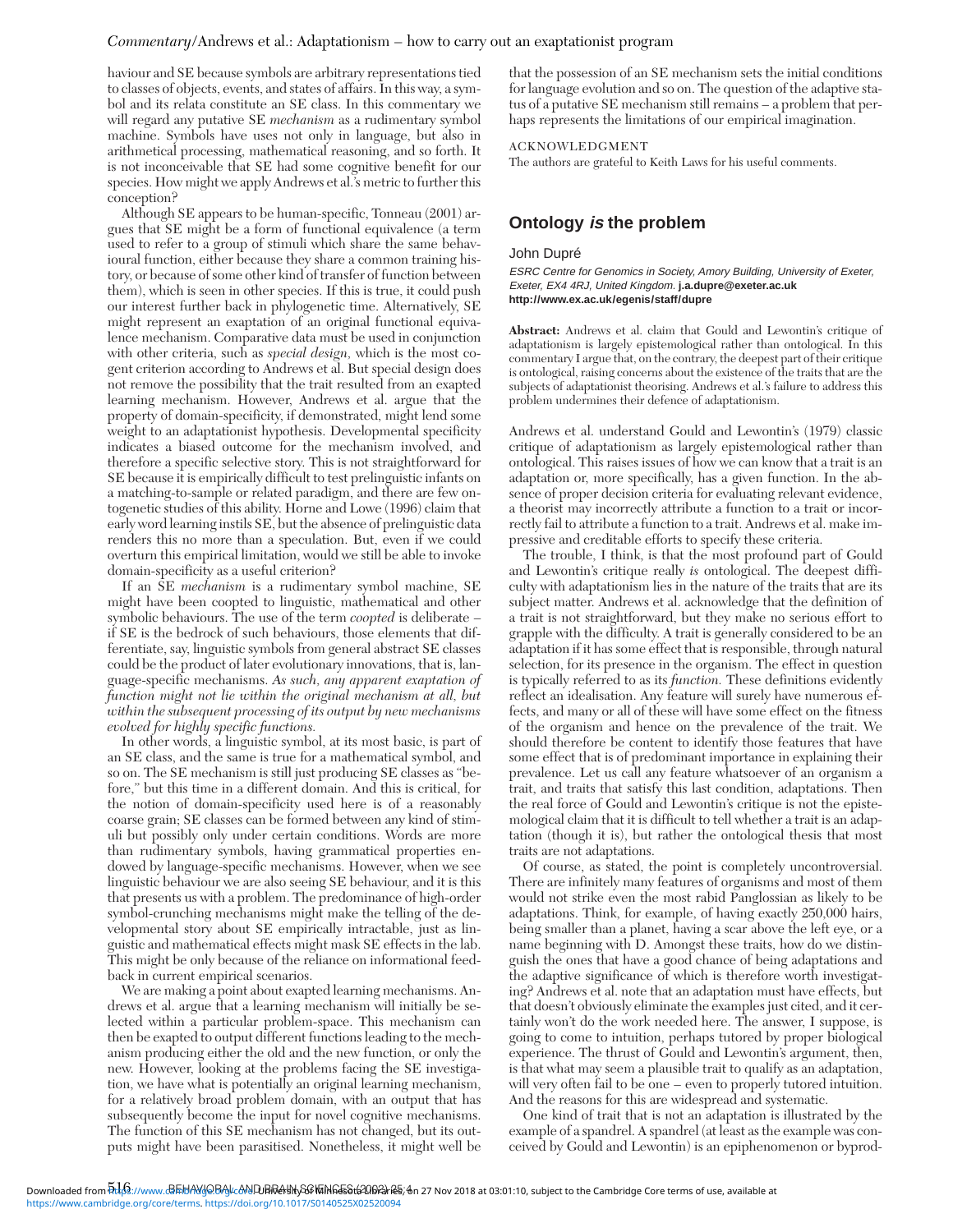uct of the properly functional features of a building. Similarly the chin, which might easily be supposed to have had some adaptive function in the transition from apelike and chinless ancestor to modern human is, according to Gould and Lewontin, an epiphenomenon of other changes in facial bone structure and is quite innocent of adaptive significance.

But simple, spandrel-like features point to a more pervasive problem: the problem of organismic integration. I remarked that the core picture of an adapted feature is an idealisation. One example of a trait offered by Andrews et al. is the hand. It plays a part in countless kinds of behaviour, is composed of a large number of distinguishable parts, and is richly connected to other parts of the body, especially the brain. Clearly, the hand will have very many selective effects, many of which will contribute to the fitness of its possessor. Equally clearly, the hand is based on preexisting structures that constrain in important respects its possible modes of operation. It is a complex mixture of exaptation and adaptation. But it is not at all clear why we should expect the process of adaptation to provide us with a means of atomising the whole organ into any determinate set of discrete adaptations. It seems unlikely, for instance, that the little finger is an adaptation, though certainly it plays a part in many of the things humans do with their hands and is, broadly speaking, functional.

What goes for the hand goes much more clearly for the brain and behaviour. The suggestion that the brain is a highly integrated structure is not to be confused with the curious accusation by some extreme adaptationists against their critics that the mind is a blank slate. It is just that, as with the hand, we know that the parts of the brain must be highly integrated, and integrated in such a way that it cannot be assumed that distinguishable parts should have discrete and specific functions (in the very specific sense of function assumed by adaptationists, as opposed to the looser sense in which the little finger, say, is surely functional). This is where justifiable scepticism about such things as the hypothetical waistto-hip ratio module originates. There is not much reason to suppose that the mind can be atomised into such things at all, and the kind of evidence offered in support of this particular part is quite inadequate to the disclosure of a discrete adaptation. Here, in addition to the difficulties in atomising the traits correctly, as was true of the hand, we have doubts about whether the traits, never mind adaptations, exist. I'm sceptical whether anything less than identification of a neurophysiological structure with the demonstrable function of assessing waist-to-hip structures would overcome this problem.

So, in summary, though Andrews et al. make some sensible moves towards addressing some of the epistemological problems with adaptationism, they have little to contribute to removing the more basic ontological problem. And without doing that, there is little reason to suppose that the adaptationist program has much to discover.

## **"Just not so stories": Exaptations, spandrels, and constraints**

Aurelio José Figueredo and Sarah Christine Berry

Ethology and Evolutionary Psychology, Department of Psychology, University of Arizona, Tucson, AZ 85721-0068. **ajf@u.arizona.edu sberry@u.arizona.edu**

**Abstract:** It is anthropomorphic to speak of Nature designing adaptations for a specific function, as if with conscious intent. Any effect constitutes an adaptive function if it contributes to survival and to reproduction. Natural selection is blind to what might have been the original function. Mutations arise by purest accident and are selected based on whatever fortuitous effects they might produce.

The target article constitutes a long-overdue response to the critics of the adaptationist program, who have charged both that the

prevailing evidentiary standards for claims of adaptation are too lax, and that adaptationism as a research strategy is fundamentally flawed. However, the same critics that have correctly warned evolutionary theorists against creating adaptationist "just so stories," are often guilty of creating arbitrary "just *not* so stories" by uncritically accepting *any* alternative explanation as long as it is an *not* an adaptationist hypothesis, even if it lacks the persuasive force of a plausible causal mechanism (see Figueredo & Mc-Closkey [1993] for a critique of one example of this kind of error; see also Rowe [1993] for a description of similar errors in critiques of behavioral genetics). Although Andrews et al. endorse what Chamberlin (1897) called "the method of multiple working hypotheses," and Platt (1964) called the method of "strong inference," they insist that it must be followed in a completely evenhanded way. No theories or hypotheses should be given any preference, and they must all be held to an equivalent level of critical scrutiny. Andrews et al. are completely correct in reminding us that no alternative hypothesis, whether classifying a trait as an adaptation, exaptation, or spandrel, should be treated as the default inference in the absence of supporting evidence.

On the other hand, it should not be conceded that adaptationists are generally lax in their evidentiary standards. Since Darwin, a major activity of evolutionary biologists has been demonstrating that the traits of organisms are in fact adaptations (Mayr 1983). Some traits offer obvious adaptive significance (e.g., eyes), while others offer only subtle clues (e.g., beak width and length). One *must* not, and generally *does* not, accept an explanation for the adaptive value of a trait just because it is plausible and charming (Gould & Lewontin 1979). Instead, there are a variety of methods that evolutionists have used and currently use to test adaptationist hypotheses. These include experiments, such as those with tephritid flies mimicking the spider that preys on them (Greene et al. 1987; Mather & Roitberg 1987); observational studies, such as one looking at the differences in retreat site selection of garter snakes versus the thermal consequences (Huey et al. 1989); and the comparative method, such as one study where the size of different bats' testes were compared in accordance with the sperm competition theory (Hosken 1998). These studies and countless others demonstrate that adaptationism involves more than telling "just so stories." By using such techniques carefully, one is able to show that an adaptation exists or does not exist through sound scientific methodology.

Another troubling point has to do with the seeming anthropomorphism that has crept into the debate about the "real" function of an adaptation. We speak of Nature, personified, "designing" adaptations for a specific function, as if with a conscious intention. Nevertheless, Andrews et al. correctly point out that what distinguishes an adaptive function is that its effect "either enhances or inhibits the replicative success of the genes from which it develops" (sect. 2.2, para. 1). This means that *any* effect constitutes an adaptive function if it contributes to survival and reproduction. No intelligent design is implied in natural selection. Nature is "blind" to what might have been the "original" function of an adaptation. Beneficial genetic mutations arise by blind idiot luck and not providence. They are "selected" by Nature to increase or decrease in the population based on whatever fortuitous effects they might happen to have by purest accident. This is not only true of exaptations, but also of adaptation.

Gould and Vrba (1982), however, restrict the term *adaptive function* to that specific function for which natural selection has shaped the trait in question. Andrews et al. quote them as stipulating that any additional "exapted" effects can be distinguished from the one true adaptive function because natural selection has not "perfected" the trait for the new effect. This is a surprising stipulation coming from such vocal opponents of optimality theory. Whatever happened to the "constraint" argument? Is it possible that the trait cannot be "perfected" for the new effect, because it might interfere with the original effect or function for which it might still be under positive selection? For a variety of reasons, an adaptation might not have been "perfected" by natural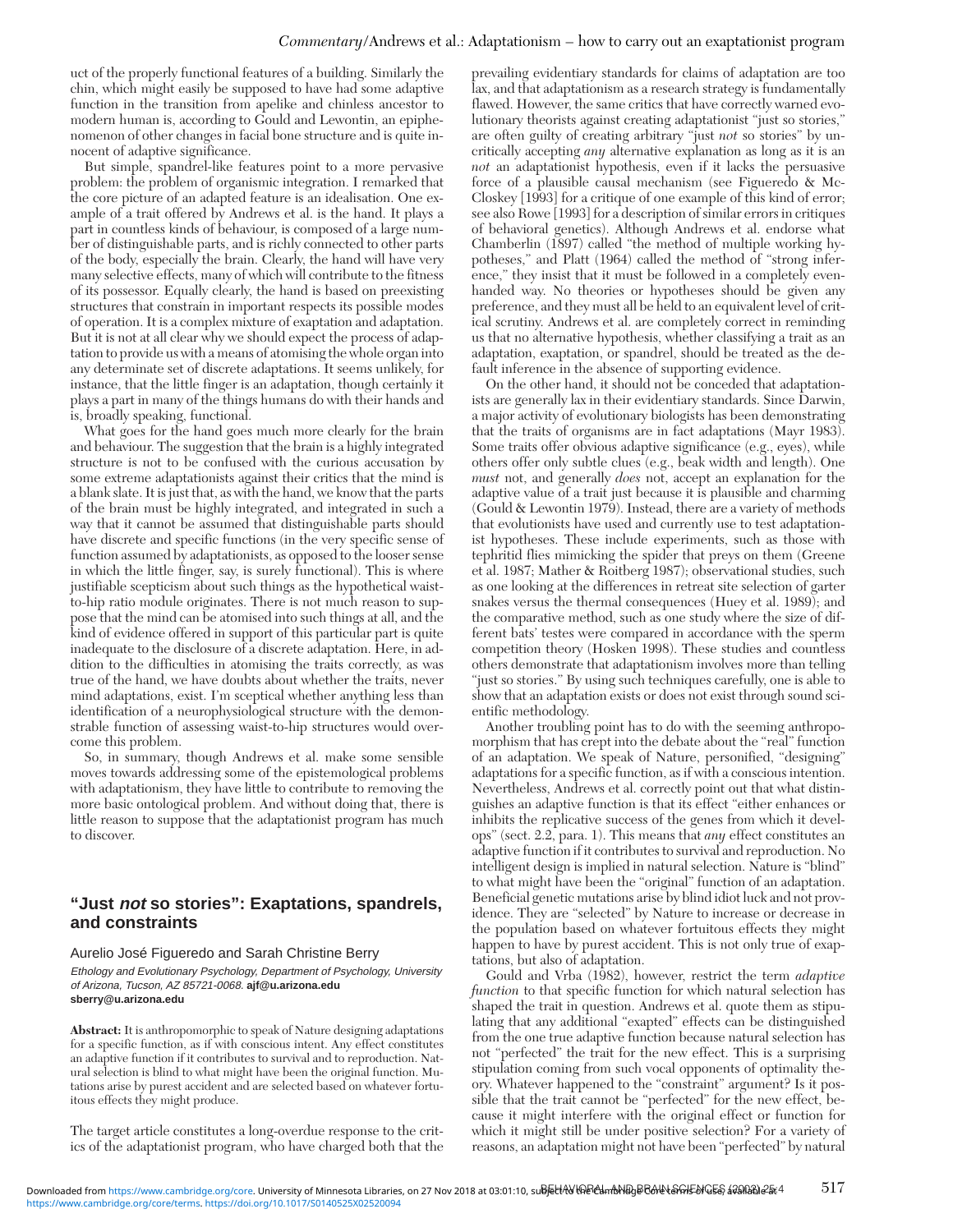selection for either its original *or* its subsequently acquired functions.

Nevertheless, if the term *beneficial* means that it confers an advantage in natural selection, then any current beneficial effect is a valid candidate for an adaptive function, because it may have caused the frequency of the gene(s) in question to increase or decrease, whether or not the adaptive trait was secondarily modified. If natural selection occurred for the trait even partially based on the reproductive impact of the new effect, then that effect must be considered one of the current adaptive functions of the trait. If the new effect of an adaptive trait is reproductively relevant, then what Darwin called "nature's continuous scrutiny" must be affected by it because it is completely blind to the trait's original "purpose." The original argument by Williams (1966) regarding the distinction between adaptive functions and epiphenomenal effects, applied to effects which were deemed "beneficial" by some (to improbably high levels of organization) but which were, in fact, irrelevant to natural selection.

Perhaps a final point should also be made regarding the heuristic value of the adaptationist program. Eschewing "naïve falsificationism," Lakatos (1970; 1978), a Neo-Popperian philosopher of science, distinguished a progressive from a degenerating research program as one that "adds empirical content" by making novel predictions while "employing fewer primitives" or ad hoc assumptions. By that more sophisticated standard, the adaptationist research program has done quite well in recent decades, despite premature rumors of its untimely demise. The exaptationist research program, if there is anything even worthy of the name, has yielded very little new knowledge in comparison because of its inability to make novel predictions.

## **Towards an evolutionary pluralism? The need to establish evidentiary standards and avoid reification of assumptions**

#### Agustin Fuentes

Department of Anthropology, University of Notre Dame, Notre Dame, IN 46556-5611. **afuentes@nd.edu**

**Abstract:** The adaptationist and exaptationist programs overlap in their need for a pluralistic approach to understanding evolutionary change, and Andrews et al. effectively illustrate the methodological confounds of these approaches. However, the current critique of adaptationism, especially in the arena of human behavior, rests on the tendency to rapidly reify adaptationist hypotheses prior to broad evidentiary consensus across relevant disciplines.

Andrews et al. do a commendable job of outlining the problematic components of the adaptationist paradigm and effectively illustrate how similar issues arise within an exaptationist one. Their call for consensus on evidentiary standards and the inclusion of adaptationist, exaptationist, and other approaches in a pluralistic program deserves repeating often and vociferously. The structure of their article will facilitate its use as a teaching tool in advanced undergraduate and graduate courses. Of particular importance is the authors' stressing of the complexity of attempts to disentangle the numerous adaptations, exaptations, spandrels, and other epigenetic effects that interconnect to produce complex behavior. The emphasis on the role of exapted learning mechanisms (ELMs) and their ability to mislead hypotheses based on tight-fit is a strong contribution. However, there is a problem with the author's treatment of "beneficial effect" as an assessment tool; not because of the reason they introduce, but rather because even if a trait appears to have a beneficial effect, it still must be able to explicitly tie to some measurable increase in reproductive success. The "beneficial effect" scenario is amongst the most misused of the adaptationist approaches for this very reason.

Despite the authors' thorough treatment of the methodological confounds of adaptationism as discussed by Gould and Lewontin (and many others: Futuyama 1986; Kitcher 1985; Tang-Martinez 1997, for example), they miss a main component in the critique of the adaptationist paradigm. The heart of the critique goes beyond the specific adaptationist hypotheses and directly to core assumptions in the adaptationist paradigm.

In keeping with the trend in evolutionary psychology, Andrews et al. place the special design standard as the flagship method for inferring the function of a trait. They emphasize how the special design standard and its related developmental specificity are strong tools, especially when it is difficult to see how an ELM could account for a set of empirical evidence. This illustrates the underlying problem with adaptationist assessment of the evolution of behavioral patterns in humans. Frequently, reified hypotheses are used to construct experiments that produce differences in behavior. These differences are then assumed to represent empirical evidence of functional differences. G. C. Williams (as quoted in the target article, sect. 3.1.6, para. 2) stresses that explanation through adaptation be used only as a last resort after all other explanatory options have been examined (Williams 1966). Part of Gould and Lewontin's (and others') critique is that adaptationists move too quickly in their assertions that all other explanations are untenable.

This use of examples that assume a certain set of "facts" as a baseline to construct explanations (which are, in most cases, viable, testable, hypotheses) is at the core of the modern critique of the adaptationist perspective. This critique is illustrated via two examples used in the article, the waist-to-hip ratio (WHR) and its relationship to mate choice, and the preference of females for symmetrical men. Andrews et al. refer to a series of publications in which there is a debate over whether WHR is an actual component of men's mating preferences – and then go on to say that in their article, "for instructional purposes only," they will assume that it is a real preference (target article, sect. 3.1.3). Frequently, in adaptationist studies, an assumption sets the baseline for what questions are to be asked regardless of a proviso early on as to the possibility that this assumption might not be a true pattern/fact. If there is significant scholarly contention published in peer-reviewed journals, then it cannot be assumed as a starting point that WHR is a "real" evolutionary trait. Here, the assumption is that particular components of male and female differences in body shape are adaptations (i.e., differential reproductive success is conferred by the phenotypic effects of a variable underlying genotype relative to pelvic morphology and fat deposition patterns resulting in the WHR). The first step in asking questions about mate preference and body shape would then be to find out what factors go into body shape and what the degree of variance in body shape across populations is, and to construct an assessment tool to examine the effects of body shape relative to reproductive success for a subset of a population (preferably the population that you would then go on to test for mate choice). Pond (1997) reports that the particular patterns of adipose tissue distribution in human females is probably not an adaptation to energy storage for reproduction, and that therefore it is not clear that the WHR is a measure of potential reproductive success.

In the second example, the authors suggest that the "pattern" of relationship between body symmetry and mate choice is hard to explain by any means other than special design (see Gangestad & Thornhill 1997a). However, components of this "pattern" would not meet the evidentiary standards of many evolutionary biologists. For example, Rhodes et al. (2001) report that men with more symmetrical faces are perceived to be healthier. However, they also report that facial symmetry did not correlate with actual health. Thornhill and Gangestad (1999) report a number of confounding variables, such as an overriding female preference for men who bathe regularly and a preference for T-shirts with no male scent on them, in addition to their highly interesting findings that 13 ovulating college students did prefer the scent of men with reduced Fluctuating Asymmetry (FA). Although there is evidence that FA may play a role in mate choice in human populations (see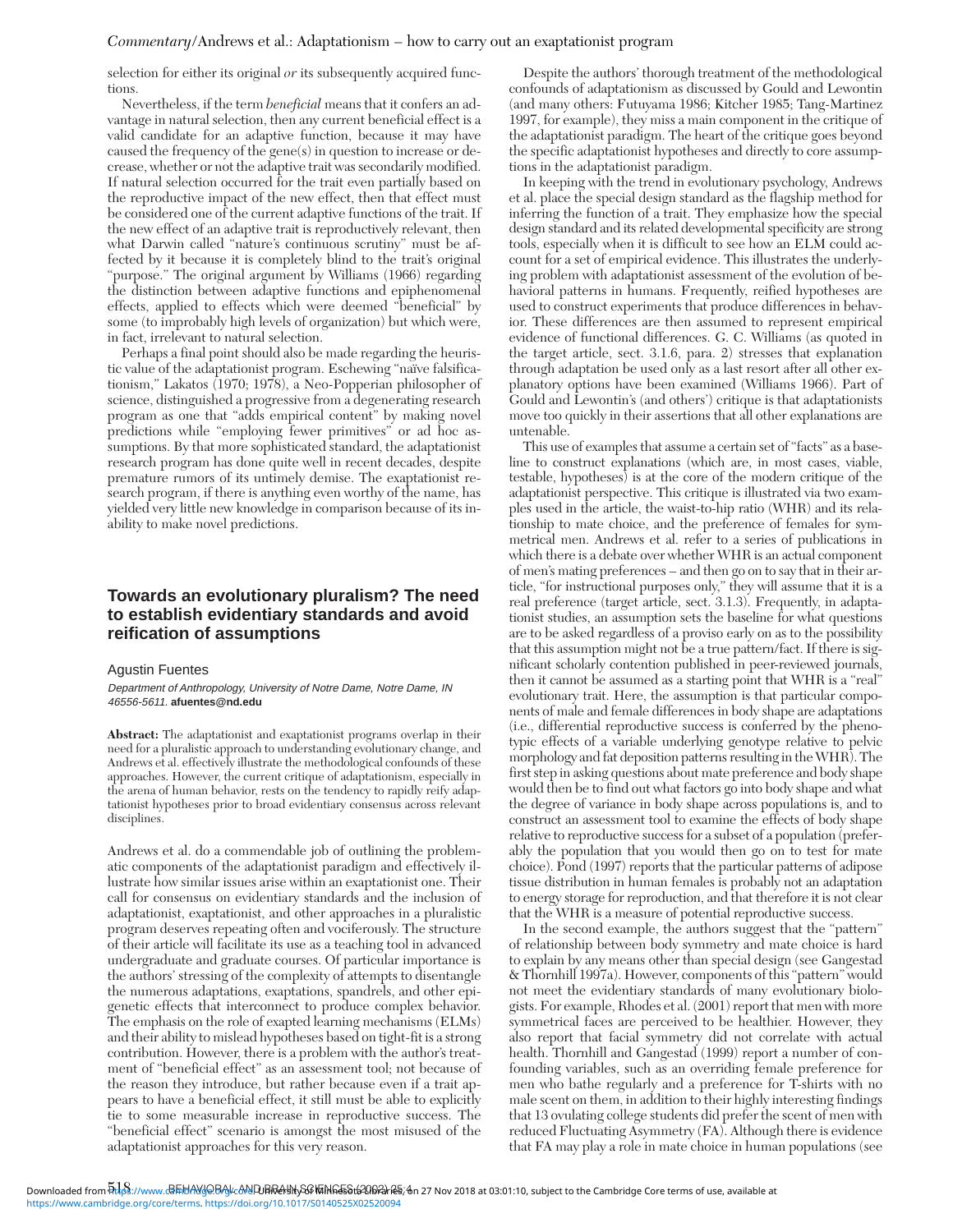Gangestad & Thornhill 1997a), many of the studies on FA are based on small sample sizes and frequently focus on data collected from undergraduate college students. I do not mean to imply that these studies are not valuable or that they do not provide insight. However, they do not equal a species-wide pattern of behavior that can then be used as a basal datum when constructing hypotheses about human behavior. It is the weight given to some starting point assumptions in the adaptationist perspective that is frequently the underlying "just so story."

I look forward to using Andrews et al.'s article in advanced classes as part of discussions on differing paradigms in evolutionary approaches. I agree that some consensus on evidentiary standards is needed (maybe via a set of interdisciplinary symposia?). The investigation into the evolution of human behavior is an area of rapid change and improvements in methodology. This may be the appropriate time to truly move beyond discrete paradigms into a broader pluralistic approach.

## **Special design's centuries of success**

Edward H. Hagen

Institute for Theoretical Biology, Humboldt University, 10115 Berlin, Germany. **e.hagen@biologie.hu-berlin.de**

**http://itb.biologie.hu-berlin.de/~hagen/**

**Abstract:** The fitness maximization standard incorrectly assumes that most adaptations have high heritablility, and it imposes the difficult requirement that correlated phenotypic and environmental contributors to reproduction be controlled for. Despite infrequently recognized problems, the special design standard is the foundation of the spectacular successes of modern medicine. It also suggests that the ancestral environment provides a window into the functioning of the brain.

I will make some technical points, and then offer more general comments. First, the technical points:

The fitness maximization approach for identifying adaptations (target article, sect. 3.1.2) typically interprets a significant positive correlation between the presence (or high or optimal levels) of an assumed-to-be-heritable trait and a fitness proxy (number of children or grandchildren) as signifying that the trait is adaptive. Andrews et al. list three problems with this popular approach; here are two more:

1. The approach assumes that a reasonable sample of a population will vary in the trait, but this assumption is unwarranted. The heritability of most adaptations (especially complex, multigene adaptations like hearts and lungs) is zero, or close to it (see Tooby & Cosmides 1990a; 1990b; and Hagen 2002 for an explanation).

2. Offspring are the end result of the functioning of the entire organism interacting with its environment, so virtually *every* functional attribute of the organism and *every* reproductively relevant aspect of the environment contributes to the fitness proxy. Consequently, even in the very rare cases where a sample of organisms varies in a possibly adaptive trait, numerous possible covariates must be controlled for to determine whether trait variance accounts for reproductive variance.

Whereas the fitness maximization approach focuses on the end of the causal chain linking adaptation to reproductive outcome, the design approach focuses on the beginning of the causal chain; here, the action of natural selection can be discerned much more easily because the phenotype will be specially configured to effectively transform the environment in some reproductively enhancing way – sure evidence for natural selection. By focusing on the end of the causal chain – actual reproductive outcomes – the fitness maximization approach must assume that the environment has not changed in any significant way from the environment of evolutionary adaptedness (EEA); it must hope that sufficient variation exists in the population; it must control for correlated processes that might affect reproduction; and it still provides no information about what the trait in question does.

Despite its successes, the design approach can fail spectacularly. One example: Evidence of design clearly identifies human bipedalism as an adaptation, but the relevant selection pressures are not at all obvious, nor does the evidence-of-design philosophy provide much guidance (though increasingly detailed functional analyses of bipedalism further constrain the possible solutions). Considerable theoretical attention has been devoted to functional design, the first link in the causal chain leading from phenotype structure to reproductive outcome, but subsequent links are usually lumped into the category "reproductive problem" or "selection pressure." To address rare failures, such as understanding the evolution of bipedalism, adaptationists must focus more theoretical attention on the causal chains leading from adaptations to reproduction.

A general observation: Andrews et al.'s fine article may inadvertently have left some readers with the impression that adaptations are difficult to identify and that few have been discovered, especially in humans. In fact, modern medicine is founded on the functional analysis of humans and human pathogens. Thousands of adaptations have been identified at spatial scales ranging from angstroms (e.g., enzyme structure) to meters (e.g., skin). Every bone, organ, tissue, cell-type, and protein is a specialized structure that evolved by natural selection, whose function has been (or will be) elucidated by analyzing the relationship between the trait's structure and its effects on survival and/or reproduction – that is, by analyzing its design.

Evolutionary psychology (EP) simply proposes that neural tissue is organized like every other tissue in the body: as functional units that evolved by natural selection to facilitate or effect reproduction. EP, then, represents a radical rejection not only of classical dualism – that mind and body are incommensurable realms – but also a rejection of an implicit dualism that is the foundation of virtually all sciences of human behavior: that the principles of the brain's organization have little relationship to the principles of the body's organization.

Despite the overwhelming success of the functional, mechanistic approach in physiology, it is sobering to recognize that almost all progress has been made with no explicit recourse to (and virtual ignorance of) evolutionary theory. The simple, almost atheoretical, presumption that body structures serve survival or reproduction has provided a sufficient foundation for the stunning advances in understanding body functions over the past several centuries. Evolutionary theory would seem to be superfluous for understanding body (and therefore brain) functions.

I will focus on the most important of several possible responses to this observation.

The functional organization of the body has been elucidated primarily by the direct examination of morphology: an approach that, at present, is technologically almost impossible for the human brain. With few exceptions, the neural circuits of the brain are currently "invisible." They exist at a scale above the individual neuron, but well below that which can be teased apart with any imaging technology currently available.

Cognitive psychology has developed powerful techniques that provide clear evidence of supra-neuron structure. It must be emphasized, however, how indirect this evidence is. An enormously complex entity – the brain – is stimulated (with images, sounds, sentences, etc.), and its structure is inferred from the corresponding output (e.g., buttons pressed, boxes checked). This is like attempting to understand heart or liver function without being able to conduct a dissection. Further, the hypotheses of cognitive psychologists, unlike those of physiologists, have not been constrained by the assumption that cognitive structures serve survival or reproduction; their hypotheses have usually been inspired by computer science (memory, signal processing), or are often entirely ad hoc.

Progress in cognitive psychology has therefore been slow: The space of hypotheses is too large, and the evidence of function too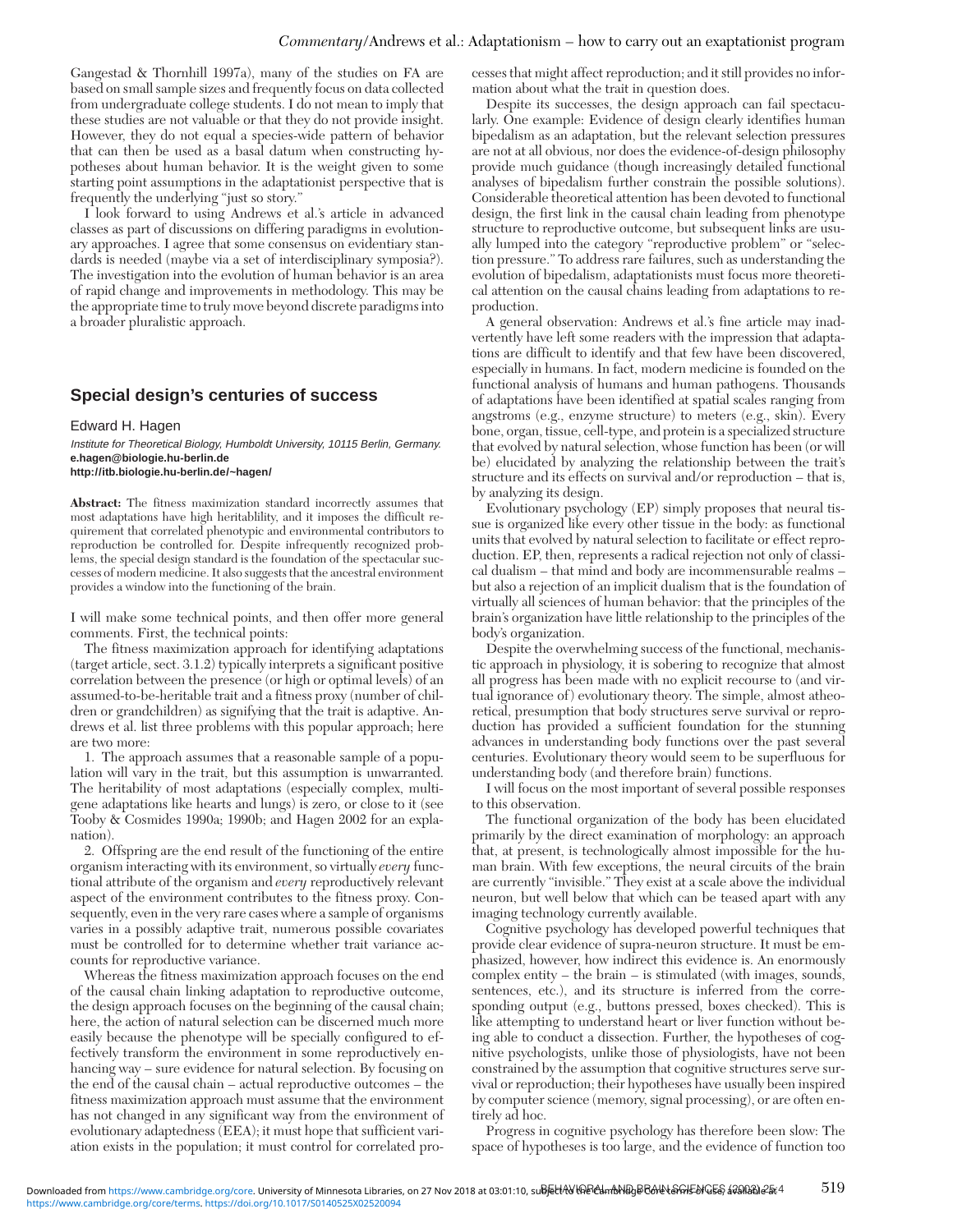indirect. The theory of evolution by natural selection provides a solution to the first problem. An important implication of this theory is that the functional organization of all organisms will closely reflect their reproductive ecology – their EEA.

If all the reproductively relevant aspects of ancestral environments (i.e., the human EEA) could be specified, all the *potential* innate functions (adaptations) of our bodies and brains could be specified as well. For the brain, the reproductively relevant aspects of the EEA involve the information processing aspects of finding food and mates, detecting and avoiding toxins and predators, interacting with group members, and so on. Whether humans possess any particular psychological adaptation is an empirical question. Fortunately, it is much easier to find something if you have some idea what you are looking for. Studying the past is currently easier than studying brain wiring. The major insight of evolutionary psychology is that if you want to understand the brain, look deeply at the environment of our ancestors as focused through the lens of reproduction.

## **Adaptationism and inference to the best explanation**

## Brian Haig<sup>a</sup> and Russil Durrant<sup>b</sup>

aDepartment of Psychology, University of Canterbury, Christchurch, New Zealand; <sup>b</sup>Centre for Behavioural Research in Cancer, Cancer Council of Victoria, Melbourne, Australia. **brian.haig@canterbury.ac.nz russil.durrant@cancervic.org.au http://www.psyc.canterbury.ac.nz**

**Abstract:** Andrews et al. effectively argue that, despite prominent criticism, adaptationism can be a viable research strategy. We agree. In our complementary commentary, we discuss the neglected method of inference to the best explanation and argue that it is a valuable addition to the adaptationist's methodological practice.

More than 20 years ago, Gould (1978) and Lewontin (1979) argued that many adaptationist explanations in sociobiology are "just so" stories of the sort that carry no decent epistemic credentials. This criticism has been passed on to the emerging science of evolutionary psychology and stands as its most general challenge. In their target article, Andrews et al. respond to this challenge by arguing that adaptationism can be a viable research strategy. They discuss appropriate standards of evidence for the correct identification of adaptations and insist that the comparative testing of adaptationist and nonadaptationist alternatives is essential to good science. We strongly agree with them that comparative theory appraisal is a requirement of good science, and in this commentary we complement the contribution of the target article by discussing one important method that will allow the adaptationist to do this.

There are a number of different methods that can be employed to distinguish adaptations from nonadaptations and to test the viability of nonadaptationist accounts. Most of these methods are concerned with testing hypotheses or theories for their predictive success. Prominent in this regard are the hypothetico-deductive method and, specifically within evolutionary psychology, statistical significance testing, both of which have recognized shortcomings (Rorer 1991). Given that the construction of explanatory theories is a major goal of scientific research, it is curious that methodological orthodoxy has given little attention to methods that focus on the explanatory aspect of theory construction. In this commentary we attempt to remedy that deficiency by discussing the neglected method of inference to the best explanation. We claim that this important form of inference is a valuable addition to the methodologist's tool kit that can help assess the evidentiary worth of adaptationist explanations.

Scientists themselves often judge the worth of their theories with explanatory criteria in mind. Such a view of theory evaluation employs a style of reasoning known as *inference to the best explanation.* This phrase captures the basic idea that much of what we know about the world is based on considerations of explanatory worth and it involves the process of judging the best of competing explanatory theories. Recently, Thagard (1989; 1992) has developed an attractive account of inference to the best explanation that involves making judgments of explanatory coherence. Explanatory coherence occurs when propositions hold together because of their explanatory relations. A number of principles combine in a computer program to provide judgements of explanatory coherence. In such judgements, the following criteria are important: explanatory breadth, simplicity, and analogy.

Explanatory breadth, which is the most important criterion, captures the idea that a theory is more explanatorily coherent than its rivals, if it explains a greater range of facts. The notion of simplicity is also important for theory choice, and is captured by the idea that preference should be given to theories that make fewer special assumptions. With the third criterion, analogy, explanations are judged more coherent if they are supported by analogy to theories that scientists already find credible. Overall, Thagard's theory of explanatory coherence (hereafter, TEC) provides an integrated account of multiple criteria that are constitutive of explanatory goodness.

In his analysis of major conceptual revolutions in science, Thagard (1992) argued that Darwin defended his theory of evolution by natural selection not so much in terms of its empirical adequacy as in its explanatory power. In like manner, and more specifically, we suggest that TEC can be employed to help us decide whether adaptation explanations are acceptable. Take, for example, the controversial claim that human language is a biological adaptation. This claim has to compete with alternative theoretical proposals that suggest the evolution of language has a nonselectionist origin. Importantly, TEC enables us to decide which is the best explanatory theory to accept. Not only does it demand that theory appraisal is a comparative affair, it also explicitly operates in context where theory testing by way of predictive success is not a requirement of theory adjudication. Of course, it is well known that claims about the origins of language cannot be settled by the empirical testing of novel predictions because the relevant data cannot be had.

We have employed TEC elsewhere (Durrant & Haig 2001) to argue that in comparison with adaptation explanations, nonselectionist accounts of the origin of language suffer in terms of their overall explanatory coherence. Not only does language not seem to fit the profile of biological characteristics that are byproducts of natural selection, but also, nonselectionist accounts do not explain the full range of relevant empirical phenomena. Further, by having to invoke multiple explanatory accounts to adequately address the different features of language, these nonselectionist accounts violate the criterion of simplicity. Of course, we have nothing like a complete adaptation explanation for language, but that type of explanation is our best currently available theoretical account of its existence.

Holcomb (1996) has also suggested that evolutionary psychologists should evaluate their theories by employing the method of inference to the best explanation. However, we have some reservations about his presentation of inference to the best explanation. Holcomb suggests that a theory that best explains the facts is true. However, because the link between explanation and truth is not direct, we think judgements of the best explanation only provide grounds for a theory's acceptance. Also, we think that Holcomb's suggestion that the demand for (novel) testable predictions normally regulates inference to the best explanation will often be inappropriate. Although predictive success is an important criterion of explanatory goodness, it has been overemphasized in methodological accounts of theory appraisal (Brush 1989; 1994). The theory of explanatory coherence has been shown to have widespread application in assessing the worth of explanatory theories, but it deliberately excludes predictive success as an explanatory criterion. Note, however, that for TEC, explanatory breadth is the appropriate measure of empirical adequacy.

It may prove difficult to establish with any certainty that a given trait is the product (as opposed to the byproduct) of natural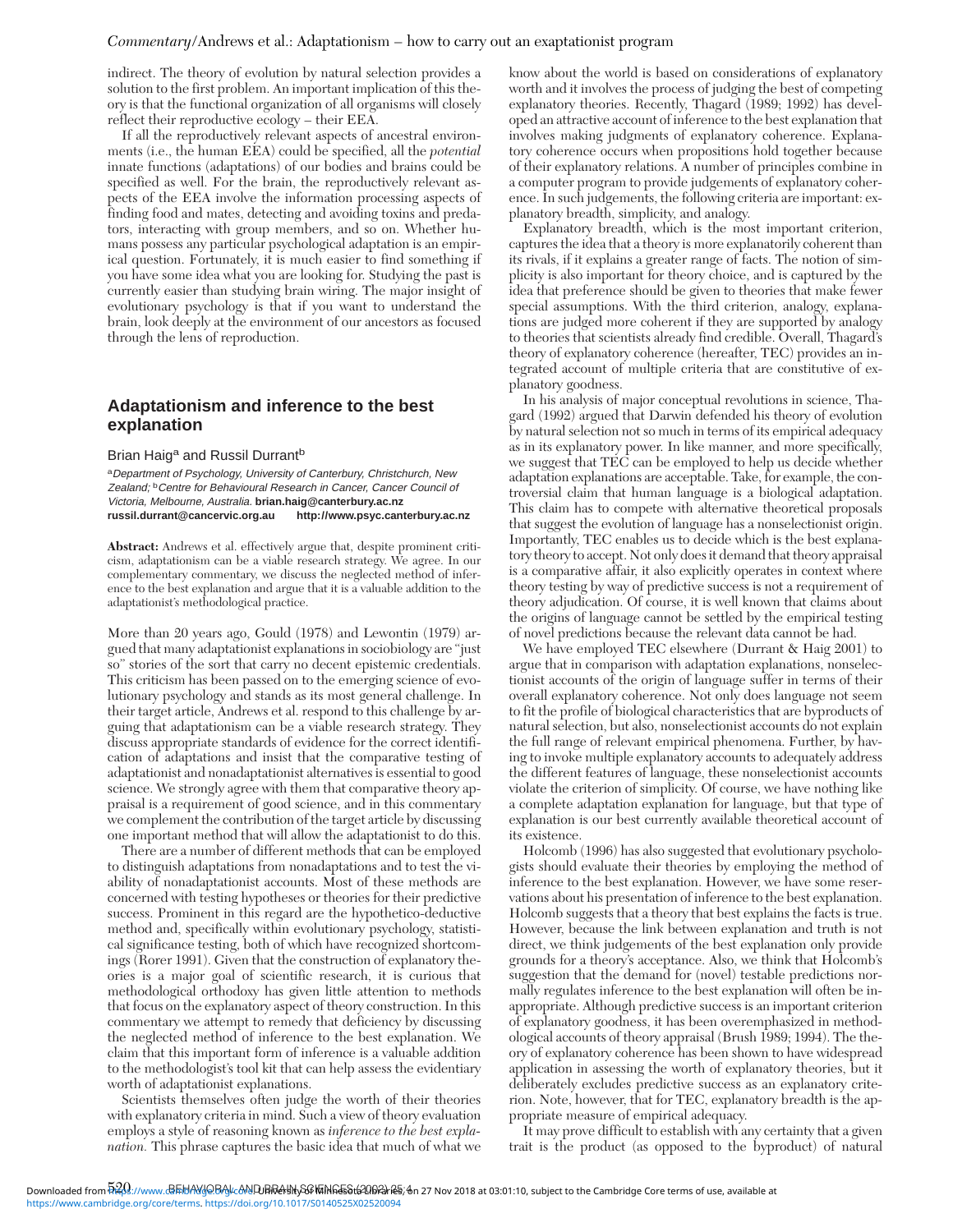selection. However, by embracing the range of evidentiary standards outlined by Andrews et al., and adopting a strategy of inference to the best explanation when appraising theories, adaptation explanations can be advanced which go beyond mere "storytelling" and contribute to the growth of knowledge in the behavioral sciences.

## **Allocating presumptions**

#### Owen D. Jones

Departments of Law and Biology, Arizona State University, Tempe, AZ 85287-7906. **owen.jones@asu.edu http://www.law.asu.edu/homepages/jones/**

**Abstract:** A comprehensive evidentiary regime that would encompass adaptations, exaptations, spandrels, and constraints requires *both* a standard to be satisfied and a predesignated default presumption to be maintained before the standard is satisfied. Andrews et al. focus principally on the former component. Some thoughts are here offered on the latter.

In their innovative attempt to bring adaptations, exaptations, spandrels, and constraints under one coherent methodological umbrella, Andrews et al. provide much-needed clarification of these constituent concepts, a highly useful approach for distinguishing among them empirically, and a candid appraisal of both the strengths and weaknesses of various evidentiary standards for identifying adaptations. The article offers, in furtherance of improved methodological rigor, an important and constructive effort both to criticize the critics and to acknowledge and incorporate some of the useful points to be found in at least some of their critiques.

The article is at its strongest when turning back against the proponents of nonadaptationist hypotheses the force of their own claim that clear and defensible evidentiary standards must accompany claims of adaptation; for, if such is true (and it is difficult to argue otherwise), then the same should be true of claims regarding the particular nonadaptation hypotheses these critics advance. There is a pleasing symmetry (not to mention a considerable justice) in demanding that all claims, whether for adaptation, exaptation, spandrel, or constraint, should be subject to stable, appropriate, and identified standards.

The challenge, of course, in creating a comprehensive evidentiary regime that would enable us to distinguish among adaptations, exaptations, spandrels, and constraints is not only in specifying a standard to be satisfied, but also in predesignating the default (but rebuttable) presumption that should be maintained before and until that standard is satisfied. For example (and even leaving to one side the thorny question of what constitutes sufficiency), should the rebuttable presumption be that a given trait is a spandrel, unless there is sufficient evidence that it is instead an adaptation? Or should the presumption be that the trait is an adaptation, unless there is sufficient evidence that it is a spandrel? A number of critics obviously prefer the former approach. Andrews et al. explicitly prefer the latter, arguing that in fact such an approach is "required." That is, the presumption must lie against each of the several nonadaptation inferences until such time as the adaptationist hypotheses are fully rejected. This prompts four observations.

First, even those readers who find this specific allocation of presumption generally appealing, as I do, may nevertheless find it difficult to discern with precision the full complement of logical predicates necessary to render allocating the presumption against these particular nonadaptation inferences so completely inescapable. Is it that the adaptationist account will generally be more parsimonious than an account claiming exaptation, spandrel, or constraint? Is it that a conclusion of adaptation, while "onerous" (following Williams 1996), should or must stand between a less onerous presumption of chance-driven traits and an implied "superonerous" conclusion regarding exaptations, spandrels, and constraints? Is it that some selection, at least, will chronologically precede either exaptation from adaptations, exaptation from byproducts of adaptations (spandrels), or the net results of conflicting constraints? This is a piece of the overall argument that might benefit from further clarification and more explicit development in future work.

Second, Andrews et al. note that inferring that a trait is an adaptation for a proposed function, when it is not, is generally considered to be a greater error than inferring that a trait is not an adaptation, when it is. Taking this as true, then allocating the presumption against inferring any of the several nonadaptations, instead of against inferring adaptations, would seem likely to improve our ability to avoid the second error only at the cost of decreasing our ability to avoid the first. Is this cost worth paying, and if so, why?

Third, does the presumption truly need to be permanently allocated? Andrews et al. note, in another context, that there may be no single list of criteria that must be satisfied to demonstrate that a trait has been specifically designed by selection for a function. Different traits may require satisfaction of different evidentiary criteria. That approach seems eminently sensible to us, despite its lacking administrative simplicity. But if the criteria can be flexible, depending on circumstance, perhaps the allocation of the presumption could or should also be similarly flexible, depending on circumstance. If not, why not?

Fourth, are inferences of exaptation, spandrel, and constraint so identical in pertinent respects that they should or must all bear or benefit from the same evidentiary burden when pitted against an inference of adaptation? And, even if so, what burdens do each of the three of them bear against each other? Should an inference of exaptation from adaptation be preferred over an inference of exaptation from byproduct, in the absence of sufficient evidence, or vice versa? Clarifying the evidentiary standards and presumptions applicable to each dyad would seem to be a useful next step in expanding and strengthening the structure and arguments that Andrews et al. advance here.

## **Identifying adaptation by dysfunction**

#### Donald F. Klein

Department of Psychiatry, College of Physicians and Surgeons, Columbia University, New York, NY 10032. **Donaldk737@aol.com**

**Abstract:** Specifying exact selection pressures for identifying adaptations is unnecessary. Novel behaviors are not spandrels since they can only develop because of prior functions. An adaptationist approach has a high prior probability, whereas spandrel hypotheses attempt to prove a negative. The concept of maladaptive spandrel is criticized. The utility of dysfunctional states for identification of adaptations gone wrong is emphasized.

The question is: How to define the evidential standards for identifying an evolved adaptation? A general problem is the target article's demand that understanding the specific selection pressure is necessary to identify an adaptation: "To identify a trait's function is to determine the specific selection pressures (if any) that were at least partially responsible for the evolution of the trait" (sect. 3, para. 1).

For instance, if waist-to-hip ratio (WHR) determines attractiveness across cultures, that could be because it signifies fewer health problems, or youth, or greater reproductive value, or more fertility, or being less likely to be pregnant (and therefore, impregnable), or less likely to have an infectious disease, and so forth. According to Andrews et al., "Using the beneficial effect standard would lead one to the conclusion that the trait was an adaptation for each of these effects" (sect. 3.1.3. para. 1). Any of these could be possible selection pressures, but since all have (funny coinci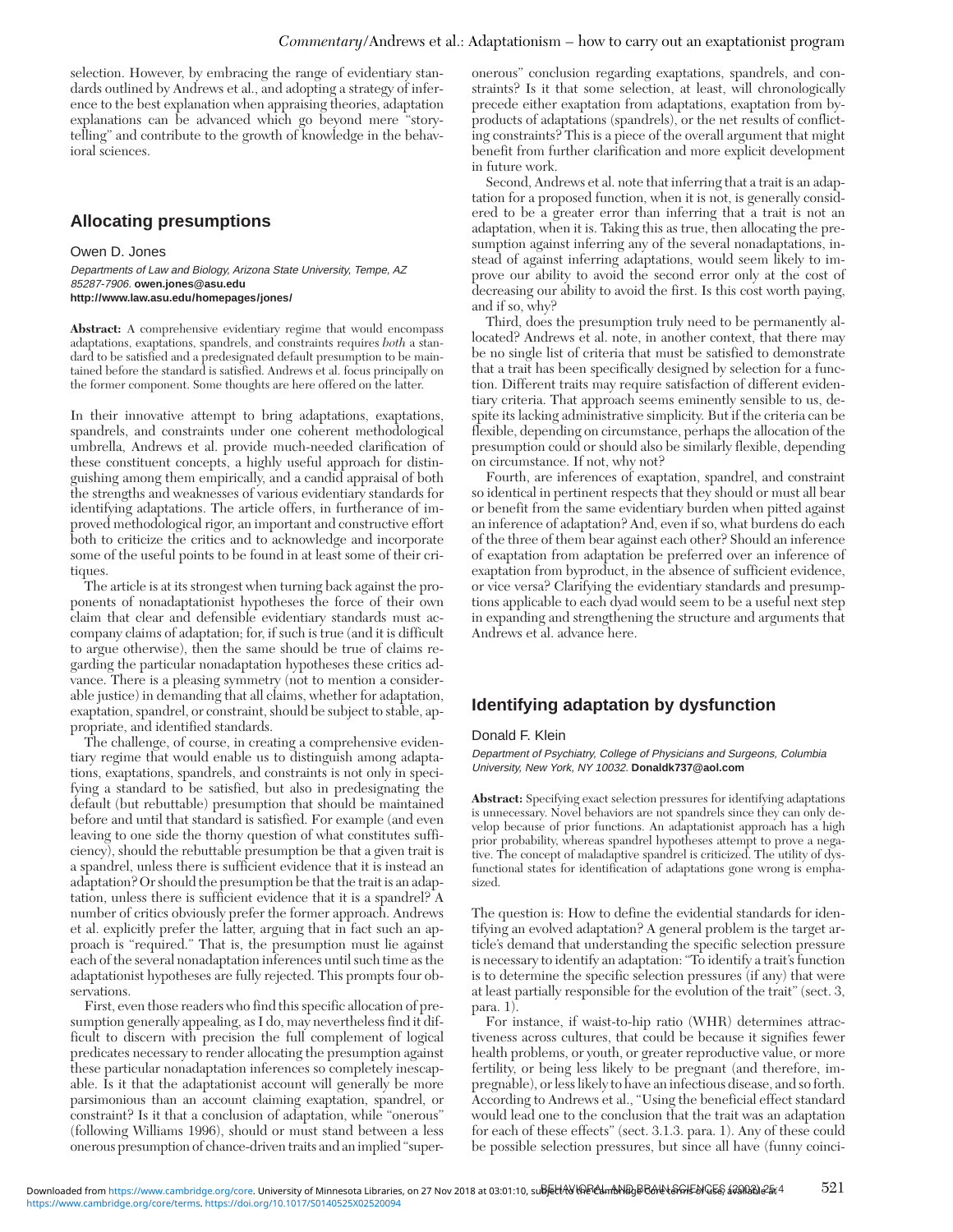dence?) the same functional consequence of increasing inclusive fitness, the authors' concern seems to be about historical sequences, rather than inferring a likely adaptation.

The beneficial effect standard is criticized by Andrews et al. because ancestral adaptations may have been exapted to those benefits. Maybe so, but are there exaptations that were never vigorously preshaped by prior selection pressures? Presumably, new uses of old adaptations are exaptations. For example, should recently developed music and calculation be considered as cultural achievements due to an "exapted learning mechanism"? But isn't it striking that damage to the tip of the angular gyrus produces both amusia and acalculia? Presumably, this structure incorporates adaptive functions that we don't understand as yet, but these prior abilities made possible these novel behaviors. Without these evolved processes, neither music nor calculation could have occurred. So how does the exaptation view subvert an adaptationist approach to music, calculations, driving, and so on? Note that it is the joint functional loss that highlights the existence of adaptive preexaptation, because exaptations have effects but not functions. This resembles the argument by unlikely consequence presented by Andrews et al. (see sect. 3.1.6.3, para. 1).

Andrews et al.'s critique of the comparative approach states that it suffers from inferring causation from correlation. However, everything they discuss suffers from this problem, given the lack of ability to experiment on selection over the necessary evolutionary time for adaptations. Therefore, we are always left with naturalistic inferences of various degrees of cogency.

Andrews et al.'s objections to fitness maximization, as an adaptation criterion, are that it requires measuring fitness time, and incorporates the requirement that adaptations maximize fitness with regard to the evolution relevant environment. However certain fitnesses – for example, the fact that we breathe and acquire oxygen – allow reasonable conclusions about adaptive function, without certainty about fitness time, but reasonable security about relevant environment.

In an attempt to provide an example of a spandrel, Andrews et al. state that spandrels evolved because they were genetically linked to selection of favored traits (sect. 5.2, para. 1), continuing, "Many psychological phenomena currently thought of as pathologies, are good candidates as maladaptive spandrels (e.g., schizophrenia)" (sect. 5.2, para. 1). Similarly, they pose an either/or argument as to whether ADHD is an adaptation or a maladaptive spandrel. Klein (1978; 1999) has reviewed the evidential standards for distinguishing disease from deviance. Why not just plain dysfunctional adaptations rather than spandrels? This issue was extensively reviewed in a special section of the *Journal of Abnormal Psychology* (Klein 1999). The history of medicine indicates that illness, dysfunction, and therapeutic interventions allow the discovery of adaptive functions.

Suffering is a perennial human problem. Certain sufferings are due to life contingencies, for example, hunger and thirst on food and water deprivation. In contrast, individuals may begin to feel bad and often manifest bodily changes, suffering from pain, dizziness, rash, malaise, and so on, for no apparent reason. That is why illness was prescientifically defined as an inexplicable involuntary impairment or suffering that could not be attributed to understandable antecedents. *Illness* is a hybrid concept; something has gone wrong involuntarily, and the results are sufficiently major to justify the sick, exempt role. For instance, if peristalsis stops, as in intestinal atony, absorption of nutrients and discarding of wastes cannot be carried out. Lack of peristalsis is a dysfunctional state that highlights intestinal functions.

In medicine, useful practice often precedes theoretical understanding of disease or relevant adaptations. The treatment of scurvy and beriberi led to the discovery of vitamins and enzymatic cofactors; inoculation and vaccination led to immunology; antibiotics led to understanding bacterial biosynthesis; animal breeding and plant hybridization led to formulating natural selection, genetics, and DNA; psychotropic medications led to the current focus on neurotransmitters and synaptic receptorology.

It follows that a major research focus in identifying adaptations should be on the detailed, imaginative, and empirical study of dysfunctions. Delineating processeses that underlie effective treatment of illness, from the point of view of repairing or compensating hypothesized dysfunctions, is a good bet for advancing our knowledge of adaptations.

Presumably, Andrews et al. argue that maladaptations would be selected out more vigorously than maladaptive spandrels. But if a spandrel has no function, it seems positively difficult for a mutation to produce a malfunction; whereas there are many more ways for a function to go wrong than to keep going right.

## **Evolutionary analyses should include pluralistic and falsifiable hypotheses**

Craig W. LaMunyon<sup>a</sup> and Todd K. Shackelford<sup>b</sup> aDepartment of Biological Sciences, Florida Atlantic University, Davie, FL 33314; <sup>b</sup>Department of Psychology, Florida Atlantic University, Davie, FL 33314. **clamunyo@fau.edu tshackel@fau.edu http://www.psy.fau.edu/tshackelford/**

**Abstract:** Andrews et al. attempt to clarify the standards for determining whether traits are adaptations. The authors argue that tests of adaptationist hypotheses best proceed by assessing the consistency of the traits with the proposed standards. Critical tests of such standards must assess inconsistency – hypotheses must be falsifiable. To fully understand trait evolution, we must consider both adaptive and nonadaptive hypotheses.

Andrews et al. review and critique standards by which to judge traits as adaptations. The authors' aim is to develop a consensus as to the criteria required to demonstrate adaptation. Their article reviews a long and sometimes colorful debate regarding the inclusion and testing of both adaptive and nonadaptive hypotheses for the evolution of traits. The authors make a significant contribution by presenting in detail the standards for identifying adaptation, but their proposed tests of these hypotheses do not adhere to standard scientific methodology, according to which hypotheses must be falsifiable. The authors focus not on falsifying hypotheses, but instead, on finding consistency with hypotheses, and they advocate flexible hypotheses that can be adjusted to accommodate results.

Evolutionary biologists and evolutionary psychologists confront a difficult task regarding trait evolution: It is impossible for researchers to observe directly the evolutionary process. We are left only with the present expression of the trait and with our own impressions. Our impressions have sometimes been short-sighted, failing to identify and test hypotheses that a trait might be a byproduct of an adaptation, or perhaps "random noise" (Buss et al. 1998). Gould and Lewontin (1979) highlighted this shortcoming, suggesting that there are nonadaptive hypotheses that, for some traits, may better explain trait evolution. Adaptation produces complex design and is ultimately responsible for exaptations, whereas nonadaptive forms of evolution can produce traits that outwardly appear adaptive (Buss et al. 1998). Because we cannot go back and watch traits evolve, we cannot be certain that a trait is an adaptation, a byproduct of an adaptation, or random noise. We therefore must rely on presenting several informed hypotheses regarding trait evolution, and these hypotheses must be evaluated by determining whether the expression of the trait is consistent with a hypothesis, or contradicts the hypothesis.

Andrews et al. focus on consistency with hypotheses, but they should concentrate instead on inconsistency with hypotheses. Traditional scientific inquiry requires that we reject all possible alternative hypotheses before we accept a hypothesis. The authors note Williams' (1966) suggestion that we falsify all nonadaptive hypotheses before accepting a hypothesis of adaptation, but then do not further discuss this suggestion. The authors state, for example, that "for morphological (i.e., non-neurological) traits, it is often sufficient to demonstrate that the trait also exhibits complex de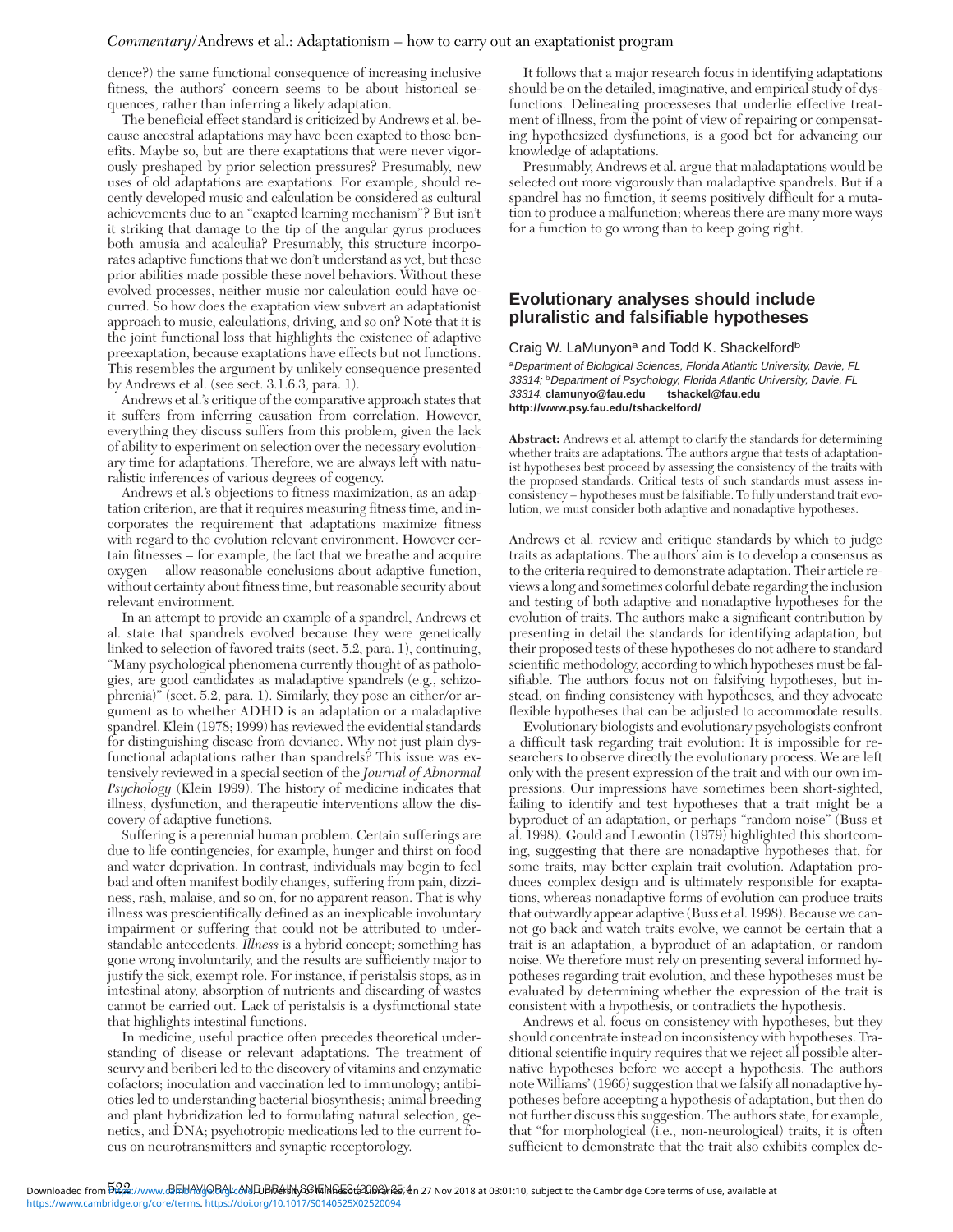sign for the proposed function" (sect. 3.1.6, para. 5) For morphological characters, however, nonadaptive hypotheses also must be considered – specifically, phylogenetic constraint (i.e., genetic constraint *sensu;* Andrews et al., sect. 5.3, para. 1) and allometry. In addition, the hypotheses must be testable and falsifiable. We cannot correctly test a hypothesis of adaptation if the hypothesis is so flexible that we can make nearly any data support the hypothesis. Andrews et al. describe how hypotheses of adaptation might fail even though the trait in question is an adaptation. Hypotheses must be carefully constructed so that they are cleanly falsifiable.

In a study of the effect of sperm competition on sperm morphology in nematode worms, LaMunyon and Ward (1999) found that sperm size varied positively with the risk of sperm competition across several species: The greater the sperm competition risk, the larger the sperm, supporting the hypothesis that sperm size is an adaptive feature in nematodes. Larger sperm appear to be designed for superior competitive ability: Larger sperm crawl faster and adhere better to the substrate where fertilization occurs (LaMunyon & Ward 1998). Support for the hypothesis can be declared, however, only when alternative hypotheses are rejected. Two nonadaptive hypotheses were tested; phylogenetic constraint was rejected because relatedness among species had no effect on sperm size. Allometry did, however, have a significant effect: Larger worms had larger sperm. When the effect of allometry was removed from the data statistically, sperm size still varied as a function of sperm competition risk. The adaptation hypothesis therefore was supported. This example does not demonstrate causation, however. In these worms, it was possible to test causal relationships because they have a brief generation time of only three days. Risk of sperm competition was increased in several populations, and larger sperm evolved over the course of 60 generations, demonstrating a causal effect of risk of sperm competition on sperm size evolution (LaMunyon & Ward 2002).

Most morphological investigations now take such a pluralistic approach, testing both adaptive and nonadaptive hypotheses. Andrews et al. state that "confidence in [nonadaptive] alternative hypotheses for trait design only increases after consideration of all plausible adaptationist hypotheses" (sect. 5.1, para. 3). The reverse also is true. Support for an adaptive explanation for trait design is stronger after considering and discarding nonadaptive hypotheses. When considering the possible mechanisms by which a trait may have evolved, we need to entertain all possible hypotheses. Those that are falsified must be discarded. Such an approach would move us beyond the adaptive versus nonadaptive hypothesis controversy, which tends to obscure understanding of the creative power of evolution. At times, evolution produces traits that are finely tuned to perform some function, and at other times, evolution produces traits that appear only as a result of the ties that bind our genomes into an integrated whole. Adaptationists can take comfort in the fact that constraints and exaptations provide fodder for new adaptations and, conversely, adaptations can drag pleiotropically linked traits into new and exciting, but altogether nonadaptive, forms.

## **Yes, but it was never just about the science**

#### Craig T. Palmer

Department of Anthropology, University of Colorado at Colorado Springs, Colorado Springs, CO 80933. **cpalmer@concentric.net**

**Abstract:** Andrews et al. present a clear discussion of the various criteria needed to identify adaptations. However, they also imply a history of the debate between adaptationists and their critics that is incomplete. The history implied is one of only genuine scientific disagreement. This neglects the role of nonscientific motives and strawman arguments on behalf of the critics of adaptationists.

The discussion by Andrews et al. of the criteria used to identify adaptations would make this article an excellent contribution to a course on recent evolutionary theory. Even the points I happen to disagree with are made so clearly that they lend themselves to productive discussion. For example, one could ask students to explain why the cell activities involved in behavior are not "constructed from genes or their products" (sect. 2.1, para. 1). One could also ask why *constraints* are anything more than aspects of the environment that serve as selective pressures on new genes. Most important, one could ask if the new jargon introduced by the antiadaptationists really contributed anything new to evolutionary theory. For example, is Williams' explanation of the snow packing effects of fox feet really fundamentally flawed because he didn't use the terms *spandrel* and *exaptation?*

But what would a student learn from this article about the history of the debate over adaptation? The student would learn that the debate started when Gould and Lewontin (1979) criticized a group of scientists known as adaptationists for being so naïve as to assume that mere "consistency" between a trait's effects and a proposed function should be the standard of evidence used to identify function. The fact that no known adaptationist ever actually took this position is explained away by Andrews et al., who assume that Gould and Lewontin must really have meant that the evidentiary standards used by adaptationists are, in reality, no better than mere consistency. That even this charge is false, is also glossed over by the authors. The student would then be informed that the debate between adaptationists and the followers of Gould and Lewontin persists with "no consensual resolution (though each side appears to think matters have resolved in their favor)" (target article, sect. 1, para. 3). Unless the student remembers that evolutionists and creationists also continue to debate as if the issue is resolved in their favor, they would probably take this to mean that the debate over adaptation currently consists of valid scientific arguments, on both sides, that are in need of the "consensus" provided by the article.

Students would probably find this implicit history consistent, unless they happened to notice one re-occurring citation: Williams (1966). This reference would puzzle students because Andrews et al., and both sides in this rancorous debate, view it as presenting acceptable criteria for identifying adaptations a decade before the debate started. On one hand, the authors point out that adaptationists were "particularly influenced by the writings of George Williams (1966)" and his view that adaptation is an "onerous" concept. On the other hand, Lewontin proclaimed on the book's back cover that it was an "excellently reasoned essay in defense of Darwinian selection as a sufficient theory to explain evolution." If both sides of the debate are in consensus over Williams' criteria for identifying adaptation, what was all the fuss about? The target article implies the explanation given by Rose and Lauder:

Williams (1966) emphasized that the concept of adaptation is "special and onerous" and should not be applied lightly. *Many did not take his advice,* leading to . . . Stephen Jay Gould speaking at a 1978 meeting of the Royal Society of London. (Rose & Lauder 1996a; emphasis added)

But is this true? Did adaptationists really start assuming all traits were adaptations, or did they, as the target article recommends, use adaptation as a hypothesis to be tested? If the former is the case, then Gould and Lewontin are indeed to be thanked for their contribution to adaptationist thinking. If, however, the latter is true, then Gould's and Lewontin's attacks become strawman arguments motivated by nonscientific concerns. The student could use Andrews et al.'s article to partially answer this question by noticing that all of the tests used by adaptationists are far better than mere consistency. What the student would be unable to evaluate, because it is so glaringly absent in the article, is the role of nonscientific ideological motives in the attacks by the anti-adaptationists.

As has been well documented in a number of recent books (see Alcock 2001; Pinker 2002; Segerstråle 2000) anti-adaptationists feared that the adaptationist approach somehow threatened their ideological positions, particularly those related to Marxism and feminism. In some cases, anti-adaptationists held the mistaken no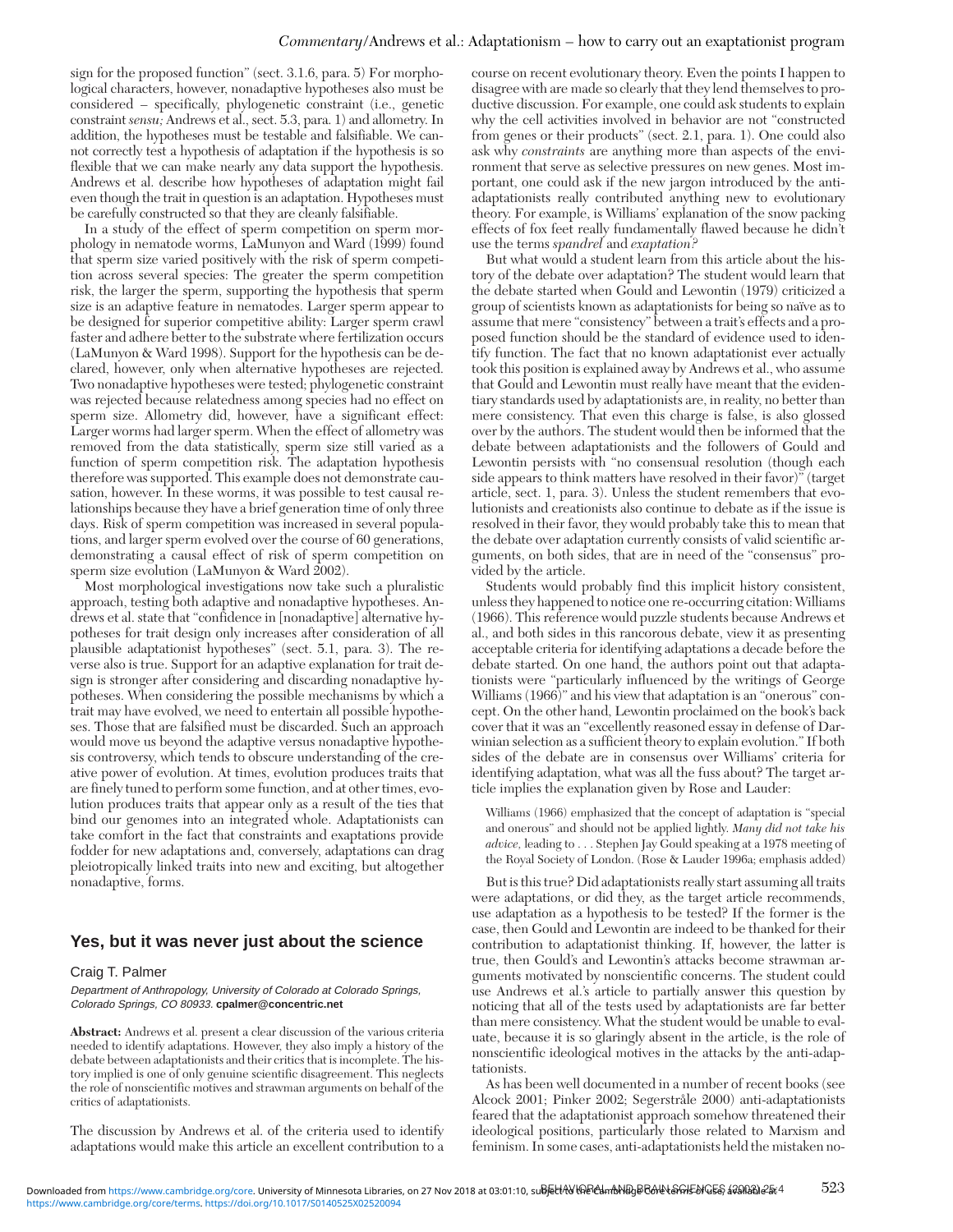tion that adaptationists were arguing for genetic determinism, and hence thought the existence of certain adaptations would mean that their attempts at social reform were doomed to failure. In other cases, anti-adaptationists committed the naturalistic fallacy and thought that adaptationists were excusing certain undesirable patterns of behavior when they claimed those behaviors were adaptations.

I assume Andrews et al. are well aware of the nonscientific dimension to the history of the debate over adaptation, and I suspect that their decision to exclude this from their article was a conscious attempt to mend fences, refocus the debate on scientific issues, and build a consensus from which the next generation of scientists can advance knowledge. I find these goals laudable, and I am glad that Andrews et al. have written their fine article. I have only two reasons for bringing up the nonscientific side of the debate over adaptation. First, it is unfair to the adaptationists who were the targets of attacks to give those attacks more legitimacy than they warrant. Second, ignoring the inaccuracies of those attacks only makes such unfounded attacks more likely to continue to hamper evolutionary science in the future.

Is this article a good discussion of the different scientific criteria used to identify adaptation? Yes, but the debate over adaptation that has raged for the past 30 years has never been just about the science.

#### ACKNOWLEDGMENTS

I would like to thank Randy Thornhill and John Alcock for useful comments on an earlier draft of this commentary.

## **When is a trait an adaptation?**

#### Sergio M. Pellis

Department of Psychology and Neuroscience, Canadian Centre for Behavioural Neuroscience, University of Lethbridge, Lethbridge, Alberta 3M4 T1K, Canada. **pellis@uleth.ca**

**Abstract:** The authors outline research strategies that may identify the possible adaptive value of a trait. But this does not solve the problem of how to decide which characteristics of living organisms require an adaptive explanation. I suggest that knowledge of the ontogenetic and phylogenetic construction of a trait facilitates the identification of features that may have been acted on by natural selection.

The gauntlet has been thrown down to the critics of adaptationism: What are the criteria by which a trait, or a component of a trait, can be identified and catalogued as an exaptation? The authors make the case that the adaptationist approach has been more successful in developing a set of criteria that can serve for empirically ascertaining the adaptive value of a trait. Central to the adaptationist arsenal is the criterion of special design (Williams 1966). That is, a trait exhibits such proficiency, efficiency, and economy in achieving a functional outcome, that it is unlikely to have the form that it does unless it has been acted on by natural selection. More often than not, however, we know neither the problem that needed solving, nor whether the trait in question is an adaptation designed to solve that particular problem. Therefore, we cannot know a priori the task for which the standards of proficiency, efficiency, and economy are designed to meet (Lauder 1996).

Besides placing emphasis on the argument from design, Williams (1966) also pointed out that adaptation is an onerous concept that should be used only when all alternative explanations have failed. In part, this admonition solves the dilemma. As the workings of a trait become understood, we are in a better position to see if certain fitness-enhancing consequences consistently arise, and whether the construction of the trait is neutral with regard to those fitness enhancements. In following this approach, I would suggest that the decision as to whether a particular trait requires an adaptive explanation should arise from an analysis of the phylogeny, ontogeny, organization, and comparative variation of the trait in question. Once an adaptive explanation is deemed necessary, then the various techniques outlined by the authors can be used to ascertain the function of the purported adaptation. Let me illustrate the first step with an example.

In muroid rodents, play fighting in the juvenile phase involves the behavioral patterns typical of adult precopulatory behavior (Pellis 1993). The question is what, if any, features of the content of play fighting require an adaptive explanation? For most species thus far studied, the play fighting of the juvenile phase closely resembles the pattern of sexual behavior seen in adults, in terms of the frequency of use of the different tactics of contact (attack) and avoidance of such contact (defense). Such one-to-one mapping of play fighting to sexual behavior suggests that what needs explanation is species differences in sex, not play, with play fighting being the precocial expression of sexual behavior (Pellis & Pellis 1998). This explanation fails to account for some of the variation in the content of play fighting present in some species. For example, in rats, even though all the behavioral tactics typical of precopulatory encounters are used in their play fighting, the relative frequency of use is not the same. In play fighting, the most frequently used tactics are those that are rarely used in sex. Furthermore, the most frequent tactics undergo age-related changes in use that cannot simply be attributed to changes in the maturation of the sexual behavioral system or of sensorimotor capabilities. Indeed, there appear to be neural and hormonal mechanisms that are specific to these particular changes in the content of play fighting (Pellis 2002; Pellis et al. 1992). That is, whereas the developmental sequence of changes in play fighting of most species can be accounted for parsimoniously as a byproduct of the maturation of the species-specific pattern of sex, that of the rat cannot. Following the approach that I think can be derived from Williams, an analysis of play fighting that has taken into account the phylogeny (Pellis & Iwaniuk 1999a), ontogeny (Pellis & Pellis 1990; 1997), organization and mechanisms (Foroud & Pellis 2002; Pellis 2002), and cross-species variation (Pellis & Pellis 1998), has identified a pattern of the trait that may need an adaptive explanation. The next step in the analysis is to determine what kind of adaptive function this modified pattern of development may serve.

Examination of the use of the behavioral content of play fighting in adulthood has revealed that rats, but not other species of rodents, incorporate such play in nonsexual encounters. Furthermore, the contexts and patterns of modification of those play patterns in adulthood (Pellis 2002) are consistent with the broader comparative literature that suggests that some species have coopted play fighting in adulthood as a tool for social assessment and manipulation (Pellis & Iwaniuk 1999b; 2000). If so, then a plausible hypothesis is that the modified pattern of play fighting in juvenile rats is designed to provide physical or cognitive training in the use of play fighting in adulthood. This adaptive hypothesis can then be tested by determining whether juvenile play fighting achieves the standards of proficiency, efficiency, and economy suitable for such training. Some data indicate that the juvenile play fighting of rats may do so (Foroud & Pellis 2002; Pellis et al.1999). Comparative methods can also be used to test whether the modifications in juvenile play fighting present in rats are consistently present in other species that have functional uses for play fighting in adulthood.

To me, the approach illustrated above seems to be in keeping with the spirit of Williams' message concerning the overuse of adaptive explanations. Andrews et al. actually use Williams' cautionary note in defense against some of the charges of the critics. Yet, they then go on to support the strict neoDarwinian approach in which it is assumed "that whatever an animal does must be adaptive" (Alcock 1988, p. 7). This seems incompatible with Williams' more cautious approach, yet the authors do not then proceed to show how these two extreme views of adaptation can be rendered compatible. Indeed, if Williams' approach had become predominant from the 1970s onwards, rather than the approach exemplified by Alcock, one wonders whether the critics of adaptationism would have needed to, or have been able to, put forward their criticisms.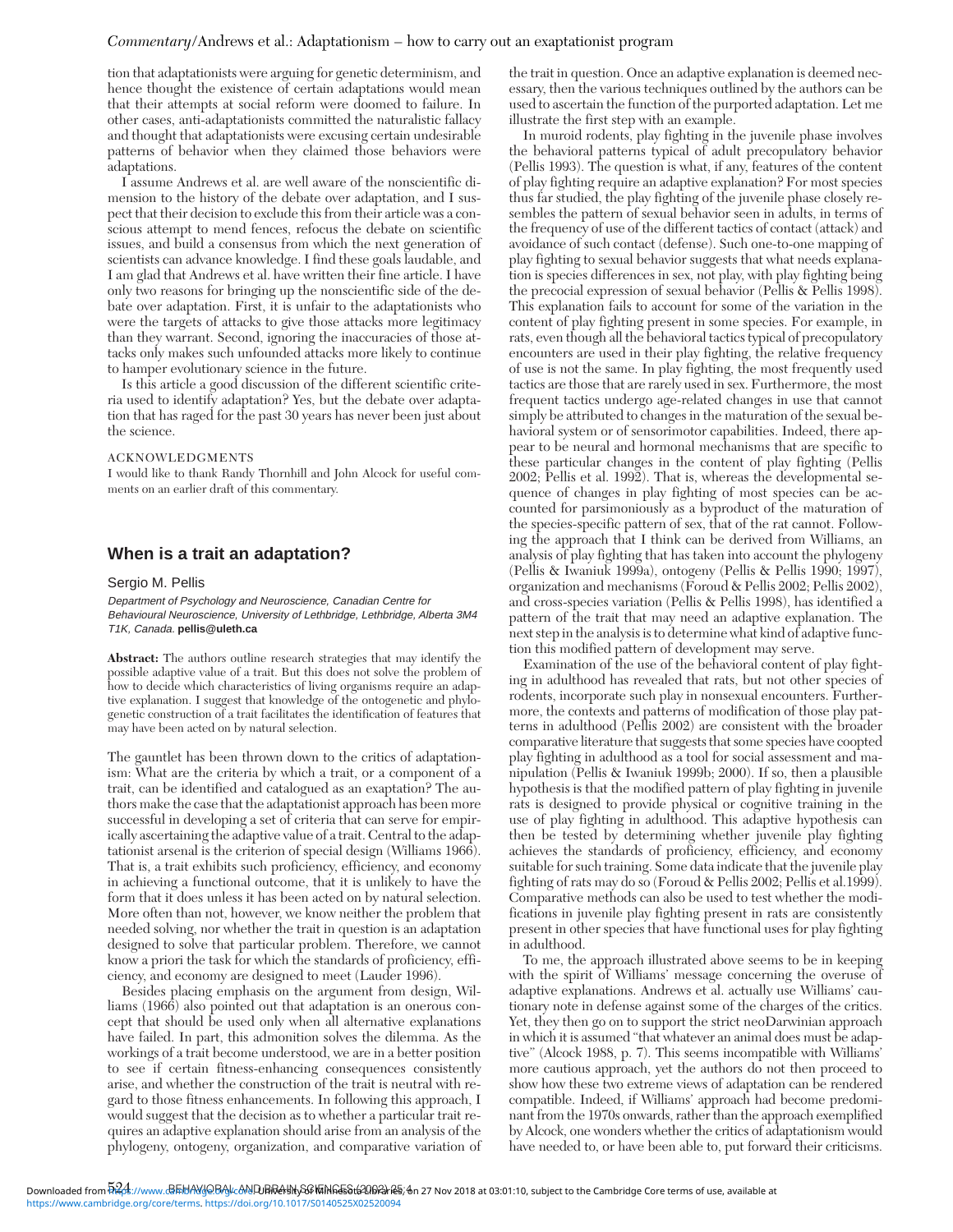## **The importance of comparative and phylogenetic analyses in the study of adaptation**

James R. Roney and Dario Maestripieri

Institute for Mind and Biology, The University of Chicago, Chicago, IL 60637. **jrroney@midway.uchicago.edu dario@uchicago.edu http://primate.uchicago.edu/jim.htm http://primate.uchicago.edu/dario.htm**

**Abstract:** Homology can provide strong evidence against exapted learning mechanism (ELM) explanations for psychological and behavioral traits. Homologous traits are constructed by commonly inherited developmental mechanisms. As such, demonstration of homology for a trait argues for its construction by an inherited rather than an exapted developmental process. We conclude that comparative evidence can play an important evidentiary role within evolutionary psychology.

Andrews et al. raise an important objection to the argument from design as applied to psychological and behavioral adaptations: that evidence for special design may arise as a byproduct of learning mechanisms that evolved for other purposes. The possibility that an exapted learning mechanism (ELM) may produce outputs that mimic naturally selected special design argues for the importance of additional lines of empirical evidence for adaptation. We argue here that demonstration of homology can provide strong evidence against ELM explanations when used in conjunction with evidence for complex functionality.

Homology is defined as equivalence or correspondence of organismic parts due to common ancestry (e.g., Sluys 1996). Homologies in behavior and its cognitive and neurobiological substrates can be assessed with the comparative approach, much like homologies in other traits (Atz 1970; Wenzel 1992). Andrews et al. argue that the comparative approach provides only weak evidence for adaptation. However, they discuss the use of the comparative approach only to investigate the convergent evolution of traits (i.e., homoplasies), and neglect entirely the use of this approach to investigate the phylogenetic history of traits (i.e., homologies). We argue that although phylogenetic continuities reveal little about functional design, they allow inferences about the nature of development that can refute ELM alternative explanations.

ELMs produce phenotypes that are the developmental outcomes of novel environments interacting with adaptations designed for other purposes. As Andrews et al. state, "if a particular behavioral or cognitive trait is the output of an ELM, it will have developed in response to modern environmental input" (target article, sect. 3.1.6.2). A refutation of the ELM hypothesis therefore requires demonstration that the phenotype in question is the product of an inherited developmental process rather than an ad hoc one. Likewise, the historical definition of adaptation embraced by Andrews et al. entails that adaptations must be constructed by inherited developmental processes that link the expression of adaptive phenotypes in current organisms to selection for such phenotypes in their ancestors.

Homology is the product of common developmental processes inherited across taxa (e.g., Wagner 1989). Since inherited developmental processes argue against ELM explanations, evidence that human traits are homologous to traits expressed among nonhuman species indicates that such traits are unlikely to be developmental byproducts of modern human environments. To provide compelling evidence for adaptation, however, homologous traits must play the same functional roles in human and nonhuman species. Homology for a human brain structure with a distinctly human function would suggest exaptation rather than adaptation. Thus, comparative phylogenetic analyses of traits must be complemented by functional analyses.

Andrews et al. argue that the comparative approach is problematic when making inferences about adaptation within a single species, such as humans. Other evolutionary psychologists have downplayed the importance of phylogenetic analyses for the study of human psychological and behavioral adaptations (e.g., Daly & Wilson 1995; Tooby & Cosmides 1989). Accordingly, comparative research with nonhuman primates has seldom informed work on the evolution of human psychology and behavior. Research on other taxonomic groups is sometimes used by evolutionary psychologists to generate hypotheses, but it is not viewed as a potential source of empirical evidence about adaptation.

The evidentiary value of homology for the investigation of human psychological and behavioral adaptations will depend on how frequently such adaptations show meaningful homologies with adaptations in nonhuman species. This is an empirical question that cannot be answered a priori, nor simply dismissed. Although the comparative/phylogenetic approach may be of limited use for potentially species-specific human traits such as language, it could be very useful for the investigation of psychological adaptations for mating, parenting, attachment, cooperation, aggression, fear and defense, and other complex behavioral and motivational systems that are unlikely to arise de novo in any single species. As one example, consider the similarities of both neurobiological and functional aspects of fear conditioning in human and nonhuman vertebrates (e.g., Ohman & Mineka 2001). Such similarities strongly suggest that the basic components of human fear conditioning are not products of an ELM. As another example, consider the psychological and behavioral adaptations for attachment to a caregiver in human children (Bowlby 1969). The development of attachment and the functional design of this system are very similar in human and nonhuman primates. Interestingly, a human-like attachment system is almost ubiquitous among the Old World monkeys and the apes, that is, the nonhuman primates that are phylogenetically closest to humans, and absent or rare among the prosimians and the New World monkeys, that is, the nonhuman primates that are phylogenetically more distant from humans (Maestripieri, in press). This suggests that the attachment system is not the product of the modern human environment but instead is an adaptation, the history of which can be tracked in the evolution of the Primate order. Although there may be slight differences among species in some neurotransmitters underlying the regulation of attachment processes (e.g., in the relative role of oxytocin vs. endogenous opioids), or in the precise behavioral expressions of attachment, the attachment system as a whole shows evidence of homology and thus, construction by an inherited developmental process.

In sum, we suggest that research on nonhuman species, and in particular, on nonhuman primates, has an important role to play in human evolutionary psychology. The use of phylogenetic continuity to support the hypothesis of adaptation may seem counterintuitive, given that phylogenetic inertia and selection are often presented as competing explanations for the nature of phenotypes. Darwin (1859), in fact, often used nonadaptive homologies as evidence for evolution against the thesis of special creation. Such examples, however, do not refute the possibility that many functional traits are preserved across taxa precisely because of their adaptive consequences. As Andrews et al. state, "much of the genome will be highly conserved because it results in advantageous phenotypic effects" (sect. 2.3). A corollary of this statement is that many adaptations will probably be homologous across species. In short, there is no conceptual argument that demonstrates the incompatibility of homology and adaptation, and, in fact, recent thought in theoretical biology suggests that the two concepts are intimately related (e.g., Wagner & Altenberg 1996). Thus, phylogenetic evidence should be part of any comprehensive strategy for the empirical demonstration of psychological adaptations.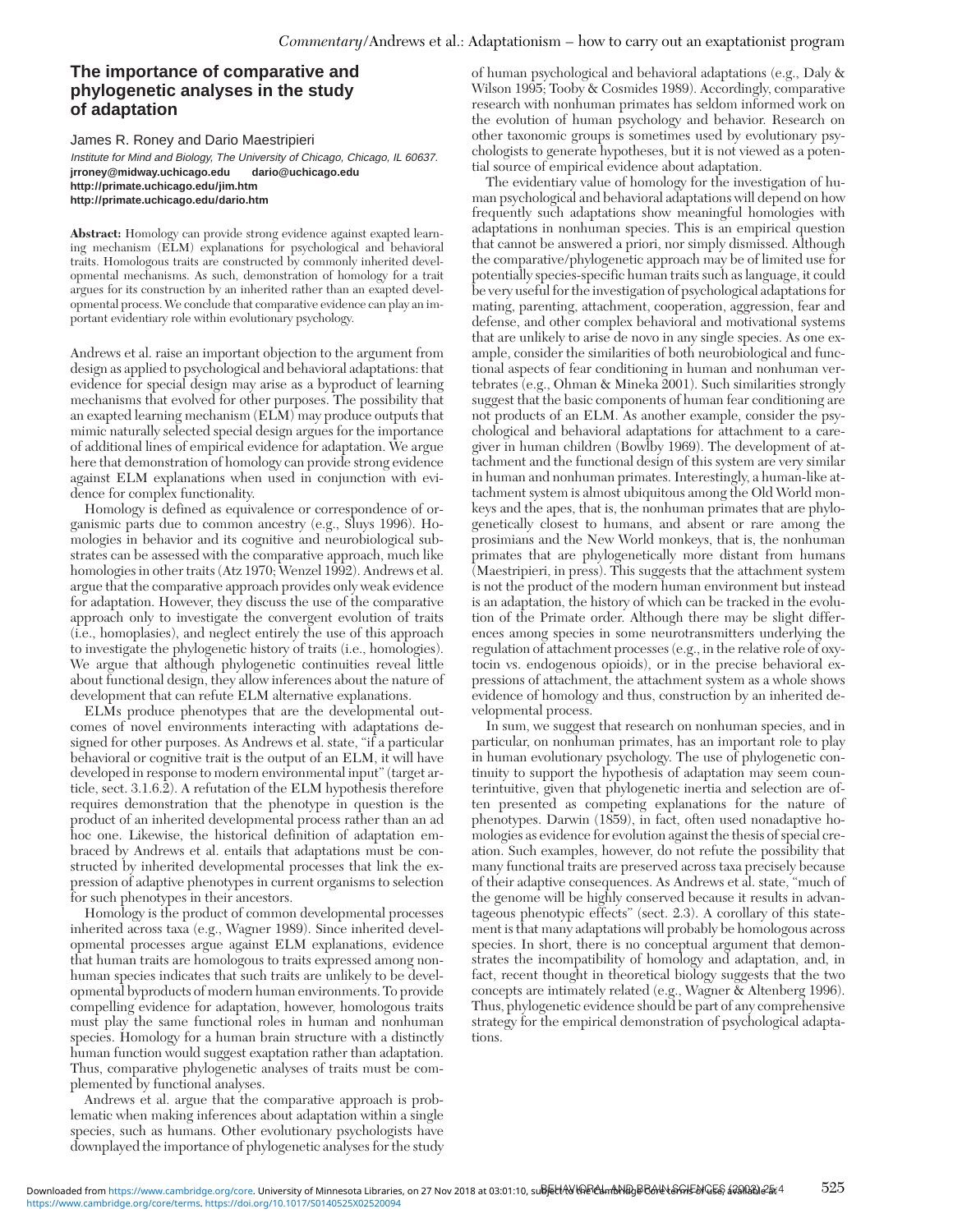## **It's adaptations all the way down**

#### M. D. Rutherford

Psychology Department, McMaster University, Hamilton, Ontario L8S 4K1 Canada. **rutherm@mcmaster.ca www.science.mcmaster.ca/psychology/rutherford**

**Abstract:** Although antiadaptationist authors encourage us to consider alternatives to adaptationist positions, the alternatives offered do not necessarily relieve us of the burdens of adaptationist explanations. Even if something is an exaptation, it may be derived from an adaptation. If it is a byproduct, it is a byproduct of an adaptation. Even the ELM, the hypothetical exapted learning mechanism, is an evolved learning mechanism, though used outside its natural domain.

One of the ironies of the adaptationist debate is that an anti-adaptationist assertion may lead one directly, if unwillingly, to an adaptationist position. Proponents of the exaptationist program discourage the conclusion that any particular aspect of an organism is an adaptation, and encourage us to consider instead that we are seeing only an exaptation or a byproduct of an adaptation. Gould and Vrba recognize that from a primary exaptation, one can get a secondary adaptation (Gould & Vrba 1982), without pointing out that the primary exaptation itself is derived from a primary adaptation. A byproduct of an adaptation, by definition, exists because of an adaptation and is therefore also a piece of the adaptationist picture. In the psychological domain, exapted learning mechanisms, too, exist because of the process of natural selection. They are adaptations.

Proposing that something is an exaptation does not excuse one from the adaptationist's burden. Exaptations have adaptations in their history. Consider the software engineer designing a program for a given purpose. Programs are constructed by pirating available components that perform a sufficiently appropriate function. Fresh code is written only to modify the borrowed code and to fill in gaps. Just because the programmer borrows (exapts) code, does not mean he or she has not created a program that is precisely designed for a particular function. Jury-rigged as it is, the new program was designed to complete its particular purpose, like a new adaptation built out of existing functional components. Furthermore, it is built out of code that was also designed for a specific function. There exists an adaptation-exaptation cycle: An adaptation that worked well (say, the wing designed for heat retention) may become an exaptation (e.g., the same wing used for flight). Then, if any mutation increases in frequency because it increases fitness, it has become an adaptation again (the wing designed for flight). At any stage in this process, adaptation by natural selection is an important causal factor in the existence of the wing. Many proposed exaptations would require an adaptationist argument if completely described: A complete description would identify the original adaptation from which the trait was exapted.

Another anti-adaptationist proposal is that a feature of an organism may be a byproduct rather than an adaptation itself. However, if something is a byproduct, then it is a byproduct of an adaptation. Even if the aspect being considered (e.g., the spandrel or the chin) is not functional, it is a product of adaptation by natural selection, and it has come into being because of the evolution of its supporting adaptation. Again, a complete characterization of the feature would identify that adaptation, demonstrate that it was an adaptation, and identify the selection pressures that led to its evolution. The anti-adaptationist is again led to an adaptationist claim.

The authors of the target article invite us to consider an exapted learning mechanism (ELM) as a possible psychological exaptation. One may suppose that invoking this exaptation excuses one from an adaptationist position, but it does not. Because we are living in a strange modern world, many of the psychological processes we use every day are used to interface with the modern environment, not the environment in which they evolved. We use our evolved learning mechanisms to memorize the phone number of our favorite restaurant, read a map, or learn Microsoft Word.

Even these learning mechanisms are adaptations. The design and development of learning mechanisms is one of the tremendous advances of natural selection, since the amount of available DNA (only 30,000 genes) cannot possibly code for all possible environments and contingencies. However, learning is by no means singular, and some learning mechanisms are malleable and multipurpose by design. Various learning mechanisms are designed for a variety of tasks and a range of domain specificity. Some of the most powerful learning mechanisms may be those associated with language learning. Other learning mechanisms (e.g., those that support more associationistic learning, those underlying learned motor patterns) are designed to be more open, and may be more easily functionally "exapted." They are all adaptations.

Does this demand the conclusion that every aspect of an organism is a current or former adaptation? No, it is necessary to consider whether the aspect in question is a meaningful way of dividing up the phenotype. As Symons reminds us, "By identifying adaptations one carves the phenotype at its natural, functional joints" (Symons 1992). The example that Gould and Lewontin gave us of an exaptation, the spandrel in San Marco's cathedral, is not an adaptation because it is not a meaningful unit. It is an improper way of carving up the cathedral, not a functional feature that is being used for something other than its intended function. It shows no complexity of design which might suggest that its maker intended it for any purpose at all. The trick is not to separate the adaptations from the exaptations, but to identify the functional units. (Gould and Lewontin mock those who may have asked about the function of the chin. One remarkable difference between chins and eyeballs is their relative complexity.) Certainly, the forces and mechanisms in evolution that Gould and colleagues ask us to consider (the random fixation of alleles, allometry, pleiotropy, and other ontologically forced correlations) are important and significant, but they cannot explain the functional design we see.

Andrews et al. outline the standards that might be adopted by anyone taking an adaptationist position. The onerous burden of taking an adaptationist position is not side-stepped by some of the proposed anti-adaptationist suggestions. If one is describing an exaptation or a byproduct, a complete description will include an adaptationist story and would benefit from adopting the suggested standards. We rely on an adaptationist approach in biology in general, and in psychology in particular, because of the extreme complexity of design that we endeavor to understand. Gould and Lewontin ask us to believe that "constraints themselves become more interesting and more important in delimiting pathways of change than the selective force that may mediate change as it occurs" (Gould & Lewontin 1979, p. 581). Whether they are more interesting is, I suppose, a matter of taste; but that they are primary factors in creating the complexity that we see in biology and psychology, is unlikely.

## **The evidentiary standard of special design is a little bit like heaven**

#### Mark Schaller

Department of Psychology, University of British Columbia, Vancouver, British Columbia, V6T 1Z4, Canada. **schaller@cortex.psych.ubc.ca http://www.psych.ubc.ca/~schaller/schaller.htm**

**Abstract:** Adaptationist explanations for well-known phenomena are of limited value to psychological science. To be truly useful, evolutionary psychological research programs must produce novel discoveries about contemporary cognitive and behavioral processes. The concept of special design is especially useful. Even if special design cannot be convincingly demonstrated, rigorous attempts to meet this evidentiary standard can produce novel scientific contributions.

It's easy to be a critic, and hard work to be a good one. Criticisms of adaptationism are a dime a dozen, but many critics just wave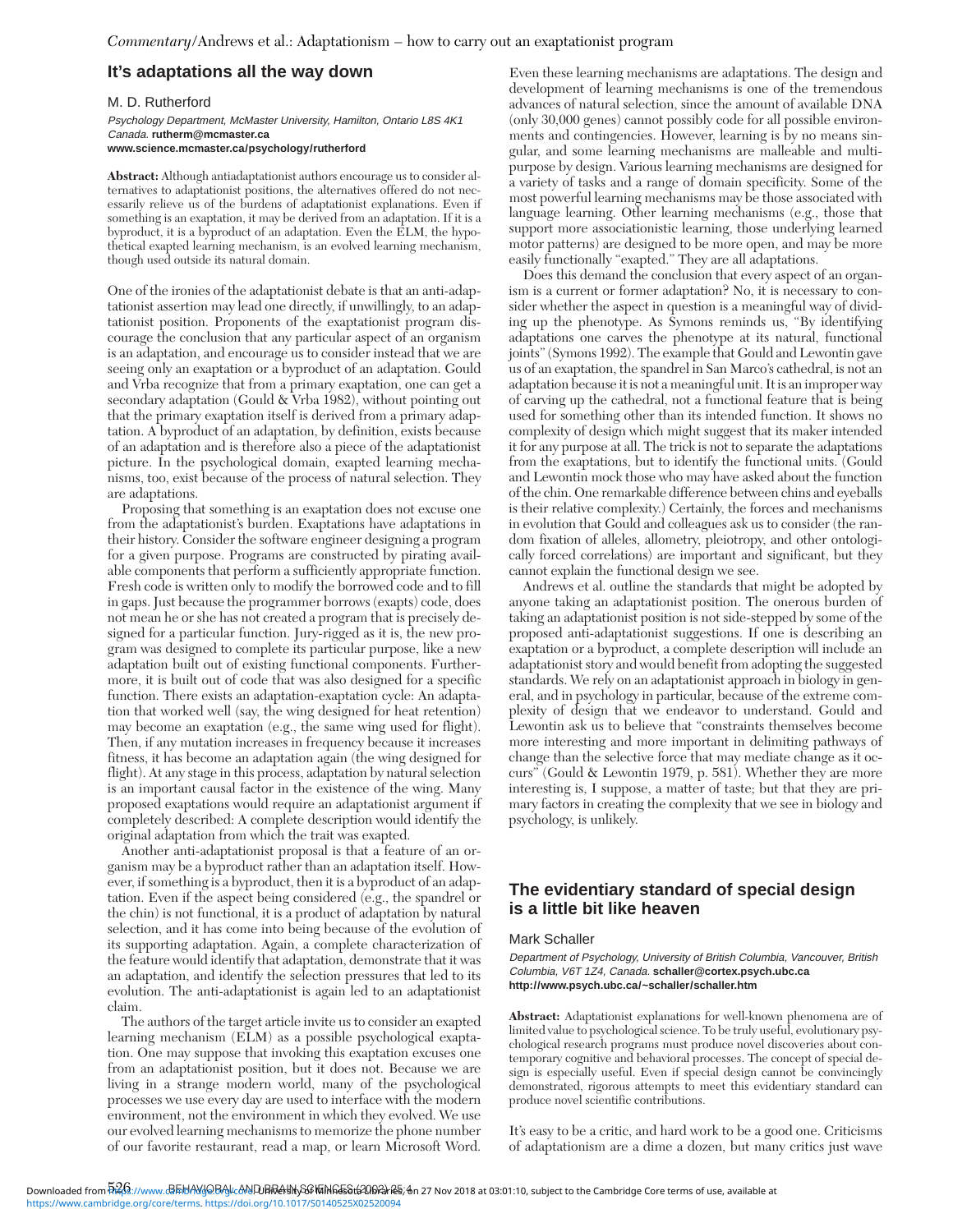vaguely at other concepts that may offer alternative explanations. When adaptationist logic is applied to the psychological sciences (in the field of evolutionary psychology), the same sorts of criticisms often arise. That's not very useful. Useful scientific critiques don't just stipulate that there might be alternative explanations. They specify actual alternative explanations, defend them with evidence, and promote deeper scientific understanding of evolution and its consequences.

It's also easy to be an adaptationist, and hard work to be a good one. Adaptationist explanations for psychological phenomena are a dime a dozen. But useful research programs in evolutionary psychology do more than just generate adaptationist explanations for psychological phenomena. They consider plausible alternative explanations, address them with evidence, and promote deeper scientific understanding of evolution and its consequences.

That's not easy to do. For reasons both logical and psychological, it is difficult to convince a skeptical audience about the veracity of any one explanation for the origin of a psychological phenomenon; and it's even more difficult to convince them about the veracity of any one evolutionary explanation (Conway & Schaller 2002).

There's another problem, too, that evolutionary psychologists face when trying to convince others about the value of their enterprise. The problem stems from the fact that evolutionary psychology bridges two different scientific cultures. Evolutionary psychological explanations must impress two different audiences with different objectives.

On the one hand, there's the audience of evolutionary biologists, a set of scientists whose first order of business is to inquire into the evolutionary processes that influence the features of populations. These folks may get very excited by debates about adaptations, exaptations, and spandrels. They are, after all, professionally interested in the past.

On the other hand, there's the audience of psychologists, a set of scientists whose first order of business is to inquire into the cognitive processes that influence the actions of individuals. These folks may be unimpressed by adaptationist explanations for readily apparent psychological phenomena. ("Okay, so we're likely to help relatives more than strangers? I already knew that. And older men tend to like younger women? I knew that too. So what?") Nor are many psychologists excited by debates about different kinds of evolutionary origins. Psychologists aren't professionally interested in the past; they are professionally interested in the present, so that they can better predict the future.

This is why adaptationist explanations for psychological phenomena meet with different objections from different kinds of scientists. Some evolutionists may object because alternative evolutionary explanations can't be ruled out (and so an adaptationist explanation might simply be wrong). Psychologists object – or don't care at all – because these explanations are simply explanations. If an evolutionary explanation (no matter how true) generates no novel predictions about the way the mind works, then the typical psychologist shrugs, "So what?"

Of course, evolutionary psychological research programs can lead to more than mere explanation. This is often overlooked by critics, and – more unfortunately – by many enthusiasts as well. Far too many folks are far too happy to merely invent evolutionary explanations for psychological phenomena that we already know to occur. Some of these explanations may be right. But so what? Explanations about the past contribute meaningfully to the objectives of psychological science only when these explanations lead to novel discoveries about the way the mind works right here, right now.

This is where the concept of special design comes in especially handy. When one speculates that a specific psychological process emerged as an adaptation that facilitated some specific functional outcome, one opens the door to a bunch of additional implications – implications about subtle cues that may trigger the operation of that process, and about nonobvious constraints operating on that process. These implications are translatable into hypotheses that

can be tested and, if supported, may reveal brand-new discoveries about the here-and-now.

For example, in the realm of helping behavior, the logic of inclusive fitness leads not only to the obvious hypothesis that we help kin more than nonkin, but also to more interesting hypotheses specifying additional variables that moderate this effect (Burnstein et al. 1994).

Within the realm of interpersonal relationships, adaptationist logic leads to some obvious hypotheses, but also to additional hypotheses specifying subtle deviations from the obvious. As men get older they prefer women who are comparatively younger, yes, but teenage boys prefer older women; and this interesting exception to the rule is predicted from the same logic as the rule itself (Kenrick et al. 1996). Then there's the hypothesis that women not only prefer the smell of symmetrical men, but that they show this preference especially when they're ovulating (Gangestad & Thornhill 1998). No one encounters those findings and says "So what, I knew that already."

Psychological inquiry into human prejudice processes also benefits from adaptationist principles. Rigorous application of these principles has yielded a number of novel hypotheses and consequent discoveries about the specific features in others that elicit prejudicial responses, the specific forms that these prejudices take, and the specific domains and contexts in which these prejudices are most likely to occur (Kurzban & Leary 2001; Neuberg et al. 2000; Schaller 2003).

These and other highly specified findings are not so easily explained by alternative explanations that imply more generalized consequences. But that's not the main reason they are compelling to a psychological audience. For these folks, these findings are compelling specifically because they tell us something that we didn't already know.

These considerations make me think that the evidentiary standard of special design is a little bit like heaven. As an atheist, I figure that no matter how hard folks work to get to heaven, they won't make it. But that's okay; I'm glad they're trying if it motivates them to be better people. I'm also skeptical that evolutionary psychologists can convincingly rule out nonadaptationist explanations for human psychological phenomena. No matter how hard one tries to meet that onerous standard of special design, some critics just won't be convinced. But that's okay. By trying hard to meet that standard, we are more likely to generate novel predictions, discover new phenomena, and make useful contributions to science.

## **Where are all the genes?**

#### Jeffrey C. Schank

Department of Psychology, University of California, Davis, CA 95616. **jcschank@ucdavis.edu http://psychology.ucdavis.edu/Schank/**

**Abstract:** Andrews et al. argue for adaptationism in cognitive research. However, the problem of evolvability brings into question the number of genes required for the evolution of cognitive mechanisms. Are there enough? Also, greater consideration should be given to alternative vicarious selection processes, which may produce cognitive mechanisms. Finally, identifying constraints with optimality arguments is more difficult than the authors think.

Andrews et al. develop perhaps the best case yet for an adaptationist research strategy in psychology. But their adherence to optimality thinking (via special design), together with the gene-centered view of Williams (1966) and Dawkins (1982/1983), runs into a theoretical problem: Where are all the genes required to finetune phenotypic traits to proficient levels of fitness? This question might be dismissed as a straw-man argument against a version of strong adaptationism. The authors, however, offer a version of adaptationism that recognizes factors (e.g., genetic constraints, developmental constraints, spandrels) in addition to natural se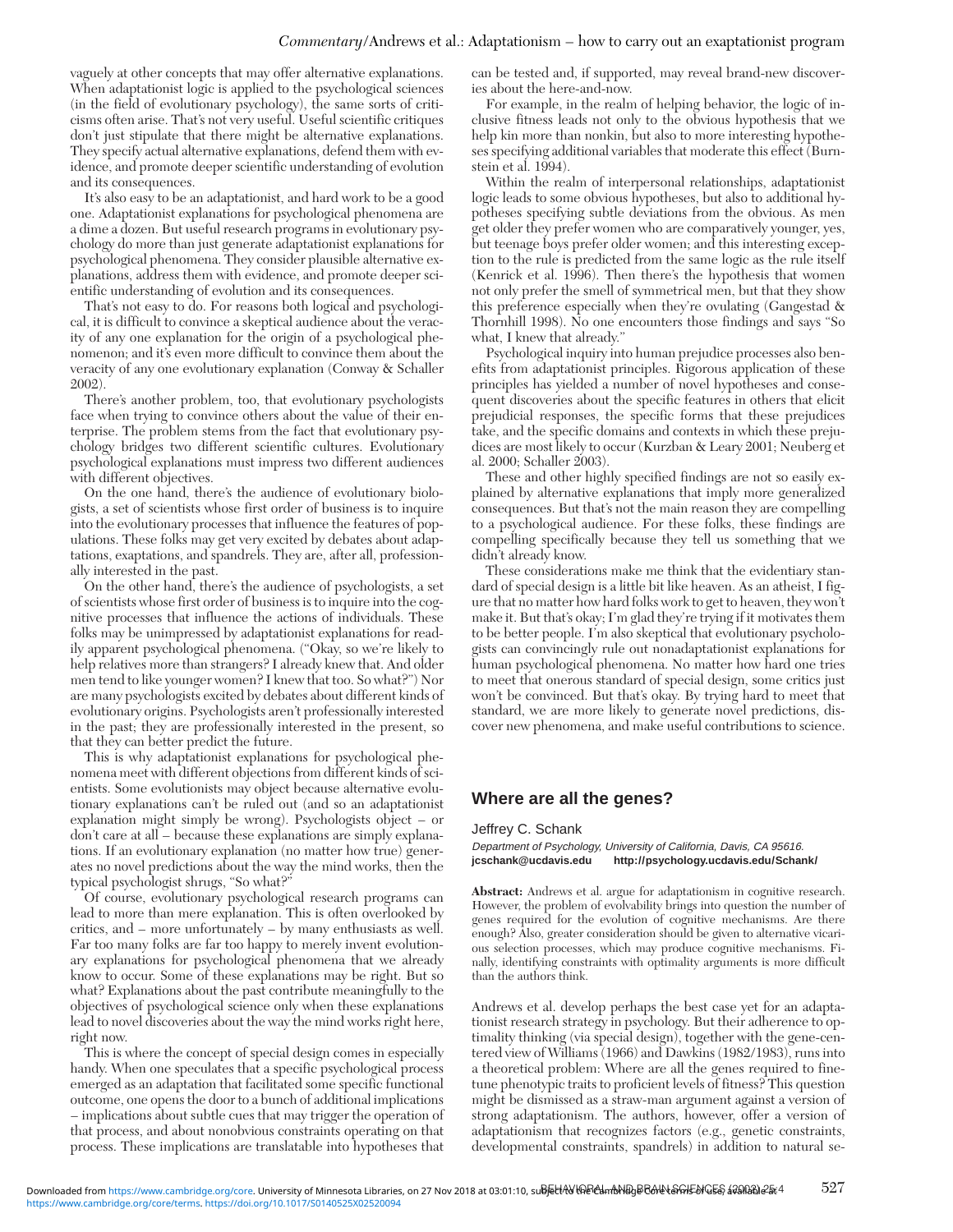lection, which may shape many phenotypic traits. In their view, a mixture of adaptive and nonadaptive evolutionary processes likely explains the evolution of cognitive mechanisms. I argue that the number-of-genes problem may nevertheless undermine the scientifically viability of this weaker adaptationist research strategy.

The best evidence for a phenotypic adaptation is special design, which requires specificity and proficiency of a trait, according to Andrews et al. In evolutionary psychology, specificity requires evidence that a cognitive trait is relevant to certain problems but not others. Proficiency requires evidence that the trait is on an evolutionary path to optimality, though there may be constraints that keep it from achieving optimality. For an adaptionist research strategy in evolutionary psychology to be viable, *specificity* implies that a relatively large proportion of cognitive mechanisms exhibit evidence of special design; otherwise domain-specific mechanisms could be attributable to other evolutionary processes. Proficiency implies that some unknown number of genes are available for natural selection to tune traits for proficiency (i.e., towards optimal design).

The notions of evolvability and modularity (e.g., Schank & Wimsatt 2000; Wagner & Altenberg 1996) are critical to an adaptionist research strategy because pleitropic interactions among genes constrain the evolution of adaptations: A change in one gene may have fitness consequences for many characters via pleiotropy and many if not most changes will be deleterious (Lewontin 1978). Modularity is therefore critical to phenotypic evolvability because modular adaptations are those distinguished by relatively few pleiotropic interactions among modules, thereby allowing natural selection to operate quasi-independently on each module (Schank & Wimsatt 2000). This strongly suggests that if cognitive mechanisms have domain specificity and exhibit proficiency, there must be a large number of genes to provide the quantitative genetic variation needed for natural selection to produce proficient cognitive mechanisms. Thus, Andrews et al. make the tacit ontological assumption that there are a large number of genes for domain specific cognitive mechanisms to be quasi-independently tuned by natural selection. These genes cannot be shared to a substantial degree because the problem of pleiotropy would begin to demodularize cognitive mechanisms.

Evolvability, modularity, and adaptationism suggest that there must be a large number of genes available for adaptive evolution, but how many genes are required and how many genes are there? The human genome project has revealed that human genomes have considerably fewer genes than previously thought, ranging from 30,000 to 90,000 depending on the criteria used to identify genes (Claverie 2001). This range does not tell us how many genes are required to evolve domain-specific cognitive mechanisms in humans. But these estimates should be worrisome for adaptationists, especially if there are supposed to be a large number of domain-specific cognitive mechanisms. Even more worrisome is the expectation that numbers of genes across mammal species is likely to be very similar (Claverie 2001; Mouse Genome Sequencing Consortium 2002). Evolvability and modularity would appear to require more genes in humans to explain presumably more domain-specific cognitive mechanisms (e.g., domain-specific mechanisms of language). Also looming is Kauffman's (1993) problem of complexity catastrophes when selection processes are required to maintain a large number of modular adaptations (Schank & Wimsatt 2000).

If there are not enough genes for evolution by natural selection of many – if not most – domain-specific cognitive mechanisms, does this reduce the importance of evolutionary thinking in psychology? I do not think so. Andrews et al. do not give sufficient consideration to exapted learning mechanisms (ELMs). Donald Campbell (1990) proposed that the evolution of cognition, language, and culture might substantially occur by vicarious selection and transmission mechanisms (VSTMs), which would include ELMs. What might be learned and transmitted within and between generations? Heuristic rules that make us smart in specific problem contexts (Gigerenzer et al. 1999). Such rules might look like they are gene-based and special design adaptations because they are domain specific, suboptimal but proficient (Gigerenzer et al. 1999). However, they need not be. VSTMs must nevertheless have overall positive fitness consequences, but particular heuristic rules need not. I think a more viable and long-term research strategy involves identifying VSTMs and their products (e.g., heuristic rules; Gigerenzer et al. 1999).

Finally, I have little confidence that optimality reasoning can tell us much, especially regarding cognitive mechanisms. This is partly because we are limited beings whose cognitive mechanisms are more often characterized by satisficing than optimizing (Gigerenzer et al. 1999; Simon 1969). I also have little confidence that optimality reasoning can generally reveal limitations. Consider Andrews et al.'s example of handicapping in chess. They imagine a scenario in which the handicapped player does not reveal the handicap (e.g., not castling). Optimality reasoning, they believe, can reveal the handicap. This is unlikely. A master-level player who was handicapped by not being able to castle would likely play for a position in which it was reasonable not to castle (e.g., play for a closed center); or, the inferior play of the weaker opponent might never reveal any suboptimal positional or tactical moves of the master forced by the handicap. In either case, the handicap is not revealed to the weaker opponent. Indeed, depending on how the game unfolds, the weaker player may conclude that his opponent was not allowed to move his king's rook or perhaps his king. Why should we think that optimality reasoning would be any more successful in revealing constraints for systems that are more complex than the game of chess?

## **From exploration to justification: The importance of "special design" evidence**

Jeffry A. Simpson

Department of Psychology, Texas A&M University, College Station, TX 77843-4235. **jas@psyc.tamu.edu http://psychweb.tamu.edu/faculty/Simpson**

**Abstract:** The authors present a balanced critique of the adaptation/exaptation debate and specify some of the hard evidentiary criteria that are needed to advance our understanding of human evolution. Investigators must build more "special design" criteria into their theorizing and research. By documenting that certain traits meet these rigorous criteria, the evolutionary sciences will ultimately rest on a firmer theoretical foundation.

In very many ways, it is unfortunate that Stephen J. Gould did not live long enough to read and comment on this important target article. He might have agreed with many of the cogent points raised by Andrews et al., who present a fair, open, and balanced critique of the complex and subtle issues that define the adaptation/exaptation debate. The central messages of the target article – that demonstrating adaptations is an onerous process, that the function of traits must be understood and tested in relation to competing alternative theories, that different traits may require different evidentiary criteria, and that testing hypotheses about constraints, exaptations, spandrels, and adaptations entails thinking in terms of an adaptationist approach – should be incorporated into the theorizing and research of *all* scientists who are interested in evolutionary issues.

Very few, if any, traits have been fully tested for "special design" properties. Nevertheless, some evolutionary scientists have been slower than others to build special design criteria into their thinking and research. This is certainly true in some areas of evolutionary psychology (one exception being the research on developmental instability and short-term mating conducted by Gangestad, Thornhill, and their colleagues). As Gould and others have lamented, one is often struck by the casual way in which some evolutionary scholars claim or make strong inferences that certain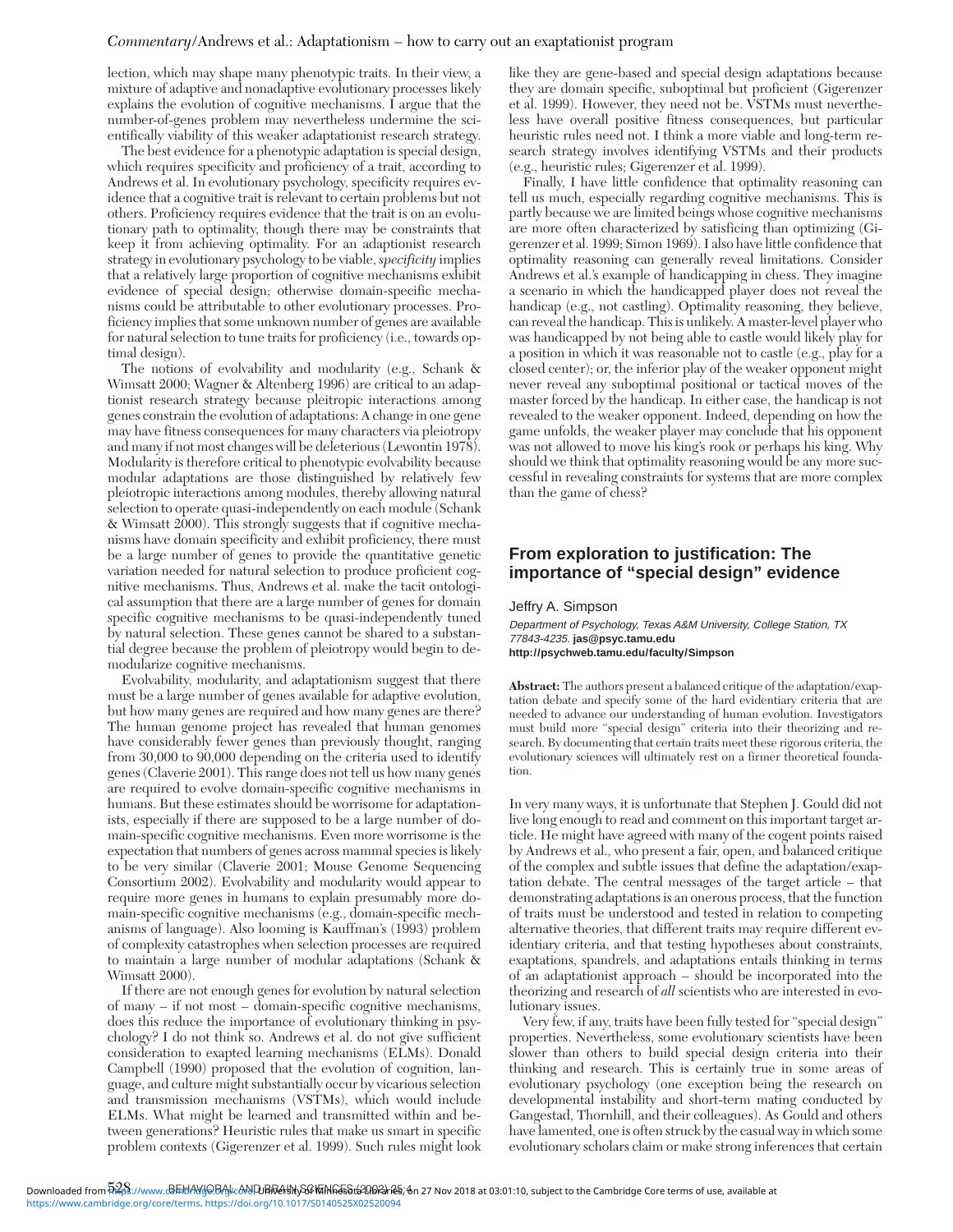traits are primary or secondary adaptations in the absence of sufficient supportive evidence. Many evolutionary scientists have been more comfortable erring on the side of misclassifying certain traits as adaptations (making Type I statistical errors) than misclassifying traits that might truly be adaptations as not being so (making Type II errors). "Overclassification" errors are common in new disciplines striving to gain an identity and establish intellectual footholds in emerging scientific fields, especially when new disciplines are in the context of *exploration.* Now that a larger base of descriptive data has been gathered on different features of human evolution, *all* evolutionary scientists must move into a *justification* phase (see Meehl 1978). In doing so, special design principles must be tested to substantiate or discredit current assumptions about whether certain traits might be adaptations.

This will not be an easy task. The footprints of adaptations are likely to be more difficult to identify, follow, and examine for many behavioral and psychological traits than for most morphological ones. To complicate matters, some of the behavioral and psychological traits of greatest interest to evolutionary scientists may have mixed design, making their detection and testing all the more challenging. Many morphological traits (e.g., the eye) evolved in response to stable environmental features (e.g., properties of illumination, shading, contours) that were fairly consistent throughout evolutionary history. Many behavioral and psychological traits, on the other hand, may have evolved in response to changing or shifting environments in which countervailing selection pressures shaped certain traits (e.g., female orgasm).

When discussing psychological and behavioral traits, Andrews et al. allude to the importance of identifying "the underlying decision-rules and information processing algorithms encoded into the structure of the nervous system either through genetics, learning, or some other process" (sect. 2.1). Understanding the nature and operation of specific decision-rules/algorithms and providing evidence for their special design will be a major task in the coming years. Though this is not highlighted in the target article, evolutionary scientists need to pay greater attention to how evidence for special design can and should be demonstrated at the level of cognitive functioning. The development of PET and fMRI technologies has begun to expand our knowledge of how and where certain types of information are processed within the brain, but additional information processing models and methods should be used to test for special design properties.

Recent advances in social cognition involving controlled versus automatic information processing (see Wegner & Bargh 1998), and connectionist modeling (see Smith 1998), are cases in point. Under certain conditions, the special design of some decisionrules might be evident from when and how readily certain evolutionary-relevant stimuli "prime" certain types of thoughts, emotions, behaviors, or modes of automatic information processing. For example, it might be possible to document that certain stimuli are very easy to prime, very difficult to countercondition, and very difficult to "terminate" when individuals enter automatic processing modes. Once activated, these decision-rules might bias or systematically alter the way in which certain types of social information are attended to, interpreted, stored, retrieved, and remembered in unique, patterned ways. The trick, of course, will be to identify and discount the possible impact of different exapted learning explanations. Evidence for special design might also be inferred from the manner in which certain types of information are organized within and between associative networks, in certain schematic representations, in specific exemplars, and perhaps in distributed representations. Evolutionary scientists need to think more deeply about how the footprints of special design might be inferred from how the social mind is structured and operates, given specific evolutionary-relevant inputs.

Andrews et al. wisely counsel evolutionary scientists to use multiple evidentiary standards to identify adaptations. To marshal highly compelling evidence that certain traits are adaptations, however, it will be necessary not only to adopt multiple, rigorous evidentiary standards (e.g., coevolutionary optimization modeling, special design), but also to apply and test these standards in varied cultures. Critics of evolutionary approaches to human behavior will remain skeptical of even strong special design evidence unless it can be documented in more traditional cultures and societies. If evidence for the special design of certain traits is found only in Westernized cultures or societies, the adaptation status of these traits will be legitimately questioned (cf. Yu & Shepard 1998).

I hope this target article will facilitate a conceptual shift in many areas of evolutionary science – a shift away from the mere description and exploration of *possible* adapted traits toward a more complete testing and understanding of traits that might *truly be* adaptations. When the dust settles, the application of special design criteria may very well reveal that human beings possess a much smaller set of adaptations than some scholars have presumed. Those traits that do survive the onerous burden of special design will, however, put the evolutionary sciences on a much firmer theoretical foundation.

## **The fuzzy zone between exaptation and phenotypic adaptation**

Eric Alden Smith

Department of Anthropology, University of Washington, Seattle, WA 98195-3100. **easmith@u.washington.edu http://faculty.washington.edu/easmith/**

**Abstract:** The target article adopts an adaptationist research strategy that, while logically coherent, suffers from various limitations, including problems in reconstructing past selective environments, ambiguity in how narrowly to define adaptive problems or selection pressures, and an overemphasis on specialization in evolved psychological mechanisms. To remedy these problems, I support a more flexible approach involving phenotypic adaptation and cultural evolution.

Andrews et al. tackle an important and complex problem. They note that in speaking of "behaviors and cognitive processes" as traits, they are "implicitly referring to the underlying decisionrules and information processing algorithms encoded into the structure of the nervous system either through genetics, learning, or some other process" (sect. 2.1). This is a strategy that is general enough to fit a variety of approaches to the study of behavioral adaptation, from evolutionary psychology to behavioral ecology to cultural evolutionism (Laland & Brown 2002; Smith 2000). Note that it leaves open the possibility that the design process for a given behavioral adaptation is something other than genetic evolution by natural selection. But when Andrews et al. get down to work, they seem to quickly rule out any process of adaptive design other than genetic evolution of particular traits to solve particular adaptive problems.

Andrews et al. closely follow the approach to adaptationist analysis propounded by leading theorists in evolutionary psychology (i.e., Symons, Tooby & Cosmides, and Thornhill). While this position has some virtues, it also suffers from limitations and ambiguities. In particular, several distinct problems arise when researchers attempt to carry out the "reverse engineering" approach advocated by this school of evolutionary psychology:

1. The problem of reconstructing past environments/selective pressures;

2. The problem of how broadly or narrowly to define the adaptive problem or selection pressure;

3. The related problem of how specialized an evolved psychological mechanism must be to qualify as an adaptation.

Much has been written regarding (1), often under the rubric of the "environment of evolutionary adaptedness" (EEA). The problem here is not just that the human EEA covers a vast period of time, or that it encompasses a vast range of natural environments and corresponding socioecological forms (even restricting our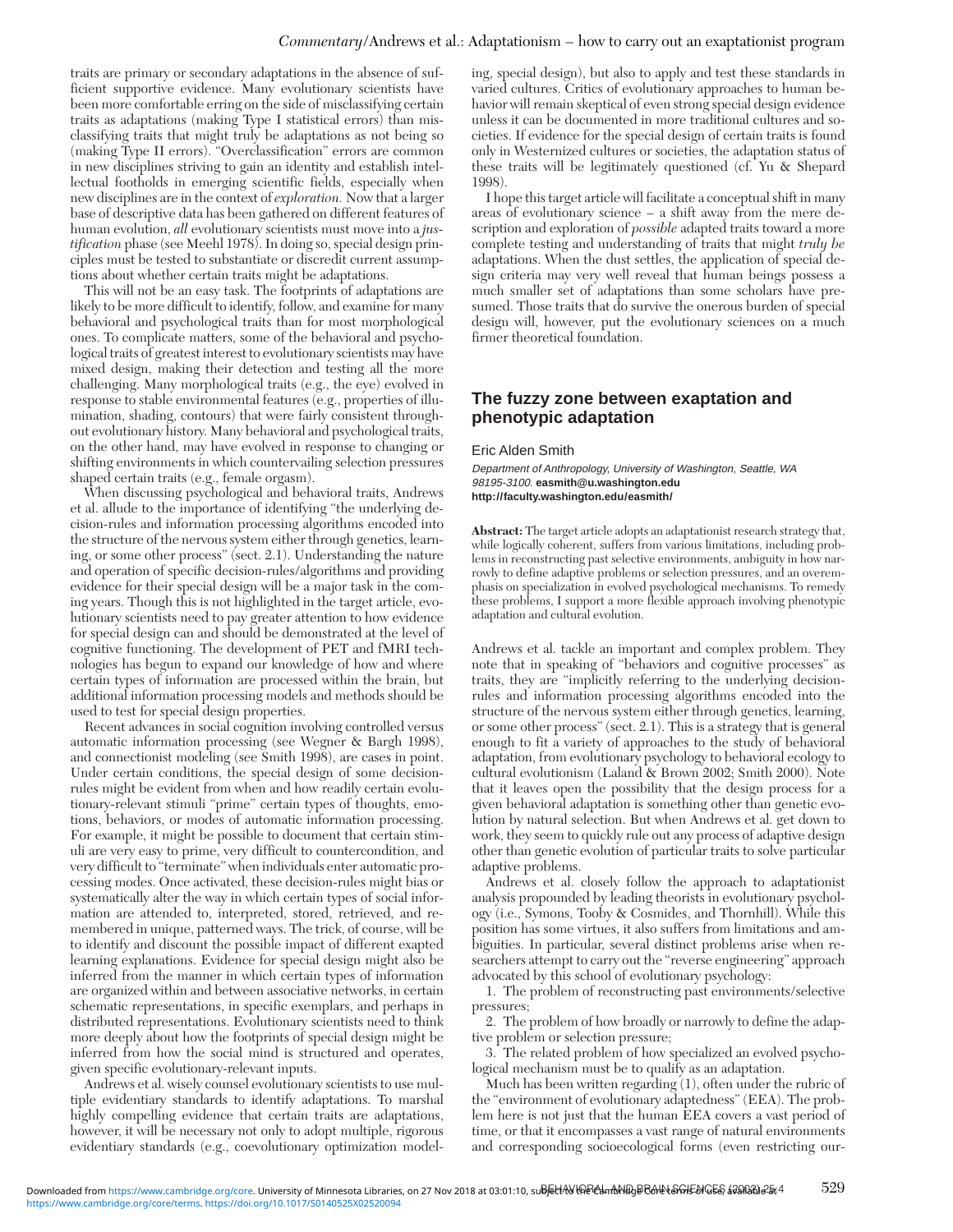selves to the Pleistocene). There is the additional problem that environments and selection pressures that are no longer extant – "the Pleistocene world of nomadic foragers" (Symons 1989) evoked at several points by Andrews et al. – cannot be directly studied. As a result, arguments linking the demonstration of adaptation or exaptation to such contexts are inherently limited to plausibility arguments rather than direct empirical tests. Where is the empirical evidence that a "sweet tooth" was adaptive in the "calorically limited ancestral environment," that ancient social contracts vulnerable to free riders were countered by evolved "cheater-detection modules," or that men of the EEA gained fitness advantages in choosing mates with high waist-hip ratios? There is a large gulf between the rigorously collected and analyzed survey data or lab experiments of evolutionary psychology, and the just-so stories about the EEA that provide the "adaptive" component of "adaptive design" arguments.

Problems (2) and (3) are rather more complex (Smith 1998; Smith et al. 2001). The standard evolutionary psychology approach to revealing adaptive design is to construct an argument linking (a) ancestral selection pressures that pose (b) a specific adaptive problem with (c) a specialized cognitive module evolved for solving just that adaptive problem. The specialized module in turn implies: (d) a specific set of genes coding for its underlying neurological circuits. In principle, the argument is sound and provides a satisfying causal structure linking adaptations to selective pressures in a tight lock-and-key manner reminiscent of the releasing stimuli and fixed-action patterns of classical ethology. In practice, however, we can only guess at (a) and (b), and rarely have any evidence at all for (d). Cognitive psychologists themselves are bitterly divided about the degree to which (c) holds in higher-level forms of human cognition.

In addition, there is the problem of how to analyze an evolved mechanism (cognitive and otherwise) that generates facultative responses to a variety of "adaptive problems," including ones that are relatively novel. Andrews et al. tackle this question by proposing that we distinguish cases of adaptation from exaptation. In essence, if we can build a case for the specificity of linked selective pressure, adaptive problem, and cognitive mechanism (elements [a]–[c] above), then we have a bona fide adaptation; but if the cognitive mechanism or adaptive problem is insufficiently specific, even if the effects of patterned behavior produced by this mechanism are adaptive, then we have an exaptation – in the case of learning, an exapted learning mechanism (ELM). But the distinction between these two options in any specific case is ambiguous at best, and a semantic issue at worst (Smith 1998). Andrews et al. discuss this issue, using the example of driving a car and optical flow, but ultimately waffle by concluding (see target article, Note 3) that it all depends on how the researcher "carves up" behavior. My point is that Andrews et al., and standard evolutionary psychology theory, are analytically hampered by their glorious vision of a set of tightly defined adaptive problems, cognitive modules, and one-mechanism-at-a-time adaptive responses. This may work fine for certain behavioral phenomena, but is inadequate for analyzing less tightly coupled systems.

One alternative to this "demonstrate special design, or else it's just an ELM" approach is to analyze adaptive behavioral variation as forms of *phenotypic adaptation* that in any specific instance may draw on a variety of cognitive mechanisms and other adaptive processes (including cultural transmission and evolution). This is admittedly less precise but very often far more realistic. Abundant evidence suggests that humans are particularly well designed for engaging in processes of phenotypic adaptation, using what in behavioral biology are termed *conditional strategies,* or in psychological language might be labeled *broad-purpose learning mechanisms.* Humans also adapt to a considerable extent via processes of cumulative cultural evolution – a phenomenon on which Andrews et al. are conspicuously silent.

These various attributes of human behavioral adaptation presumably reflect a hominid evolutionary history characterized by severe environmental fluctuation (Potts 1998), and colonization of an unprecedented variety of habitats (Foley 1996) via generation of novel technological and institutional responses. It is critical to remember that this behavioral diversity has been generated and maintained within a single evolving species, was essentially complete even before the origin and spread of agriculture (Kelly 1995), and was highly adaptive as measured by both environmental fit and reproductive outcomes. This suggests that human behavioral adaptive mechanisms are not limited to the highly specific and inflexible mechanisms discussed by Andrews et al. – the "stone-age minds" maladapted to post-Pleistocene conditions so often portrayed in the evolutionary psychology literature.

In sum, the research program advocated by Andrews et al. (and mainstream evolutionary psychology) looks far better in the abstract – as philosophy – than in practice – as a guide to either empirical research or theory building. By adopting a more realistic research strategy, evolutionary psychology could contribute a great deal to understanding behavioral adaptations and exaptations, but only in conjunction with other traditions such as behavioral ecology (Winterhalder & Smith 2000) and cultural evolution theory (Henrich & McElreath 2003).

## **Adaptationism and molecular biology: An example based on ADHD**

James Swanson<sup>a</sup>, Robert Moyzis<sup>a</sup>, John Fossella<sup>b</sup>, Jin Fan<sup>b</sup>, and Michael I. Posner<sup>b</sup>

aUC Irvine Child Development Center, Irvine, CA 92612; <sup>b</sup>Sackler Institute, Weill Medical College of Cornell University, New York, NY 10021. **jmswanso@uci.edu rmoyzis@uci.edu mip2003@med.cornell.edu**

Abstract: Rather than starting with traits and speculating whether selective forces drove evolution in past environments, we propose starting with a candidate gene associated with a trait and testing first for patterns of selection at the DNA level. This can provide limitations on the number of traits to be evaluated subsequently by adaptationism as described by Andrews et al.

In a small example about Attention Deficit Hyperactivity Disorder (ADHD), Andrews et al. evaluated the hypothesis of Jensen et al. (1997) that "the presence of ADHD traits in *some* children" represents placement on the "response-ready" rather than the "problem-solving" end of a dimension of behavior that may have been beneficial in past environments but detrimental in current environments. Andrews et al. concluded from this: "Because ADHD appears to lack special design for response readiness, the evidence seems to be more consistent with the hypothesis that ADHD is a maladaptive spandrel that persists despite selection, not because of it" (sect. 5.2).

As specialists in the area of ADHD, we respectfully offer some technical objections, including (1) disagreement with the assertions that "symptoms or consequences of ADHD have been found to hold an advantage" (Goldstein & Barkley 1998) and that ADHD is a disorder characterized by "a group of individuals, all of whom share the same failure of adaptation" (i.e., a deficit in behavioral inhibition) (Barkley 2001) – which seems to suffer from the common error of inclusion (i.e., assuming that all individuals with a heterogeneous disorder exhibit a characteristic of the group); and (2) disagreement with the acceptance of the null hypothesis about adaptation, which may suffer from the use of multiple tests.

We have used a molecular biological approach (Swanson et al. 1998a; 1998b) that may (1) avoid the many (see Sergeant et al. 1999) and often petty (see Swanson et al. 1998c) disagreements about a complex clinical literature, and (2) limit the number of alternatives to be considered in a psychological approach. We are aware of views that complex behaviors may involve so many genes (Plomin et al. 1994) and require analyses of genotypes so expensive as to make our approach impractical. But these views are changing (see Pennisi 2002), and here we present a concrete example.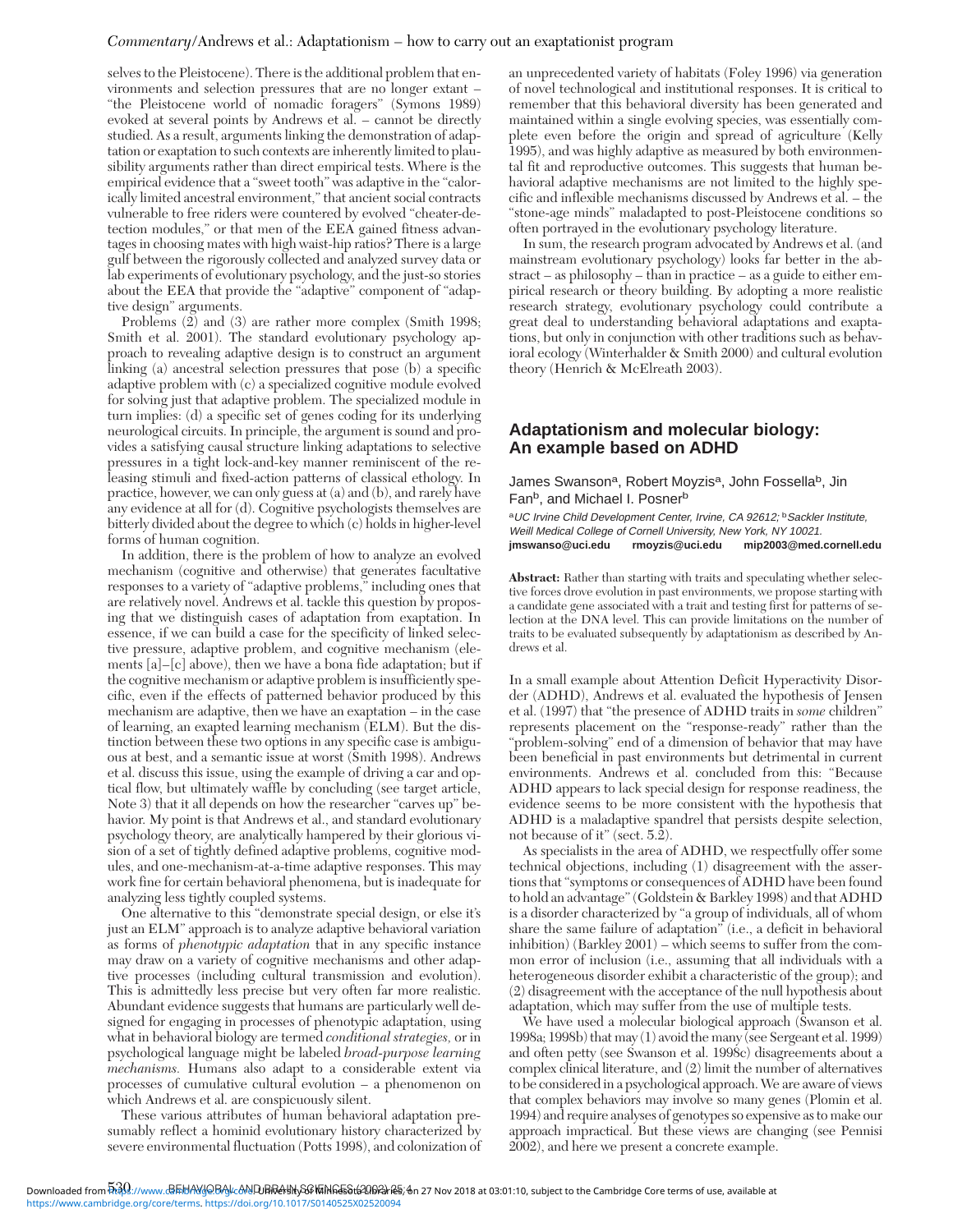We started with a candidate gene, the dopamine receptor D4 (DRD4) gene (Swanson et al. 2000a). This gene is extremely polymorphic in the human population as a result of an "imperfect" 48 base-pair variable number of tandem repeat (VNTR) in exon 3 that codes for the third cytoplasmic loop in a DA receptor that has regional localization in brain regions (e.g., anterior cingulate gyrus) involved in control of attention and movement (see Posner & Raichle 1994). Two to eleven repeats (R) have been identified, but the most common alleles in the worldwide human population are the 4R  $(-68%)$  and 7R  $(-15%)$  variants. We found the 7R allele to be increased in ADHD samples (LaHoste et al. 1996; Swanson et al. 1998c), and many other investigators replicated this finding (see Collier et al. 2000 and Faraone et al. 2001). Next, we used genotype as an independent variable. In a study of ADHD children (Swanson et al. 2000b) we found that the 7R-present subgroup did not exhibit some characteristic signs of cognitive deficit (slow and variable responding) that were manifested by the 7Rabsent subgroup, and in a reaction time study of normal adults, we found that the 7R allele may confer an advantage in conflict resolution (Fossella et al. 2002). Subsequently, we focused on variation in a nonclinical sample of 600 chromosomes by sequencing the exon 3 VNTR (Ding et al. 2002) and used established statistical methods from evolutionary biology to test the hypothesis of selection at the DNA level based on nucleotide motif, allele frequency, linkage disequilibrium, and patterns of variation predicted by the "Out of Africa" theory. Based on this, we proposed that the 4R allele was the ancestral DNA sequence and that the 7R allele originated about 50,000 years ago as a rare mutational event (requiring multiple recombinations, gene conversions, and single nucleotide mutations to be derived from the 4R sequence), yet rose to high levels attributable to positive Darwinian selection. With this in hand, we then sequenced DNA from a clinical sample to investigate why an allele with the "fingerprints" of selection is overrepresented in individuals with ADHD, which led to the suggestion that the 4R and 7R alleles probabilities are the result of "balanced selection" (Grady et al. 2002).

Given evidence of selection at the DNA (nucleotide) level, speculation about the traits (and the association with ADHD) can be limited and tested in the context of the type of program proposed by Andrews et al. One could speculate that individuals with ADHD and the 7R genotype had personality traits such as novelty seeking that drove migration out of Africa and enriched the 7R allele in groups that populated the Americas (Chen et al. 1999). Another possibility, based on Darwin's (1874) hypothesis that selection will be the result of "any advantage which certain individuals have over others of the same sex and species solely in respect of reproduction," is that individuals with ADHD and the 7R genotype may have manifested traits affecting sexual selection and mating behavior that resulted in increases in the 7R allele depending on the cultural milieu (Ding et al. 2002). Specific types of cultural selection in males favoring nurturing fathers ("dads") or non-nurturing fathers ("cads") could account for the higher prevalence of the 7R allele in some ethnic groups than in others (Harpending & Cochran 2002), and determining the allele frequencies of DRD4 7R in cultures known to exhibit variation in particular behaviors could be used to test this.

To follow this molecular biological approach and limit the number of traits to be evaluated in a psychological approach, we propose the following steps: (1) identify a candidate gene associated with a trait (or a condition such as ADHD); (2) evaluate the DNA nucleotide sequence of the gene to see if any allele has the "fingerprint" of selection; (3) identify the protein change that was produced by the sequence change from the ancestral coalescent DNA sequence; (4) determine the functional significance of the structural difference; and then (5) propose and test hypotheses about a restricted set of plausible traits that may be influenced by these differences in DNA variants and might have contributed to selection.

## **Adaptation for, exaptation as**

#### Nicholas S. Thompson

Departments of Psychology and Biology, Clark University, Worcester, MA 01610. **nthompson@clarku.edu**

**Abstract:** The expression *exapted as* is offered as a substitute for the target article's *exaptation for* and *exaptation to* on the grounds that *exapted as* is less likely to foster the pernicious intuition that natural selection designs for future consequences.

I am grateful for Andrews et al.'s clarifications concerning adaptionism, particularly for their point that the recognition of exaptations is secondary to and dependent on the recognition of adaptations. I also endorse their conclusion that Darwinian explanatory stories should more frequently contain fortuitous consequences as steps in the evolution of traits. Our own preliminary theory of the evolution of babies' cries was a theory of that type, invoking the fortuitous consequences of the evolution of the speech apparatus in babies as a determinate of the form of babies' cries and adults' sensitivities to them (Dessureau et al. 1998; Thompson et al. 1996; 1998; see also, Falcon et al. 2002).

Because I think Andrews et al.'s article will have wide influence, I hope these authors will reconsider – perhaps even recant – their use of the expressions *exapted to* and *exapted for* in favor of the alternative *exapted as.* Different expressions afford different patterns of thinking. I fear that the expressions *exapted to* and *exapted for* will make much mischief in the years to come by fostering the idea that exapted traits are produced on account of their future utility.

*Natural selection* is a scientific metaphor or "model" (Thompson 2000; Thompson & Derr 1995; Williams 1966). It is used to explain how organisms, as they have descended through time, have come to more or less match to the demands of the circumstances in which they have lived. The model is akin to the process by which breeders eventually create organisms matched to their needs by breeding some members of a herd, flock, or stand of organisms instead of others in the same herd, flock, or stand. In the model, breeders choose organisms for their properties – high-butterfat cows over low, good-flying pigeons over bad, sweet-tasting corn over bland. These choices determine the breeding future of the individuals chosen or not chosen. In nature, the survival and breeding of organisms is taken to occur for the same reason: because something selected them on the basis of their properties.

Without both its parts, the formulation "Organism O has been selected for Property P" is dangerously incomplete. In the context of natural selection, it is meaningless to say what organisms we selected if we do not say what properties we selected them *for.* By itself, an individual-by-individual enumeration of the organisms that the breeder permitted to breed would tell us nothing much about how the selection regimen was going to change the flock. Furthermore, in an evolutionary context, to say that we selected organisms for P is useless if we fail to specify which sorts of organisms we obtained by that selection regimen. Selection claims display a sort of referential opacity. An organism that is selected for P may display a variety of other properties that the breeder (or nature) might not have selected, if he or she had the choice, because they had fortuitous consequences on the fitness of his/her stock (cf. Williams 1966). Understanding evolution as a historical process requires our knowing what sorts of other properties "came along" when we were engaged in our selection for P.

The philosopher of biology Elliot R. Sober (1984) has given much careful thought to this problem. He writes:

[T]he idea of selection for and against characteristic . . . [may be understood in terms of] a toy my niece once enjoyed playing with before it was confiscated to serve the higher purposes of philosophy. [The toy is a transparent plastic cylinder with three horizontal layers.] Each horizontal layer contains holes of the same size. The holes on each level are larger than those on the level below. The balls also vary in size. If the balls are at the top, shaking the toy distributes them to their various levels. This is a selection machine. Balls are selected for their smallness.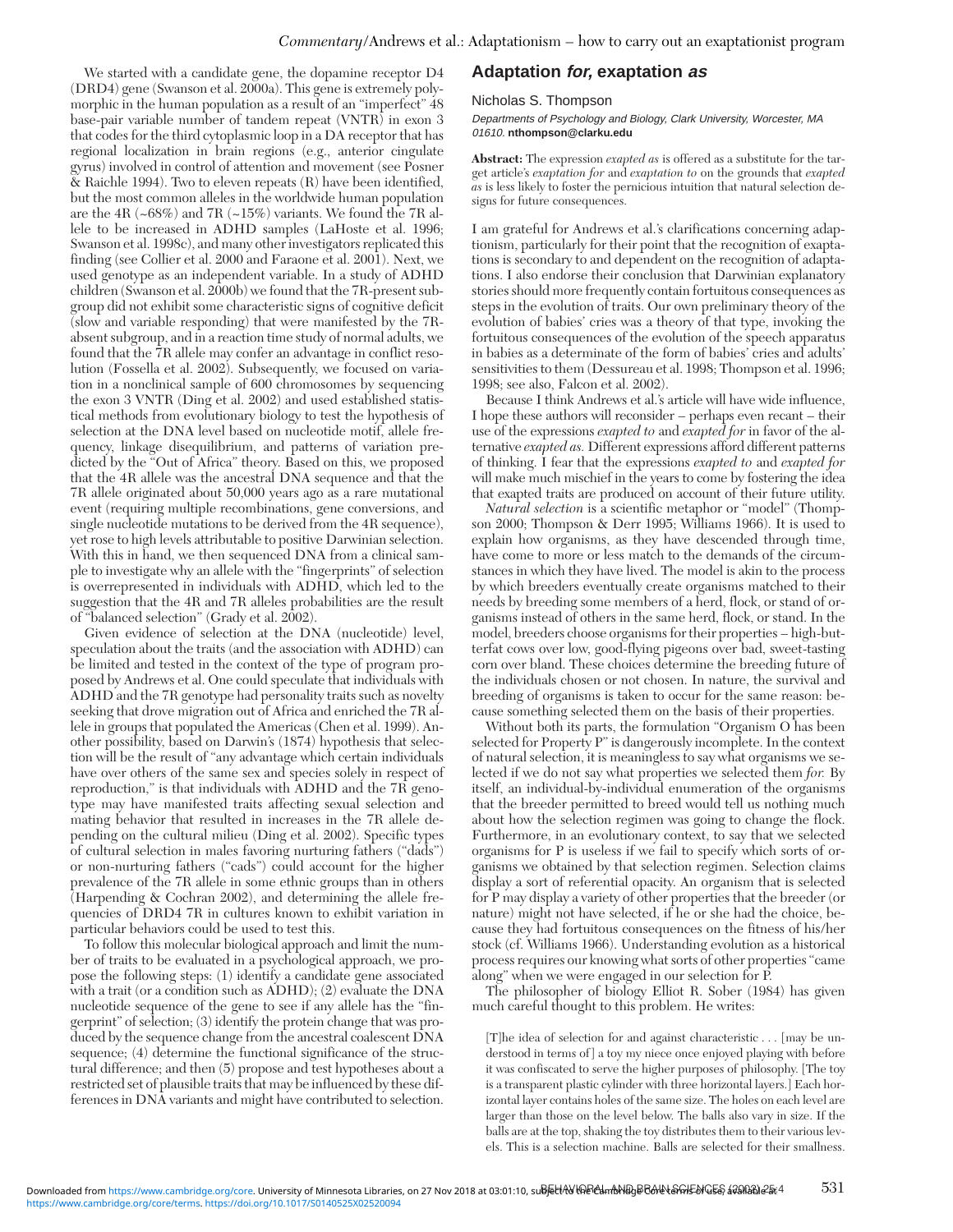The smaller a ball is, the more successful it is at descending. Balls of the same size happen to have the same color. The smallest balls, and only they, are green. So the selection process selects the green balls, because they are the smallest.

There are *two* concepts of selection that we must pry apart. There is *selection of objects* and there is *selection for properties.* The smallest balls are the objects that are selected; it is equally true that the green balls are the objects that are selected. However, the concept of selecting for properties is less liberal. There is selection for smallness, but there is no selection for being green.

"Selection of" pertains to the *effects* of a selection process, whereas "selection for" describes its *causes.* To say that there is selection for a given property means that having that property *causes* success in survival and reproduction. But to say that a given sort of object was selected is merely to say that the result of the selection process was to increase the representation of that kind of object.

When the green balls reach the bottom more frequently than the blue ones, we think that there must have been a reason why green balls were selected; so they must have had some property that was selected for. But the property in question was not their color. There was *selection of* green objects, but no *selection for* greenness. I offer the following slogan to summarize this logical point: "*selection of" does not imply "selection for."* (Sober 1984, pp. 99–100)

In a later passage, Sober insists that we extend that convention to the expression *adaptation for:*

[T]he concept of adaptation needs to be understood in terms of the idea of *selection for properties;* the idea of *selection of objects* will not suffice . . . If a neutral trait is pleiotropically linked to an advantageous one, it may emerge because of a process of natural selection. It was selected, but this doesn't mean that it is an adaptation. The reason is that although it was selected, there was no selection *for* that trait.

The main idea here is to contrast adaptations with fortuitous benefits. After [stegosaur] dorsal fins became prevalent in the species, they may have performed any number of functions. Perhaps they served as cooling systems. Perhaps they helped stegosaurs attract mates. But if these additional benefits did not play a causal role in the emergence of the trait, it would be a mistake to describe the fins as adaptations for temperature control or mating (Sober 1984, p. 197).

Here Sober is making exactly the same distinction between adaptations and fortuitous effects as the target article authors are making between exaptations and adaptations when they write, in section 2.2.1:

[Adaptations] are traits that have been constructed by a process of phenotypic modification by natural selection for a particular gene-propagating effect . . . [A]n *exaptation* is a pre-existing trait. . . that acquires a new beneficial effect without being modified by selection.

Sober is determined to limit the selection-for-Property-P attribution to those Ps that are causally efficacious in determining the greater reproduction of the organisms that bear them. The target authors, however, seem to blur that distinction by coupling the prepositions *to* and *for* with both adaptation and exaptation. Thus, in their terminology, a trait is exapted *to* (approximately 27 times) or *for* (approximately 7 times) its effects, even though the authors acknowledge that it is neither selected *by* them nor *for* them.

I have spent nearly a lifetime trying to expunge my students' intuitions that natural selection somehow manages to sniff out the future and generate traits that will be suitable to it. I fear that the moment we accept either *exapted for* or *exapted to* as standard usage, my students will begin to demand to know how it is that natural selection is prescient in designing exaptations. I urge that, following Sober, we reserve the use of *adapt for* to the "relation between a trait and its selecting consequences," and then use *exapt as* to refer to "the relation between a trait and its fortuitous nonselecting consequences." In so doing, we would be following the verbal practice implicit in such ordinary-language sentences as, "I bought the tool for turning screws, but when I got it home, I found I could use it as a chisel."

Thus, if speaking of the stegosaur and believing that the fins on its spine are selected by their capacity to ward off the bites of

predators, but also believing that these fins had the fortuitous beneficial effect of disseminating body heat, we would write that the stegosaur's fins are adaptations *for* protection that are subsequently exapted *as* heat disseminators. This exaptation might later lead to selection *for* increased surface area in the fins or *for* their vascularization, and these further changes would be adaptations *for* heat dissemination.

#### ACKNOWLEDGMENT

I am grateful to my honors students Rachael Falcon and Kelly Ku for our many discussions concerning the concept of exaptation.

## **Why specific design is not the mark of the adaptational**

#### Jerome C. Wakefield

School of Social Work and Institute for Health, Health Care Policy, and Aging Research, Rutgers – The State University of New Jersey, New Brunswick, NJ 08901. **jcw2@rutgers.rci.edu**

**Abstract:** Andrews et al.'s analysis suffers from a series of conceptual confusions they inherit from Gould's work. Their proposal that adaptations can be distinguished from exaptations essentially by specific design criteria fails because exaptations are often maintained and secondarily adapted by natural selection and therefore, over evolutionary time, can come to have similar levels of design specificity to adaptations.

Andrews et al. attempt to construct a scientific methodology that distinguishes adaptations from exaptations (cf. Buss et al. 1998). They essentially arrive at the classic view that the mark of the adaptational is design-likeness, albeit limited by constraints and antithetical forces. This approach is inadequate, and perpetuates a set of conceptual confusions originating in Gould's (1991a; Gould & Vrba 1982) analysis and perpetuated by Andrews et al. For example, Andrews et al. accept Gould's misleading dichotomy between adaptational *functions* and exaptational *effects,* but it is absurd to suggest that, for example, birds' feathers exapted for enabling birds to fly do not today have the function of enabling flight. Function is an explanatory concept; when an effect explains via natural selection the current presence of the very trait of which it is an effect, then the effect is a function irrespective of whether it is an adaptation or exaptation. Natural selection is an explanatory principle that reaches beyond original selection to encompass maintenance of traits in a population; thus, exaptations can be naturally selected and can have functions (Wakefield 1999). Gould and Vrba's claim, approvingly quoted by Andrews et al., that "adaptations have functions; exaptations have effects" (Gould & Vrba 1982, p. 6), is therefore misleading in suggesting that an exaptation's effects cannot explain the exaptation's current presence via natural selection. Andrews et al.'s definition of function as "the effect that causes the trait to evolve" (sect. 2.2.1) is then appropriately broadened to "the effect that causes the trait to evolve or be maintained by selective pressure."

Even the notion that adaptation is properly limited to original selection is questionable. If adaptations are traits with functions, then what Gould calls exaptations are often in fact adaptations. Gould justifies his definition of *adaptation* by the etymological claim that the term's Latin roots (*aptus ad,* fitted for) indicate reshaping something to fit something else: "[A]n adaptation is, literally, something fit (aptus) by active construction for (ad) its usage" (Gould 1991a, p. 45). However, according to the Oxford Latin Dictionary, although the rarely used verb *adapto* does suggest active modification, the locution *aptus ad* can indicate that something is fitted for a new use in virtue of its previous nature. For example, a person's nature can be *aptus ad* committing a betrayal, and a particular location in Gaul can be *aptus ad* engaging the enemy in battle. The same distinction exists in English. Whereas the verb *to adapt* indicates modification, the state of *being well*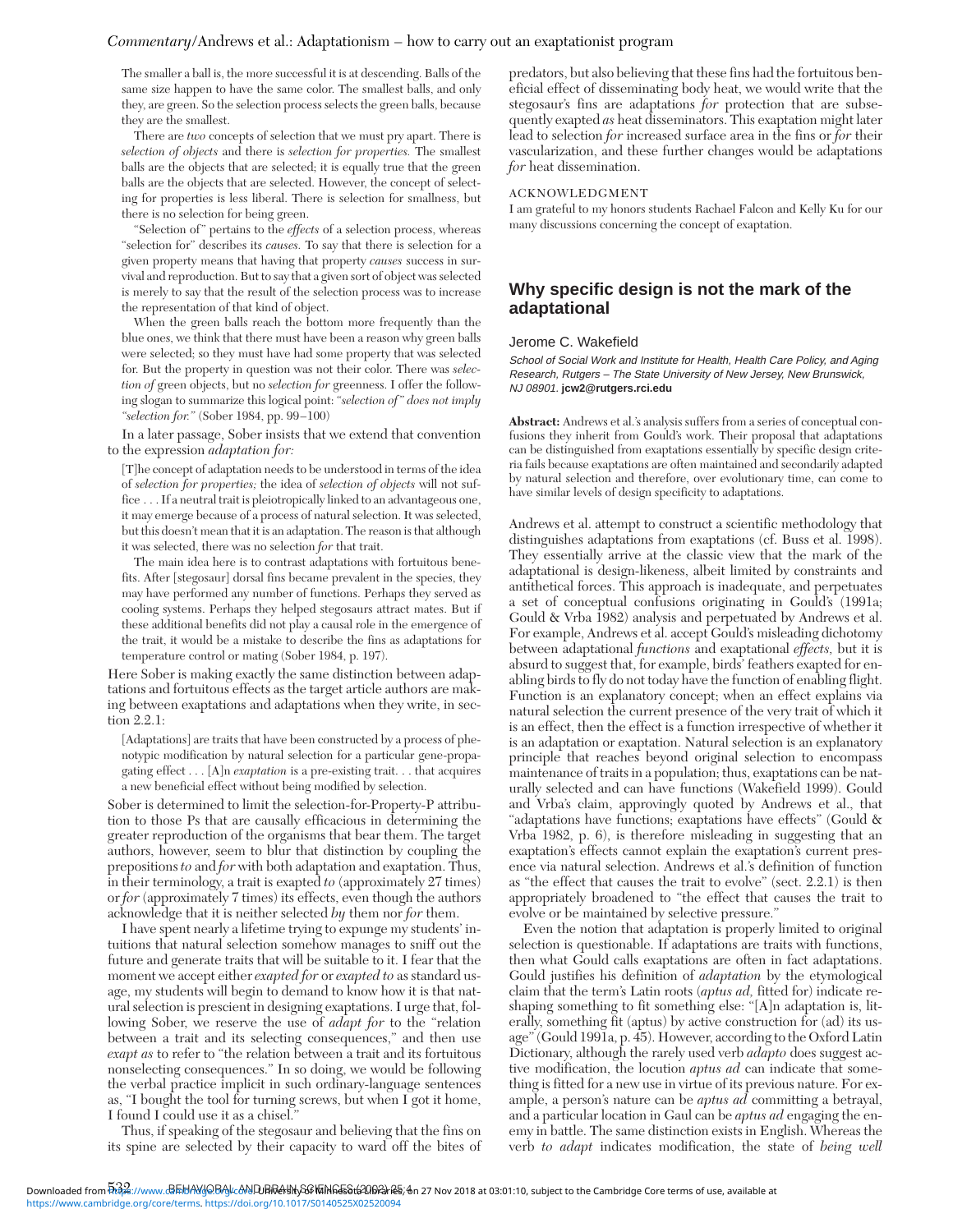*adapted to* encompasses cases where one's previous nature fits an environment. Etymology thus suggests what is clear on conceptual and theoretical/explanatory grounds, that there is no justification for classifying only original selection as adaptation. Gould's exaptationist "argument" is neither ontological nor epistemological, but rather, a series of semantic manipulations.

If exaptations can be maintained by natural selection, the distinction between adaptations (effects that caused the original selection of a trait) and naturally selected exaptations (further effects that caused the later maintenance of the trait) becomes strictly a historical distinction with little theoretical interest. The distinction has no bearing on whether natural selection explains a trait's current presence, and it has no necessary implications regarding a trait's design specificity. Thus, historical evidence (direct or indirect, e.g., via comparative data) is necessary to disentangle adaptations and exaptations. For example, knowing that unossified brain sutures occur in young birds, suggests they did not originally develop to serve their current human purpose (for which there is certainly selective pressure) of allowing as large a head as possible to emerge through a birth canal of limited diameter.

Design specificity cannot replace such historical arguments. Andrews et al. themselves point to some of the problems in passing (sect. 4) but do not fully explore the devastating consequences of their observations for their attempt to disentangle adaptations and exaptations epistemologically. On the one hand, adaptations are jury-rigged out of pre-existing structures not perfectly designed for their new functions and significantly constrained in a variety of ways, so design-specificity is limited and not optimized even for adaptations. On the other hand, over evolutionary time, exaptations are maintained by selective forces only if they are as design-specific as available alternatives. Moreover, their specificity is honed by secondary adaptations that occur in mechanisms with which they interact. So, even a pure exapted structure eventually becomes part of a system that looks highly design-specific. Indeed, *over evolutionary time, one would expect the average degree of apparent design-specificity of naturally selected adaptations and natural-selectively maintained and honed exaptations to approach approximately the same level in a large range of cases.* Thus, the design-specificity criterion would not be useful for selecting between hypotheses.

This is why it is often surprising when one finds out that traits are exaptations (e.g., birds' feathers that allow them to fly, human babies' unossified brain sutures that allow their large heads to fit through the birth canal). Such traits can appear so well fitted to their exapted functions that it seems it can't be by chance. And it's not by chance; it's by natural selection. On the average, only the best-fitted exapted traits get maintained by natural selection; the rest are jettisoned, superseded, or reshaped. Darwin noted that, although unossified brain sutures clearly came into existence for other reasons, they are now indispensible to human fitness, implying selective pressure. Surely enabling movement of the child's head through the birth canal is now a function of unossified brain sutures in humans with power to partially explain why such sutures are maintained in the human species.

Whether exaptations are always or only sometimes naturally selected depends on how definitional ambiguities are resolved. Gould (1991a) says exaptations are "features that now enhance fitness, but were not built by natural selection for their current purpose" (p. 46), implying selective force, but admittedly often implies otherwise. In any event, natural selection clearly must be invoked in the prime morphological examples of exaptation presented by Gould and others, which Andrews et al. claim offer the best case for their design-specificity approach to identifying adaptations. Thus, Gould's hope in proposing the adaptation/exaptation distinction of decreasing the dominance of natural selection as the prime explanatory mechanism in evolutionary theory goes unfulfilled in these central cases.

Cognitive and behavioral traits present a difficult challenge for Andrews et al.'s design-specificity criterion for distinguishing adaptation from exaptation because, if learned, they often mimic

design specificity. Andrews et al. offer a series of useful approaches for distinguishing learned traits from naturally selected traits (e.g., sects. 3.1.6.1–3.1.6.3). However, their repeated suggestion that ruling out learning explanations supports adaptationist versus exaptationist explanations is incorrect. The reason is simple: Whenever developmental mechanisms rather than learning explains a behavioral trait, there is no a priori reason to favor an adaptationist over exaptationist explanation for the current existence of the developmental mechanism. Andrews et al. seem to assume that, because learning seems highly design specific, the only plausible alternative is adaptation. If so, their assumption is a further manifestation of the fallacious notion that adaptation is a priori likely to be more design specific than exaptation.

## **A straw man on a dead horse: Studying adaptation then and now**

#### Marlene Zuk

Department of Biology, University of California, Riverside, CA 92521. **mzuk@citrus.ucr.edu**

**Abstract:** Although Gould and Lewontin's (1979) paper stimulated an extraordinary response, the current study of adaptation is – and should be – more than a defense against their criticisms. Adaptations are studied by biologists in new and exciting ways, including experimental manipulations of populations in the field and laboratory, comparative analyses of taxa with known evolutionary relationships, and quantitative genetics. These techniques go beyond ascertaining whether or not a trait is an adaptation.

Although Gould and Lewontin's (1979) paper stimulated an extraordinary response from biologists, philosophers of science, and others, it is important to view the study of adaptation as more than simply a defense against the criticisms leveled in "The Spandrels of San Marco and the Panglossian Paradigm: A Critique of the Adaptationist Programme." Whether examined in humans, chimpanzees, or oysters, adaptations can be studied productively in a variety of exciting ways, and most evolutionary biologists do not currently structure their research around Gould and Lewontin's ideas. Here I outline some of the current methods for understanding the function of traits, and suggest where Andrews et al. may be missing some opportunities by focusing on a response to Gould and Lewontin.

As Rose and Lauder (1996a) point out in a recent volume on adaptation, by the late 1970s, the old style adaptationism attacked by Gould and Lewontin was experiencing a decline for many reasons, including the advances in molecular biology that made clear the complexities of genetic variation, and an increased understanding of the action of selection at multiple levels, such as selfish DNA sequences. We do not examine traits the same way we did in the 1960s or 1970s, not because we have been cautioned against doing so by enemies of optimality, but because the facts do not support such an endeavor. An even more recent chapter on adaptation (Reznick & Travis 2001) does not even mention the Spandrels paper. Modern evolutionary biology does not simply ask whether a trait is an adaptation or not. Instead, we attempt to understand the action of selection – as well as other forces – by examining the potentially adaptive nature of traits.

What are some of the current ways for studying adaptation? Experimental analyses in both the field and the laboratory have greatly enhanced our understanding of the effects of natural selection on behavior. For example, varying predation levels (by other fish) on guppies in the streams of Trinidad have resulted in rapid changes in traits ranging from senescence rates to the degree of ornamentation and mate preference (Houde 1997; Reznick & Travis 2001). Lower predation sites are associated with males that have more gaudy orange coloration, and females from these sites prefer the elaborately ornamented males (Houde 1997). Experimental introduction of fish from low predation to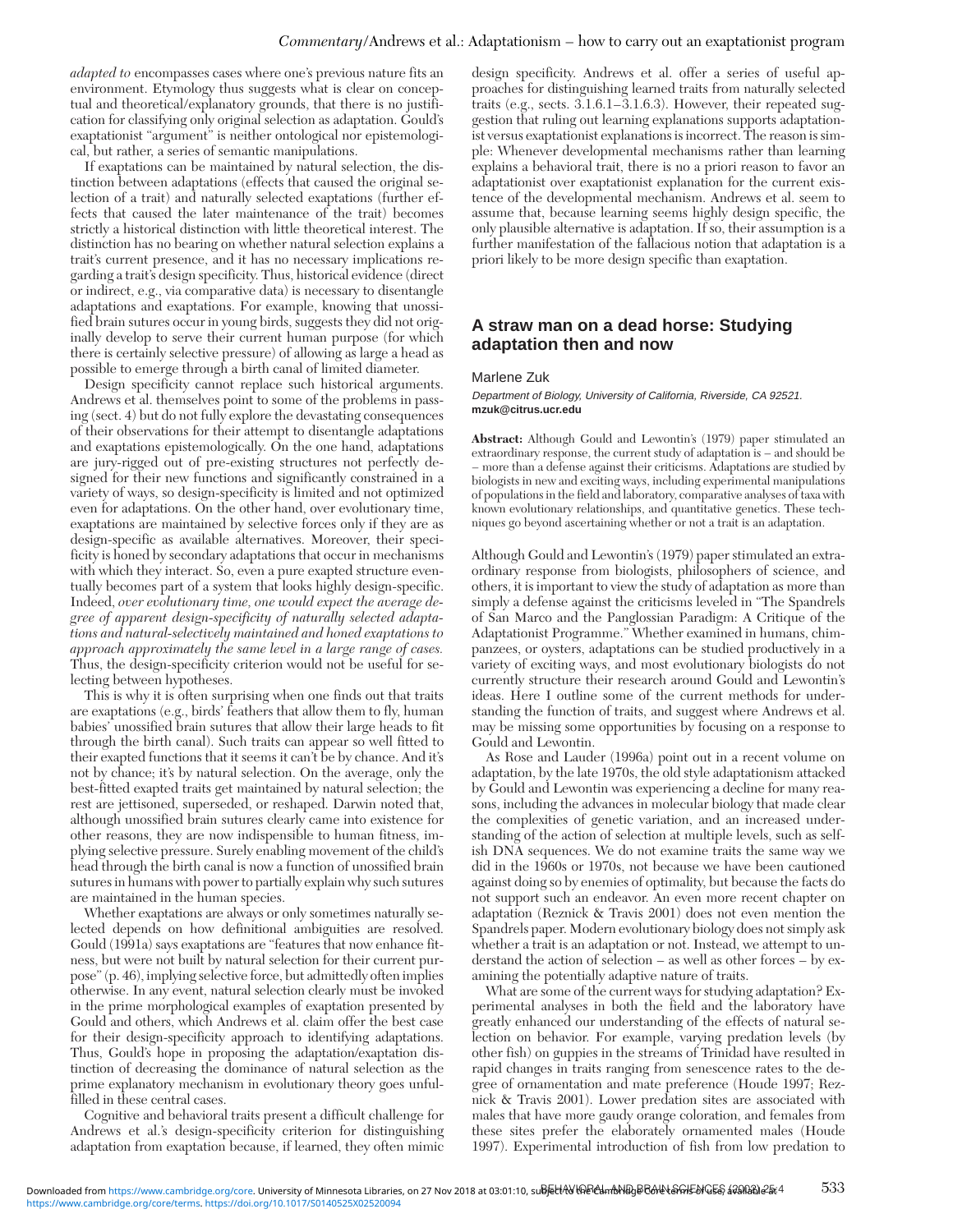high predation areas resulted in a reversal of the preference behavior of females within a surprisingly small number of generations; such studies have often shown us the amazingly short time required for evolution to occur (Reznick et al. 1997). Students of human evolution sometimes seem to arm-wave about the time frame required for evolutionary change, but it is important to realize that information about the rate of evolution exists and can be useful in trying to understand which traits are likely to be transitory noise and which are potential adaptations.

Improvements in the use of phylogenetic and comparative analyses have also allowed greater insight into the adaptive nature of traits within and among lineages. Although Andrews et al. acknowledge the utility of the comparative approach, it is worth noting that this method now includes techniques for accounting for different degrees of evolutionary relationships (Martins et al. 2002). A recent exciting study of multiple mating in insects revealed that taxa in which females routinely mate with more than one male tend to be more speciose, suggesting that sexual conflict arising from the different costs and benefits of multiple mating to each sex also leads to differentiation (Arnqvist et al. 2000). Note, too, that the fact that humans have no other extant congeners is irrelevant for addressing some interesting questions about the function of traits shared with other taxa.

Ecological genetic techniques, particularly quantitative genetics, have also enabled biologists to examine the effects of selection in natural populations (Roff 1997). Quantitative genetics allows the study of traits that show continuous variation, such as height, frequency of reproduction, or the tendency to obesity, and obviates mapping a discrete gene or genes onto the trait in question. Such studies do not require a large number of generations, making them particularly advantageous for long-lived organisms.

The methods described above lend themselves to use with human behaviors with varying degrees of ease. Certainly, multiple generation experiments on human populations are not an option, so one of the most powerful tools of science, a manipulative experiment, is almost always ruled out. Perhaps the largest stumbling block is the difficulty of measuring fitness in humans, and knowing what environment is the relevant one, as Andrews et al. state. However, the problem about measuring fitness that they mention – "This is a problem because selection is a statistical process" (target article, sect. 3.1.2) – is not clear to me. Selection is statistical in that it is measured in individuals relative to other individuals, but this is the case whether one studies people or petunias, and both theoreticians and empirical researchers have discussed appropriate ways to measure fitness. I do not see why those studying human behavior should give up on the possibility of measuring the fitness consequences of traits suggested to be adaptations.

Finally, I am not sure that solely discovering whether traits are exaptations, or currently adaptive, is of much value in understanding evolution. Again, few evolutionary biologists working in nonhuman systems concern themselves with this issue, despite Gould and Vrba's hopes. A literature search of the ISI Web of Science using *exaptation* as a keyword showed only 72 citations since 1975; in contrast, the word *adaptation* yielded 59,719. Such a measure is obviously crude, but the point is that by attempting to counteract a now outdated criticism of a field, Andrews et al. run the danger of committing either of the metaphorical blunders alluded to in the title of this commentary.

## Authors' Response

## **Adaptationism, exaptationism, and evolutionary behavioral science**

#### Paul W. Andrews<sup>a</sup>, Steven W. Gangestad<sup>b</sup>, and Dan Matthews<sup>a</sup>

aDepartment of Biology, University of New Mexico, Albuquerque, NM 87131; <sup>b</sup>Department of Psychology, University of New Mexico, Albuquerque, NM 87131. **pandrews@unm.edu. sgangest@unm.edu danda@unm.edu**

**Abstract:** In our target article, we discussed the standards of evidence that could be used to identify adaptations, and argued that building an empirical case that certain features of a trait are best explained by exaptation, spandrel, or constraint requires the consideration, testing, and rejection of adaptationist hypotheses. We are grateful to the 31 commentators for their thoughtful insights. They raised important issues, including the meaning of "exaptation"; whether Gould and Lewontin's critique of adaptationism was primarily epistemological or ontological; the necessity, sufficiency, or utility of design evidence, phylogenetic analyses, homology, and molecular genetics in distinguishing exaptations from adaptations; whether adaptationists accept adaptationist hypotheses too quickly; and the real utility of adaptationism to human behavioral science. We organize our response along the major points of the target article, in some situations defending our original claims and in others modifying them. While debate on these issues will undoubtedly continue, we are cautiously optimistic that the main points of the target article (as modified by our response) will help move the debate in a positive direction.

We are grateful to the authors of the 31 thoughtful commentaries on our target article. Several challenge core components of our argument. Some offer illustrations that bolster our points. Yet others offer additional or alternative perspectives on inference in evolutionary science. All highlight issues important to progress within evolutionary behavioral science.

The argument of our target article can be summarized under five major points: (1) We laid forth several definitions and basic conceptual issues concerning adaptation, exaptation, spandrel, constraint, and the methodological focus of adaptationism; (2) we summarized the basic epistemological concerns raised about adaptationism; (3) we argued that the special design criterion for identifying adaptation is an acceptable standard, whereas mere consistency is inadequate, and we discussed a number of criteria that may help rule out alternatives to specific adaptationist hypotheses; (4) we discussed four tools useful in sifting through competing hypotheses about trait design: comparative analyses, optimization analyses, design analyses (information about the trait's features in relation to its effects), and information about how the trait develops in relation to its effects; (5) we argued that building an empirical case that certain features of a trait are best explained by exaptation, spandrel, or constraint requires a demonstration that they are not better explained by adaptationist hypotheses and that, therefore, the testing of alternatives which Gould and Lewontin request implicitly requires the testing of adaptationist hypotheses.

We organize our response around how the commentaries address these five major points. Issues raised about the last two points overlap, hence, we combine their discussion in section R4. In general, we defend our argument against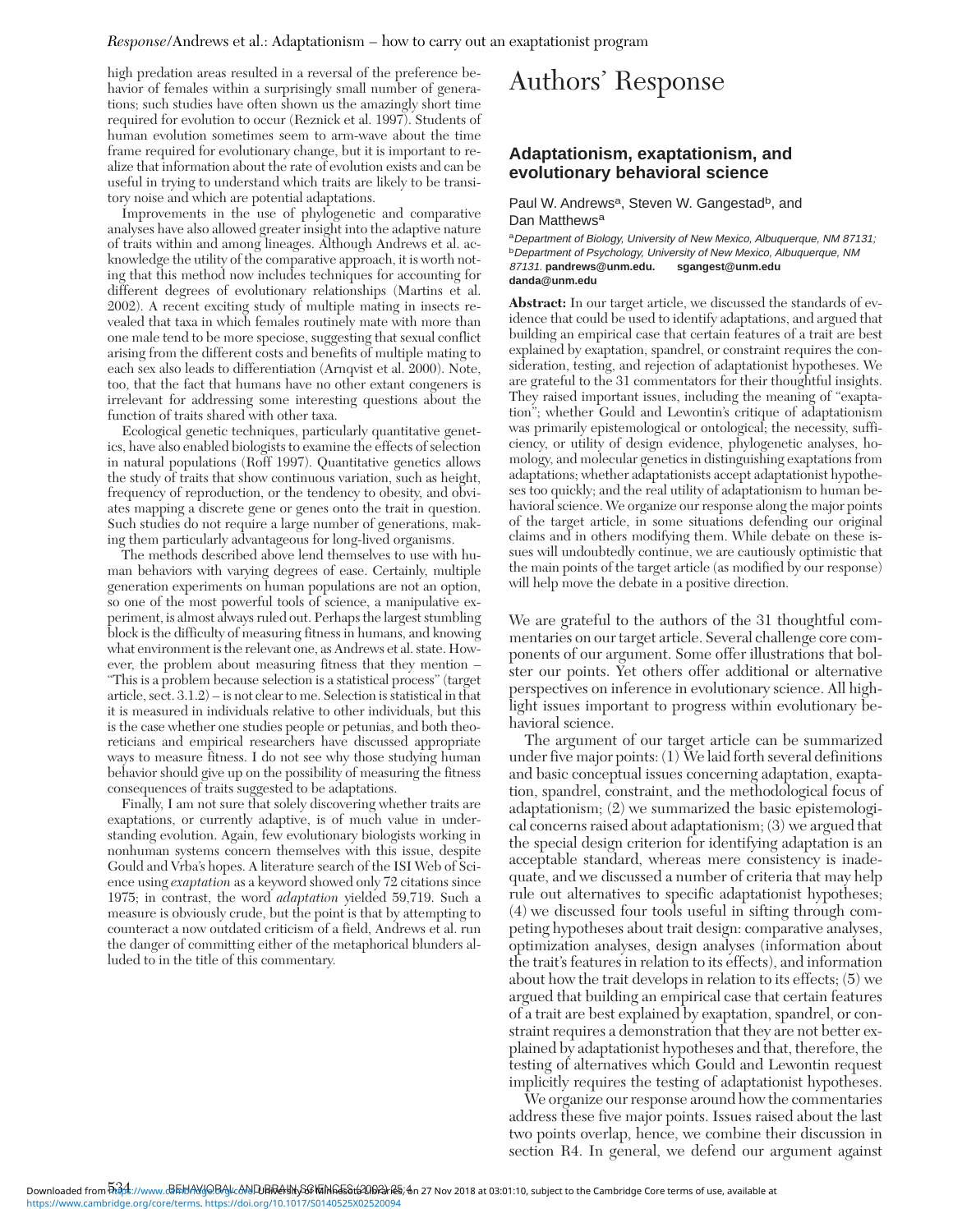criticisms. But the commentators have led us to reconsider several of its aspects; our understanding of the process of carrying out an exaptationist program has been enhanced, deepened, and modified by the current insights. Although we have attempted to discuss all major concerns, by necessity some excellent points made by individual commentators go unaddressed.

## **R1. Definitional and basic conceptual issues**

*Adaptationism is a research strategy that seeks to identify adaptations and the specific selective forces that drove their evolution historically. A trait is an adaptation for a particular benefit if the benefit was historically responsible for the shaping of the trait. The benefit(s) responsible for the shaping of a trait are the trait's functions. A trait may acquire other benefits not responsible for its evolution. A trait is an exaptation to a benefit that arose after the trait's evolution. A constraint opposes the modifying influence of a selective force on a phenotype.*

A number of commentators object to our handling of particular definitional stipulations. **Browne** observes that exaptation does not imply function and does not explain trait evolution. We agree, though we reject any suggestion that we claimed otherwise (see target article, sect. 2.2.1). In the light of the fact that exaptation is not an explanatory concept, **Thompson** urges us to reconsider our use of the expressions *exapted to* and *exapted for* in favor of the alternative *exapted as.* Biologists speak of *selection for* a particular effect in reference to a benefit *causing* a trait's evolution. The expressions *exapted to* and *exapted for* an effect may similarly imply causation, despite our clear intentions not to do so. We agree that poorly chosen terminology could "make mischief for years to come by fostering the idea that exapted traits are produced on account of their future utility" and, in fact, we discussed this very point when writing the target article. We preferred the term *exapted to* over Gould and Vrba's (1982) *exapted for* precisely because the former may have implied selection less strongly (though we managed to use the latter several times inadvertently, nonetheless). Thompson's suggestion to use the phrase *exapted as* has the right intentions. It entails, however, the need to specify the type of device a structure is "exapted as," rather than simply the fortuitous benefit that arose (e.g., "exapted as flight facilitators" vs. "exapted to flight"). In our view, the phrase *exapted to* can appropriately imply acquisition of a new benefit.

**Wakefield** argues against the fundamental distinction between benefits that drove a trait's evolution and benefits that a trait acquired after its evolution. Because the latter benefits contribute to the maintenance of a trait, both kinds of benefits invoke selective pressures. Hence, according to Wakefield, both adaptations *and* exaptations have functions (cf. **Browne**, **Thompson**). This point is part of a larger argument about the ability of special design evidence to discriminate adaptations from exaptations, which we address below.

**Crawford** and **Smith** argue or imply that the concept of exaptation is a fuzzy one. Does the ability to use a hand for manipulating a computer mouse reflect the function of the hand? Or is it a fortuitous effect of the hand? Crawford recommends that we answer such questions by thinking about how the original worked. If a beneficial effect is achieved

through the physiological or psychological processes that evolved to carry our similar but not identical tasks, it is an adaptive effect. If not, it is a fortuitous effect. Hence, being able to manipulate computer mice and open refrigerator doors are adaptive effects of the hand, whereas digesting a non-nutritional item such as Diet Coca Cola is a fortuitous effect of the digestive tract. An extension of Smith's point that humans adapt through cumulative cultural evolution is that they effectively create new environments for which their adaptations have, in Crawford's terminology, both adaptive and fortuitous effects. As noted in the target article (sects. 2.2.2 and 3.1.5), one major way that traits are exapted to new effects is through organisms' creating environments for themselves that beneficially exploit their preexisting traits; humans are particular good at (and perhaps have been selected for) doing so. The important point with respect to epistemology is that the tight fit between a feature and the task to which it has recently been put (e.g., through niche- and cultural-construction) sometimes means that it will be difficult to discern the function and hence the selective pressures that led to the trait. We don't disagree, then, with Smith's view that the task of identifying adaptations, functions, and the selective forces that gave rise to them is not easy. In the case of some (perhaps many) psychological traits, it may not be possible. (We do disagree with his conclusion that, because of these difficulties, the adaptationist approach is not effective as a guide to research and theory building; for contrasting opinions and illustrations, see **Hagen**, **Rutherford**, **Schaller**, and **Simpson**.)

**Brown** makes the case that an understanding of adaptive evolution must feature developmental mechanisms and plasticity. We agree. The recent work on evolvable developmental plans is exciting. The means by which flexible developmental plans are maintained, however, is not obvious. As noted by West-Eberhard (1998), individual selection may often favor more specialized developmental plans at the cost of evolvability. Our point that "those taxa that happen to maintain more versatile, more evolvable developmental plans may be more effective at entering and exploiting new niches" (sect. 2.4) was not that "only *some* taxa maintain versatile and inherently evolvable development" (Brown); rather, it was that clade selection may be a significant factor accounting for the widespread conservatism of flexible developmental plans (West-Eberhard 1998).

**Rutherford** argues that many "alternatives" to adaptation – byproduct, exaptation, or exapted learning mechanism – imply adaptations, and therefore their full understanding will be a story involving adaptations. We generally agree, but note that nothing we said in the target article suggests otherwise (on exapted learning mechanisms and their role as adaptations, see sect. 3.1.5). (But see also **Barrett & Henzi** on alternatives to explaining phenomena other than adaptation, exaptation, or byproduct [e.g., disease], and **Atran** on complexity not tied to specific adaptive pressures.) Our focus was on epistemological issues facing a researcher asking whether a particular trait *X* is an adaptation for a particular effect *Y.* One alternative explanation may be that the trait's fit with a particular effect is the outcome of an exapted learning mechanism not specialized for that particular trait and its effect. A complete understanding of the selective pressures accounting for that alternative requires an understanding of the learning mechanism's function. In sifting through alternatives, however, one can find that a trait is the outcome of a learning mechanism not specialized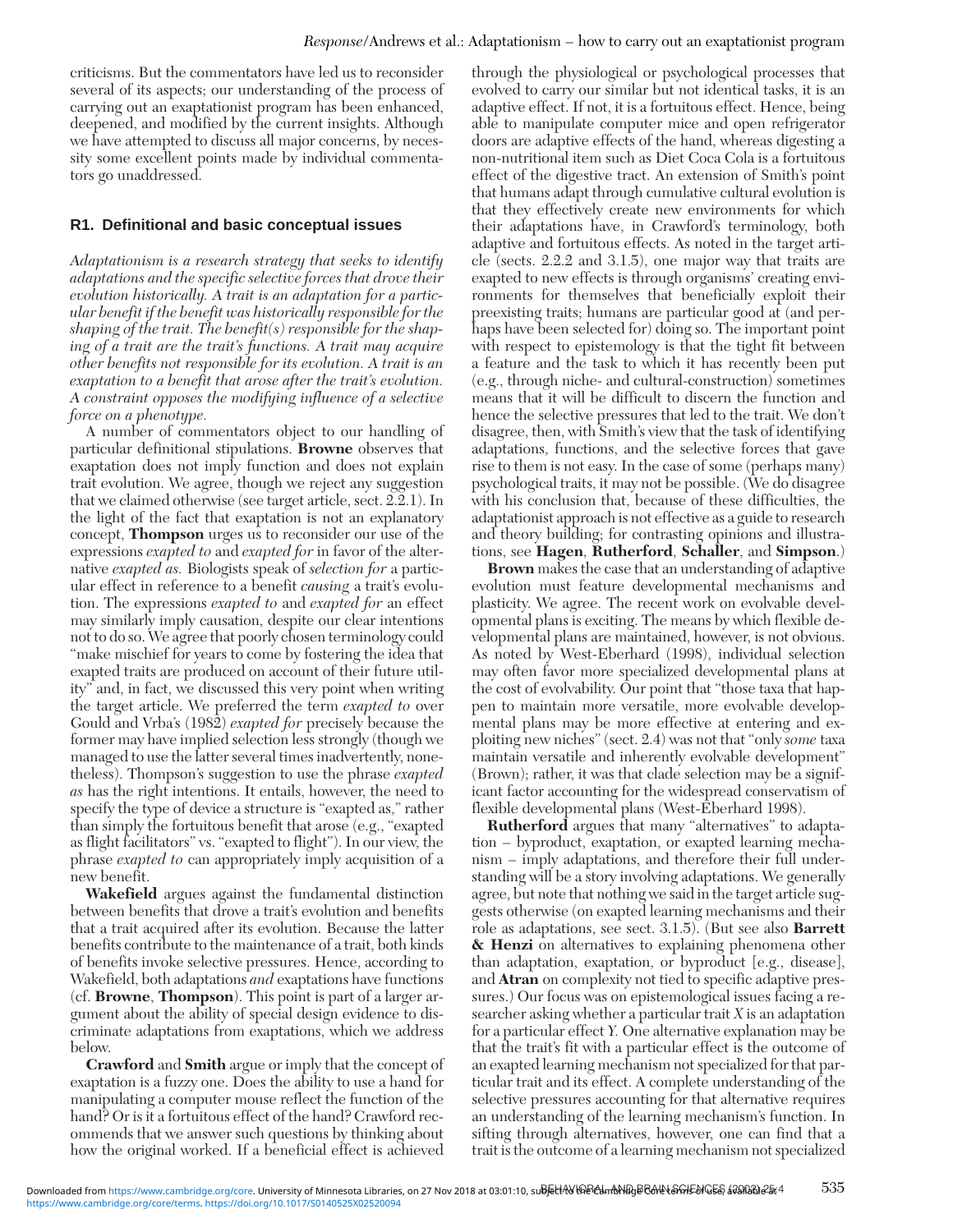for producing *Y* and, therefore reject the target adaptationist hypothesis without coming to fully understand the function of the learning mechanism.

**Figueredo & Berry** remind us that Nature is not an intelligent agent who *designs* adaptations with specific functions, such that each adaptation has one "real" function that Nature had in mind. Fortuity plays a role in adaptation as well as exaptation, as adaptation relies on the chance introduction of mutations that have favorable effects. Moreover, any and all benefits that contributed to the replicative success of genes affecting a feature can be thought of as "functions" of a trait. In our view, the term *design* nonetheless has utility in the epistemological realm. As emphasized in the target article, selection *need not* result in good design for a particular effect, but *only* selection can be responsible for, in Gould's terms, "eminently workable design" (Gould 1997d, p. 57).

**Zuk** maintains that the goal of modern adaptationism is more than simply identifying adaptations; it aims to understand the consequences of selection more broadly. Our focus on the issues of debate between adaptationists and Gould and Lewontin led us to construe adaptationism in a particular way and miss some important new ways of studying adaptation. For example, selection operates at multiple levels and, hence, some important consequences of selection must be understood in terms of selection at the genetic level. We agree that some of the most exciting work in evolutionary biology concerns phenomena such as genomic imprinting (**Brown**) and genetic conflicts of interest between the sexes (Zuk). We accept, then, that our characterization of adaptationism was influenced by the fact that we focused on the debates involving Gould and Lewontin, and hope that Zuk's commentary serves as a partial remedy to the bias. Her reminder that adaptationism is alive and well (indeed, thriving) in evolutionary biology is also a welcome one, but we think it a mistake to regard the issues addressed in the target article as "outdated." Zuk acknowledges the "stumbling block" of measuring fitness in evolutionarily relevant environments to the study of human adaptation, but underestimates, in our view, the implication that a study of adaptive design – a focus of the article – is therefore of primary significance. Debate about how one should understand the selective history underlying human psychological adaptation continues, often revolves around standards of evidence, and regularly invokes the concepts of constraints, spandrels, and exaptations (see, for example, the recent volume by Rose & Rose [2000]; see also **Dannemiller**, **Dupré**).

## **R2. The epistomological focus**

*Gould and Lewontin's criticisms of adaptationism have been largely epistemological in nature, and not ontological. In particular, they make two criticisms: (a) adaptationists often use inappropriate evidentiary standards for accepting adaptationist hypotheses; and (b) adaptationists often fail to consider alternative hypotheses to adaptation.*

*Objection 1: Gould and Lewontin's deepest criticisms of adaptationism concern ontological problems, not epistemological ones.* Although acknowledging the importance of Gould and Lewontin's epistemological arguments and granting us some success in addressing them, **Dupré** argues that a major and separate *ontological* problem with

adaptationism identified by Gould and Lewontin remains unresolved: Adaptationists atomize the organism into distinct parts, each of which is then assumed to be optimally designed for a specific function. In fact, however, organisms are integrated phenotypes, and it is not possible merely to "carve" the organism into component parts, interpreted in isolation from the rest of the organism. Selection cannot operate on individual features in isolation. Because of ubiquitous pleiotropy and patterns of correlated growth, the phenotypic space through which selection can move the evolution of an organism is not the entire *n*-dimensional space defined by all variation in all *n* measurable features. Many of the basic "traits" that adaptationists speak of, let alone the adaptations, don't exist.

*Reply 1: The epistemological standards of evidence are relevant to this issue.* As acknowledged in the target article, a full answer to the question "What is a trait?" is not readily explicated. Gould and Lewontin (1979) did raise the issue but offered little in the way of guidance. After noting, "For lack of space, we must omit an extended discussion of the vital issue 'What is a trait?'" (p. 585), they cited a single illustration of how one may be misled by inappropriate atomization (the well-known example of viewing the chin as a "thing" as opposed to a result of the interaction between two growth fields). **Dupré**'s commentary similarly does little to explicate a firm resolution to this problem. Neither he nor Gould and Lewontin advise against speaking of traits at all. (Obviously, Gould himself often wrote of individual traits as products of evolution.) Given our current understanding of the problem, Dupré suggests that the answer to the question of which traits have some chance of being adaptations will "come to intuition, perhaps tutored by proper biological experience."

In our view, the problem of what constitutes a trait is not completely disconnected from the epistemological problem of how one identifies adaptation. The larger epistemological problem facing adaptationism is not "What are adaptations?" but "How do we come to understand the outcomes of adaptation?" (**Zuk**). The problem of describing the effects of adaptation on any level other than that of the whole, integrated organism is an issue within that larger epistemological context. Knowing that a trait can qualify as an adaptation is not merely a matter of tutored intuition. One knows that a trait could qualify as an adaptation when one has evidence for the special design of the trait for a particular function.

Put otherwise, an adaptationist claim that a particular feature has been honed by selection to serve a particular function typically entails two subclaims: first, that selection was able to operate on that feature with sufficiently low costs arising from pleiotropic consequences for other traits; second, that the benefits responsible for its evolution correspond to those of the claimed function. The first of these subclaims (which may imply that the feature can be treated as a product of selection in [relative] isolation from the rest of the phenotype) is that which **Dupré** argues cannot be assumed casually. He implies that satisfactory compliance with standards of evidence for special design does not eliminate the fundamental problem associated with that claim. In fact, however, the claim is not a primitive assumption immune to empirical evaluation. Special design evidence can address it. In particular, evidence for the special design of the feature for the putative function is evidence *not only* of the claim that the function drove the evolution of the fea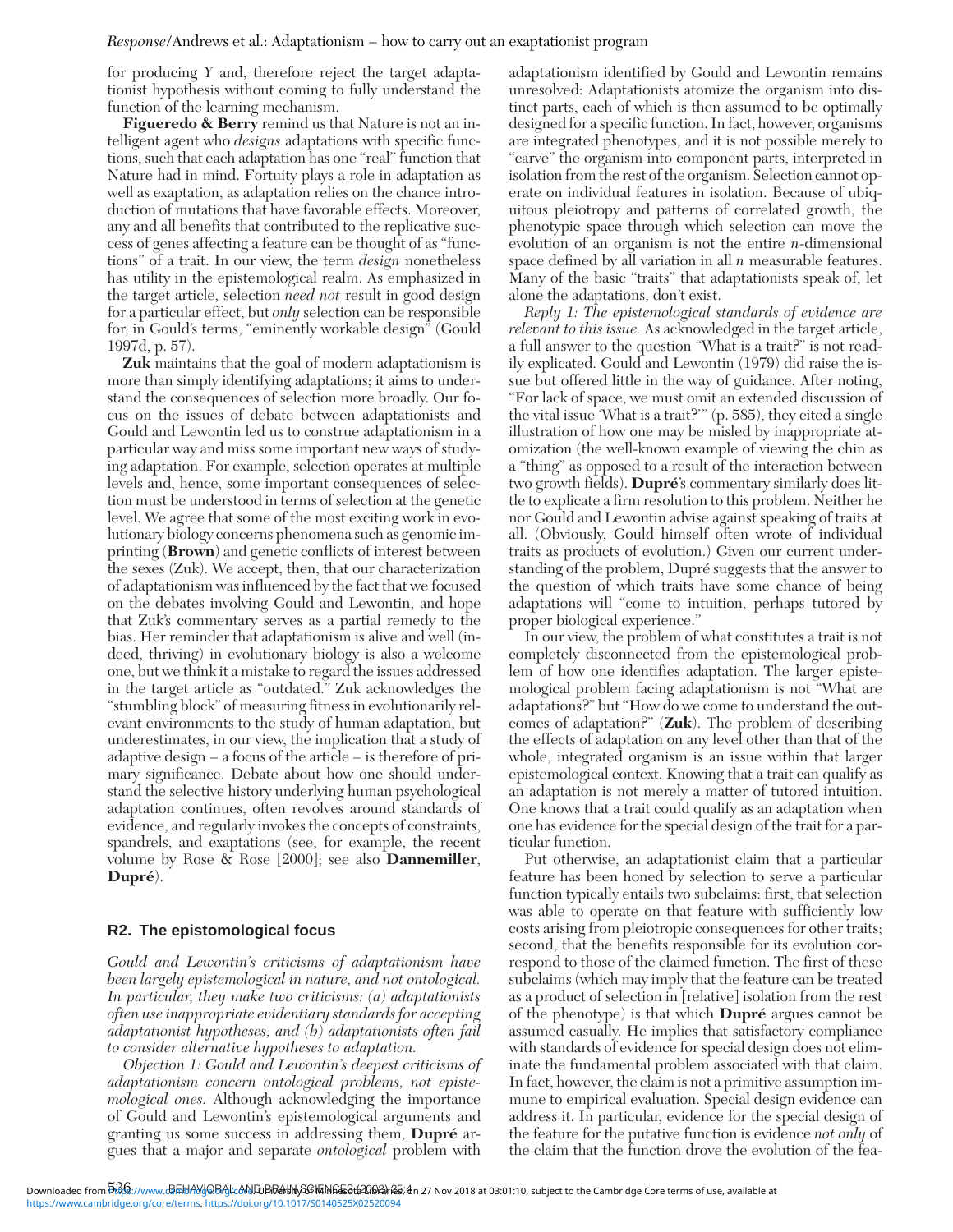ture; it is evidence that the feature was not so highly integrated into a network of other features by pleiotropy that it could not be modified by selection. If the chin should indeed be understood not as a feature designed by selection for a particular function but, rather, as the outcome of the interaction of two growth fields, then any rigorous application of standards of evidence for special design should not yield support for a claim that the chin is an adaptation specially designed to perform a particular function.

The argument is akin to the argument for the empirical meaning of the existential quantifiers within Ramsey sentences (e.g., Lewis 1984; Maxwell 1970). **Dupré**, in effect, argues that the features that adaptationists claim to be products of selection have little if any real empirical meaning. The Ramsey sentence is a means by which logical empiricists expressed a theory in a way that gave theoretical terms indirect empirical meaning while eliminating any surplus meaning of those terms. In a Ramsey sentence that expresses theoretical claims about, say, atoms, one states, first, that there exist such entities (represented by arbitrary symbols), and then goes on to state precisely what these entities are purported to do and what empirical derivations follow. Evidence that corroborates the empirical derivations is evidence not only for the theoretical claims about what atoms do, it is potentially compelling evidence for the existence of entities that do what atoms are purported to do (despite no direct observation of them). So too, evidence that satisfies appropriate standards of evidence for special design – should these standards be sufficiently rigorous – is evidence that the feature claimed to have been selected for a particular function is a meaningful one.

The Ramsey sentence is intended to capture the empirical consequences and meaning of a theory with no surplus meaning, by replacing all theoretical terms with arbitrary symbols. Of course, it is impractical for scientists to use symbols as theoretical terms in practice, though it may be advisable to use terms that have minimal surplus meaning above what is embodied in a theory. For that reason, we personally prefer to refer to adaptations for specific psychological functions as "psychological adaptations" or "specializations," rather than as "cognitive modules" (**Smith**) or "psychological mechanisms"; the terms "module" or "mechanism" may have surplus meaning that is not required by theory to account for functional specialization underlying behavior (e.g., Fodorian modularity or correspondence with a discrete neurophysiological structure).

*Reply 2: Equipped with appropriate standards of evidence, adaptationism has succeeded despite tutored intuition as the primary guide.* As **Hagen** expresses very nicely, the very adaptationist approach that **Dupré** claims has little to discover, has had enormous success in the study of human biology and medicine. Our understanding of virtually any organ system and its components owes itself to a functional analysis of the system (see also **Rutherford**).

**Dupré**'s concern appears to be more specifically with the atomization of psychological traits, however, as the primary physical substrate responsible for behavior – the brain – is not a collection of individual features capable of being selected upon in isolation from each other. (See also Finlay et al. 2001.) Rather, "we know that the parts of the brain must be highly integrated, and integrated in such a way that it cannot be assumed that distinguishable parts should have discrete and specific functions" (Dupré). Individual preferences or dispositions or algorithms (e.g., preferences for

waist-to-hip ratios) should not be viewed as traits, let alone adaptations, absent "identification of a neurophysiological structure with the demonstrable function" for these particular preferences or assessments. In the face of the ontological problem, "there is little reason to suspect that adaptationism has much to discover" about behavior. **Davies** echoes, "To the extent . . . that evolutionary psychologists work with categories unconfirmed at the level of neurochemistry, they may well be trying to trace the selective history of things that, as presently conceived, do not exist at all." (For related comments on the unknown nature of cognitive modules, see **Smith**.)

Based on such concerns, one might presume that the adaptationist approach has discovered little about animal behavior. Yet that's not so; it has led to remarkable discoveries in the study of nonhuman animals by treating particular preferences, behavioral dispositions, and so on, as entities capable of being fashioned for particular functions, and in absence of an understanding of their neurophysiological bases. One recent illustration is provided by collared flycatchers on the island of Gotland. The extra-pair paternity rate is approximately 15% in this population. Males who sport large forehead patches (a secondary sexual character) account for a disproportionate number of the extrapair fertilizations, partly due to female preference (Sheldon & Ellegren 1999). Moreover, observational and experimental evidence shows that females whose social mates have relatively small forehead patches are particularly likely to engage in extrapair copulations (Michl et al. 2002; Sheldon et al. 1999). As males with large forehead patches tend to have more successful offspring (compared with their half-siblings; Sheldon et al. 1997), this pattern of female preference for and seeking of extrapair mates makes sense as a means of increasing the genetic fitness of offspring. Males with large forehead patches actually invest less in offspring in their nest than those with smaller forehead patches, except when mating late in the season, a time at which most females already have had their broods and the opportunities for extrapair fertilizations are relatively scarce (Qvarnström 1999). Females do not prefer males with large patches as social mates in the early season (purportedly because what they gain in genetic benefits is offset by loss of paternal investment), but do in the late season (when this trade-off is relatively absent; Qvarnström et al. 2000). And, finally, the offspring of males with large forehead patches tend to be male – the sex that most benefits from having such a sire (Ellegren et al. 1996).

If particular flycatcher behaviors are not adaptive in the specific sense assumed by adaptationists, the fact that this constellation of behaviors have the demonstrable effects that they do is the sort of "strange coincidence" that scientists avoid admitting (Salmon 1984). It seems reasonable to conclude that female and male collared flycatchers possess suites of adaptations – preferences for extrapair mates, conditional motives for seeking extrapair mates, preferences for social mates conditional on time of the mating season, conditional allocation of effort to paternal investment, means of affecting the sex ratio of offspring – for functions of obtaining genetic benefits for offspring, and so on. At the very least, we can say that the adaptationist approach that atomizes the psychological features of collared flycatchers has led to remarkable discoveries about their behavior. And, again, this is but one small illustration of a larger point (see **Figueredo & Berry** on the progressive nature of the adap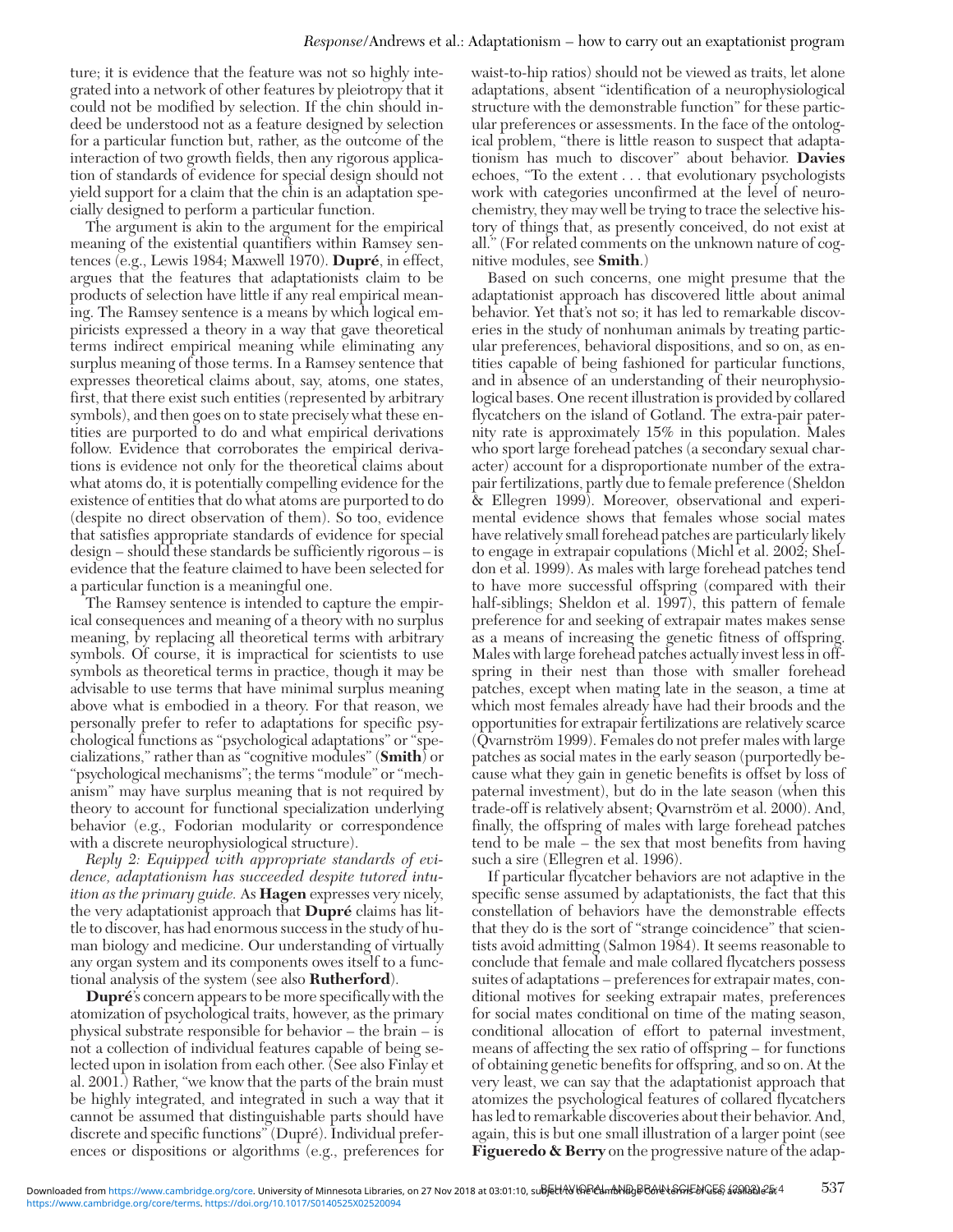tationist program; for examples of human psychological research, see **Schaller**.)

*Reply 3: The alternative strategy of insisting that all traits be identified at a neurophysiological level is not obviously superior.* Naturally, the psychological features responsible for adaptive behavior in these birds have physiological substrates in the birds' brains, and selection on those substrates must have had at least minor (though unknown) pleiotropic effects on other behaviors. **Davies** and **Dupré** imply that one need identify these substrates before proceeding. No doubt, study of the brains of collared flycatchers could potentially lead to interesting insights about how functionality is achieved and, furthermore, may revise our understanding about the structure of flycatcher behavior (Davies; on humans, see Duchaine et al. 2001). We disagree, however, with the assumption that one must first identify meaningful targets of selection at the neurophysiological level and then proceed to understand their function.

Neurophysiological examination will tell little about the functionality of behavior in absence of a good understanding of how individuals respond to and act on their environments. The value of the adaptationist approach for psychology is that it leads to hypotheses about the adaptive structure of behavior in relation to environments, and hence fosters our understanding of environment-behavior relations in a way that studying brain structure per se simply cannot (see **Hagen**, **Schaller**, **Simpson**). It is doubtful that researchers would come to our current understanding of collared flycatcher mating preferences, contingent allocation of parental effort, and so on, by first looking at bird brains to find the traits that exist – or, indeed, through any nonadaptationist-minded approach. Similarly, it is highly unlikely that one would have discovered that women's preferences for the scent of symmetrical men varies across the menstrual cycle by examining women's brains. The trait was only discovered after Gangestad and Thornhill (1998; Thornhill & Gangestad 1999) conjectured that, if past selection operated in a particular way (based on sexual selection theory and optimality thinking), it may have shaped women's preferences to vary contingently as a function of cycle-based fertility status – that is applied adaptationist thinking. Hence, **Davies** is flatly wrong when saying,

With respect to psychological traits, we must have already accomplished, to a significant extent, the central task of psychology to commence with the question concerning past selective efficacy. In the case concerning scent preferences and the menstrual cycle, we would have no idea what to look for in the historical record if we had not first discovered the function of this trait within our psychology.

So, too, is **Atran** when saying, "at best, strong adaptationist arguments retrodict old discoveries."

*Objection 2: Gould and Lewontin's objections have been largely motivated by nonscientific concerns.* **Palmer**'s commentary argues that the debate was never just about science; criticisms of adaptationism, he claims, were motivated by sociopolitical positions and concerns (see also **Crawford**).

*Reply: The nonscientific issues are irrelevant to judging the validity of the arguments.* **Palmer** assumes rightly that we are well aware of these issues and that we avoided their discussion intentionally. In effect, the motives that led an author to propose an argument are irrelevant to judging whether the argument has validity. In Reichenbach's (1938) terminology, the former occur within the *context of dis-* *covery,* whereas the latter occurs within the *context of justification.* Bringing issues within the context of discovery ("Darwin was part of the land-owning class during the rise of capitalism") to resolve those within the latter ( $\tilde{H}$  His theory therefore must have overemphasized the importance of winning competitions") is to commit an ad hominem or genetic fallacy. As noted by Alcock (1998), Gould himself used the rhetorical device of turning a popular audience against intellectual adversaries by questioning their motives, knowledge, or diligence on multiple occasions, thereby (and understandably) irritating those he attacked. We have little doubt that some of Gould and Lewontin's claims about adaptationists were very unfair to them (Palmer). But, naturally, his doing so doesn't mean that *his* critics' ad hominem arguments have any greater force.

This is not to say that extrascientific motives or beliefs don't affect the way individuals conduct their science – of course they do. Moreover, once an issue has been decided on the basis of relevant evidence and a particular individual is found to be wrong, one can naturally ask the psychosociological question of why the particular individual was misled (e.g., extrascientific motives, lack of knowledge, poor training, bad luck, etc.), to which issues within the context of discovery are perfectly relevant. Ultimately, those interested in the history or sociology of science will offer their views on these matters (again, see Alcock 1998 for one account). But they were not directly pertinent to the issues discussed in our target article. We were not so much interested in mending fences as in focusing on the scientific matters of the debate.

## **R3. The special design standard and ruling out alternatives to adaptation**

*We discuss the standards of evidence that could be used to identify adaptations, and when and how they may be appropriately used. We argue that the standard of special design is better than mere consistency. And while we argue that one cannot identify the function of an adaptation without some evidence of specificity and proficiency, we argue against developing a prespecified list of criteria that, if satisfied, constitutes evidence of adaptation. Ultimately, building an empirical case that certain features of a trait are best explained by selection for a particular function requires demonstrating that they cannot be better accounted for by alternative hypotheses. Satisfying a prespecified list of criteria can interfere with this task*

*Objection 1: Special design evidence cannot differentiate adaptations from exaptations.* **Wakefield** claims that the classic view that adaptations alone possess design-likeness arises from conceptual confusions inherited from Gould and Vrba's (1982) discussion of exaptations, which we purportedly perpetuate. Specifically, Wakefield argues that: (a) because natural selection maintains and modifies exaptations, they can have functions, which thereby explain them; (b) over evolutionary time, selection operates on adaptations that interact with exaptations, and hence, exaptations become enmeshed in systems of features that exhibit specificity of function; (c) given this fact, as well as the recognition that adaptations cannot be expected to be perfectly designed themselves, there is little reason to suspect that, on the average, adaptations will exhibit design-likeness any greater than exaptations, and therefore special design fails as a means to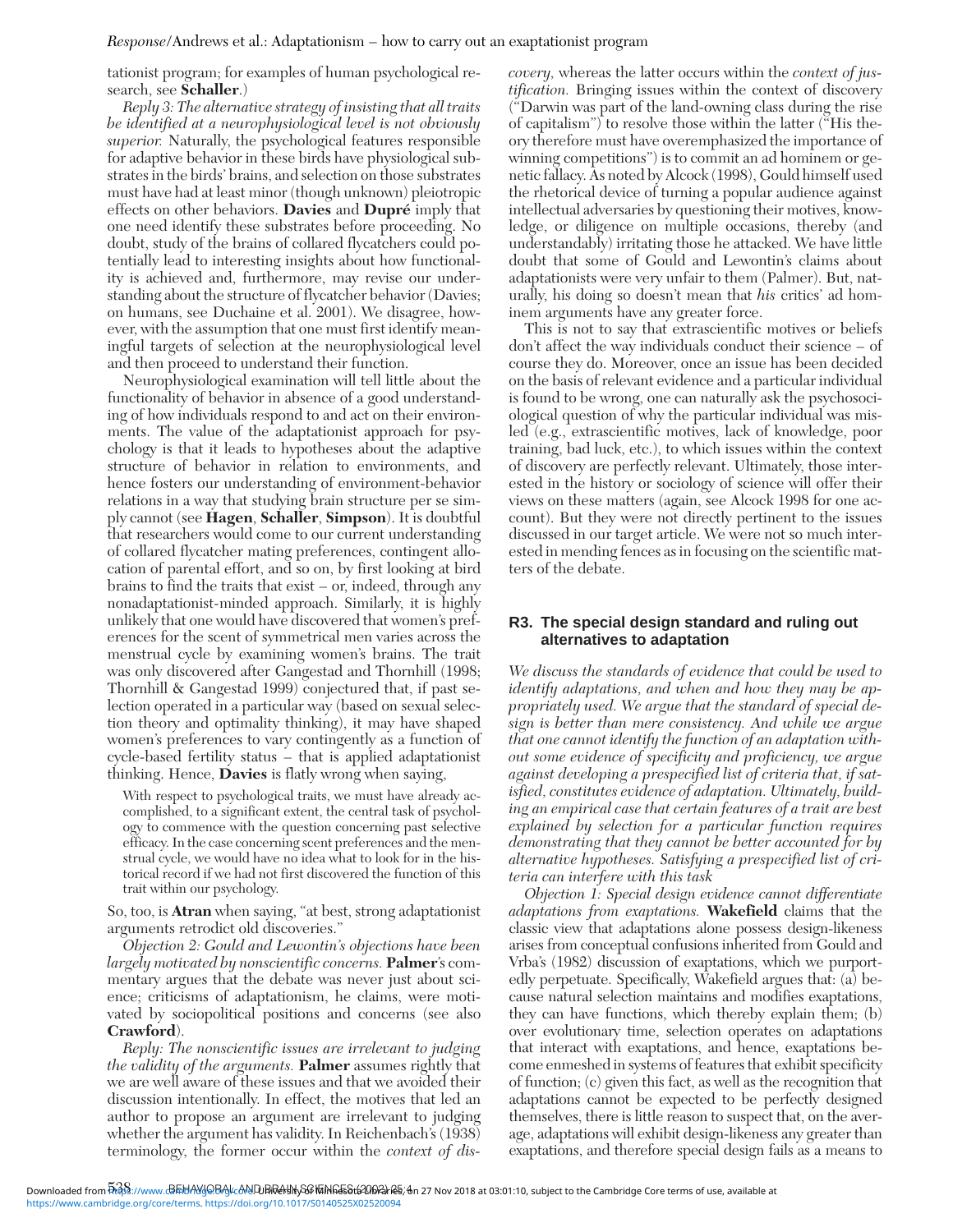distinguish them; (d) ultimately, then, the distinction between effects that led to the original evolution of a trait and further effects that led to its maintenance is a historical one with little theoretical importance; special design does not stand in for historical analysis. Relatedly, **Deleporte** claims that special design signifies "aptation"; only phylogenetic analysis can distinguish adaptation from exaptation.

*Reply 1: There is an interesting conceptual distinction between positive selection for alleles recruited into a population by selection, and negative selection against alternative alleles, which maintains a trait.* **Wakefield** is of course correct in stating that the beneficial effects of exaptations act to *maintain* a trait in a population (see also Gould 2002). He implies, however, that there is no interesting distinction between selective pressures responsible for the recruitment of *new* alleles (previously represented at negligible levels in a population) into a population, and selection against alternative alleles (mutations) responsible for maintenance of a trait. In fact, evolutionary biologists commonly distinguish between selection for modifying and selection for maintaining traits such as sexual reproduction (Hickey 1993; Lenski 1999), polymorphisms and reproductive altruism in eusocial organisms (Harvell 1994; O'Donnell 1998), and cooperation (Axelrod & Hamilton 1981). One reason for making this distinction is particularly relevant to the distinction between adaptation and exaptation: Whereas positive selection for new alleles can potentially alter the configuration of a trait dramatically over evolutionary time, negative selection against deleterious mutations (trait maintenance) does not; it merely ensures continued expression of the trait's "design," shaped through positive selection. As negative selection cannot be responsible for remolding of a trait, it does not *explain* the process where-by traits achieve their configuration. By convention (see Williams [1966] for a brief history), the term "function" applies to the beneficial effect that explains *the alteration of a trait through positive selection,* a usage that Gould and Vrba (1982) merely adopted. Wakefield may believe that there exist good etymological arguments (by our view, largely irrelevant to scientific distinctions) for overturning convention and applying the term "function" to exaptation as well (see also **Browne** commenting on Millikan's proposal that the beneficial effects of certain traits recruited into larger systems of traits be referred to as proper derived functions). But he should not insist that there be *no* terminological means (e.g., the terms "function" vs. "beneficial effect") for distinguishing between selection responsible for molding a trait and selection against mutations that maintains trait expression. The distinction is real and substantively important.

One reason for its importance is particularly relevant to the epistemological concerns of the target article: Recruitment of alleles responsible for major trait reshaping takes place over expanses of evolutionary time. When one observes special design evidence that a trait has been *shaped* (not merely maintained) by selection to perform a particular function (e.g., by satisfying criteria of special design discussed in the target article), one can infer that *the beneficial effect represented by the "function" and accounting for positive selection, persisted at a sufficiently intense level and/or prolonged period to drive trait evolution.* Observing that a trait has a particular beneficial effect (maintaining the trait currently), absent evidence of special design for a "function" of achieving the beneficial effect does *not* permit such an inference. Traits can potentially become "exap-

tations" in single generations. They become "adaptations" only over evolutionarily meaningful periods of consistent selection for them. Finding evidence for positive selective forces that shaped a trait hence permits inferences about *historical selection pressures* in a way that finding evidence for selection currently maintaining a trait does not.

**Wakefield** believes that Gould and Vrba were misguided in thinking that there is any worth in distinguishing between the positive selection leading to trait alteration and the selective pressures that maintain a trait due to fortuitous beneficial effects, but in our view Wakefield's failure to appreciate important distinctions leads to muddled reasoning. Hence, he observes, "it is absurd to suggest that, for example, birds' feathers exapted for enabling birds to fly do not today have the function of enabling flight." We agree with this statement, but disagree with the implied accusation that Gould and Vrba's treatment suggests otherwise. The structures of wing and tail feathers of many birds have not merely been maintained since the time feathers were exapted to flight; they have been reshaped by a process of *adaptation* which favored structures that facilitated flight (see sect. 2.2.2 of the target article). This process of secondary adaptation, which Gould and Vrba clearly distinguished from primary exaptation, involves positive selection for a *function,* not a fortuitous beneficial effect. In the instance of bird feathers, it has generated design *for the function of flight.* When feathers were a primary exaptation, they presumably did not possess such design. Indeed, soft, plumaceous feather structures close to the body surface have purportedly not been shaped similarly for flight and do not demonstrate special design for it. By muddling the distinction between primary exaptation and secondary adaptation, Wakefield incorrectly implies that exaptation is responsible for feathers having the function of flight. (Naturally, if one ignores this distinction, one must conclude that nearly all functionality derives from exaptation, for nearly all traits were shaped from prior adaptations or byproducts. But that misses the point of making the distinction. See Gould 2002, pp. 1229–36.)

*Reply 2: Wakefield's claim that exapted traits exhibit the same degree of good design for their effects as adaptations appeals to processes of adaptation.* Purely (and, therefore, initially) exapted traits almost certainly do not exhibit either developmental or design specificity for the exapted effect. If so, it is only by extraordinary coincidence, for, after all, they probably possess at least equally good (and in most cases, superior) design for the effect(s) responsible for their positive evolution (i.e., their function[s]). **Crawford** makes this point (and a number of interesting extensions of it) very effectively. Yet Wakefield concludes, "*over evolutionary time, one would expect the average degree of apparent design-specificity of selected adaptations and selectively maintained exaptations to be approximately the same*" (emphasis in original). The argument leading to this conclusion is a curious one. To explain how the design-specificity of exaptations arises, Wakefield invokes processes accounting not only for the maintenance of exaptations (negative selection against alternatives), but also for positive selection for adaptation: "Their specificity is honed by *secondary adaptations* that occur in mechanisms with which they interact. So, even a pure exapted structure eventually becomes *part of a system* that looks highly design-specific" (our emphasis). Wakefield seems to assume that exaptation (and the resulting selective pressures that maintain a trait)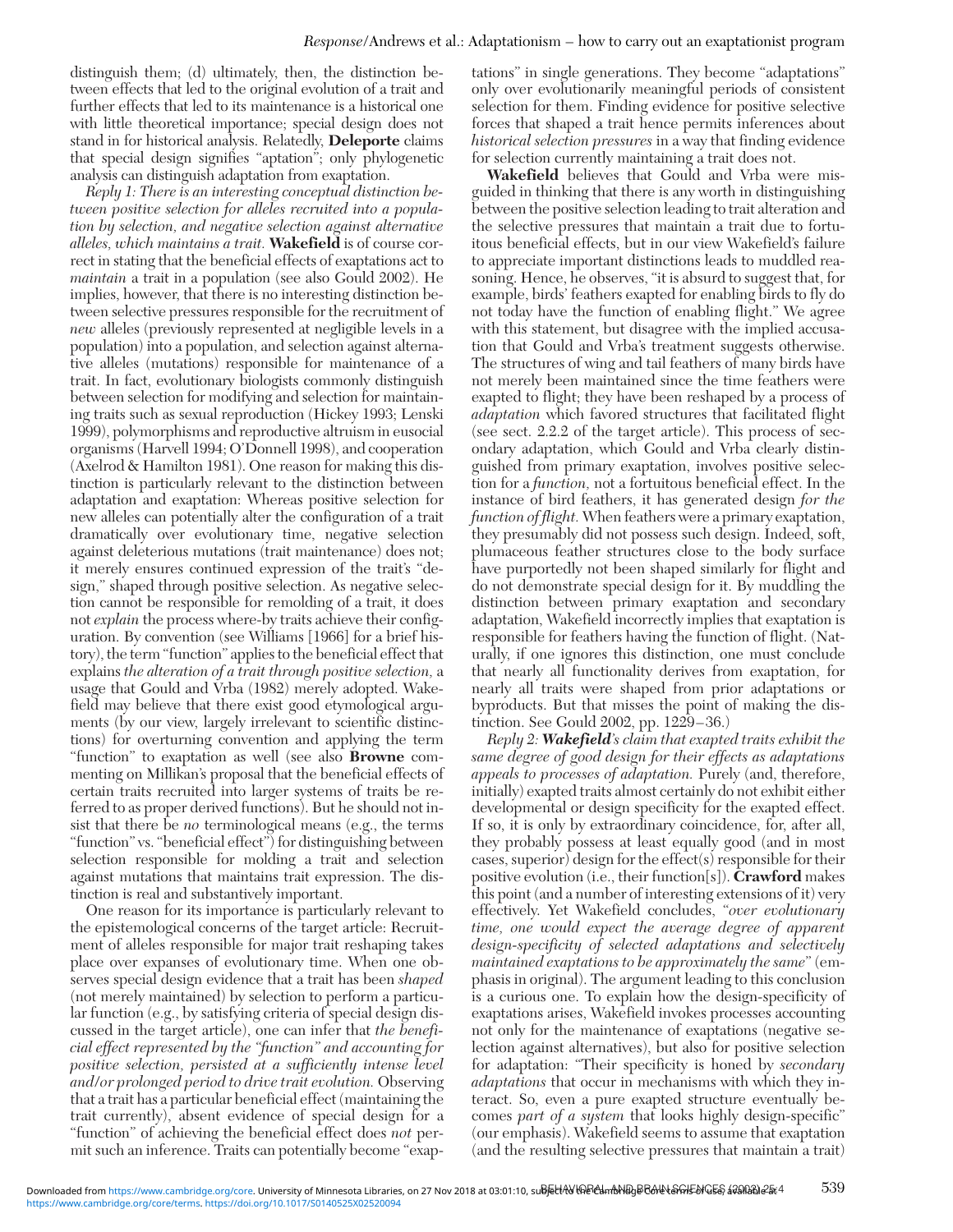accounts for special design here. But of course it doesn't; rather, adaptation (positive selection for a function resulting in altered trait structure) does. (Indeed, the exaptation itself doesn't possess special design; only the larger system, retooled for the new function, exhibits it. See **Browne**.) Wakefield's conclusion that one process of adaptation (secondary modification) will, over evolutionary time, generate the average apparent design-specificity as a result of other processes of adaptation is not one with which we would disagree. But his argument is irrelevant to whether processes *other than adaptation* account for design-specificity.

**Wakefield** is quite correct in noting that an exapted trait itself need not undergo adaptation to become part of a system that demonstrates special design. But we, following Gould and Vrba, discussed this point: "Some traits are complex, meaning that subcomponents can be discriminated and interact in ways to produce effects. . . . Technically, complex features are probably mixtures of exaptations and secondary adaptations" (sect. 2.2.1; see also Gould & Vrba 1982, pp. 11–12). The fact that unaltered features can become part of complex traits (or larger systems) that have special design is a complication that may have interesting implications worth pursuit (see, for instance, **Browne** on derived proper functions). But again, it does *not* have the implication that selection merely *maintaining* an exaptation can generate special design.

*Reply 3: There exist empirical examples illustrating the usefulness of applying criteria of special design to identify exaptations, even when these traits are embedded within larger systems that possess design.* In sharp contrast to **Wakefield**, **Browne** argues the opposite point: that exaptation does not imply function and does not explain trait evolution. Using criteria of special design, one can often detect exaptation, even (or perhaps particularly) when the exaptation is part of a larger network of adaptive traits. The beneficial effect of the black heron's wing derived from its ability to shade water illustrates this point. Positive selection on the heron's neural system to use the wing for shading involves adaptation. The features of the wing itself, however, do not exhibit special design for shading and, hence, based on special design considerations we would not conclude that the wing itself has been *adapted* for shading. The beneficial effect involves exaptation. (Below, we discuss the relevance of phylogenetic analyses to inferences of exaptation.) Browne's example of the cheetah's tail is another illustration of the same point.

*Objection 2: The study of adaptations faces the problem that past environments and selective pressures cannot be directly studied, and hence, we can only guess about the nature of past selective pressures.* **Smith** notes that the environments in which humans purportedly evolved – "the Pleistocene world of nomadic foragers" – no longer exists and, therefore, cannot be observed. In absence of direct observation, claims about various traits being adaptations or exaptations are "inherently limited to plausibility arguments" rather than based on sound *empirical* foundations.

*Reply 1: Unobservable entities can have empirical meaning.* **Smith** appears to suggest that unobservable entities can have no empirical meaning. In philosophy, that extreme positivistic view was rejected nearly 70 years ago. Applied more generally, the view would argue that not only adaptationist arguments but also all of particle physics is "inherently limited to plausibility arguments." Atoms, positrons, electrons, and neutrons, let alone smaller particles, have never been observed.

Theoretical statements about these entities attain empirical meaning through the observations that they explain. Such "indirect" evidence can provide a very powerful empirical basis for the existence of theoretical entities. Hence, Perrin's (1913) indirect estimation of Avogadro's number based on 13 different methods (e.g., Brownian motion, the thickness of soap bubbles) convinced most physicists in his day that atoms truly do exist (see Salmon 1984). "Unobservable" should not be confused with "nonempirical."

*Reply 2: Adaptationist arguments reliant on indirect evidence can be powerful.* The argument that an appreciation of design can provide powerful though indirect evidence for the nature of selection pressures that effectively operated on an organism (even if no longer present) was not constructed by evolutionary psychologists; it dates at least to Williams (1966). Simple examples suffice to illustrate its validity. Bird wings are powerful evidence of selection pressures for flight in the ancestral environments of modern birds in which wings evolved. Would direct observation of the conditions in which wings evolved provide any greater certainty for the claim that such selection pressures existed? If we observed a species of flying birds living in a newly constructed environment in which flight were no longer favored, would we be led to doubt that selection favored flight ancestrally?

No doubt, unconvincing arguments and "just-so" stories can be found in the literature. But the strength of the methodology should not be judged on the basis of poor applications of it. We attempted to identify criteria that, if applied, will lead to correct inferences about selection. While **Smith** and others may find these criteria inadequate, their dismissal requires more than the inaccurate claim that, because ancestral conditions cannot be directly observed, any claims about them have no empirical meaning.

*Additional point 1:* **Brase** nicely illustrates how criteria such as proficiency, economy, and reliable production can be inadequate to distinguish a particular adaptationist claim from an alternative with work on natural frequencies. Both hypotheses agree that natural frequencies are computationally easier. The special-purpose design argument is that they also constitute a privileged representational format. Brase discusses how work on biased outcomes of developmental learning mechanisms and the application of refined criteria of specificity contribute to resolution. More generally, he emphasizes a general point of our article that both he and **Haig & Durrant** made very explicit: Acceptance that a trait is an adaptation for a particular function must be made as "an inference to the best available explanation, given all the evidence (preferably using multiple, independent, and converging lines of evidence)." He adds the interesting observation that, because relevant evidence may come from multiple traditional disciplines (or subdisciplines), achievement in adaptationist science is hindered by the narrowing of interests and knowledge within traditional academic divisions.

*Additional point 2: The design of signals.* One point that we did not make but that has been made in the literature is that sexually selected signals are adaptations, yet are often wasteful and therefore appear to violate the criteria of efficiency and economy (Miller 2000). Adaptationists attempting to discern these signals nonetheless do look to certain forms of specificity and proficiency, particularly in the light of the adaptations in receivers that act on them. Such signals demonstrate specificity, if they do in fact affect the behavior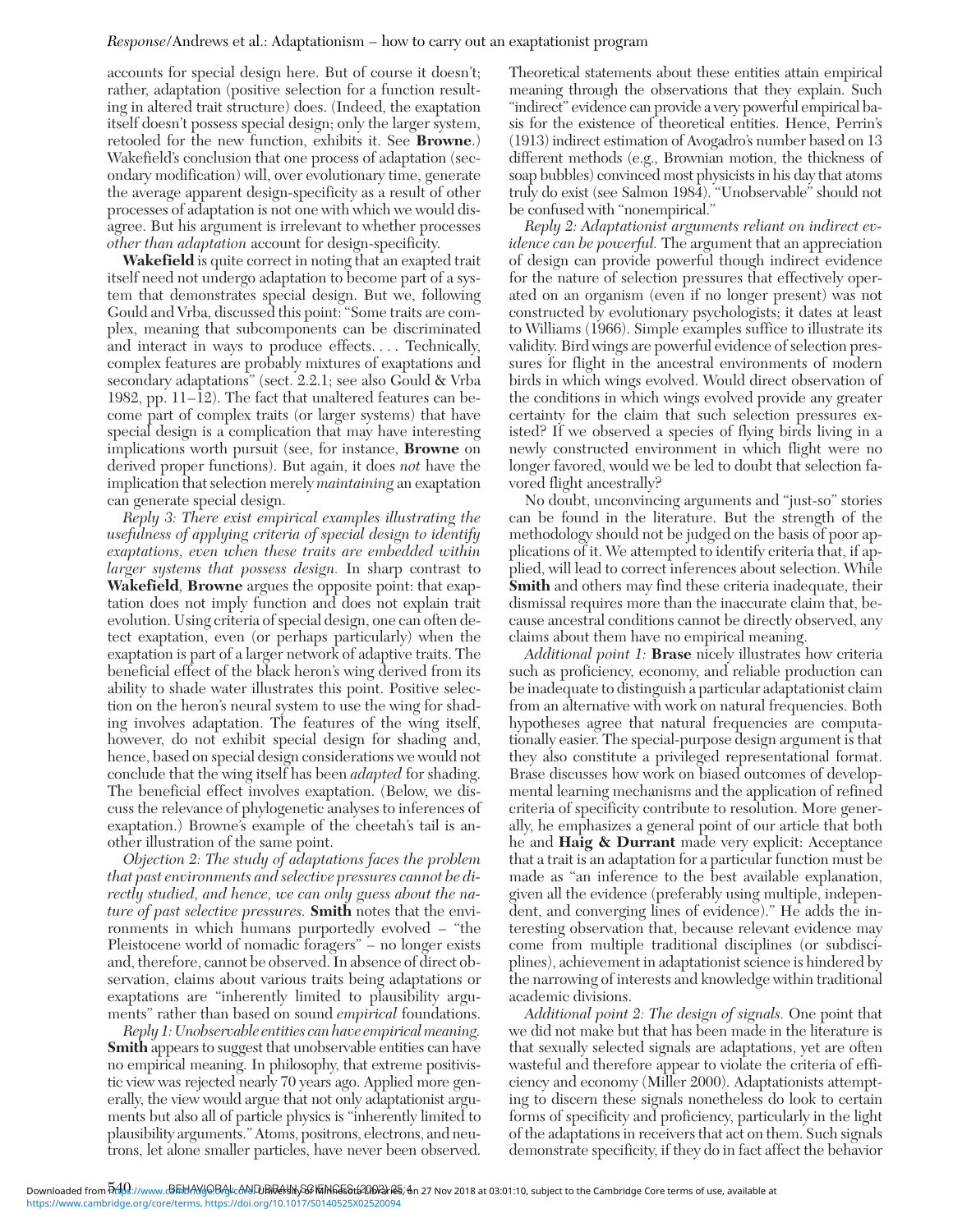of receivers in specific ways and appear to have no other beneficial effects. Furthermore, they may be proficient at signaling certain qualities (e.g., genetic benefits for offspring) when viewed through the lens of optimality models within which their selection is interpreted (e.g., Getty 2002).

## **R4. Tools useful for testing competing hypotheses and applications to alternatives**

*We note four tools that are useful in sifting through competing hypotheses about trait design: comparative analyses, optimization analyses, information about the trait's design in relation to what it does, and information about how the trait develops in relation to what it does.*

*Building an empirical case that certain features of a trait are best explained by exaptation, spandrel, or constraint requires a demonstration that they are not better explained by adaptationist hypotheses. We argue that the testing of alternatives that Gould and Lewontin request implicitly requires the testing of adaptationist hypotheses.*

*Objection 1: The target article endorses a rebuttable presumption in favor of adaptationist hypotheses.* In the target article, we argued that the same tools that are useful in testing adaptationist hypotheses (comparative analyses, optimization models, information about the trait's design in relation to its effects, and information about the trait's development in relation to its effects) are also useful in testing alternative hypotheses such as exaptation, spandrel, and constraint. The reason we gave for this claim was that building an empirical case that certain features of a trait are best explained by hypotheses of exaptation, spandrel, or constraint, requires a demonstration that they are not better explained by adaptationist hypotheses. **Haig & Durrant** refer to this as *comparative theory appraisal,* but in this context we prefer to call it *comparative hypothesis appraisal* because adaptation, exaptation, spandrel, and constraint are all different hypotheses for trait design under a single theory – evolutionary theory.

**Jones** misreads us in claiming that we are arguing for a rebuttable presumption in favor of adaptationist hypotheses. We stated that commitment to the scientific enterprise requires agnosticism in the absence of evidence (sects. 5.1 and 6), and this was clear to at least some of the commentators (e.g., **Figueredo & Berry**). We also stated that the utility of adaptationist methodology in testing evolutionary hypotheses for trait design does not lie in any ontological commitment to the idea that traits are adaptations (sects. 5.1 and 6), and we should not be interpreted as advocating even the rebuttable presumption that traits are adaptations. The utility of adaptationist tools lies in the fact that they are not only necessary to appraise adaptationist hypotheses, but they are also necessary to appraise alternative hypotheses. To paraphrase **Haig & Durrant**, the use of adaptationist methodology is often necessary for the purpose of comparatively appraising competing hypotheses for trait design.

*Objection 2: We advocate a standard of mere consistency rather than one that focuses on falsifiability.* **LaMunyon & Shackelford** argue that we apply a standard of evidence to adaptationist hypotheses that is one of mere consistency. We do not set forth a methodology for constructing hypotheses so that they are "cleanly falsifiable." (See also **Pellis**.)

*Reply: We did not advocate a standard of evidence of mere consistency.* We disagree with the claim that we advocate the use of a nonfalsifiable standard of "consistency"

for accepting adaptationist hypotheses for trait design. But before addressing it, we first take issue with **LaMunyon & Shackelford**'s statement that a consistency standard does not allow falsifiability. Under a consistency standard, a hypothesis is falsifiable if aspects of the trait's design, development, or phylogenetic history could be inconsistent with the target hypothesis. The problem with consistency is that it is usually insufficient grounds for accepting a hypothesis. Evidence of inconsistency lowers the probability that the target hypothesis is true relative to alternatives, but evidence of consistency often does not increase its probability relative to all the alternative hypotheses. For example, a beneficial effect standard would be consistent with adaptation, but it would not lower the probability that exaptation was true (see sect. 3.2).

In fact, a major thrust of our article was to argue that a consistency standard is inadequate. In effect, we argued that one should not accept a particular hypothesis until all alternative hypotheses are shown to be very unlikely to account for a trait. In discussing special design evidence, then, we explicitly described how evidence about the development of a trait, environmental mismatch, alternative means of achieving tight fit (e.g., ELMs), or phylogeny can be useful in ruling out alternatives. We are perplexed by how **LaMunyon & Shackelford** came away from our article thinking that the standards we endorsed allowed that an adaptationist hypothesis could be "so flexible that we can make nearly any data support the hypothesis."

**LaMunyon & Shackelford** describe work in which sperm size in nematode worms was shown to be associated with sperm competition risk. As this relationship need not reflect adaptation to sperm competition, phylogenetic constraint and allometry were subsequently ruled out as complete explanations. Furthermore, experimental manipulation of sperm competition led to the evolution of larger sperm. This research nicely illustrates how sequential investigation can sift through alternative hypotheses. We fail to understand, however, how it illustrates inadequacies in our standards. The standards we describe under sections 3.1–3.4 of the target article would not lead to the acceptance of the hypothesis that sperm size is affected by sperm competition based on correlations between sperm competition risk, sperm size, and sperm motility/adhesion.

We do note, however, that tests that cleanly and undeniably "falsify" hypotheses are sometimes – perhaps often – not possible. Tests of specific hypotheses are typically tests of a specific hypothesis of primary interest, auxiliary hypotheses, and assumptions about conditions of the test (e.g., Lakatos 1970), and hence, do not "cleanly" expose the hypothesis of primary interest (see **Figueredo & Berry** on "naïve falsificationism"). In the work described by **LaMunyon & Shackelford**, for instance, had control for the body size-sperm size relationship removed any association between sperm competition and sperm size, the adaptationist hypothesis would not have been cleanly *falsified,* as the test makes the auxiliary assumption that any correlation between body size and sperm size is *not* due to variation in sperm competition. For example, Clutton-Brock and colleagues (e.g., Clutton-Brock 1982) found that an association between body size and antler size in deer was at least partly due to differences in sexual selection, and hence were not merely the result of constrained "correlations of growth" (Gould & Lewontin 1979).

**Pellis** describes a research program that uses data on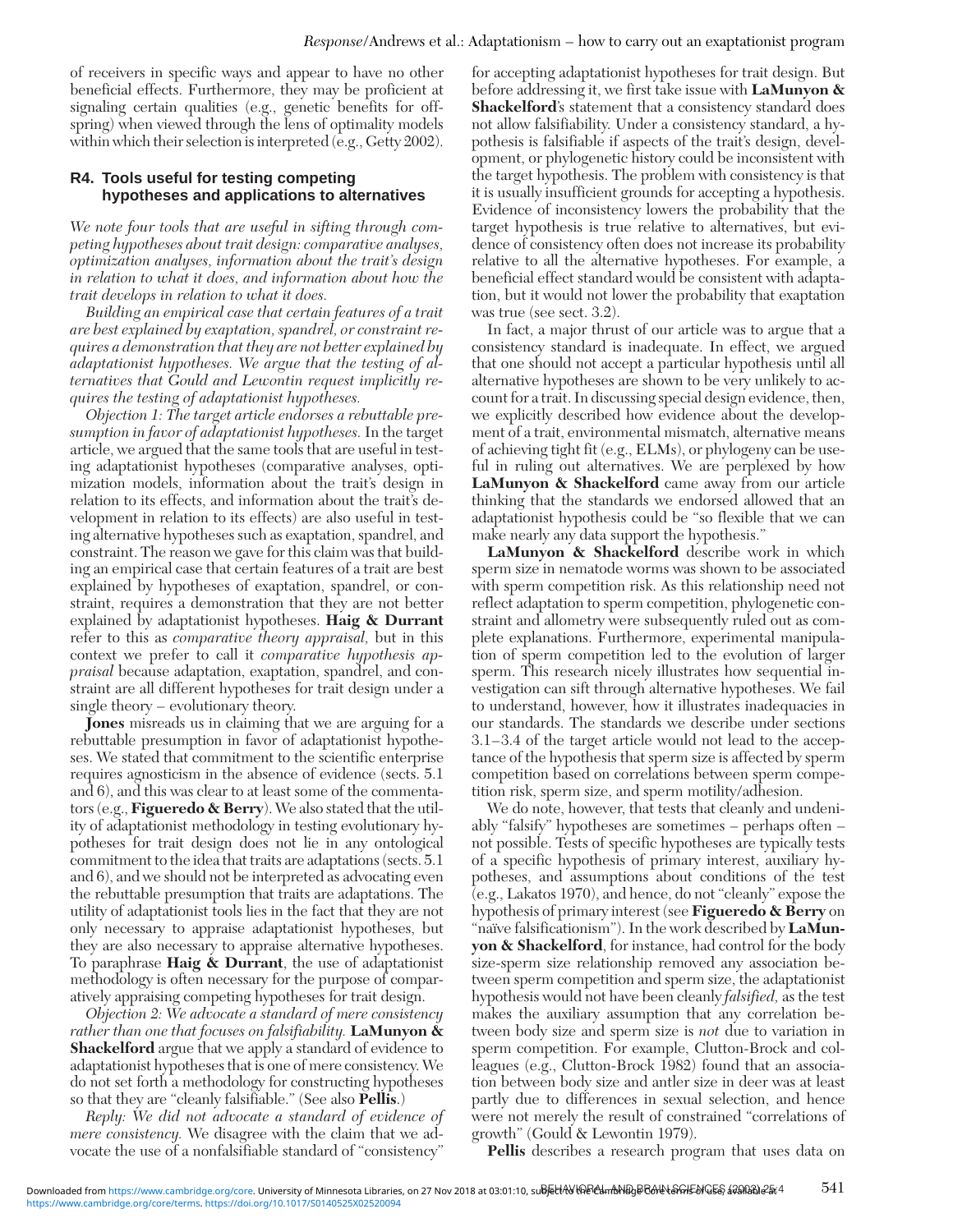design, ontogeny, phylogeny, underlying mechanisms, and cross-species comparisons to infer a pattern of play-fighting in muroid rodent juveniles. We agree that this program is "in keeping with the spirit of Williams' message concerning the overuse of adaptive explanations" (Pellis) and, furthermore, illustrates our point that, "there may be no uniform list of criteria that must be satisfied to demonstrate that a trait has been specifically designed by selection for a function. Different traits may require satisfaction of different criteria" (target article, sect. 3.1.6). We fail to see, however, how we endorsed weaker standards and the view "that whatever an animal does must be adaptive."

*Objection 3: Even with a good evidentiary standard, adaptationists sometimes move too quickly in accepting adaptationist hypotheses.* **Fuentes** does not challenge our criterion for acceptance, but he argues that adaptationists nevertheless sometimes move too quickly in accepting adaptationist hypotheses. He argues that two examples we discussed in the target article – men's preference for lower than average waist-to-hip ratios, and women's preference for symmetrical men – demonstrate this point.

*Reply 1: Even the best scientists occasionally miss plausible alternative hypotheses.* We don't argue with the broad point; even the best scientists do occasionally miss plausible alternative hypotheses. The reason for this may be, as **Dickins & Dickins** suggest, that individual scientists have limited imaginations. A good example is **Barrett & Henzi**'s discussion of the different possible explanations for the long interbirth interval of !Kung San women. However, the two examples that **Fuentes** offers, in our view, do not illustrate this point. We truly did use the waist-to-hip ratio example "for instructional purposes only" (because of its specific features), and did not claim that adaptation had yet been convincingly demonstrated. We furthermore did not argue that work on women's preference for symmetrical men had yet demonstrated, beyond reasonable doubt, adaptation for acquiring genetic benefits for offspring; indeed, we explicitly noted that "even more work may be required to satisfy the onerous standard of special design and convincingly demonstrate the precise functions of the preference shifts" (sect. 3.1.6.3). At the same time, we did offer the example of women's preference for symmetrical men precisely because we could think of no alternative hypothesis that could explain the data. Our caution in avoiding any claim that the standard of special design had been met was in part because we recognized that our imaginations are limited and we may have missed a plausible alternative. Fuentes, despite his criticism, and despite the fact that we agree that further testing is desirable, offered no alternative hypothesis himself. In any event, we do think that it is important to distinguish between a claim that a particular hypothesis can be inferred to be correct from the explication (in as precise terms as possible) of a particular hypothesis as a guide to tests. The latter is desirable, even when evidence falls far short of justifying the former.

*Reply 2: The problem of accepting hypotheses too quickly is not unique to adaptationists.* **Davies** and **Schank** both argue that adaptationist thinking has little to offer psychology. But claims that various behaviors and affective states are maladaptive run rampant throughout psychology (e.g., severe depression, suicide, ADHD, and so on). These claims are largely unsubstantiated because psychologists' ignorance of anything more than the simplest form of adaptationist thinking has led to a systematic failure to generate

plausible, sophisticated adaptationist hypotheses for many psychological phenomena. Psychology needs adaptationist thinking precisely because its practitioners are genuinely interested in determining what is and what is not adaptive, often for humane reasons.

Sometimes even evolutionary researchers accept nonadaptationist hypotheses too quickly. Gould himself has been guilty of this (Alcock 1998). Another example, provided by **Barrett & Henzi**, illustrates a similar point. They accept the claims of Sperber and Girotto (2002; in press) that the Wason selection task (WST) is not capable of scientifically exploring hypotheses about the existence of cheating detection mechanisms in the brain and that further uses of the task should be discouraged. Sperber and Girotto (2002) provide evidence that comprehension mechanisms can account for the existing known content effects in the WST. Barrett & Henzi imply that Sperber and Girotto's account of content effects in the WST is nonevolutionary, but Sperber et al. (1995) state that comprehension mechanisms must have an evolutionary origin too. In any event, in our view, Sperber and Girotto's claims go beyond the evidence that they have produced. To satisfactorily support their claim, they must show that it is simply impossible to ever devise a WST that manipulates content that does not tap a comprehension mechanism. Sperber and Girotto's evidence does not go so far; at best, they have shown that many of the content effects observed in the WST can be explained by a comprehension mechanism.

*Reply 3: Special design is not a particular type of evidence, it is a criterion for accepting adaptationist hypotheses.* We think another reason that adaptationists occasionally accept adaptationist hypotheses too quickly has to do with confusions regarding the term "special design." No other scientific field that we know of has a specific name for an evidentiary criterion for accepting a particular type of hypothesis. In other fields, most scientists just know that they have to show that all alternative hypotheses have difficulty accounting for the data before accepting any particular hypothesis. The use of a specific name can lead to misunderstandings if it is not chosen carefully. The term "special design" itself suggests a focus on design evidence (i.e., how the trait's features relate to its effects), and this interpretation has been exacerbated by the development of evidentiary shortcuts purporting to list design characteristics of adaptations (e.g., complexity, efficiency, economy, precision, etc.). In the target article, we argue that design evidence is a necessary part of building an empirical case for adaptation. Without some evidence of specificity and proficiency, we argued that it will often be impossible to determine what the trait is an adaptation for. But "special design" is a criterion for acceptance and should not be construed to mean that the scientist should rely solely on design evidence. As we pointed out in the target article, sometimes the exclusive reliance on design evidence can lead the scientist to erroneously accept adaptationist hypotheses. The standard of "special design" cannot be met without design evidence, but it requires that all plausible alternative hypotheses have difficulty in explaining the data before scientists can accept a particular adaptationist hypothesis as an explanation for a trait. Meeting the standard of special design may require the scientist to gather additional sorts of evidence (e.g., developmental or comparative evidence).

*Objection 4: As adaptation and exaptation are distinguished in terms of historical timing, comparative analyses*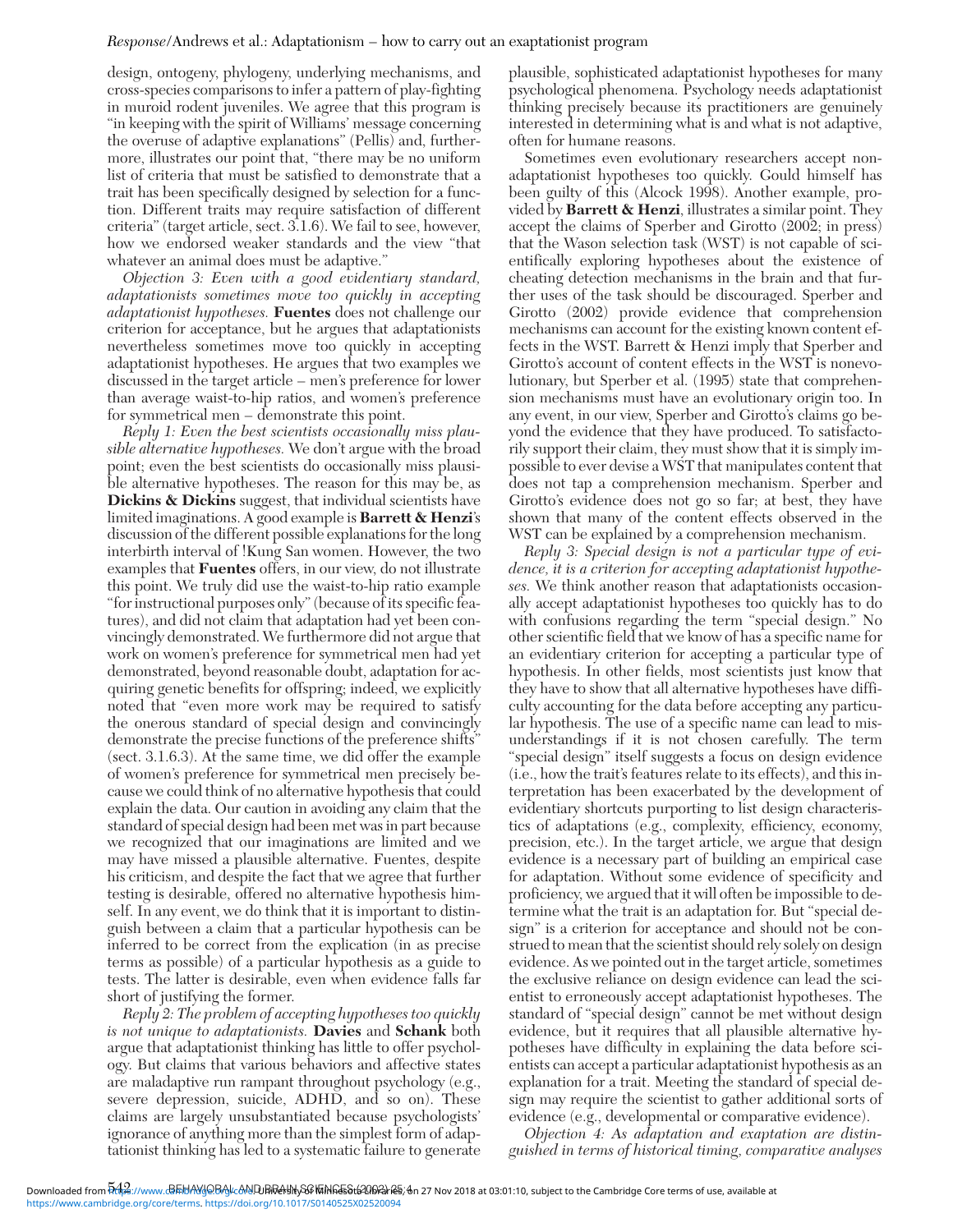*(e.g., cladistic analyses) are (a) sufficient and/or (b) necessary to discriminate adaptation and exaptation from each other.* Several commentators argue that, because adaptation and exaptation are distinguishable in terms of historical timing of a benefit and the evolution of a trait, comparative analyses provide important evidence for discriminating exaptation from adaptation. Recent developments in cladistic analysis (e.g., the use of independent contrasts) allow for the estimation of relative timing, thereby offering a crucial tool. **Blackburn** argued that a sufficient criterion for demonstrating exaptation is whether the phenotypic structure that allows for the effect evolved prior to the acquisition of the beneficial effect. However, other commentators (**Dannemiller**, **Deleporte**) went further and argued that phylogenetic analyses were *necessary* for distinguishing between adaptation and exaptation.

*Reply 1: Cladistic analysis is not sufficient, in and of itself, to establish that adaptation has not occurred.* While we argue that adaptationist tools are necessary for appraising both adaptationist and nonadaptationist hypotheses, some adaptationist tools can build stronger cases for some hypotheses than for others. Such asymmetries exist because different hypotheses do not fully overlap with each other with respect to the criteria required to accept them. For example, we agree that phylogenetic history can be useful in demonstrating exaptation by determining whether the phenotypic structure that allows for the effect evolved prior to the acquisition of the beneficial effect. We alluded to this criterion in section 5.5 when we stated, "in some instances, it may be possible to make an inference of exaptation by examining the phylogenetic history of the trait, as in the case of birds' feathers evolving from reptiles' scales for a thermal insulation effect and subsequently becoming exapted to flight." But this reference was somewhat obscure and certainly inadequate. We are grateful to these commentators for remedying this deficiency. As Blackburn notes, such evidence is *sufficient* to demonstrate that exaptation has occurred. However, as he also notes, if the effect is acquired prior to the evolution of the structure, or they occur simultaneously (i.e., the historical criterion for demonstrating exaptation is not satisfied), this is only weak evidence of adaptation. First, a phylogenetic analysis is often limited by the completeness of the cladogram used in the analysis (**Blackburn**). If structure and effect occur at the same point in the phylogenetic tree, it may be because the cladogram is incomplete (i.e., exaptation is still a possibility even if its probability of being true is reduced). Second, phylogenetic analyses often cannot efficiently sort out the order of evolutionary processes that occur in between speciation events – the temporal separation between the origin of a structure and subsequent exaptation to a new effect could be collapsed into a single point on a phylogenetic tree if they occur between speciation events. Finally, evidence of adaptation also requires some evidence that the phenotype was modified by selection for the effect (i.e., that the phenotype did not evolve by chance).

This example also illustrates the point made above: *If a methodological tool is really useful in testing adaptationist hypotheses, it will also tend to be useful in testing alternative hypotheses.* We argued that the search for evidence of special design is useful in demonstrating exaptation and spandrel, and the search for evidence of optimal design is useful in demonstrating constraint. However, while we argued that comparative studies are useful tools in the adaptationist toolbox, we did not provide an example of how comparative studies could be used to test alternatives such as exaptation. **Blackburn**, **Dannemiller**, and **Deleporte** showed how this is possible, and Blackburn's Figure 1 nicely summarizes how phylogenetic analyses can be used to help build empirical cases for adaptation, exaptation, and spandrel.

Nonetheless, although phylogenetic analysis can build a strong case that exaptation has occurred, it cannot, by itself, establish that adaptation for a particular beneficial effect has *not* occurred. Through fortuity, a trait may acquire a new beneficial effect. The new beneficial effect, however, may lead to modifications in the trait, sometimes leading to significant reshaping, such that the trait's design is to be understood as (secondary) *adaptation* for the new effect. The classic example of bird feathers provides a nice illustration. We know, from the relative timing of the first appearance of feathers and ability to fly, that feathers were exapted to flight. Some feathers have undergone substantial redesign that can only be understood as *adaptation* for flight. The phylogenetic analysis cannot provide the critical information; only a consideration of design can. As emphasized in the target article, a trait can be a complex mixture of adaptation, exaptation, spandrel, and constraint, and it is, in principle, possible to distinguish them empirically (sect. 5.5). Gould (2002) makes the same point in his recent treatise and gives several examples in which one can identify both the exapted parts of a trait and the secondarily adapted parts.

*Reply 2: Cladistic analysis is not necessary to establish that adaptation has occurred.* Some commentators argued that phylogenetic analyses were not only sufficient but also *necessary* for distinguishing between adaptation and exaptation. According to **Dannemiller**, "It is analyses based on historical and cladistic criteria that, Gould argued, would ultimately be necessary to separate adaptations from exaptations." Similarly, **Deleporte** argued that "special design qualifies aptation, but only history can efficiently sort exaptation from adaptation."

Under this characterization, special design is insufficient to demonstrate adaptation – additionally, one must show that the structure does not originate prior to the acquisition of the beneficial effect on the phylogenetic tree. None of the commentators who explicitly or implicitly challenged the idea that special design is sufficient to demonstrate adaptation gave any logical argument for why our analysis in the target article was wrong. **Deleporte** merely asserts (without justifying) that phylogenetic analyses are necessary to distinguish between adaptation and exaptation. **Dannemiller** bases his position on the following quote from Gould's final treatise:

The relative timings for the origin of a form and for the inception of its current function – as inferred either from the branching points of a cladistic analysis, or from direct knowledge of historical sequences – provide the main criteria for distinction of exaptation from adaptation. (Gould 2002, p. 1235)

However, we think Dannemiller incorrectly interprets this passage. First, the quote is ambiguous on the necessity of phylogenetic analyses and could just as easily be interpreted as saying that they are *useful* or *sufficient* to demonstrate exaptation. Second, even in this treatise, Gould has always cited with favor, and without any hint of reservation, Williams' (1966) analysis of adaptationism (Gould 2002; Gould & Vrba 1982), which is the classic defense of the special design standard. Third, it is quite telling that Gould has over the years accepted design evidence *by itself* (i.e., *not*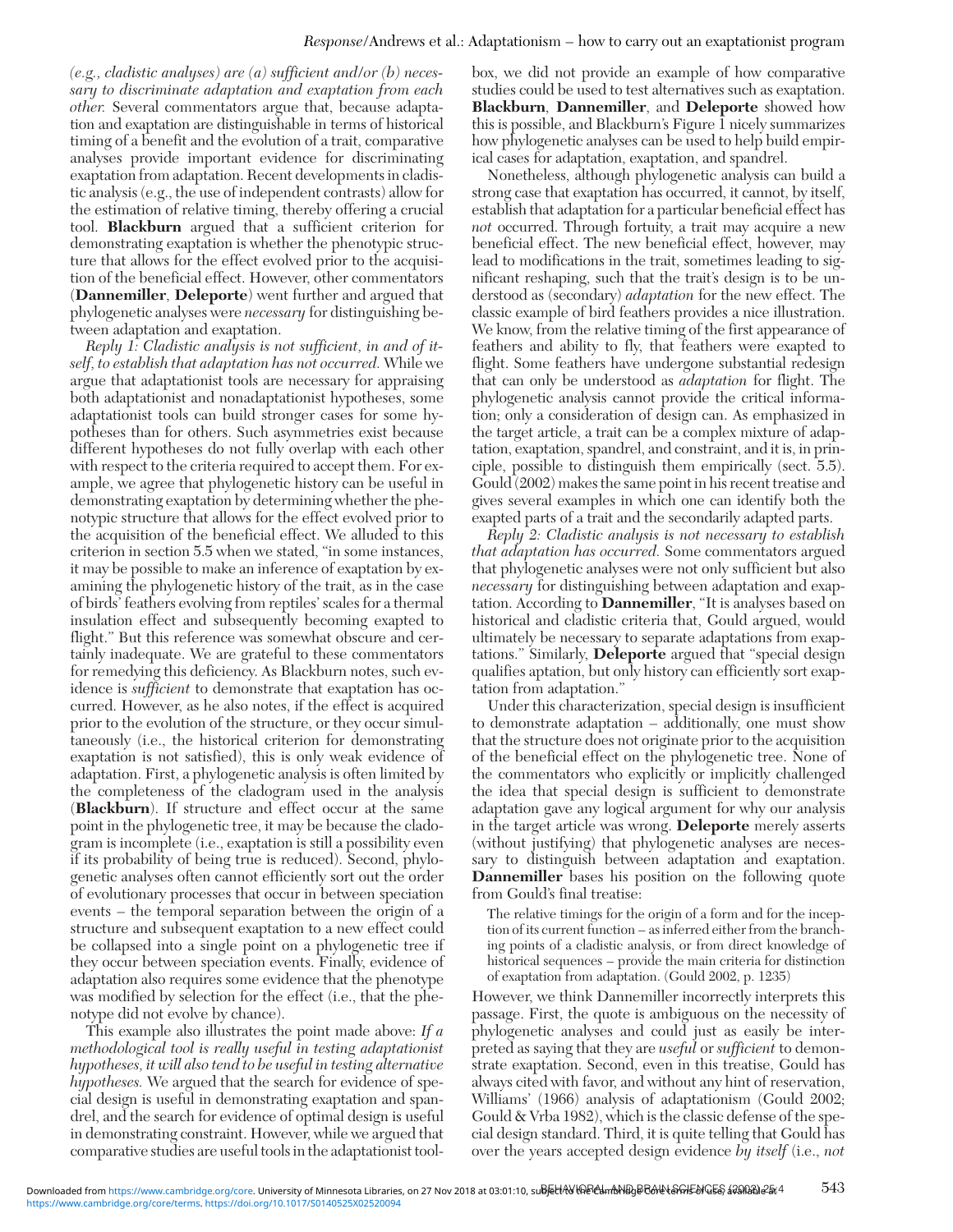in conjunction with other criteria such as the phylogenetic cooccurrence of structure and function) as sufficient to demonstrate adaptation as well as to provide criteria for what would constitute evidence of adaptation (e.g., Gould 1977 [essay 12]; 1980 [essay 3]; 1983 [essays 1–3]; 1985 [essays 1 and 2]; 1991b [essays 14 and 17]). Finally, Gould has specifically recognized that evidence of "complex adaptive design" is sufficient to demonstrate adaptation (Gould 1997d, p. 57). If Gould thought that evidence of complex adaptive design was sufficient to demonstrate adaptation, he could not have believed that phylogenetic analyses were *necessary* for distinguishing adaptation and exaptation.

At the same time, it should be noted that our standard for the acceptance of adaptationist hypotheses is more stringent than Gould's. As indicated in the target article, we argue that sometimes exapted learning mechanisms (ELMs) can generate cognitive traits that eventually come to exhibit "complex adaptive design." The special design criterion that we advocate would not allow the scientist to accept a particular adaptationist hypothesis until one has shown that all alternative hypotheses (including ELM hypotheses) have difficulty in accounting for the features of the trait.

*Objection 5: Optimality reasoning cannot tell us much, particularly regarding cognitive mechanisms.* **Schank** claims that humans are limited beings whose cognitive mechanisms are more often characterized by satisficing than optimizing. Therefore, optimality analyses will tell us little about human cognition.

*Reply:* One of us recalls John Maynard Smith responding to precisely this point made at a Ciba Foundation symposium on characterizing psychological adaptations (Ciba Foundation 1997). We must not conflate two different ways in which we might use the term *optimality.* As described in the target article, optimality modeling asks what outcome selection would produce under constraints. Adaptation does not come free, and hence, all adaptations evolve despite their costs. Maynard Smith noted that selection relentlessly favors the *best* (optimal *under constraints*) design available. Selection does not "satisfice" – merely favor what is "good enough" or "necessary" for survival and reproduction (see also Williams [1966] on this form of reasoning). The optimal cognitive design available under constraints, however, need not be the one that maximizes the number of right answers or takes into account all available information; the additional costs of a computationally expensive procedure may outweigh its marginal benefits over a less accurate but cheaper procedure. Though not using formal optimality analyses, Shepard (1992) nicely illustrates this form of reasoning when asking why we have three receptor types for color perception (in addition to the ability to assess overall lightness-darkness). This is the minimum number needed to achieve color constancy under natural lighting conditions. To perceive true color (spectral frequencies of object reflectance) under these conditions, we would need at least three additional receptor types. Given small marginal returns to perceiving true color over achieving color constancy, however, the "optimal" receptor number may well be the number we have. In our view, optimality analyses may prove to be very useful to understanding *why* our cognitive capacities are "limited" and *why* we utilize "satisficing" procedures.

Relatedly, **Schank** argues that optimality analyses will offer little insight into constraints. Just as a chess player can hide an imposed constraint ("no castling") through judicious play, so selection can hide constraints. Most analogies break down somewhere, however, and Schank has extended this one beyond its appropriate relevance, in our view. As **Figueredo & Berry** note, selection does not design with deliberate foresight. Unlike the chess player, then, selection will tend to favor the best design available under constraints, even if that design fully reveals the constraints under which it was operating.

*Objection 6: The program we outline does not serve as an effective guide to research or theory on human behavioral adaptation.* **Smith**, a leading human behavioral ecologist, argues that the research program that seeks to understand adaptation in terms of design "looks far better in the abstract – as philosophy – than in practice – as a guide to either empirical research or theory building," and recommends an alternative research program that seeks to understand phenotypic plasticity in terms of what behavioral biologists refer to as "conditional strategies," or psychologists might label "broad-purpose learning mechanisms." Perhaps similarly, **Schank** recommends a program of research that focuses on "vicarious selection and transmission mechanisms" accounting for learning and transmission between generations. **Atran** offers a different but related argument: that "strong adaptationist" attempts to explain organic design in terms of specific adaptations should be combined with a "weak adaptationist" approach that acknowledges that some functional complexity "results largely from more general physical, chemical or biological processes governing complex systems."

*Reply 1: Conditional strategies and broad-purpose learning processes should be distinguished.* **Smith**'s conclusion conflates two very different phenomena. Within behavioral ecology, a *conditional strategy* is an adaptive expression of different tactics depending on cues that, in the environments in which the strategy would have evolved, moderate tactics' net benefits. The reproductive strategies of collared flycatchers discussed earlier provide an illustration. Males with large forehead patches tend to invest in offspring less than other males, except late in the breeding season. Trade-offs between mating effort and parental investment were presumably important in the shaping of tactic choice. Largepatched males have greater access to females as extrapair mates and purportedly invest to a larger extent in extrapair mating effort than other males. Late in the season, however, most females have already bred, such that there are few extrapair mating opportunities. At that time, it may pay largepatched males to invest in offspring as much as other males. Female choice, then, is similarly affected by season. Females prefer large-patched males as extrapair partners. They show no preference for them as social partners throughout most of the season; presumably, whatever benefits they gain in offspring genetic fitness is offset by lower paternal investment. Late in the season, when choosing a large-patched male does not entail trading off paternal investment, however, females *do* prefer them as social mates. A number of other aspects of collared flycatcher mating behavior also evidence a remarkable degree of conditionality and context-dependency (e.g., female interest in extrapair males depends on the size of the forehead patch of her social mate).

**Smith**'s commentary suggests that these and other conditional strategies studied by behavioral ecologists are the outcome of "broad-purpose learning mechanisms." Ironically, however, that is almost certainly what these conditional strategies cannot be. To show that they could be, one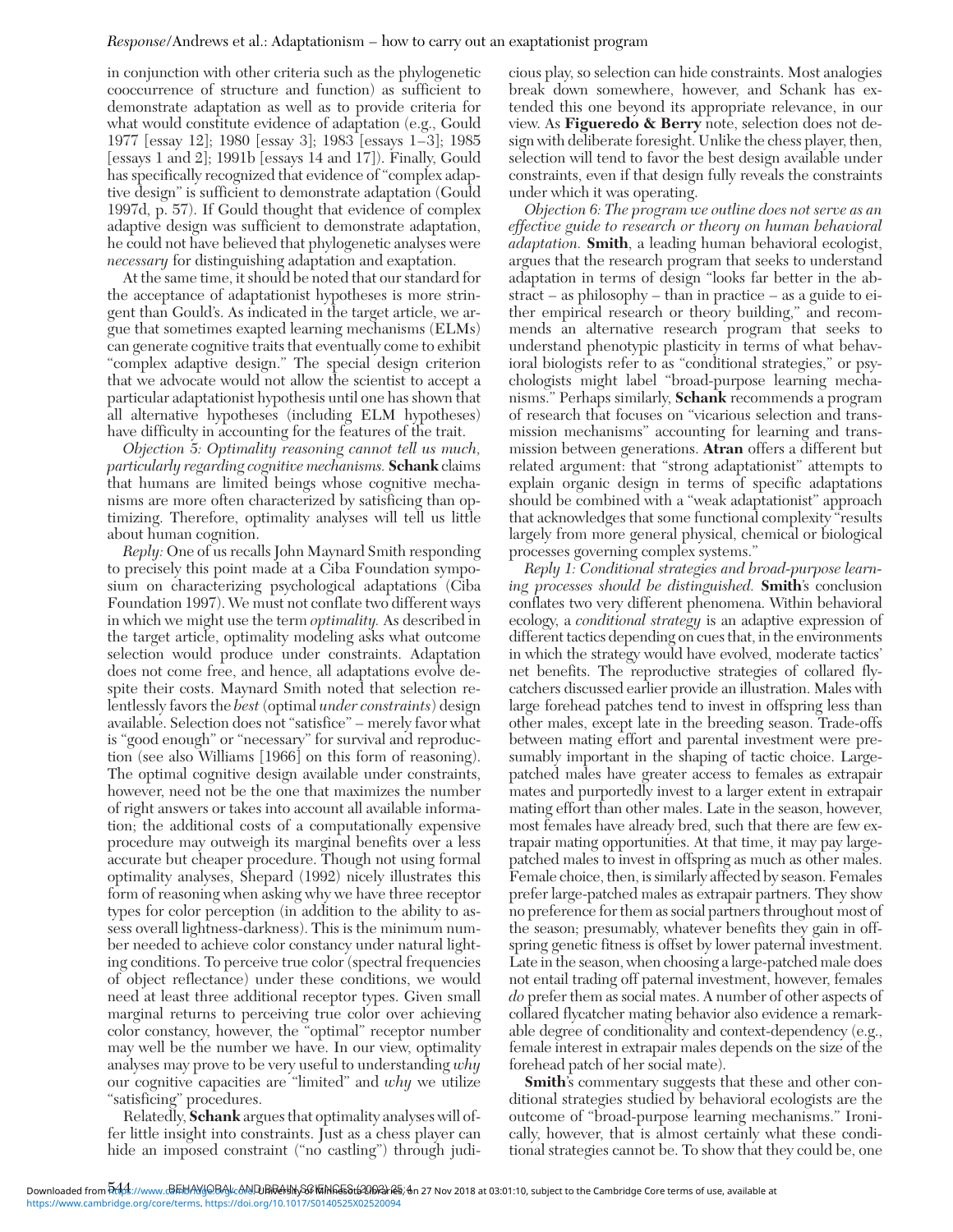would have to both demonstrate that collared flycatchers possess a "broad-purpose learning mechanism" that performs similarly across different domains of behavior, and also specify the constellation of inputs to that system that ontogenetically shape behavior to be conditional on precisely the conditions on which collared flycatcher behavior is conditional. To show, further, that this mechanism is adaptive across domains, one would have to also demonstrate that the constellations of inputs typically encountered by these birds result in behaviors that, across domains, are adaptive. That these requirements can be met seems very unlikely. Hence, most behavioral ecologists accept that selection has shaped the remarkable facultative nature of such mating strategies to be *uncoupled* from the facultative nature of a host of behaviors in other domains (e.g., foraging, predator avoidance, investment in kin, investment in social alliances, etc.).

Indeed, modeling examples show that the *inability* of selection to uncouple performance across domains imposes a constraint that limits adaptation to specific problems (e.g., Kirkpatrick and Barton's [1997] assumption that female mate choice based on sexual signals entails costs in ability to perform other tasks well, such as foraging or predator avoidance [e.g., through pleiotropic effects of perceptual mechanisms], not surprisingly results in the expectation that performance on all tasks will be compromised by the constraints; see Houle & Kondrashov 2002). Collared flycatcher mating and parenting strategies do indeed exhibit "phenotypic plasticity," but it is plasticity patterned through processes *specific to* mating and parenting strategies. Special-purpose adaptation need not be understood through the metaphor of "the releasing stimuli and fixed-action-patterns of classical ethology" (**Smith**). (This point also addresses the related claim by **Brown** that "flexibility is designed and not due to random chance"; we consider the "decision rules" of contingent strategies [which may involve flexible development] to be adaptations that generally exhibit "specificity and proficiency" for a function – albeit through variable expression.)

Of course, humans do learn. As stressed in the target article, learning itself is accomplished through adaptations (see also **Brown**, **Dickins & Dickins**, **Rutherford**). Based on empirical data and theory, evolutionary psychologists argue that learning is influenced by domain-specific functional specializations; language learning, the learning of food aversions, the learning of snake phobias, and the learning of cultural information each obey regularities not shared by the other learning phenomena. Learning in these domains need not be a result of fully separate mechanisms (**Smith**), and some evolutionary psychologists may have been wrong to imply so. Nonetheless, learning appears to be influenced by inputs specifically adapted to particular domains. Furthermore, Smith is absolutely correct in emphasizing the "cognitive niche" that humans occupy. Without doubt, the success of humans has centrally depended on their ability to acquire and transmit cultural information. Evolutionary psychologists (e.g., Boyer 1998; 2000; Tomasello 2000) have sought to understand the nature of human adaptations upon which cultural learning is founded, though this understanding is far from complete (see also Flinn 1997). As noted earlier, the fact that learning and cognitive processes can be exapted to many novel tasks (even if similar to ones in which they evolved to perform) may increase the difficulty of inferring their function.

(See **Simpson** on the potential utility of recent advances in information processing theory and methods for testing special design claims.) Moreover, as Dickins & Dickins rightly point out, obtaining evidence that might help one assess a claimed function (such as developmental specificity) is sometimes intractable. The target article did not claim that the adaptations and their functions will be readily discerned; its focus was on methodologies for doing so.

*Reply 2: Physical and biological properties are potentially important sources of complexity.* A theme underplayed in the target article but prominent in Gould's writings is one that traces to the arguments of D'Arcy Thompson (1917) presented in his book *On Growth and Form:* That much organic complexity is actually the result of physical and chemical forces and not a reflection of functional specialization (see, for instance, Gould 2002, pp. 1182–214). The most important modern work in this tradition is Stuart Kauffman's (1993) *The Origin of Order,* in which he argues that complex dynamic systems have intrinsic properties that generate "order for free," properties that are to be understood independently of the precise historical forces that shaped the organism. **Atran**'s argument that aspects of human cognitive architecture may be understood partly in terms of "more general physical or biological processes," the appreciation of which does not require knowledge of the particular historical environments to which humans have been exposed, appears to fall along this general line of reasoning. Much complexity in human cognitive architecture, so goes the claim, may not have been shaped to solve particular adaptive problems. (See also **Schank**, who argues that the human genome does not possess the number of genes sufficient to support a multitude of cognitive specializations, a claim that, in our view, cannot be fully evaluated in a nonspecific form.)

We note, first, that **Atran**'s version of "strong adaptationism" is not the form of adaptationism we described. Whereas we proposed adaptationism as a methodological approach to understanding organic complexity, Atran's strong version is rooted in an ontological assumption that functional specialization underlies complexity. Williams' (1966) classic exposition of arguments of design did not include "complexity" in his list of attributes that informally contribute to a conclusion that a "presumed function is served with sufficient precision, economy, efficiency, etc. to rule out pure chance as an explanation" (p. 10). Though he did note, "Adaptation is [sometimes] assumed . . . not on the basis of a demonstrable appropriateness of the means to an end but on the indirect evidence of complexity and constancy" (p. 10), evidence of complexity alone he described as "motivation" for research into function, not a sufficient basis for inferring function. Atran's commentary is a useful reminder that organic complexity is not, by itself, evidence for functional specialization.

In the specific case of language, the argument that syntactic recursion reflects unspecialized complexity strikes us as not a particularly well-explicated one (e.g., in what sense is recursion "a physically optimal sort of interface . . . between two physically suboptimal . . . systems" [**Atran**], and how does this theory explain the precise features of language?). **Haig & Durrant** offer the general argument that criteria of "explanatory coherence" be applied to the evaluation of alternatives (most importantly, *explanatory breadth,* the ability to explain a greater range of facts), which strikes us as very useful, and claim that alternatives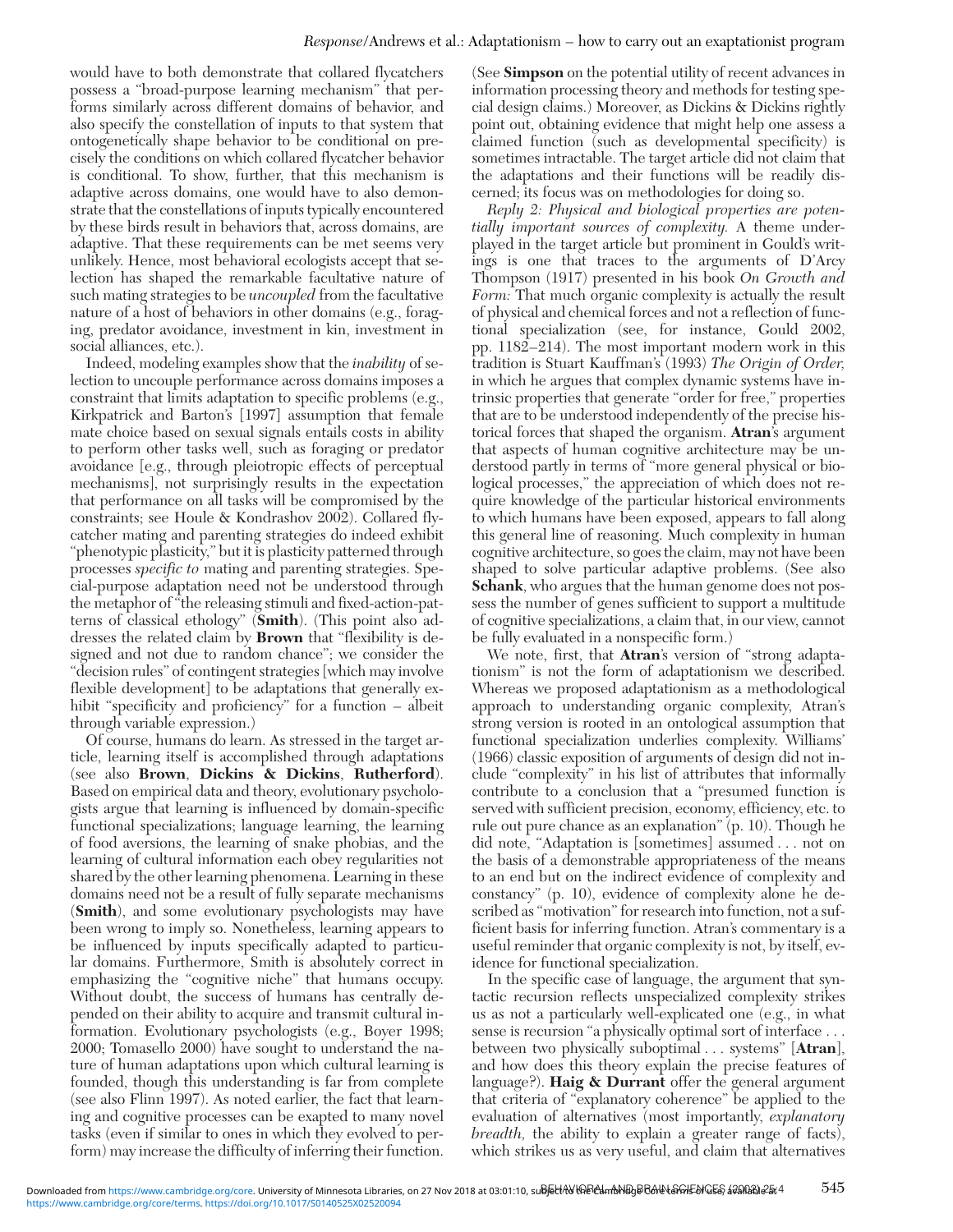to the nonselectionist accounts for the origin of language "suffer in terms of their explanatory coherence" (see Durrant & Haig's highly relevant 2001 paper, which we did not cite in our target article because it was published after ours was submitted; see also Holcomb 1996). Additionally, evidence for positive selection of genes involved in language bolsters the argument for adaptation (see **Swanson**, **Moyzis**, **Fossella**, **Fan & Posner** [henceforth **Swanson et al.**] and below). Of course, it is quite possible (indeed, likely) that preexisting features were exapted to specific benefits involved in language and other symbolic processes, with subsequent selection for features specialized for language. **Dickins & Dickins** present the interesting hypothesis that stimulus equivalence was one such adaptive feature. That a complex feature not specialized for function of the sort proposed by Atran was so exapted is a hypothesis in need of additional explication and bolstering.

*Additional point 1: Comparative evidence of homology is useful in eliminating ELM hypotheses.* **Roney & Maestripieri** propose that comparative evidence of homology in a psychological trait, when used in conjunction with design evidence, is useful for eliminating ELM hypotheses. They argue that the demonstration of homology shows that the organism has inherited a biological predisposition for producing the trait. Moreover, while they agree with us (as do **Blackburn**, **Dannemiller**, and **Deleporte**) that comparative analyses are useless for analyzing uniquely human traits, they argue that many human psychological traits could be homologous to those in other primate species, such that evidence of homology could play a much larger role in human evolutionary psychology than is currently appreciated. We think this is a very interesting idea precisely because homology intuitively seems to suggest biological predisposition. It could be a very useful piece of evidence in sifting through competing hypotheses for psychological design. At the same time, we think the idea may need some development and suggest caution in its application.

One potential problem that we see with homology in a psychological trait is that its relation to biological predisposition may be tenuous. A learning mechanism that produces exapted effects could, in principle, be preserved during speciation such that homologous psychological mechanisms in sister species are exapted to the same effect (see species 3 and 4 of Figure 1A in **Blackburn**'s commentary). As a hypothetical example, consider the human capacity for reading. People can learn to read quite well (demonstrating proficiency), and they develop neurological structures in the brain that come to exhibit specificity for this task. Most researchers regard the capacity for reading as the byproduct of some unspecified ELM because reading is a recent phenomenon, and there is no developmental predisposition for it (Pinker 1997a). However, imagine that human beings diverge into two or more species, each retaining the capacity to read. A Martian scientist utilizing the criterion of homology, in conjunction with evidence of specificity and proficiency, would erroneously conclude that each species had psychological adaptations for reading.

Moreover, it is not clear that the failure to find evidence of homology has any bearing at all on whether a trait is an adaptation or the product of an ELM. For these reasons, evidence of homology does not appear to be any better than consistency with biological predisposition, as the example just given suggests.

**Swanson et al.** argue that evidence from molecular genetics, showing that genes associated with particular traits have undergone positive selection, constitutes an additional source of information pertinent to testing adaptationist hypotheses. They illustrate this point with exciting lines of research on ADHD. They propose that there is a subtype of ADHD patients with the DRD4 7R allele that bears the signs of positive selection. In particular, this allele differs radically from the other common alleles at this locus by more than six recombinations or mutations, and so is not a simple variant of these other alleles (Ding et al. 2002). Moreover, this allele is younger than the other common alleles, which suggests that some force has modified it (i.e., selection). Further, the DRD4 7R allele subgroup of ADHD subjects appears to show no deficits in neurological testing, whereas their ADHD counterparts lacking this allele do show deficits. Swanson et al. hypothesize that the 7Rpresent allele may contribute to a trait of high novelty seeking in some individuals, the function of which could be to fill new, available niches through migration. Though the molecular genetic data are compelling evidence for selection, this particular hypothesis is not to be accepted on the present evidence in light of our criteria, as alternatives to their proposed function are possible (e.g., the 7R allele may have other, unknown advantageous effects [via pleiotropy] accounting for its success *despite* its association with ADHD). Swanson et al. have developed a prima facie case for the 7R allele contributing to an adaptation *for a particular beneficial effect,* acceptance of which will depend on whether the hypothesis, after undergoing rigorous testing, satisfies the onerous demands of the special design criterion.

*Additional point 3: The relevance of maladaptation.* **Klein** offers the very useful observation that knowledge about maladaptation can inform the nature of adaptation, and rightly points out that the history of medicine is replete with such examples. One way in which psychological adaptations can and have been studied is through the phenomenon of dissociation. For example, Stone et al. (2002) found that a patient with specific brain damage performed worse on social contract reasoning problems than reasoning problems concerning precaution, despite the problems' equal difficulty, according to controls. This evidence suggests that these two forms of reasoning do not share at least one component, hence offering potential insight into underlying cognitive architecture. (For other examples, see Klein et al. 2002a; 2002b.)

*Additional point 4: The study of traditional societies.* **Atran** and **Fuentes** noted the need to study traditional societies and not merely "standard populations" (such as university students). We did not explicitly discuss this point but, clearly, such studies are useful and, in some cases, essential to an understanding of psychological adaptations. Study of traditional societies is not an additional tool for studying adaptation in the sense that studies of development, optimality, molecular genetics, or maladaptation are; studies using any of these approaches can, in principle, be done in traditional settings.

## **R5. The utility of the adaptationist framework to an understanding of behavior**

The focus of our article was on the epistemological issues concerning how one identifies an adaptation and tests al-

*Additional point 2: The relevance of molecular genetics.*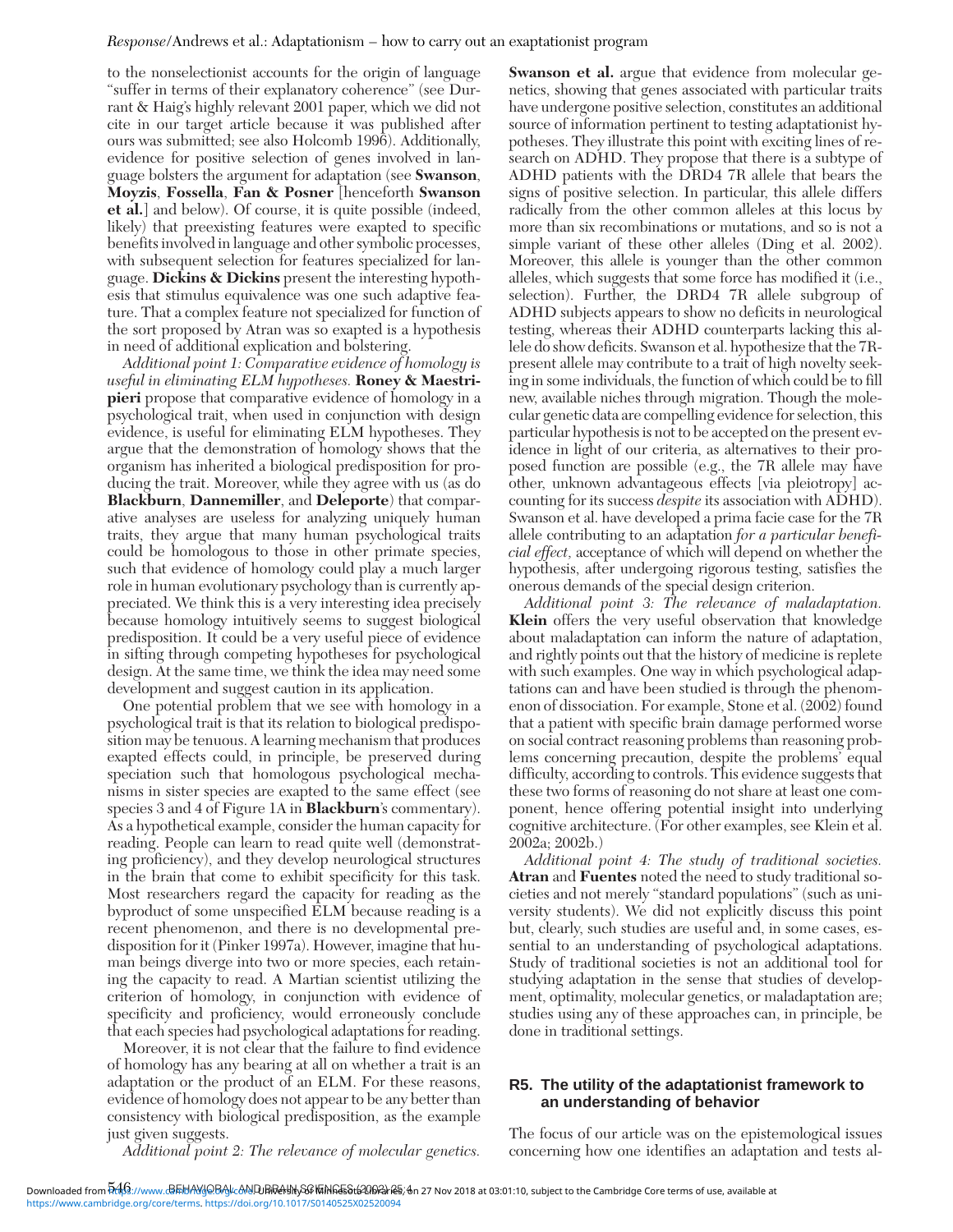ternatives to specific adaptationist hypotheses. Though the utility of the approach for understanding human behavior was presumed, we did not address in detail the specific ways in which answering questions of adaptation, exaptation, byproduct, or constraint contribute to empirical research or theoretical development in behavioral science. A number of authors comment on the utility (or lack thereof) of an adaptationist approach. **Davies** in particular challenges the claim that "the study of psychology requires or even benefits much from standards of evidence that enable us to distinguish adaptations from nonadaptation." (See responses to related points by **Smith** and **Dupré** above).

Several commentaries counter this claim and argue the manner in which an adaptationist perspective can contribute to psychology. **Schaller** notes that psychologists will say, "so what?" to evolutionary explanations if they generate no novel predictions about the way the mind works. When, however, "one speculates that a specific psychological process emerged as an adaptation that facilitated some specific functional outcome, one opens the door to a bunch of additional implications . . ." that are "translatable into hypotheses that can be tested and, if supported, may reveal brand-new discoveries about the here-and-now." He nicely illustrates this point with several examples. **Hagen** emphasizes the "spectacular successes" achieved through application of a special design standard in modern medicine but acknowledges that these have largely come without any help from evolutionary theory. In the study of human cognition, however, evolutionary theory may be particularly helpful in generating ideas about what to look for – that "a window into the functioning of the brain" results when "we look deeply at the environment of our ancestors as focused through the lens of reproduction." Faster progress in cognitive science may be possible using an evolutionarily informed approach, in that "it is much easier to find something if you have some idea of what you are looking for." **Simpson** sees the potential for greater contribution to psychology by evolutionary science with a conceptual shift "away from the mere description and exploration of possible adapted traits toward a more complete testing and understanding of traits that might truly be adaptations."

## **R6. Summary**

With great confidence, we suspect that not all commentators will be satisfied with our responses. We fully expect that debate on these matters will continue. Some will be resolved by further discussion. Others will be decided by progress, or lack thereof, achieved by specific forms of adaptationist thinking. From our perspective, however, our dialogue with commentators has been a productive one; we hope that it will ultimately contribute to progress in evolutionary behavioral and psychological science. Our own thinking has been altered or challenged by this exchange in a number of ways. For instance, we underemphasized the potential utility of phylogenetic analyses. And, though we stressed, "there may be no uniform list of criteria that must be satisfied to demonstrate that a trait has been specifically designed by selection for a function" (sect. 3.1.6), we did not consider several criteria and tools that may be useful in conjunction with those we did discuss: evolutionary genetic analysis, the study of maladaptation, and, with caution, comparative analyses pertinent to ELMs. Because of the

variety of criteria other than design considerations that may be useful, it may be misleading to term the standard we espouse the "special design standard"; the relevance of criteria we and others discuss can be generally understood in terms of inference to the best explanation.

Commentators are clearly divided in their predictions about whether the adaptationist program in human behavioral science has much to offer, with less sanguine views generally (though not universally) based on ontological rather than epistemological concerns. Though our target article focused on epistemological issues, we recognize that adaptationist methodology will be more or less useful depending on how the world happens to work. We remain cautiously optimistic that the adaptationist approach, appropriately applied, will yield tremendous gains in knowledge about human behavior – strides that this approach can uniquely achieve.

## References

#### **The letters "a" and "r" appearing before authors' initials refer to target article and response, respectively.**

- Adolphs, R. (2001) The neurobiology of social cognition. *Current Opinion in Neurobiology* 11:231–39. [aPWA]
- Alcock, J. (1987) Letter to editor. *Natural History* 96:4. [aPWA]
- (1988) *The kookaburras' song. Exploring animal behavior in Australia.* The University of Arizona Press. [SMP]
- (1998) Unpunctuated equilibrium in the *Natural History* essays of Stephen Jay Gould. *Evolution and Human Behavior* 19:321–36. [arPWA]
- (2001) *The triumph of sociobiology.* Oxford University Press. [CTP]
- Alexander, R. (1987) *The biology of moral systems.* Aldine de Gruyter. [aPWA] American Psychiatric Association (1994) *Diagnostic and statistical manual of*
- *mental disorders*,  $4<sup>th</sup>$  edition. American Psychiatric Association. [aPWA] Arnqvist, G., Edvardsson, M., Friberg, U. & Nilsson, T. (2000) Sexual conflict
- promotes speciation in insects. *Proceedings of the National Academy of Sciences USA* 97(19):10460–464. [MZ]
- Atran, S. (1998) Folk biology and the anthropology of science: Cognitive universals and cultural particulars. *Behavioral and Brain Sciences* 21:547–69. [aPWA] (2001) A cheater detection module? *Evolution and Cognition* 7:183–93. [SA] (2002) *In gods we trust: The evolutionary landscape of religion.* Oxford
- University Press. [SA]
- Atran, S. & Lois, X. (2001) Reply to Shanker. *Current Anthropology* 42:498–500.  $[SA]$
- Atran, S., Medin, D., Lynch, E., Vapnarsky, V., Ucan Ek', E. & Sousa, P. (2001) Folkbiology doesn't come from folkpsychology. *Journal of Cognition and Culture* 1:3–42. [SA]
- Atz, J. W. (1970) The application of the idea of homology to behavior. In: *Development and evolution of behavior,* ed. L. R. Aronson, E. Tobach, D. S. Lehrman & J. S. Rosenblatt. W. H. Freeman. [JJR]
- Au, T. & Romo, L. (1999) Mechanical causality in children's "folkbiology." In: *Folkbiology,* ed. D. Medin & S. Atran. MIT Press. [SA]
- Axelrod, R. & Hamilton, W. D. (1981) The evolution of cooperation. *Science* 211:1,390–94. [rPWA]
- Baillargeon, R. (1987) Young infants' reasoning about the physical and spatial properties of a hidden object. *Cognitive Development* 2:179–200. [aPWA]
- Baker, R. J., Novacek, M. J. & Simmons, N. B. (1991) On the monophyly of bats. *Systematic Zoology* 40:216–31. [DGB]
- Baker, R. R. & Bellis, M. A. (1993) Human sperm competition: Ejaculate manipulation by females and a function for the female orgasm. *Animal Behaviour* 46:887–909. [aPWA]

(1995) *Human sperm competition.* Chapman and Hall. [aPWA]

- Barkely, R. A (2001) More on the evolution of ADHD. *ADHD Report* 7:1–5. [JS]
- Barkow, J. H., Cosmides, L. & Tooby, J., eds. (1992) *The adapted mind: Evolutionary psychology and the generation of culture.* Oxford University Press. [aPWA]
- Barrett, L., Dunbar, R. & Lycett, J. (2002) *Human evolutionary psychology.* Princeton University Press. [SA]

Barton, R. A. (1999) The evolutionary ecology of the primate brain. In: *Primate socioecology,* ed. P.C. Lee. Cambridge University Press. [aPWA] (2001) The coordinated structure of mosaic brain evolution. *Behavioral and Brain Sciences* 24:281–82. [aPWA]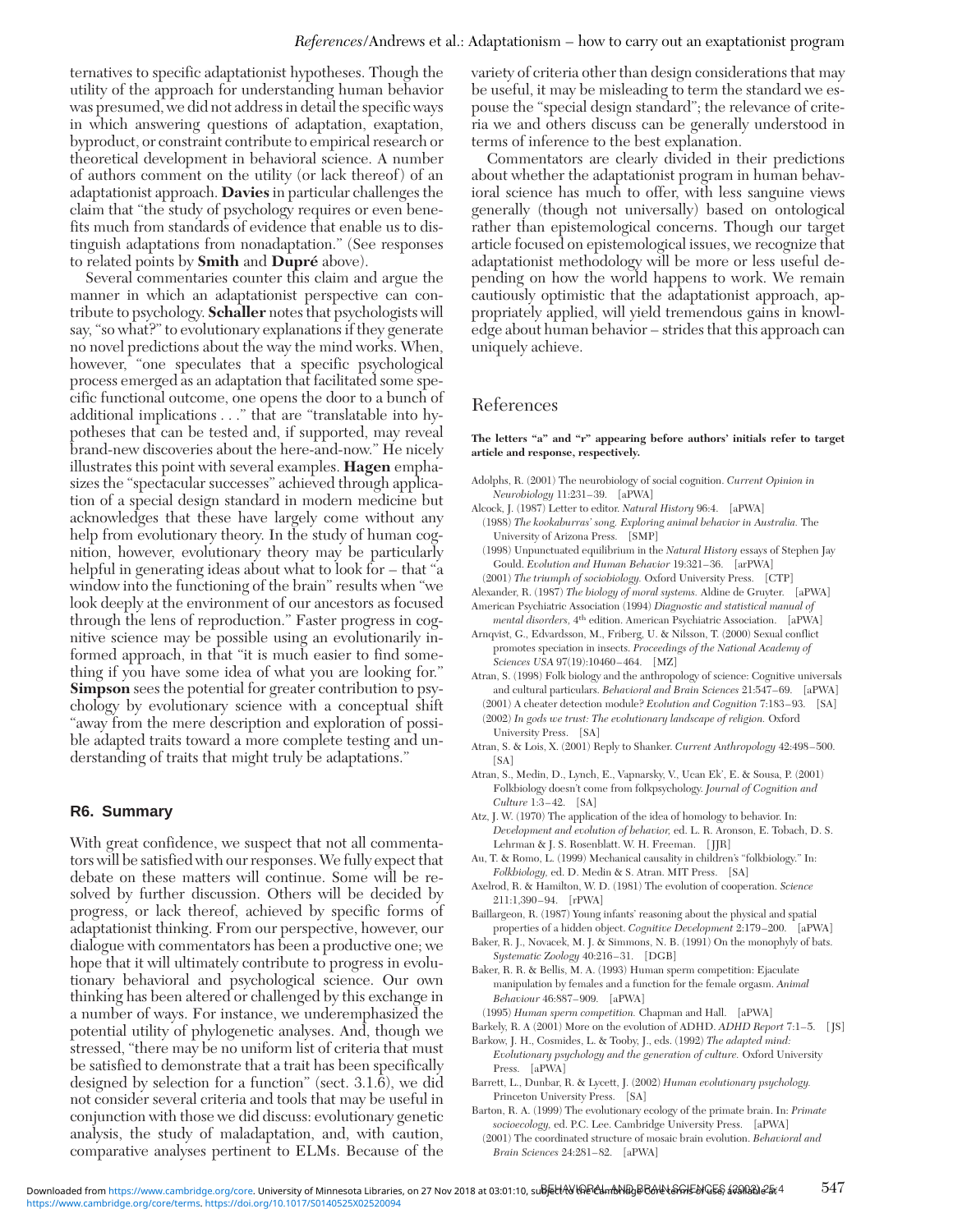- Bechtel, W. & Richardson, R. (1993) Discovering complexity: Decomposition and localization as strategies in scientific research. Princeton University Press. [PSD]
- Bellis, M. A. & Baker, R. R. (1990) Do females promote sperm competition? Data for humans. *Animal Behaviour* 40:997–99. [aPWA]
- Blackburn, D. G. (1992) Convergent evolution of viviparity, matrotrophy, and specializations for fetal nutrition in reptiles and other vertebrates. *American Zoologist* 32:313–21. [DGB]
- (1993) Lactation: Historical patterns and potential for manipulation. *Journal of Dairy Science* 76(3):195–212. [DGB]
- (1998) Structure, function, and evolution of the oviducts of squamate reptiles, with special reference to viviparity and placentation. *Journal of Experimental Zoology* 282:560–617. [DGB]
- (1999) Viviparity and oviparity: Evolution and reproductive strategies. In: *Encyclopedia of Reproduction,* ed. T.E. Knobil & J.D. Neill. Academic Press. [DGB]
- (2000) Viviparity: Past research, future directions, and appropriate models. *Comparative Biochemistry and Physiology – Part A: Molecular and Integrative Physiology* 127:391–409. [DGB]
- Blaicher, W., Gruber, D., Bieglmayer, C., Blaicher, A.M., Knogler, W. & Huber, J.C. (1999) The role of oxytocin in relation to female sexual arousal. *Gynecologic and Obstetric Investigation* 47:125–26. [aPWA]
- Blurton Jones, N. (1986) Bushman birth spacing: A test for optimal interbirth intervals. *Ethology and Sociobiology* 7:91–105. [LB]
- (1987) Bushman birth spacing: Direct tests of some simple predictions. *Ethology and Sociobiology* 8:183–203. [LB]
- Blurton Jones, N. & Sibly, R. M. (1978) Testing adaptiveness of culturally determined behaviour: Do Bushman women maximise their reproductive success by spacing births widely and foraging seldom? In: *Human Behaviour and Adaptation,* ed. N. Blurton Jones & V. Reynolds. Taylor and Francis.  $[<sub>L</sub>$ B]
- Borgia, G. (1994) The scandals of San Marco. *Quarterly Review of Biology* 69:373–75. [aPWA]
- Bowlby, J. (1969) Attachment and loss. In: J. Bowlby, *Attachment, vol. 1.* Basic Books. [JJR]
- Boyer, P. (1998) Cognitive tracks of cultural inheritance: How evolved intuitive ontology governs cultural transmission. *American Anthropologist* 100:876–89. [rPWA]

(2000) Evolutionary psychology and cultural transmission. *American Behavioral Scientist* 43:987–1000. [rPWA]

- Brase, G. L. (2002a) "Bugs" built into the system: An evolutionary explanation for developmental difficulties in learning about fractions. *Learning and Individual Differences* 12:391–409. [GLB]
- (2002b) Which statistical formats facilitate what decisions? The perception and influence of different statistical information formats. *Journal of Behavioral Decision Making 15:381–401.* [GLB]
- Brase, G. L., Cosmides, L. & Tooby, J. (1998) Individuation, counting, and statistical inference: The roles of frequency and whole object representations in judgments under uncertainty. *Journal of Experimental Psychology: General* 127:3–21. [GLB]
- Brooks, D. R. & McLennan, D. A. (1991) *Phylogeny, ecology, and behavior. A research program in comparative biology.* University of Chicago Press. [DGB, PD]
- (2002) *The nature of diversity. An evolutionary voyage of discovery.* University of Chicago Press. [PD]
- Brown, D. & Boysen, S. (2000) Spontaneous discrimination of natural stimuli by chimpanzees. *Journal of Comparative Psychology* 114:392–400. [SA]
- Brown, W. M. (2001a) Genomic imprinting and the cognitive architecture mediating human culture. *Journal of Cognition and Culture* 1:251–58. [WMB]
- (2001b) Genomic imprinting and culture in mammals. *Behavioral and Brain Sciences* 24:328–29. [WMB]
- Brush, S. G. (1989) Prediction and theory evaluation: The case of light bending. *Science* 246:1124–29. [BH]
- (1994) Dynamics of theory change: The role of predictions. *Philosophy of Science Association* 2:133–45. [BH]
- Burnstein, E., Crandall, C. & Kitayama, S. (1994) Some neo-Darwinian decision rules for altruism: Weighing cues for inclusive fitness as a function of the biological importance of the decision. *Journal of Personality and Social Psychology* 67:773–89. [MS]
- Burt, A. & Trivers, R. L. (1998) Genetic conflicts in genomic imprinting. *Proceedings of the Royal Society of London Series B* 265:2393–97. [WMB]
- Buss, D. M. (1995) Evolutionary psychology: A new paradigm for psychological science. *Psychological Inquiry* 6:1–30. [aPWA]
- Buss, D. M., Haselton. M. G., Shackelford, T. K., Bleske, A. L. & Wakefield, J. C. (1998) Adaptations, exaptations, and spandrels. *American Psychologist* 53:533–48. [aPWA, JLD, CWL, JCW]
- Campbell, D. T. (1990) Levels of organization, downward causation, and the

selection-theory approach to evolutionary epistemology. In: *Theories of the evolution of knowing,* ed. G. Greenberg & E. Tobach. Erlbaum. [JCS]

- Carey, S. (1985) *Conceptual change in childhood.* MIT Press. [SA]
- Carpenter, J. M. (1989) Testing scenarios: Wasp social behavior. *Cladistics* 5:131– 44. [PD]
- Charnov, E. L. (1982) *The theory of sex allocation.* Princeton University Press. [aPWA]
- (1993) *Life history invariants.* Oxford University Press. [aPWA]
- Chen, C., Burton, M., Greenberger, E. & Dmitrieva, J. (1999) Migration, ADHD and DRD4. *Evolution and Human Behavior* 20:309–14. [JS]
- Cherniak, C. (1995) Neural component placement. *Trends in Neuroscience* 18:522–27. [SA]
- Chomsky, N. (2000) Minimalist inquiries. In: *Step by step,* ed. R. Martin, D. Michaels & J. Uriagereka. MIT Press. [SA]
- Ciba Foundation (1997) *Characterizing human psychological adaptations* (Ciba Foundation Symposium 208). Wiley. [arPWA]
- Claverie, J. M. (2001) Gene number. What if there are only 30,000 human genes? *Science* 291:1255–57. [JCS]
- Clutton-Brock, T. H. (1982) The functions of antlers. *Behaviour* 79:108–25. [rPWA]
- Clutton-Brock, T. H. & Harvey, P. H. (1984) Comparative approaches to investigating adaptation. In: *Behavioural ecology. An evolutionary approach,* ed. J. R. Krebs & N. B. Davies. Blackwell. [PD]
- Coddington, J. A. (1988) Cladistic tests of adaptational hypotheses. *Cladistics* 4:3– 22. [PD]
- (1990) Bridges between evolutionary pattern and process. *Cladistics* 6:379–86. [PD]
- Collier, D., Curran, S. & Asherson, P. (2000) Mission: Not impossible? Candidate gene studies in child psychiatric disorders. *Molecular Psychiatry* 5:457–60.  $[$   $|$  $|$ S $]$
- Conway, L. G. & Schaller, M. (2002) On the verifiability of evolutionary psychological theories: An analysis of the psychology of scientific persuasion. *Personality and Social Psychology Review* 6:152–66. [MS]
- Corey, M. A. (1993) *God and the new cosmology: The anthropic design argument.* Rowan & Littlefield. [LB]
- Corning, W. R. & Biewener, A. A. (1998) In vivo strains in pigeon flight feather shafts: Implications for structural design. *Journal of Experimental Biology* 201(22):3057–66. [aPWA]
- Cosmides, L. (1989) The logic of social exchange: Has natural selection shaped how humans reason? Studies with the Wason selection task. *Cognition* 31:187–276. [LB]
- Cosmides, L. & Tooby, J. (1992) Cognitive adaptations for social exchange. In: *The adapted mind: Evolutionary psychology and the generation of culture,* ed. J. H. Barkow, L. Cosmides & J. Tooby. Oxford University Press. [aPWA, LB]
	- (1995) Beyond intuition and instinct blindness: Toward an evolutionarily rigorous cognitive science. *Cognition* 50:41–77. [aPWA]
- (1996) Are humans good intuitive statisticians after all? Rethinking some conclusions from the literature on judgment under uncertainty. *Cognition* 58:1–73. [GLB]

Crawford, C. B. (1998a) Environments and adaptations: Then and now. In: *Handbook of evolutionary psychology: Ideas, issues, and applications,* ed. C. Crawford & D. Krebs. Erlbaum. [CC]

- (1998b) The theory of evolution in the study of human behaviour: An introduction and overview. In: *Handbook of evolutionary psychology. Ideas, issues and applications,* ed. C. Crawford & D. Krebs. Erlbaum. [CC]
- Cronin, H. (1993) *The ant and the peacock.* Cambridge University Press. [aPWA]
- Cummins, D. D. & Cummins, R. (1999) Biological preparedness and evolutionary explanation. *Cognition* 73:B37–B53. [aPWA]
- Daly, M. (1991) Natural selection doesn't have goals, but it's the reason organisms do. *Behavioral and Brain Sciences* 14:219–20. [aPWA]
- Daly, M. & Wilson, M. (1995) Evolutionary psychology: Adaptationist, selectionist, and comparative. *Psychological Inquiry* 6:34–38. [JJR]
- (1999) Human evolutionary psychology and animal behaviour. *Animal Behaviour* 57:509–19. [aPWA]
- Damasio, A. (1994) *Descartes' error: Emotion, reason and the human brain.* Grossett/Putnam. [aPWA]
- Darwin, C. (1859) *On the origin of species.* Murray. [JJR] (1874) *Origin of species, 2nd edition.* Royal Society of Medicine. [JS]
- Davies, P. S. (1996) Discovering the functional mesh: On the methods of evolutionary psychology. *Minds and Machines* 6:559–85. [PSD]
	- (1999) The conflict of evolutionary psychology. In: *Where biology meets psychology: Philosophical essays,* ed.V. G. Hardcastle. MIT Press. [PSD]
	- (2001) Norms of nature: Naturalism and the nature of functions. MIT Press. [PSD]
- Dawkins, R. (1982/1983) *The extended phenotype: The gene as the unit of*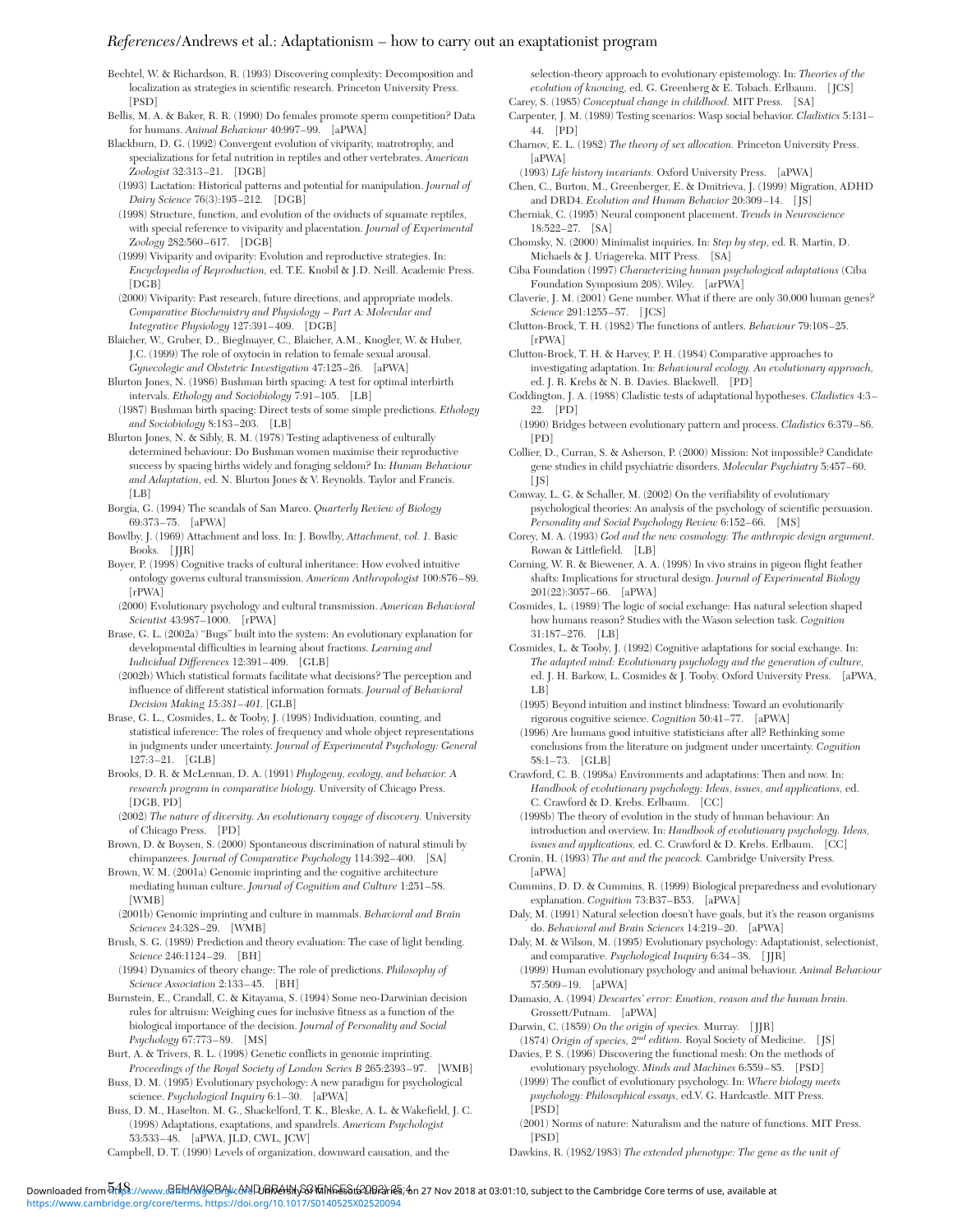*selection.* 1982 edition, Freeman. 1983 edition, Oxford University Press. [aPWA, JCS]

- (1986) *The blind watchmaker.* Oxford University Press. [aPWA]
- Deleporte, P. (1993) Characters, attributes and tests of evolutionary scenarios. *Cladistics* 9:427–32. [PD] Dennett, D. C. (1995) *Darwin's dangerous idea: Evolution and the meanings of*
- *life.* Simon and Schuster. [aPWA] (1997) Darwinian fundamentalism: An exchange. *New York Review of Books*
- 44(14):64–65. [aPWA] Dessureau, B. K., Olson, C. & Thompson, N. S. (1998) A reassessment of the role of pitch and duration in adults' responses to infant crying. *Infant Behavior and Development* 21(2):367–71. [NST]
- Dickins, T. E. & Dickins, D. W. (2001) Symbols, stimulus equivalence and the origins of language. *Behaviour and Philosophy* 29:221–44. [TED]
- Ding, Y. C., Chi, H. C., Grady, D. L., Morishima, A., Kidd, J. R., Kidd, K. K., Flodman, P., Spence, M. A., Schuck, S., Swanson, J. M., Zhang, Y. P. & Moyzis, R. K. (2002) Evidence of positive selection acting at the human dopamine receptor D4 gene locus. *Proceedings of the National Academy of Science USA* 99(1):309–14. [rPWA, JS]
- Dobzhansky, T. (1951) *Genetics and the origin of species,* 3rd edition. Columbia University Press. [CC]
- Drewnowski, A. (1997) Taste preferences and food intake. *Annual Review of Nutrition* 17: 237–53. [aPWA]
- Duchaine, B., Cosmides, L. & Tooby, J. (2001) Evolutionary psychology and the brain. *Current Opinion in Neurobiology* 11:225–30. [rPW]
- Durrant, R. & Haig, B. D. (2001) How to pursue the adaptationist program in psychology. *Philosophical Psychology* 14:357–80. [rPWA, BH]
- Eldredge, N. & Cracraft, J. (1980) *Phylogenetic patterns and the evolutionary process.* Columbia University Press. [DGB]
- Eldredge, N. & Gould, S. J. (1972) Punctuated equilibrium: An alternative to phyletic gradualism. In: *Models in paleobiology,* ed. T. J. M. Schopf. Freeman. [CC]
- Ellegren, H., Gustafsson, L. & Sheldon, B. C. (1996) Sex ratio adjustment in relation to paternal attractiveness in a wild bird population. *Proceedings of the National Academy of Sciences USA* 93:11723–28. [rPWA]
- Enard, W., Przeworski, M., Fisher, S., Lai, C., Wiebe, V., Kitano, T., Monaco, A. & Pääbo, S. (2002) Molecular evolution of FOXP2, a gene involved in speech and language. *Nature* 418:869–72. [SA]
- Evans J. St. B. T., Handley, S. J., Perham, N., Over, D. E. & Thompson, V. A. (2000) Frequency versus probability formats in statistical word problems. *Cognition* 77:197–213. [GLB]
- Falcon, R. G., Ku, Y. L. K., Elfenbein, D., Webster, K. L., Sokol, R. I., Stevens, D. A. & Thompson, N. S. (2002) Adult perception of infant cries: A multidimensional analysis identifying salient features and associated acoustic characteristics (submitted). [NST]
- Faraone, S., Doyle, A., Mick, E. & Biederman, J. (2001) Meta-analysis of the association between the dopamine D4 gene 7-repeat allele and ADHD. *American Journal of Psychiatry* 158:1052–57. [JS]
- Fiddick, L., Cosmides, L. & Tooby, J. (2000) No interpretation without representation: The role of domain-specific representations in the Wason selection task. *Cognition* 77:1–79. [LB]
- Finlay, B. L. & Darlington, R. B. (1995) Linked regularities in the development and evolution of the mammalian brain. *Science* 268:1578–84. [aPWA]
- Finlay, B. L., Darlington, R. B. & Nicastro, N. (2001) Developmental structure in brain evolution. *Behavioral and Brain Sciences* 24:298–308. [arPWA]
- Fitch, W. T. & Reby, D. (2001) The descended larynx is not uniquely human. *Proceedings of the Royal Society of London: Biological Sciences* 268:1669–75. [SA]
- Flavell, J. H. (1999) Cognitive development: Children's knowledge about the mind. *Annual Review of Psychology* 50:21–45. [aPWA]
- Flinn, M. V. (1997) Culture and the evolution of social learning. *Evolution and Human Behavior* 18:23–67. [rPWA]
- Fodor, J. (2001) Review of *Evolution of the human mind. British Journal of the Philosophy of Science* 52:623–28. [SA]
- Foley, R. (1996) The adaptive legacy of human evolution: A search for the environment of evolutionary adaptedness. *Evolutionary Anthropology* 4(6):194–203. [EAS]
- Foroud, A. & Pellis, S. M. (2002) The development of "roughness" in the play fighting of rats: A Laban Movement Analysis perspective. *Developmental Psychobiology* 42:35–43. [SMP]
- Fossella, J. A., Sommer, T., Fan, J., Wu, Y., Swanson, J. M., Pfaff, D. W. & Posner, M. I. (2002) Assessing the molecular genetics of attention networks. *BMC Neuroscience* 3:14. [JS]
- Fox, C. A., Wolff, H. S. & Baker, J. A. (1970) Measurement of intra-vaginal and intra-uterine pressures during human coitus by radio-telemetry. *Journal of Reproduction and Fertility* 22:243–51. [aPWA]
- Frank, S. A. (1995) The origin of synergistic symbiosis. *Journal of Theoretical Biology* 176:403–10. [WMB]
- (1997) Developmental selection and self-organization. *BioSystems* 40:237–43. {WMB]
- Freyer, C. & Zeller, U. (2001) Early ontogeny and placentation of the grey shorttailed opossum, *Monodelphis domestica* (*Didelphidae: Marsupialia*): Contributions to the reconstruction of the marsupial morphotype. *Journal of Zoological Systematics and Evolutionary Research* 39:137–58. [DGB]
- Futuyama, D. (1986) *Evolutionary biology,* 2nd edition. Sinauer. [AF]
- Gallistel, C. R. (1990) *The organization of learning.* MIT Press. [SA] Gangestad, S. W. & Buss, D. M. (1993) Pathogen prevalence and human mate
- preferences. *Ethology and Sociobiology* 14:89–96. [aPWA]
- Gangestad, S. W. & Thornhill, R. (1997a) Human sexual selection and developmental stability. In: *Evolutionary social psychology,* ed. J. A. Simpson & D. T. Kenrick. Erlbaum. [aPWA, AF]
	- (1997b) The evolutionary psychology of extrapair sex: The role of fluctuating asymmetry. *Evolution and Human Behavior* 18:69–88. [aPWA]
	- (1998) Menstrual cycle variation in women's preferences for the scent of symmetrical men. *Proceedings of the Royal Society of London, Series B* 265:727–33. [arPWA, MS]
- Gangestad, S. W., Thornhill, R. & Garver, C. (2001) Changes in women's sexual interests and their partners' mate retention tactics across the menstrual cycle: Evidence for shifting conflicts of interest (unpublished manuscript). [aPWA]
- Gangestad, S. W. & Yeo, R. A. (1997) Behavioral genetic variation, adaptation, and maladaptation: An evolutionary perspective. *Trends in Cognitive Science* 1:103–108. [aPWA]
- Gans, C. (1988) Adaptation and the form-function relation. *American Zoologist* 28:681–97. [DGB]
- Garcia, J., Hankins, W. G. & Rusiniak, K. W. (1974) Behavioral regulation of the milieu interne in man and rat. *Science* 185:824–31. [aPWA]
- Geary, D. C. (1995) Reflection of evolution and culture in children's cognition: Implications for mathematical development and instruction. *American Psychologist* 50:24–37. [GLB]
- Geary, D. C. & Lin J. (1998) Numerical cognition: Age-related differences in the speed of executing biologically primary and biologically secondary processes. *Experimental Aging Research* 24:101–37. [GLB]
- Gehring, W. (1998) *Master control genes in developmental evolution.* Yale University Press. [SA]
- Gerhart, J. & Kirschner, M. (1997) *Cells, embryos, and evolution: Toward a cellular and developmental understanding of phenotypic variation and evolutionary adaptability.* Blackwell. [aPWA]
- Getty, T. (2002) Signaling health versus parasites. *American Naturalist* 159:363–71. [rPWA]
- Gigerenzer, G. & Hoffrage, U. (1995) How to improve Bayesian reasoning without instruction: Frequency formats. *Psychological Review* 102:684–704. [GLB]
- Gigerenzer, G., Todd, P. M. & The ABC Research Group (1999) *Simple heuristics that make us smart.* Oxford University Press. [ICS]
- Gill, F. (1990) *Ornithology.* W. H. Freeman. [aPWA]
- Girotto, V. & Gonzalez, M. (2001) Solving probabilistic and statistical problems: A matter of information structure and question form. *Cognition* 78:247–76. [GLB]
- Glassman, M. (1996) The argument for constructivism. *American Psychologist* 51:264–65. [GLB]
- Goldstein, S. & Barkley, R. A. (1998) ADHD, hunting, and evolution: "Just so" stories. *ADHD Report* 6(5):1–4. [arPWA, JS]
- Gomez, R. L. & Gerken, L. (2000) Infant artificial language learning and language acquisition. *Trends in Cognitive Sciences* 4:178–86. [aPWA]
- Gould, S. J. (1977) *Ever since Darwin.* W. W. Norton. [rPWA]
- (1978) Sociobiology: The art of story telling. *New Scientist* 16:530–33. [BH] (1980) *The panda's thumb.* W. W. Norton. [rPWA]
- (1983) *Hens' teeth and horse's toes.* W. W. Norton. [rPWA]
- (1984) Only his wings remained. *Natural History* 93(9):10–18. [aPWA]
- (1985) *The flamingo's smile.* W. W. Norton. [rPWA]
- (1987) Freudian slip. *Natural History* 94(2):14–21. [aPWA]
- (1989a) A developmental constraint in *Cerion,* with comments on the definition of constraint in evolution. *Evolution* 43:516–39. [aPWA]
- (1989b) *Wonderful life: The Burgess Shale and the nature of history.* Norton. [aPWA, CC]
- (1991a) Exaptation: A crucial tool for evolutionary psychology. *Journal of Social Issues* 47:43–65. [aPWA, DGB, CC, JCW]
- (1991b) *Bully for brontosaurus.* Norton. [arPWA]
- (1997a) Darwinian fundamentalism. *New York Review of Books* 44(10):34–37. [aPWA]
- (1997b) Darwinian fundamentalism: An exchange. *New York Review of Books* 44(14):65. [aPWA]
- (1997c) Evolution: The pleasures of pluralism. *New York Review of Books* 44(11):47–52. [aPWA]
- (1997d) Evolutionary psychology: An exchange. *New York Review of Books* 44(15):56–58. [arPWA]
- (1997e) The exaptive excellence of spandrels as a term and prototype.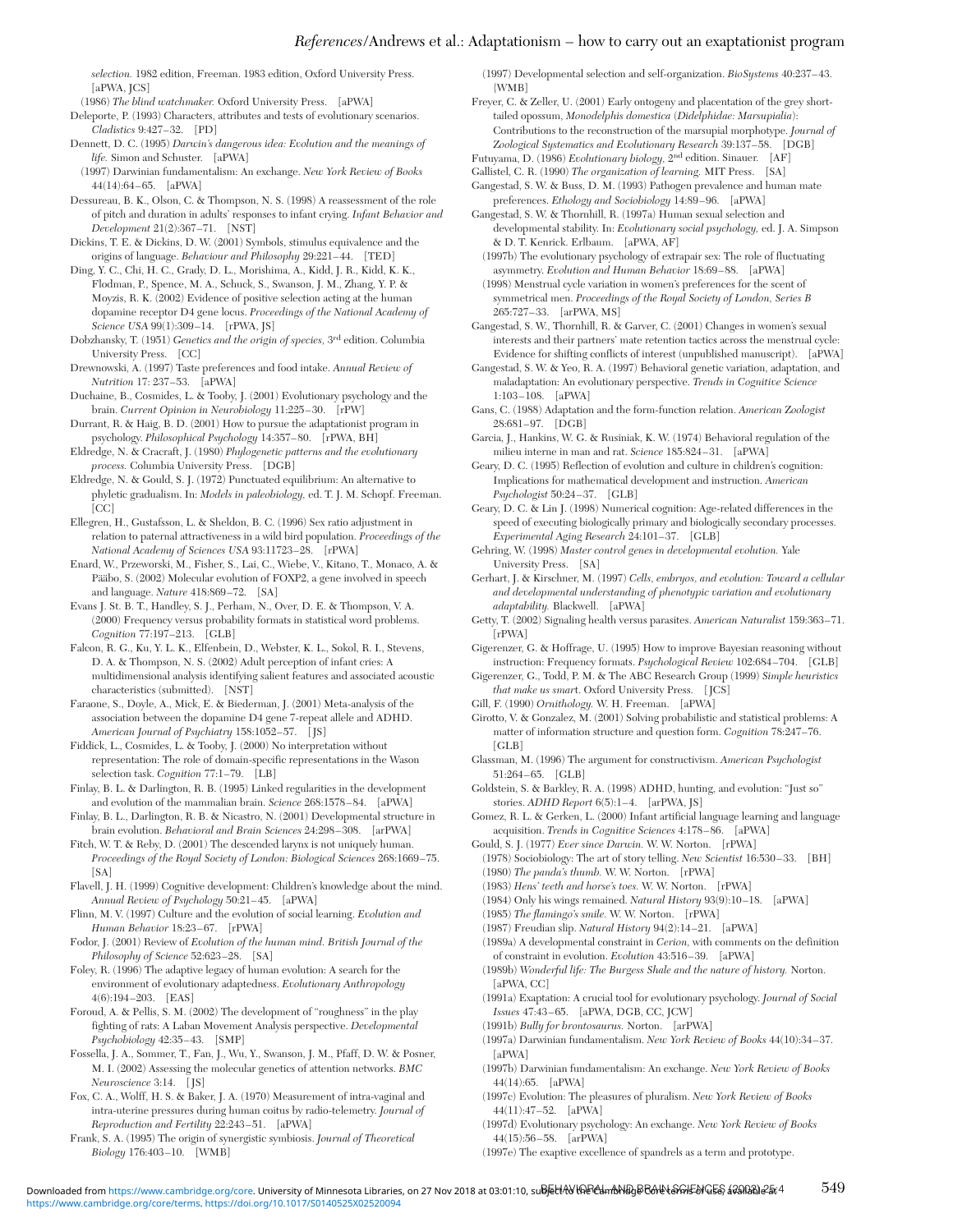*Proceedings of the National Academy of Science USA* 94:10750–755. [aPWA, DGB]

(2002) *The structure of evolutionary theory.* Belknap Press of Harvard University Press. [rPWA, DGB, JLD]

Gould, S. J. & Lewontin, R. C. (1979) The spandrels of San Marco and the Panglossian paradigm: A critique of the adaptationist programme. *Proceedings of the Royal Society of London, Series B* 205:581–98. [arPWA, DGB, JD, CWL, CTP, MDR, MZ]

Gould, S. J. & Vrba, E. S. (1982) Exaptation: A missing term in the science of form. *Paleobiology* 8:4–15. [arPWA, DGB, PD, MDR, JCW]

Grady, D. L., Chi, H. C., Ding, Y. C., Smith, M., Wang, E., Schuck, S., Flodman, P., Spoence, M. A., Swanson, J. M. & Moyzis, R. (2002) High prevalence of rare dopamine receptor D4 (DRD4) alleles in children with ADHD (submitted). [JS]

Grafen, A. (1990) Sexual selection unhandicapped by the Fisher process. *Journal of Theoretical Biology* 144:473–516. [aPWA]

Grandcolas, P. (1997) The origin of biodiversity in insects. Phylogenetic tests of evolutionary scenarios. *Mém. Mus. Natnl. Hist. nat.* 173:1–345. [PD]

Grandcolas, P., Deleporte, P. & Desutter-Grandcolas, L. (1994) Why use phylogeny in evolutionary ecology? *Acta Oecologica* 15:661–73. [PD]

Grandcolas, P. & D'Haese, C. (2003) Testing adaptation with phylogeny: How to account for phylogenetic pattern and selective value together? *Zool. Scr.* 32. (in press). [PD]

Hagen, E. H. (2002) Why is the heritability of adaptations generally zero? *The Evolutionary Psychology FAQ.* http://www.anth.ucsb.edu/projects/human/ epfaq/heritability.html. [EHH]

Haig, D. (1993) Genetic conflicts in human pregnancy. *Quarterly Review of Biology* 68:495–532. [aPWA]

(1999) Asymmetric relations: Internal conflicts and the horror of incest. *Evolution and Human Behavior* 20:83–98. [WMB]

(2002) *Genomic imprinting and kinship.* Rutgers University Press. [WMB] Hamilton, W. D. (1975) Innate social aptitudes of man: An approach from

evolutionary genetics. In: *Biosocial anthropology,* ed. R. Fox. Malaby Press. [WMB]

Hare, B., Call, J. & Tomasello, M. (2001) Do chimpanzees know what conspecifics know? *Animal Behaviour* 61:139–51. [SA]

Harpending, H. C. (1994) Infertility and forager demography. *American Journal of Physical Anthropology* 93:385–90. [LB]

Harpending, H. C. & Cochran, G. (2002) In our genes. *Proceedings of the National Academy of Sciences USA* 99:10–12. [JS]

Harvell, C. D. (1994) The evolution of polymorphism in colonial invertebrates and social insects. *Quarterly Review of Biology* 69:155–85. [rPWA]

Harvey, P. H. & Pagel, M. D. (1991) *The comparative method in evolutionary biology.* Oxford University Press. [PD]

Hauser, M., Chomsky, N. & Fitch, W. T. (2002) The faculty of language. *Science* 298:1569–79. [SA]

Hennig, W. (1950) *Grundzüge einer Theorie der phylogenetischen Systematik.* Deutscher Zentralverlag. [DGB]

Henrich, J. & McElreath, R. (2003) The evolution of cultural evolution. *Evolutionary Anthropology* (in press). [EAS]

Hickey, D. A. (1993) Molecular symbionts and the evolution of sex. *Journal of Heredity* 84:410–14. [rPWA]

Holcomb, H. R. (1996) Just so stories and inference to the best explanation in evolutionary psychology. *Man and Machines* 6:525–40. [rPWA, BH]

Hormiga, G., Scharff, N. & Coddington, J. A. (2000). The phylogenetic basis of sexual size dimorphism in orb-weaving spiders *(Araneae, Orbiculariae). Systematic Biology* 49:435–62. [JLD]

Horne, P. J. & Lowe, F. C. (1996) On the origins of naming and other symbolic behaviour. *Journal of the Experimental Analysis of Behaviour* 65(1):185–241.  $|TED|$ 

Houde, A. E. (1997) *Sex, color, and mate choice in guppies.* Princeton University Press. [MZ]

Houle, D. & Kondrashov, A. S. (2002) Coevolution of costly mate choice and condition-dependent display of good genes. *Proceedings of the Royal Society of London, Series B* 269:97–104. [rPWA]

Houston, A. (1997) Are the spandrels of San Marco really Panglossian pendentives? *Trends in Evolution and Ecology* 12:125. [aPWA]

Isles, A. R., Baum, M. J., Ma, D., Keverne, E. B. & Allen, N. D. (2001) Parent of origin effects on odour preference in mice. *Nature* 409:783–84. [WMB]

Jacob, F. (1977) Evolution and tinkering. *Science* 196:1161–66. [aPWA]

Jensen, P. S., Mrazek, D., Knapp, P. K., Steinberg, L., Pfeffer, C., Schowalter, J. & Shapiro, T. (1997) Evolution and revolution in child psychiatry: ADHD as a disorder of adaptation. *Journal of the American Academy of Child and Adolescent Psychiatry* 36:1672–79. [arPWA, JS]

Johnson-Laird P. N., Legrenzi, P., Girotto, V., Legrenzi, M. S. & Caverni, J. P. (1999) Naive probability: A mental model theory of extensional reasoning. *Psychological Review* 106:62–88. [GLB]

Johnston, V. S., Hagel, R., Franklin, M., Fink, B. & Grammer, K. (2001) Male facial attractiveness: Evidence for hormone medicated adaptive design. *Evolution and Human Behavior* 22:251–67. [aPWA]

Kahneman, D. & Tversky, A. (1979) Prospect theory. *Econometrica* 47:263–91.  $[SA]$ 

Kauffman, S. (1993) *The origin of order: Self-organization and selection in evolution.* Oxford University Press. [rPWA, JCS]

Keil, F. (1994) The birth and nurturance of concepts by domains. In: *Mapping the mind: Domain specificity in cognition and culture,* ed. L. A. Hirschfeld & S. A. Gelman. Cambridge University Press. [aPWA]

Kelemen, D. (1999a) Function, goals and intention: Children's teleological reasoning about objects. *Trends in Cognitive Science* 3:461–68. [LB] (1999b) The scope of teleological thinking in pre-school children. *Cognition* 70:241–72. [LB]

Kelly, R. L. (1995) The foraging spectrum: Diversity in hunter-gatherer lifeways. Smithsonian Institution Press. [EAS]

Kenrick, D. T., Gabrielidis, C., Keefe, R. C. & Cornelius, J. (1996) Adolescents' age preferences for dating partners: Support for an evolutionary model of lifehistory strategies. *Child Development* 67:1499–511. [MS]

Kirkpatrick, M. & Barton, N. H. (1997) The strength of indirect selection on female mating preferences. *Proceedings of the National Academy of Sciences USA* 94:128–86. [rPWA]

Kirschner, M. & Gerhart, J. (1998) Evolvability. *Proceedings of the National Academy of Sciences USA* 95:8420–27. [aPWA]

Kitcher, P. (1985) *Vaulting ambition: Sociobiology and the quest for human nature.* The MIT Press. [AF]

Klein, D. F. (1978) A proposed definition of mental illness. In: *Critical issues in psychiatric diagnosis,* ed. R. Spitzer & D. F. Klein. Raven Press. [DFK] (1999) Harmful dysfunction, disorder, disease, illness, and evolution. *Journal of Abnormal Psychology* 108(3):421–29. [DFK]

Klein, S. B., Cosmides, L., Costabile, K. A. & Mei, L. (2002a) Is there something special about the self? A neuropsychological case study. *Journal of Research in Personality* 36:490–506. [rPWA]

Klein, S. B., Cosmides, L., Tooby, J. & Chance, S. (2002b) Decisions and the evolution of memory: Multiple systems, multiple functions. *Psychological Review* 109:306–29. [rPWA]

Krebs, J. R. & Davies, N. B. (1993) *An introduction to behavioural ecology,* 3rd edition. Blackwell. [aPWA]

Krebs, J. R. & Davies, N. B. eds. (1997) *Behavioural ecology,* 4th edition. Blackwell. [aPWA]

Kruschke, J. K. (1992) ALCOVE: An exemplar-based connectionist model of category learning. *Psychological Review* 99: 22–44. [aPWA]

Kurzban, R. & Leary, M. R. (2001) Evolutionary origins of stigmatization: The functions of social exclusion. *Psychological Bulletin* 127:187–208. [MS]

LaHoste, G. J., Swanson, J. M., Wigal, S. B., Glabe, C., Wigal, T., King, N., Kennedy, J. L. (1996) Dopamine D4 receptor gene polymorphism is associated with attention deficit hyperactivity disorder. *Molecular Psychiatry*  $1:121-24.$  [JS]

Lakatos, I. (1970) Falsificationism and the methodology of scientific research programmes. In: *Criticism and the growth of knowledge,* ed. I. Lakatos & A. Musgrave. Cambridge University Press. [rPWA]

Laland, K. N. & Brown, G. (2002) *Sense and nonsense: Evolutionary perspectives on human behaviour.* Oxford University Press. [EAS]

Laland, K. N., Odling-Smee, J. & Feldman, M. W. (2000) Niche construction, biological evolution, and cultural change. *Behavioral and Brain Sciences* 23:131–75. [arPWA]

LaMunyon, C. W. & Ward, S. (1998) Larger sperm outcompete smaller sperm in the nematode *Caenorhabditis elegans. Proceedings of the Royal Society of London, Series B* 265(1409):1997–2002. [CWL]

(1999) Evolution of sperm size in nematodes: Sperm competition favours larger sperm. *Proceedings of the Royal Society of London, Series B* 266(1416):263– 67. [CWL]

(2002) Evolution of larger sperm in response to experimentally increased sperm competition in *Caenorhabditis elegans* (269):1125–28. [CWL]

Larson, A. & Losos, J. B. (1996) Phylogenetic systematics of adaptation. In: *Adaptation,* ed. M. R. Rose & G. V. Lauder. Academic Press. [aPWA, DGB]

Lauder, G. V. (1996) The argument from design. In: *Adaptation,* ed. M. R. Rose & G. V. Lauder. Academic Press. [SMP]

Leiber, J. (2002) Philosophy, engineering, biology, and history: A vindication of Turing's views about the distinction between the cognitive and physical sciences. *Journal of Experimental and Theoretical Artificial Intelligence* 14:29–37. [SA]

Lenski, R. E. (1999) A distinction between the origin and maintenance of sex: Commentary. *Journal of Evolutionary Biology* 12:1034–35. [rPWA]

Leroi, A. M., Rose, M. R. & Lauder, G. V. (1994) What does the comparative method reveal about adaptation? *American Naturalist* 143:381–402. [aPWA]

Lewis, D. K. (1984) Putnam's paradox. *Australasian Journal of Philosophy* 62:221– 36. [rPWA]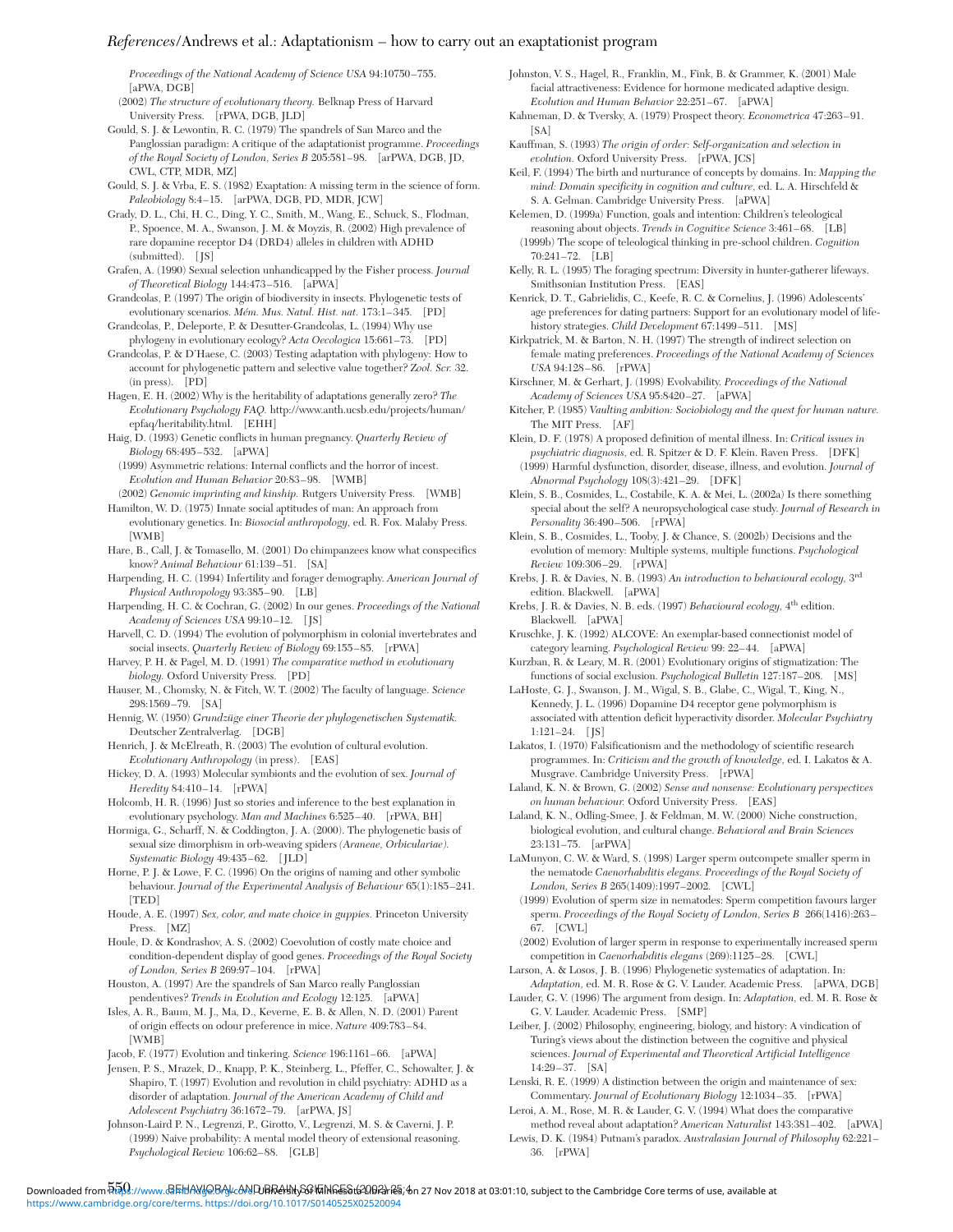- Lewontin, R. C. (1978) Adaptation. *Scientific American* 239:212–30. [aPWA, DGB, JCS]
- (1979) Sociobiology as an adaptationist program. *Behavioral Science* 24:5–14. [aPWA, BH]
- (1983) Gene, organism and environment. In: *Evolution from molecules to men,* ed. D. S. Bendall. Cambridge University Press. [arPWA]
- Lloyd, E. A. (1999) Evolutionary psychology: The burdens of proof. *Biology and Philosophy* 14: 211–33. [aPWA]
- Luckett, W. P. (1977) Ontogeny of amniote fetal membranes and their application to phylogeny. In: *Major patterns in vertebrate evolution,* ed. M. K. Hecht & P. C. Goody. Plenum Press. [DGB]
- MacDonald, K. (1998) *Separation and its discontents: Toward an evolutionary theory of anti-Semitism.* Praeger. [SA]
- Maestripieri, D. (in press) Attachment. In: *Primate psychology: The mind and behavior of human and nonhuman primates,* ed. D. Maestripieri. Harvard University Press. [JJR]
- Marlowe, F. & Wetsman, A. (2001) Preferred waist-to-hip ratio and ecology. *Personality and Individual Differences* 30:481–89. [aPWA]
- Martins, E. P. (2000) Adaptation and the comparative method. *Trends in Ecology and Evolution* 15: 296–99. [aPWA]
- Martins, E. P., ed. (1996) *Phylogenies and the comparative method in animal behavior.* Oxford University Press. [PD]
- Martins, E. P., Diniz, J. A. F. & Housworth, E. A. (2002) Adaptive constraints and the phylogenetic comparative method: A computer simulation test. *Evolution* 56:1–13. [MZ]
- Maxwell, G. (1970) Structural realism and the meaning of theoretical terms. In: *Minnesota Studies in the Philosophy of Science, vol. 4.* University of Minnesota Press. [rPWA]
- Maynard Smith, J. (1978) Optimization theory in evolution. *Annual Review in Ecology and Systematics* 9:31–56. [aPWA]
- (1995) "Genes, memes, and minds" *New York Review of Books,* November 30, 46–48. [aPWA]
- Maynard Smith, J., Burian, R., Kaufman, S., Alberch, P., Campbell, J., Goodwin, B., Lande, R., Raup, D. & Wolpert, L. (1985) Developmental constraints in evolution. *Quarterly Review of Biology* 60:265–87. [SA]
- Mayr, E. (1963) *Animal species and evolution.* Belknap Press. [aPWA] (1982) *The growth of biological thought.* Harvard University Press. [DGB] (1983) How to carry out the adaptationist program? *American Naturalist* 121:324–34. [aPWA]
- (1988) *Towards a new philosophy of biology.* Harvard University Press. [DGB] Medin, D. & Atran, S. (in press) The native mind. *Psychological Review.* [SA]
- Meehl, P. E. (1978) Theoretical risks and tabular asterisks: Sir Karl, Sir Ronald, and the slow progress of soft psychology. *Journal of Consulting and Clinical Psychology* 46:806–34. [JAS]
- Mess, A. (2003) Evolutionary transformations of chorioallantoic placental characters in Rodentia with special reference to hystricognath species. *Journal of Experimental Zoology* (in press). [DGB]
- Mess, A., Blackburn, D. G. & Zeller, U. (2003) Evolutionary transformations of fetal membranes and reproductive strategies. *Journal of Experimental Zoology* (in press). [DGB]
- Michl, G., Torok, J., Griffith, S. C. & Sheldon, B. C. (2002) Experimental analysis of sperm competition mechanisms in a wild bird population. *Proceedings of the National Academy of Sciences USA* 99:5466–70. [rPWA]
- Miller, G. F. (2000) *The mating mind.* Doubleday. [rPWA]
- Millikan, R. G. (1984) *Language, thought, and other biological categories.* MIT Press. [DB] (2002) Biofunctions: Two paradigms. In: *Functions: New readings in the*
- *philosophy of psychology and biology,* ed. A. Ariew & M. Perlman. Oxford University Press. [DB]
- Mouse Genome Sequencing Consortium (2002) Initial sequencing and comparative analysis of the mouse genome. *Nature* 420:520–62. [JCS]
- Neuberg, S. L., Smith, D. M. & Asher, T. (2000) Why people stigmatize: Toward a biocultural framework. In: *The social psychology of stigma,* ed. T. Heatherton, R. Kleck, J. G. Hull & M. Hebl. Guilford Press. [MS]
- O'Donnell, S. (1998). Reproductive caste determination in eusocial wasps (*Hymenoptera: Vespidae*). *Annual Review of Entomology* 43:323–46. [rPWA]
- Ohman, A. & Mineka, S. (2001) Fears, phobias, and preparedness: Toward an evolved module of fear and fear learning. *Psychological Review* 108:483–522.  $[IIR]$
- Panksepp, J. (1998) *Affective neuroscience: The foundations of human and animal emotions.* Oxford University Press. [PSD]
- Parker, G. A. & Maynard Smith, J. (1990) Optimality theory in evolutionary biology. *Nature* 348:27–33. [aPWA]
- Parker, G. A. & McNair, M. R. (1978) Models of parent-offspring conflict: I. Monogamy. *Animal Behaviour* 26:97–110. [aPWA]
- Pellis, S. M. (1993) Sex and the evolution of play fighting: A review and a model based on the behavior of muroid rodents. *The Journal of Play Theory and Research* 1:56–77. [SMP]
- (2002) Keeping in touch: Play fighting and social knowledge. In: *The cognitive animal: Empirical and theoretical perspectives on animal cognition,* ed. M. Bekoff, C. Allen & G. M. Burghardt. MIT Press. [SMP]
- Pellis, S. M., Field, E. F. & Whishaw, I. Q. (1999) The development of a sexdifferentiated defensive motor-pattern in rats: A possible role for juvenile experience. *Developmental Psychobiology* 35:156–64. [SMP]
- Pellis, S. M. & Iwaniuk, A. N. (1999a) The roles of phylogeny and sociality in the evolution of social play in muroid rodents. *Animal Behaviour* 58:361–73. [SMP]
- (1999b) The role of adult play: A comparative analysis of play and courtship in primates. *Ethology* 105:783–806. [SMP]
- (2000) Adult-adult play in primates: Comparative analyses of its origin, distribution and evolution. *Ethology* 106:1083–104. [SMP]
- Pellis, S. M. & Pellis, V. C. (1990) Differential rates of attack, defense and counterattack during the developmental decrease in play fighting by male and female rats. *Developmental Psychobiology* 23:215–31. [SMP] (1997) The pre-juvenile onset of play fighting in rats (*Rattus norvegicus*).
- *Developmental Psychobiology* 31:193–205. [SMP] (1998) The play fighting of rats in comparative perspective: A schema for
- neurobehavioral analyses. *Neuroscience and Biobehavioral Reviews* 23:87– 101. [SMP]
- Pellis, S. M., Pellis, V. C. & Whishaw, I. Q. (1992) The role of the cortex in play fighting by rats: Developmental and evolutionary implications. *Brain, Behavior and Evolution* 39:270–84. [SMP]
- Pennington, R. (1992) Did food increase fertility? An evaluation of !Kung and Herero history. *Human Biology* 64:497–521. [LB]
- Pennisi, E. (2002) Bargain basement sequencing? *Science* 298:736. [JS]
- Perrin, J. (1913) *Les atomes.* NRF-Gallimard. [rPWA]
- Pinker, S. (1994) *The language instinct.* HarperCollins. [aPWA]
- (1997a) *How the mind works.* MIT Press. [arPWA]
- (1997b) Evolutionary psychology: An exchange. *New York Review of Books* 44(15):55–56. [aPWA]
- (2002) *The blank slate.* Viking Press. [CTP]
- Pinker, S. & Bloom, P. (1990) Natural language and natural selection. *Behavioral and Brain Sciences* 13:707–27. [SA]
- (1992) Natural language and natural selection. In: *The adapted mind: Evolutionary psychology and the generation of culture,* ed. J. H. Barkow, L. Cosmides & J. Tooby. Oxford University Press. [aPWA]
- Plomin R., Owen M. J. & McGuffin, P. (1994) The genetic basis of complex human behaviors. *Science* 264:1733–739. [JS]
- Pond, C. M. (1997) The biological origins of adipose tissue in humans. In: *The evolving female,* ed. M. E. Morbeck, A. Galloway, A. L. Zihlman. Princeton University Press. [AF]
- Posner, M. I. & Raichle, M. E. (1994) *Images of mind.* Scientific American Library.  $[$ [S]
- Potts, R. (1998) Variability selection in hominid evolution. *Evolutionary Anthropology* 7(3):81–96. [EAS]
- Povinelli, D. (2000) *Folk physics for apes.* Oxford University Press. [SA] (2001) Chimpanzee theory of mind and folk physics. Paper presented at the Innateness and Structure of Mind Workshop, University of Sheffield, November 2001. [SA]
- Price, G. R. (1972) Extension of covariance selection mathematics. *Annals of Human Genetics* 35:485–90. [WMB]
- Qiang, J., Currie, P. J., Norell, M. A. & Shu-An, J. (1998) Two feathered dinosaurs from northeastern China. *Nature* 395:753–61. [DGB]
- Qiang, J., Norell, M. A., Gao, K.-Q., Ji, S.-A. & Ren, D. (2001) The distribution of integumentary structures in a feathered dinosaur. *Nature* 410:1084–88. [DGB]
- Queller, D. C. (1984) Pollen-ovule ratios and hermaphrodite sexual allocation strategies. *Evolution* 38:1148–51. [WMB]
- (1992) Quantitative genetics, inclusive fitness and group selection. *American Naturalist* 139:540–58. [WMB]
- Qvarnström, A. (1999) Different reproductive tactics in male collared flycatchers signalled by size of secondary sexual character. *Proceedings of the Royal Society of London, Series B* 266:2089–93. [rPWA]
- Qvarnström, A., Pärt, T. & Sheldon, B. C. (2000) Adaptive plasticity in mate preference linked to differences in reproductive effort. *Nature* 405:344–47. [rPWA]
- Reeve, H. K. & Sherman, P. W. (1993) Adaptation and the goals of evolutionary research. *Quarterly Review of Biology* 68:1–32. [aPWA]
- Reichenbach, H. (1938) Experience and prediction: An analysis of the foundations and the structure of knowledge. University of Chicago Press. [rPWA]
- Reznick, D. N., Shaw, F. H., Rodd, F. H. & Shaw, R. G. (1997) Evaluation of the rates of evolution in natural populations of guppies (*Poecilia reticulata*). *Science* 275:1934–37. [MZ]
- Reznick, D. & Travis, J. (2001) Adaptation. In: *Evolutionary ecology: Concepts and case studies,* ed. C. W. Fox, D. A. Roff & D. J. Fairbairn [MZ]
- Rhodes, G., Zebrowitz, L. A., Clark, A., Kalick, S. M., Hightower, A. & McKay, R.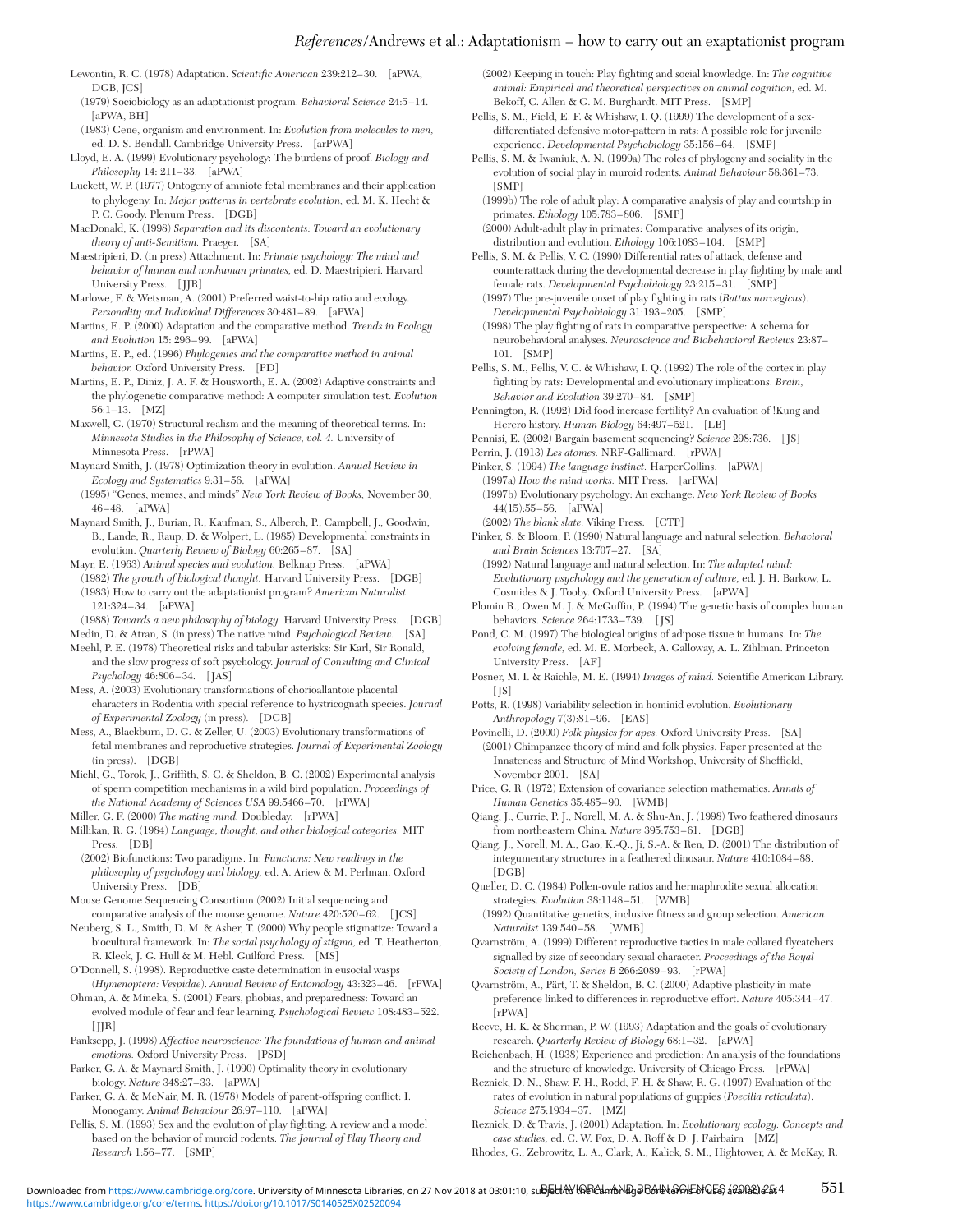(2001) Do facial averageness and symmetry signal health? *Evolution and Human Behavior* 22:31–46. [aPWA, AF]

Rikowski, A. & Grammer, K. (1999) Human body odour, symmetry and

attractiveness. *Proceedings of the Royal Society of London, Series B* 266:869– 74. [aPWA]

Roff, D. A. (1997) *Evolutionary quantitative genetics.* Chapman and Hall. [MZ] Rorer, L. (1991) Some myths of psychology. In: *Thinking clearly about psychology, vol. 1: Matters of public interest,* ed. D. Cicchetti & W. M. Grove. University

- of Minnesota Press. [BH] Rose, H. & Rose, S., eds. (2000) *Alas poor Darwin: Arguments against*
- *evolutionary psychology.* Harmony Books. [rPWA] Rose, M. R. & Lauder, G. V., eds. (1996a) Post-spandrel adaptationism. In:

*Adaptation.* Academic Press. [CTP, MZ] (1996b) *Adaptation.* Academic Press. [DGB]

Ross, N., Medin, D., Coley, J. & Atran, S. (in press) Cultural and experiential differences in the development of folkbiological induction. *Cognitive Development.* [SA]

Ruben, J. A. & Bennett, A. A. (1987) The evolution of bone. *Evolution* 41:1187– 97. [aPWA, PD]

Salmon, W. C. (1984) *Scientific explanation and the causal structure of the world.* Princeton University Press. [rPWA]

Schaller, M. (2003). Ancestral environments and motivated social perception: Goallike blasts from the evolutionary past. In: *Motivated social perception,* ed. S. J. Spencer, S. Fein, M. P. Zanna & J. M. Olson. Erlbaum. [MS]

Schank, J. C. & Wimsatt, W. C. (2000) Evolvability: Adaptation and modularity. In: *Thinking about evolution,* ed. R. S. Singh. Cambridge University Press. [JCS]

Seger, J. & Stubblefield, J.W. (1996) Optimization and adaptation. In: *Adaptation,* ed. M.R. Rose & G.V. Lauder. Academic Press. [aPWA]

Segerstråle, U. (2000) *Defenders of the truth.* Oxford University Press. [CTP]

Seligman, M. E. P. (1971) Phobias and preparedness. *Behavior Therapy 2:*207– 320. [aPWA]

Sergeant, J. A., Oosterlaan, J. & van der Meere, J. (1999) Information processing and energetic factors in attention-deficit/hyperactivity disorder. In: *Handbook of disruptive behavior disorders,* ed. H. Quay & Hogan. Plenum Press.  $[$ [S]

Sheldon, B. C., Davidson, P. & Lindgren, G. (1999) Mate replacement in experimentally widowed collared flycatchers (*Ficedula albicollis*): Determinants and outcomes. *Behavioral Ecology and Sociobiology* 46:141– 48. [rPWA]

Sheldon, B. C. & Ellegren, H. (1999) Sexual selection resulting from extrapair paternity in collared flycatchers. *Animal Behaviour* 57:285–98. [rPWA]

Sheldon, B. C., Merila, J., Qvarnström, A., Gustafsson, L. & Ellegren, H. (1997) Paternal genetic contribution to offspring condition predicted by size of male secondary sexual character. *Proceedings of the Royal Society of London, Series B* 264:297–302. [rPWA]

Shelley-Tremblay, J. F. & Rosén, L. A. (1996) Attention deficit hyperactivity disorder: An evolutionary perspective. *The Journal of Genetic Psychology* 157:443–53. [arPWA]

Shepard, R. N. (1992) The perceptual organization of colors: An adaptation to regularities of the terrestrial world? In: *The adapted mind: Evolutionary psychology and the generation of culture,* ed. J. H. Barkow, L. Cosmides & J. Tooby. Oxford University Press. [rPWA]

Sherman, P. W. (1988) The levels of analysis. *Animal Behaviour* 36:616–19. [aPWA]

(1989) The clitoris debate and the levels of analysis. *Animal Behaviour* 37:697– 98. [aPWA]

Sidman, M., Rauzin, R., Lazar, R., Cunningham, S., Tailby, W. & Carrigan, P. (1982) A search for symmetry in the conditional discriminations of rhesus monkeys, baboons and children. *Journal of the Experimental Analysis of Behaviour* 43:21–42. [TED]

Simon, H. A. (1969) *The sciences of the artificial.* MIT Press. [JCS]

Singh, D. (1993a) Adaptive significance of female physical attractiveness: Role of the waist-to-hip ratio. *Journal of Personality and Social Psychology* 65:293– 307. [aPWA]

(1993b) Body shape and women's attractiveness: Critical role of the waist-to-hip ratio. *Human Nature* 4:297–321. [aPWA]

(1994a) Body fat distribution and perception of desirable female body shape by young black men and women. *International Journal of Eating Disorders* 16:283–88. [aPWA]

- (1994b) Is thin really beautiful and good? Relationship between waist-to-hip ratio (WHR) and female attractiveness. *Personality and Individual Differences* 16:123–32. [aPWA]
- Singh, D. & Luis, S. (1995) Ethnic and gender consensus for the effect of the waist-to-hip ratio on judgment of women's attractiveness and desirability for relationships. *Ethology and Sociobiology* 16:484–507. [aPWA]
- Sluys, R. (1996) The notion of homology in current comparative biology. *Journal of Zoological Systematics and Evolutionary Research* 34:145–52. [JJR]

Smith, E. A. (1998) Is Tibetan polyandry adaptive? Methodological and metatheoretical analyses. *Human Nature* 9(3):225–61. [EAS]

(2000) Three styles in the evolutionary study of human behavior. In: *Human behavior and adaptation: An anthropological perspective,* ed. L. Cronk, N. Chagnon & W. Irons. Aldine de Gruyter. [EAS]

Smith, E. A., Borgerhoff Mulder, M. & Hill, K. (2001) Controversies in the evolutionary social sciences: A guide for the perplexed. *Trends in Ecology and Evolution* 16:128–35. [EAS]

Smith, E. R. (1998) Mental representation and memory. In: *The handbook of social psychology, vol. 2,* 4th edition, ed. D. T. Gilbert, S. T. Fiske, & G. Lindzey. McGraw-Hill. [JAS]

Sober, E. R. (1984) *The nature of selection.* University of Chicago Press. [NST] Sober, E. R. & Wilson, D. S. (1998) *Unto others: The evolution and psychology of*

*unselfish behavior.* Harvard University Press. [aPWA, SA]

Spelke, E. S. (1990) Principles of object perception. *Cognitive Science* 14:25–56. [aPWA]

(2000) Core knowledge. *American Psychologist* 55:1233–43. [aPWA] Sperber, D. (1996) *Explaining culture.* Blackwell. [SA]

Sperber, D., Cara, F. & Girotto, V. (1995) Relevance theory explains the selection task. *Cognition* 52:3–39. [rPWA, LB]

Sperber, D. & Girotto, V. (2002) Use or misuse of the selection task? Rejoinder to Fiddick, Cosmides and Tooby. *Cognition* 85:277–90. [rPWA, LB]

- (in press) Does the selection task detect cheater detection? In: *New directions in evolutionary psychology,* ed. J. Fitness & K. Sterelny. Macquarie Monographs in Cognitive Science. Psychology Press. [LB]
- Stearns, S. C. (1992) *The evolution of life histories.* Oxford University Press. [aPWA]

Stewart, J. R. (1997) Morphology and evolution of the egg of oviparous amniotes. In: *Amniote origins,* ed. S. S. Sumida & K. L. M. Martin. Academic Press. [DGB]

Stewart, J. R. & Thompson, M. B. (1996) Evolution of reptilian placentation: Development of extraembryonic membranes of the Australian scincid lizards *Bassiana duperreyi* (oviparous) and *Pseudemoia entrecasteauxii* (viviparous). *Journal of Morphology* 227:349–70. [DGB]

(2003) Evolutionary transformations of the fetal membranes of viviparous reptiles: A case study in two lineages. *Journal of Experimental Zoology* (in press). [DGB]

Stone, V. E., Cosmides, L., Tooby, J., Kroll, N. & Knight, R. T. (2002) Selective impairment of reasoning about social exchange in a patient with bilateral limbic system damage. *Proceedings of the National Academy of Sciences USA* 99:11531–36. [rPWA]

Swanson, J. M., Castellanos, F. X., Murias, M., LaHoste, G. & Kennedy, J. (1998a) Cognitive neuroscience of attention deficit hyperactivity disorder and hyperkinetic disorder. *Current Opinion in Neurobiology* 8:263–71. [JS]

- Swanson, J. M., Flodman, P., Kennedy, J., Spence, M.A., Moyzis, R., Schuck, S., Murias, M., Moriarty, J., Barr, C., Smith, M. & Posner, M. (2000) Dopamine genes and ADHD. *Neuroscience Biobehavioral Reviews* 24:21–25. [JS]
- Swanson, J. M., Oosterlaan, J., Murias, M., Schuck, S., Flodman, P., Spence, M. A., Wasdell, M., Ding, Y., Chi, H., Smith, M., Mann, M., Carlson, C., Kennedy, M. J., Sergeant, J., Leung, P., Zhang, Y., Sadeh, A., Chen, C., Moyzis, R. & Posner, M. I. (2000) Attention Deficit/Hyperactivity Disorder children with a 7-repeat allele of the dopamine receptor D4 gene have extreme behavior but normal performance on critical neuropsychological tests of attention. *Proceedings of the National Academy of Sciences USA* 97:4754–59. [JS]
- Swanson, J. M., Sergeant, J. A., Taylor, E., Sonuga-Barke, E. J. S., Jensen, P. S. & Cantwell, D. P. (1998b) Attention-deficit Hyperactivity Disorder and Hyperkinetic Disorder. *The Lancet* 351:429–33. [JS]
- Swanson, J. M., Sunohara, G. A., Kennedy, J. L., Regino, R., Fineberg, E., Wigal, T., Lerner, M., Williams, L., LaHoste, G. J. & Wigal, S. (1998c) Association of the dopamine receptor D4 (DRD4) gene with a refined phenotype of attention deficit hyperactivity disorder (ADHD): A family-based approach. *Molecular Psychiatry* 3:38–41. [JS]
- Symons, D. (1989) A critique of Darwinian anthropology. *Ethology and Sociobiology* 10:131–34. [EAS]

(1992) On the use and misuse of Darwinism. In: *The adapted mind: Evolutionary psychology and the generation of culture,* ed. J. H. Barkow, L. Cosmides & J. Tooby. Oxford University Press. [aPWA, MDR]

Tang-Martinez, Z. (1997) The curious courtship of sociobiology and feminism: A case of irreconcilable differences. In: *Feminism and evolutionary biology: Boundaries, intersections, and frontiers,* ed. P. Gowaty. Chapman & Hall/ International Thomson. [AF]

Tassinary, L. G. & Hansen, K. A. (1998) A critical test of the waist-to-hip-ratio hypothesis of female physical attractiveness. *Psychological Science* 9:150–55. [aPWA]

Tattersall, I. (2002) *The monkey in the mirror.* Oxford University Press. [PD]

Thagard, P. (1989) Explanatory coherence. *Behavioral and Brain Sciences* 12:435– 67. [BH]

(1992) *Conceptual revolutions.* Princeton University Press. [BH]